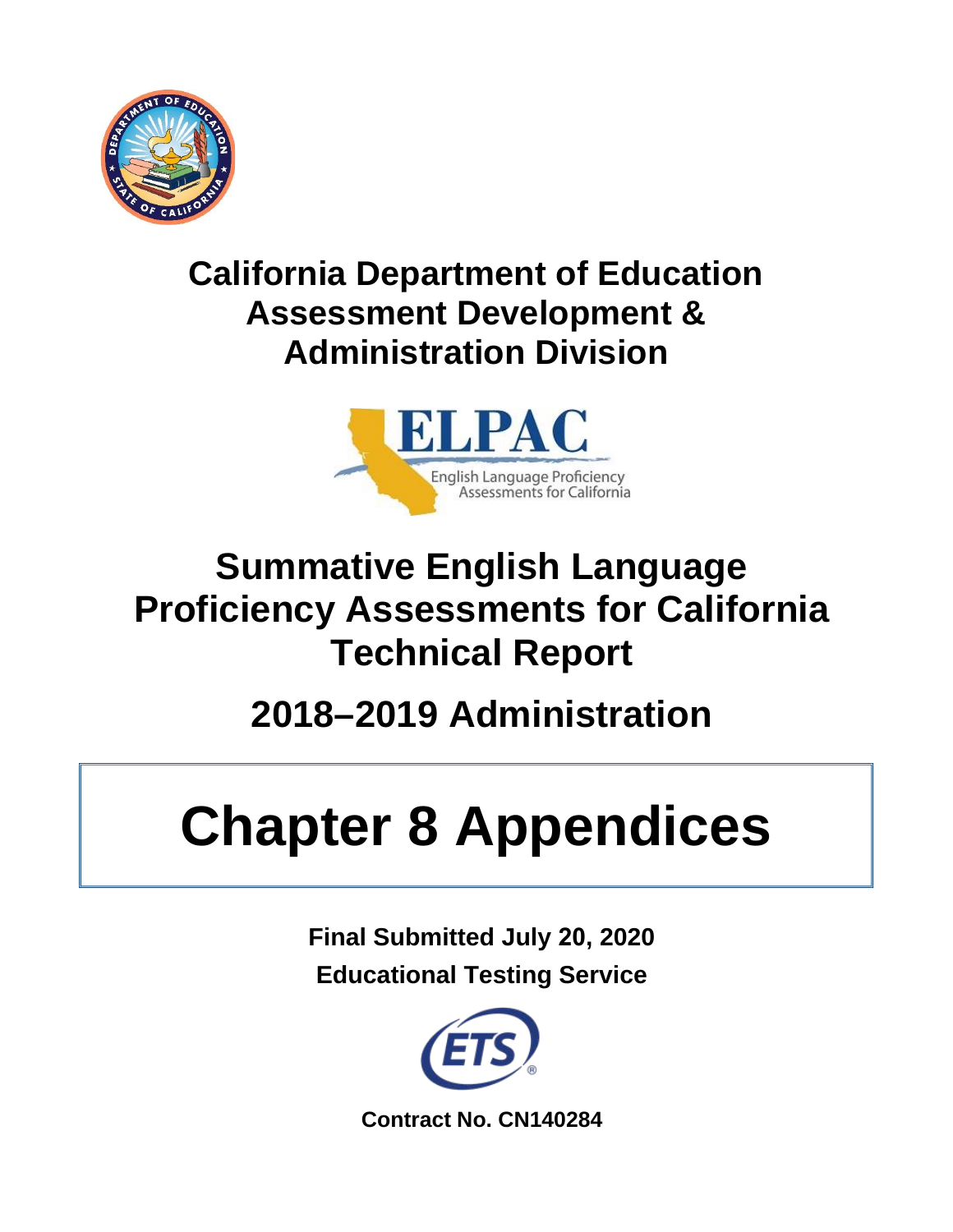# **Table of Contents**

## **List of Tables**

| Table 8.A.4 Item Analysis—Listening for Grade Span Three Through Five  4                  |  |
|-------------------------------------------------------------------------------------------|--|
| Table 8.A.5 Item Analysis—Listening for Grade Span Six Through Eight  5                   |  |
|                                                                                           |  |
|                                                                                           |  |
|                                                                                           |  |
|                                                                                           |  |
|                                                                                           |  |
| Table 8.A.11 Item Analysis-Speaking for Grade Span Three Through Five 9                   |  |
| Table 8.A.12 Item Analysis-Speaking for Grade Span Six Through Eight 9                    |  |
| Table 8.A.13 Item Analysis-Speaking for Grade Span Nine and Ten 10                        |  |
| Table 8.A.14 Item Analysis-Speaking for Grade Span Eleven and Twelve 10                   |  |
|                                                                                           |  |
|                                                                                           |  |
|                                                                                           |  |
| Table 8.A.18 Item Analysis-Reading for Grade Span Three Through Five  13                  |  |
| Table 8.A.19 Item Analysis-Reading for Grade Span Six Through Eight  14                   |  |
| Table 8.A.20 Item Analysis—Reading for Grade Span Nine and Ten  15                        |  |
| Table 8.A.21 Item Analysis—Reading for Grade Span Eleven and Twelve  16                   |  |
| Table 8.A.22 Item Analysis—Writing by Grade Level or Grade Span 17                        |  |
| Table 8.A.23 Distribution of Item Scores for Speaking Items with Multiple Score Points 19 |  |
| Table 8.A.24 Distribution of Item Scores for Writing Items with Multiple Score Points  21 |  |
| Table 8.B.1 Distribution of IRT a-values for Oral Language Skill by Grade Level or        |  |
| 23                                                                                        |  |
| Table 8.B.2 Distribution of IRT a-values for Written Language Skill by Grade Level or     |  |
| 24                                                                                        |  |
| Table 8.B.3 Distribution of IRT b-values for Oral Language Skill by Grade Level or        |  |
| 25                                                                                        |  |
| Table 8.B.4 Distribution of IRT b-values for Written Language Skill by Grade Level or     |  |
| Grade Span                                                                                |  |
|                                                                                           |  |
|                                                                                           |  |
|                                                                                           |  |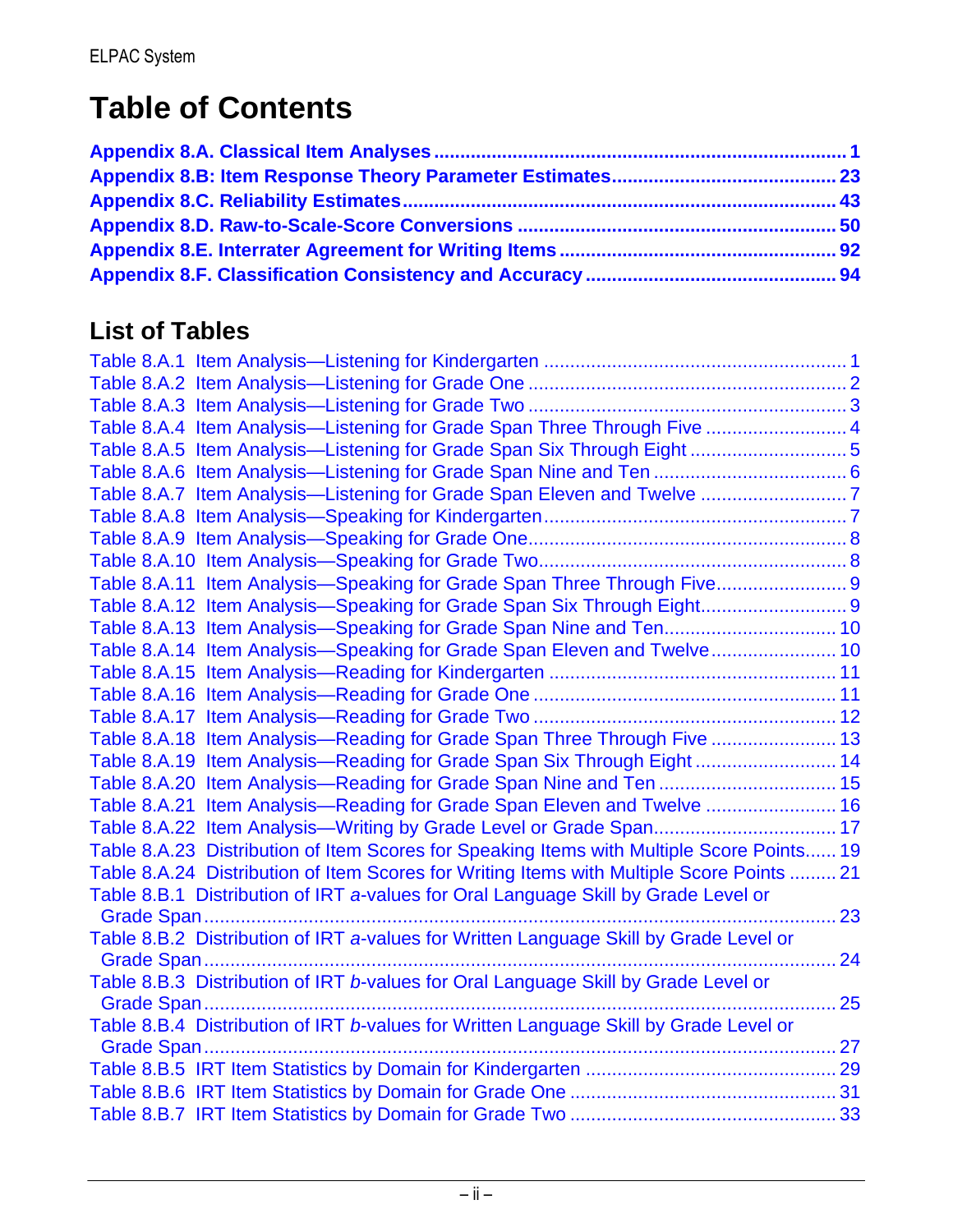| Table 8.B.8 IRT Item Statistics by Domain for Grade Span Three Through Five  35           |  |
|-------------------------------------------------------------------------------------------|--|
| Table 8.B.9 IRT Item Statistics by Domain for Grade Span Six Through Eight37              |  |
| Table 8.B.10 IRT Item Statistics by Domain for Grade Span Nine and Ten  39                |  |
| Table 8.B.11 IRT Item Statistics by Domain for Grade Span Eleven and Twelve 41            |  |
| Table 8.C.1 Reliability Estimates by Student Groups for Kindergarten 43                   |  |
| Table 8.C. 2 Reliability Estimates by Student Groups for Grade One  44                    |  |
| Table 8.C. 3 Reliability Estimates by Student Groups for Grade Two  45                    |  |
| Table 8.C.4 Reliability Estimates by Student Groups for Grade Span Three Through Five. 46 |  |
| Table 8.C.5 Reliability Estimates by Student Groups for Grade Span Six Through Eight  47  |  |
| Table 8.C.6 Reliability Estimates by Student Groups for Grade Span Nine and Ten  48       |  |
| Table 8.C.7 Reliability Estimates by Student Groups for Grade Span Eleven and Twelve 49   |  |
| Table 8.D.1 Raw-to-Scale-Score Conversion Table for Oral, Kindergarten 50                 |  |
| Table 8.D.2 Raw-to-Scale-Score Conversion Table for Written, Kindergarten  52             |  |
| Table 8.D.3 Raw-to-Scale-Score Conversion Table for Oral, Grade One 53                    |  |
| Table 8.D.4 Raw-to-Scale-Score Conversion Table for Written, Grade One55                  |  |
| Table 8.D.5 Raw-to-Scale-Score Conversion Table for Oral, Grade Two  56                   |  |
| Table 8.D.6 Raw-to-Scale-Score Conversion Table for Written, Grade Two58                  |  |
| Table 8.D.7 Raw-to-Scale-Score Conversion Table for Oral, Grade Three 60                  |  |
| Table 8.D.8 Raw-to-Scale-Score Conversion Table for Written, Grade Three  62              |  |
| Table 8.D.9 Raw-to-Scale-Score Conversion Table for Oral, Grade Four 64                   |  |
| Table 8.D.10 Raw-to-Scale-Score Conversion Table for Written, Grade Four  66              |  |
| Table 8.D.11 Raw-to-Scale-Score Conversion Table for Oral, Grade Five  68                 |  |
| Table 8.D.12 Raw-to-Scale-Score Conversion Table for Written, Grade Five70                |  |
|                                                                                           |  |
|                                                                                           |  |
| Table 8.D.15 Raw-to-Scale-Score Conversion Table for Oral, Grade Seven  76                |  |
| Table 8.D.16 Raw-to-Scale-Score Conversion Table for Written, Grade Seven 78              |  |
| Table 8.D.17 Raw-to-Scale-Score Conversion Table for Oral, Grade Eight 80                 |  |
| Table 8.D.18 Raw-to-Scale-Score Conversion Table for Written, Grade Eight  82             |  |
| Table 8.D.19 Raw-to-Scale-Score Conversion Table for Oral, Grades Nine and Ten 84         |  |
| Table 8.D.20 Raw-to-Scale-Score Conversion Table for Written, Grades Nine and Ten  86     |  |
| Table 8.D.21 Raw-to-Scale-Score Conversion Table for Oral, Grades Eleven and Twelve. 88   |  |
| Table 8.D.22 Raw-to-Scale-Score Conversion Table for Written, Grades Eleven and Twelve    |  |
|                                                                                           |  |
|                                                                                           |  |
| Table 8.F.1 Classification Accuracy at Each Proficiency Threshold Score, Oral Language    |  |
|                                                                                           |  |
| Table 8.F.2 Classification Accuracy at Each Proficiency Threshold Score, Written          |  |
|                                                                                           |  |
| Table 8.F.3 Classification Accuracy at Each Proficiency Threshold Score, Overall 96       |  |
| Table 8.F.4 Classification Consistency at Each Proficiency Threshold Score, Oral          |  |
|                                                                                           |  |
| Table 8.F.5 Classification Consistency at Each Proficiency Threshold Score, Written       |  |
|                                                                                           |  |
| Table 8.F.6 Classification Consistency at Each Proficiency Threshold Score, Overall 99    |  |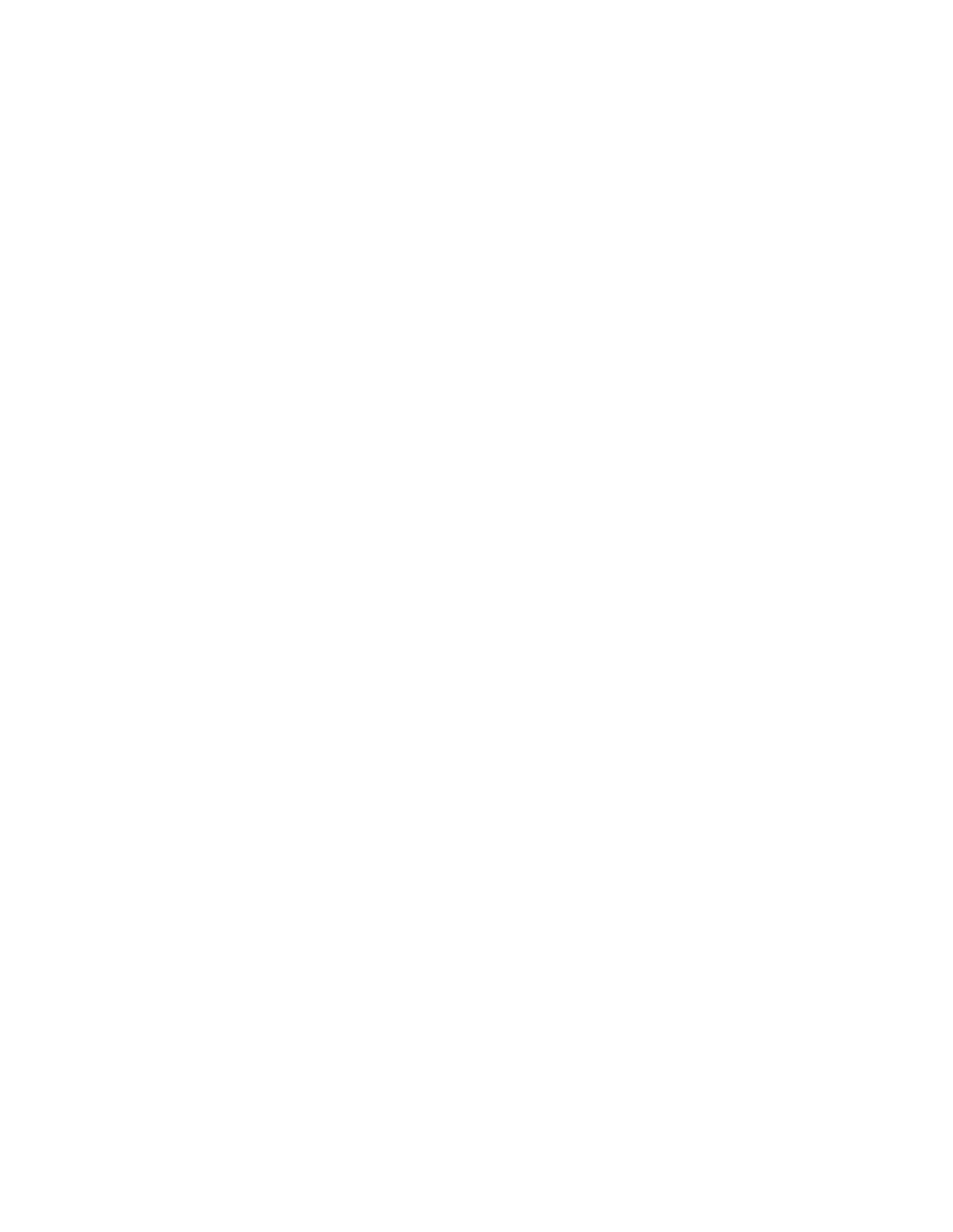| Table 8.A.1 Item Analysis-Listening for Kindergarten |                  |         |         |                                  |                        |  |
|------------------------------------------------------|------------------|---------|---------|----------------------------------|------------------------|--|
| Item ID                                              | <b>Item Type</b> | N       | p-value | <b>Point-</b><br><b>Biserial</b> | <b>Percent</b><br>Omit |  |
| VH574303                                             | <b>MC</b>        | 151,512 | 0.88    | 0.54                             | 0.03                   |  |
| VH574282                                             | <b>MC</b>        | 151,512 | 0.87    | 0.45                             | 0.07                   |  |
| VH574316                                             | <b>MC</b>        | 151,512 | 0.90    | 0.44                             | 0.05                   |  |
| VH574336                                             | <b>MC</b>        | 151,512 | 0.79    | 0.54                             | 0.05                   |  |
| VH574286                                             | <b>MC</b>        | 151,512 | 0.93    | 0.54                             | 0.14                   |  |
| VH583749                                             | <b>MC</b>        | 151,512 | 0.84    | 0.53                             | 0.07                   |  |
| VH583753                                             | <b>MC</b>        | 151,512 | 0.72    | 0.57                             | 0.08                   |  |
| VH583759                                             | <b>MC</b>        | 151,512 | 0.85    | 0.47                             | 0.18                   |  |
| VH583369                                             | <b>MC</b>        | 151,512 | 0.28    | 0.40                             | 1.40                   |  |
| VH583376                                             | <b>MC</b>        | 151,512 | 0.90    | 0.49                             | 1.39                   |  |
| VH583383                                             | <b>MC</b>        | 151,512 | 0.63    | 0.43                             | 1.40                   |  |
| VH583630                                             | <b>MC</b>        | 151,512 | 0.68    | 0.50                             | 1.47                   |  |
| VH583637                                             | <b>MC</b>        | 151,512 | 0.87    | 0.51                             | 1.49                   |  |
| VH583647                                             | <b>MC</b>        | 151,512 | 0.54    | 0.56                             | 1.53                   |  |
| VH592480                                             | <b>MC</b>        | 151,512 | 0.61    | 0.39                             | 1.43                   |  |
| VH592482                                             | <b>MC</b>        | 151,512 | 0.69    | 0.44                             | 1.45                   |  |
| VH592483                                             | <b>MC</b>        | 151,512 | 0.77    | 0.52                             | 1.47                   |  |
| VH592460                                             | <b>MC</b>        | 151,512 | 0.25    | 0.35                             | 1.55                   |  |
| VH592462                                             | <b>MC</b>        | 151,512 | 0.48    | 0.42                             | 1.66                   |  |
| VH592464                                             | <b>MC</b>        | 151,512 | 0.89    | 0.51                             | 1.67                   |  |

## <span id="page-4-1"></span><span id="page-4-0"></span>**Appendix 8.A. Classical Item Analyses**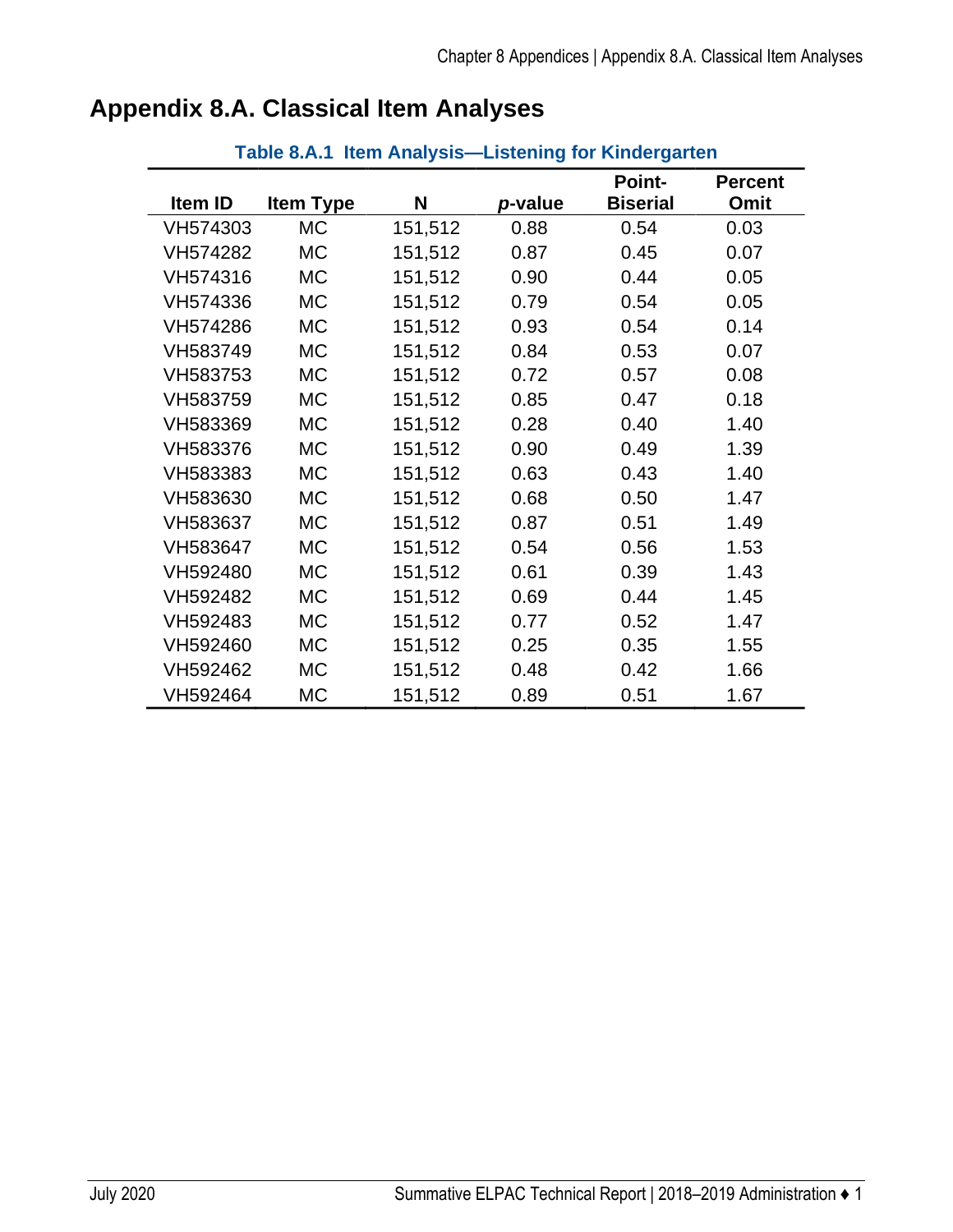<span id="page-5-0"></span>

|          |                  |         |         | <b>Point-</b>   | <b>Percent</b> |
|----------|------------------|---------|---------|-----------------|----------------|
| Item ID  | <b>Item Type</b> | N       | p-value | <b>Biserial</b> | Omit           |
| VH575355 | <b>MC</b>        | 126,501 | 0.94    | 0.41            | 0.02           |
| VH575192 | <b>MC</b>        | 126,501 | 0.90    | 0.43            | 0.02           |
| VH575021 | <b>MC</b>        | 126,501 | 0.87    | 0.42            | 0.05           |
| VH575201 | <b>MC</b>        | 126,501 | 0.88    | 0.40            | 0.09           |
| VH582569 | <b>MC</b>        | 126,501 | 0.76    | 0.51            | 0.05           |
| VH582578 | <b>MC</b>        | 126,501 | 0.69    | 0.33            | 0.06           |
| VH582601 | <b>MC</b>        | 126,501 | 0.81    | 0.52            | 0.09           |
| VH582737 | <b>MC</b>        | 126,501 | 0.94    | 0.49            | 0.86           |
| VH582747 | <b>MC</b>        | 126,501 | 0.95    | 0.51            | 0.90           |
| VH582767 | <b>MC</b>        | 126,501 | 0.74    | 0.47            | 0.91           |
| VH581036 | <b>MC</b>        | 126,501 | 0.89    | 0.48            | 0.93           |
| VH581041 | <b>MC</b>        | 126,501 | 0.74    | 0.53            | 0.96           |
| VH581048 | <b>MC</b>        | 126,501 | 0.76    | 0.49            | 0.96           |
| VH592014 | <b>MC</b>        | 126,501 | 0.77    | 0.53            | 0.93           |
| VH592015 | <b>MC</b>        | 126,501 | 0.59    | 0.39            | 0.94           |
| VH592016 | <b>MC</b>        | 126,501 | 0.76    | 0.53            | 0.95           |
| VH592029 | <b>MC</b>        | 126,501 | 0.81    | 0.59            | 1.01           |
| VH592032 | <b>MC</b>        | 126,501 | 0.61    | 0.45            | 1.06           |
| VH592036 | <b>MC</b>        | 126,501 | 0.70    | 0.56            | 1.00           |
| VH590917 | <b>MC</b>        | 126,501 | 0.56    | 0.38            | 1.05           |
| VH590924 | <b>MC</b>        | 126,501 | 0.78    | 0.58            | 1.06           |
| VH590926 | <b>MC</b>        | 126,501 | 0.82    | 0.54            | 1.10           |

#### **Table 8.A.2 Item Analysis—Listening for Grade One**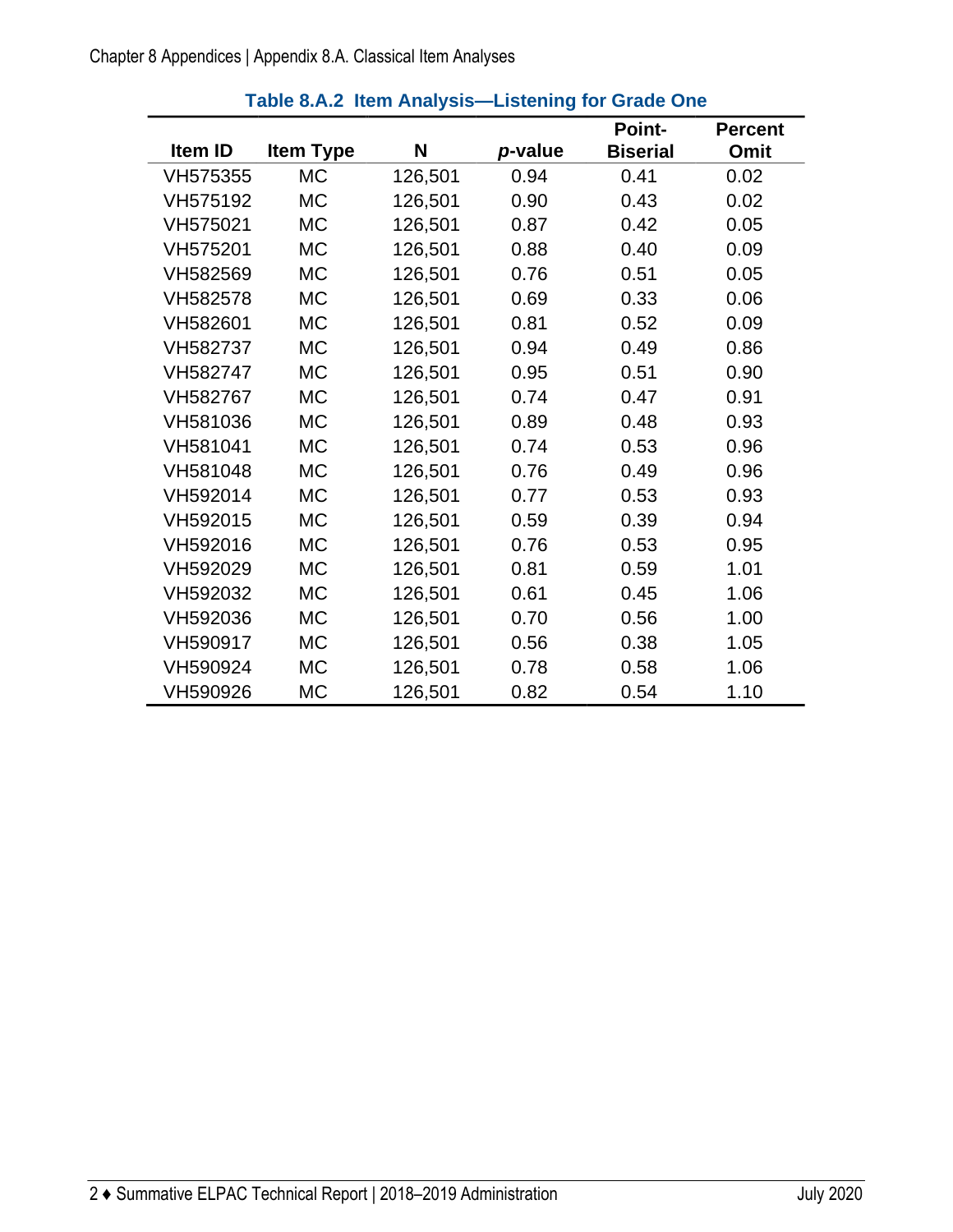<span id="page-6-0"></span>

|          |                  |         |         | <b>Point-</b>   | <b>Percent</b> |
|----------|------------------|---------|---------|-----------------|----------------|
| Item ID  | <b>Item Type</b> | N       | p-value | <b>Biserial</b> | Omit           |
| VH574615 | <b>MC</b>        | 114,216 | 0.89    | 0.39            | 0.24           |
| VH572878 | <b>MC</b>        | 114,216 | 0.82    | 0.31            | 0.22           |
| VH574611 | <b>MC</b>        | 114,216 | 0.92    | 0.38            | 0.20           |
| VH574630 | <b>MC</b>        | 114,216 | 0.82    | 0.38            | 0.16           |
| VH581568 | <b>MC</b>        | 114,216 | 0.96    | 0.45            | 0.17           |
| VH581573 | МC               | 114,216 | 0.83    | 0.52            | 1.03           |
| VH581575 | <b>MC</b>        | 114,216 | 0.92    | 0.43            | 0.31           |
| VH581416 | <b>MC</b>        | 114,216 | 0.91    | 0.46            | 0.18           |
| VH581418 | <b>MC</b>        | 114,216 | 0.93    | 0.52            | 0.25           |
| VH581424 | <b>MC</b>        | 114,216 | 0.94    | 0.50            | 0.22           |
| VH581349 | <b>MC</b>        | 114,216 | 0.91    | 0.55            | 0.20           |
| VH581352 | <b>MC</b>        | 114,216 | 0.81    | 0.53            | 0.39           |
| VH581353 | <b>MC</b>        | 114,216 | 0.84    | 0.43            | 0.32           |
| VH592327 | МC               | 114,216 | 0.80    | 0.51            | 0.24           |
| VH592378 | <b>MC</b>        | 114,216 | 0.49    | 0.40            | 1.11           |
| VH592380 | <b>MC</b>        | 114,216 | 0.79    | 0.37            | 0.36           |
| VH592395 | <b>MC</b>        | 114,216 | 0.38    | 0.25            | 0.27           |
| VH592399 | <b>MC</b>        | 114,216 | 0.72    | 0.49            | 0.37           |
| VH592404 | <b>MC</b>        | 114,216 | 0.76    | 0.53            | 0.33           |
| VH592309 | <b>MC</b>        | 114,216 | 0.77    | 0.46            | 0.29           |
| VH592313 | МC               | 114,216 | 0.49    | 0.36            | 0.41           |
| VH592317 | MC               | 114,216 | 0.92    | 0.41            | 0.53           |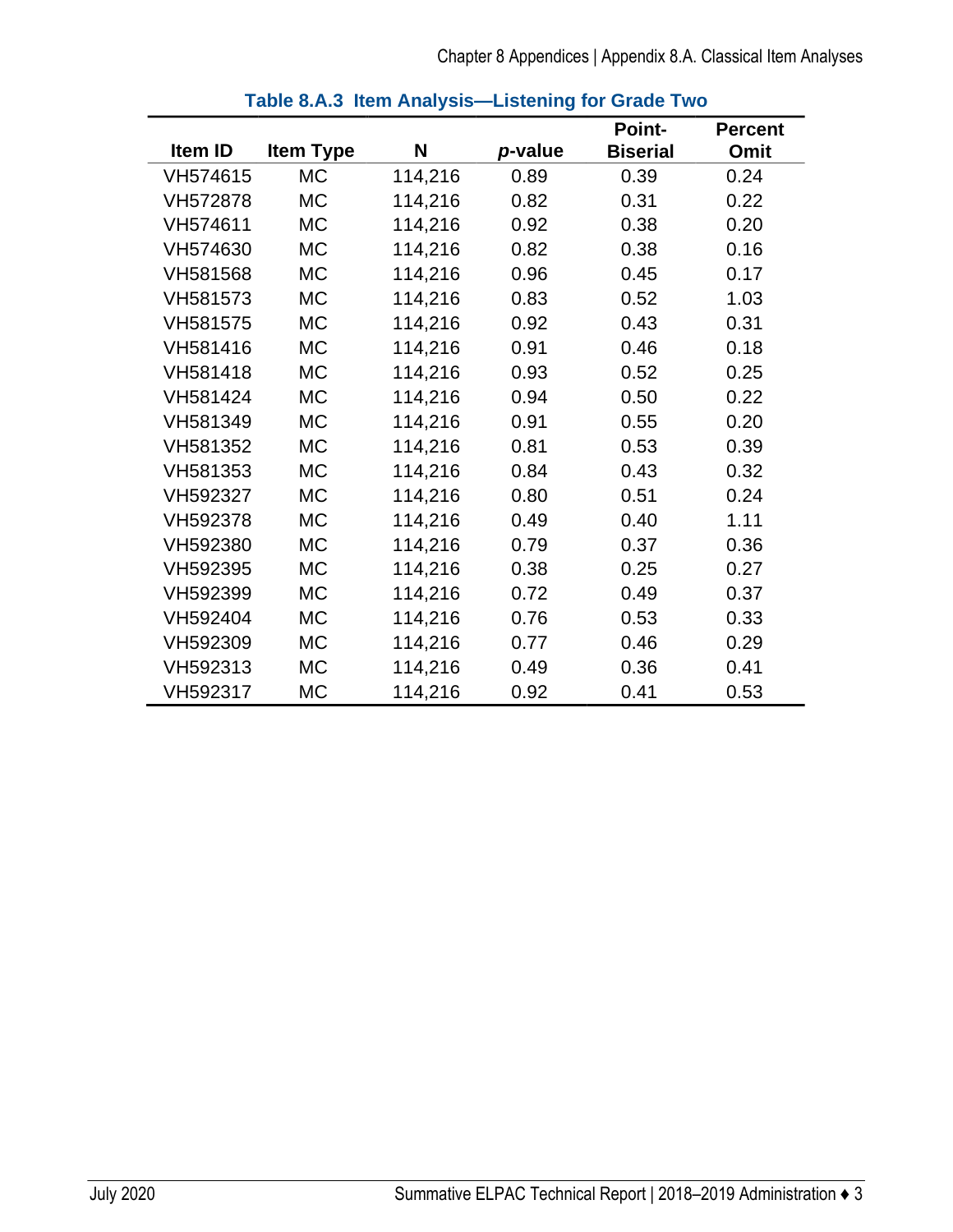|          |                  |         |         | <b>Point-</b>   | <b>Percent</b> |
|----------|------------------|---------|---------|-----------------|----------------|
| Item ID  | <b>Item Type</b> | N       | p-value | <b>Biserial</b> | Omit           |
| VH575204 | <b>MC</b>        | 286,447 | 0.79    | 0.37            | 0.17           |
| VH575216 | <b>MC</b>        | 286,447 | 0.81    | 0.38            | 0.24           |
| VH575208 | <b>MC</b>        | 286,447 | 0.65    | 0.36            | 0.29           |
| VH579818 | <b>MC</b>        | 286,447 | 0.77    | 0.45            | 0.15           |
| VH579819 | <b>MC</b>        | 286,447 | 0.70    | 0.45            | 0.22           |
| VH579827 | <b>MC</b>        | 286,447 | 0.84    | 0.50            | 0.20           |
| VH582493 | <b>MC</b>        | 286,447 | 0.84    | 0.40            | 0.26           |
| VH582498 | <b>MC</b>        | 286,447 | 0.91    | 0.40            | 0.31           |
| VH582505 | <b>MC</b>        | 286,447 | 0.89    | 0.45            | 0.36           |
| VH585392 | <b>MC</b>        | 286,447 | 0.56    | 0.47            | 0.16           |
| VH585393 | <b>MC</b>        | 286,447 | 0.77    | 0.47            | 0.19           |
| VH585394 | <b>MC</b>        | 286,447 | 0.70    | 0.42            | 0.22           |
| VH585382 | <b>MC</b>        | 286,447 | 0.90    | 0.39            | 0.25           |
| VH585383 | <b>MC</b>        | 286,447 | 0.85    | 0.46            | 0.27           |
| VH585384 | <b>MC</b>        | 286,447 | 0.83    | 0.42            | 0.30           |
| VH594444 | <b>MC</b>        | 286,447 | 0.60    | 0.38            | 0.19           |
| VH594446 | <b>MC</b>        | 286,447 | 0.57    | 0.42            | 0.23           |
| VH594448 | <b>MC</b>        | 286,447 | 0.49    | 0.33            | 0.28           |
| VH594450 | <b>MC</b>        | 286,447 | 0.46    | 0.33            | 0.30           |
| VH594033 | <b>MC</b>        | 286,447 | 0.78    | 0.45            | 0.25           |
| VH594044 | <b>MC</b>        | 286,447 | 0.60    | 0.45            | 0.29           |
| VH594050 | МC               | 286,447 | 0.51    | 0.41            | 0.50           |

#### <span id="page-7-0"></span>**Table 8.A.4 Item Analysis—Listening for Grade Span Three Through Five**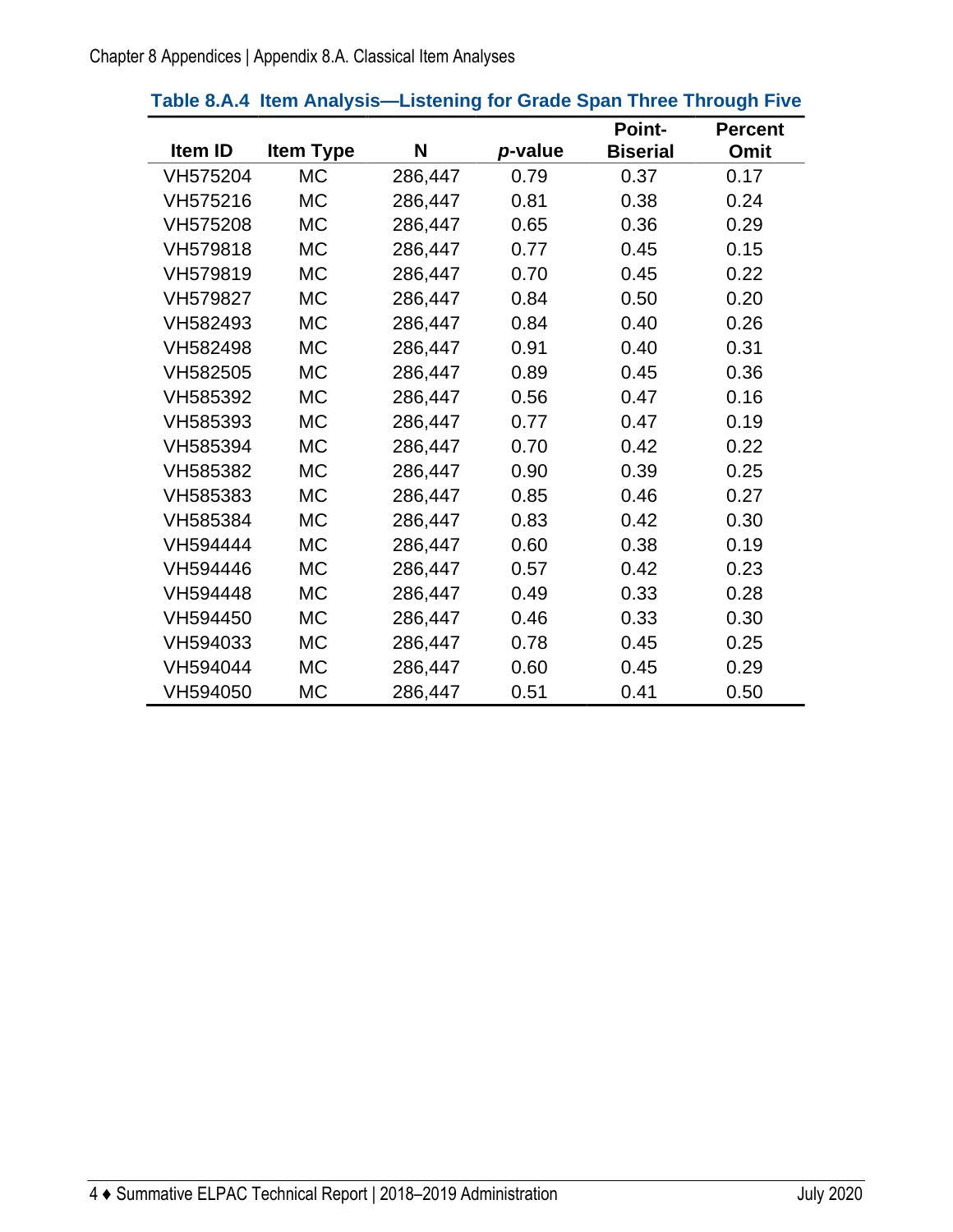<span id="page-8-0"></span>

|          |                  |         |         | <b>Point-</b>   | <b>Percent</b> |
|----------|------------------|---------|---------|-----------------|----------------|
| Item ID  | <b>Item Type</b> | N       | p-value | <b>Biserial</b> | Omit           |
| VH574684 | <b>MC</b>        | 200,355 | 0.85    | 0.42            | 0.12           |
| VH575462 | <b>MC</b>        | 200,355 | 0.92    | 0.43            | 0.12           |
| VH575067 | <b>MC</b>        | 200,355 | 0.94    | 0.42            | 0.13           |
| VH575110 | <b>MC</b>        | 200,355 | 0.92    | 0.39            | 0.09           |
| VH575112 | <b>MC</b>        | 200,355 | 0.85    | 0.37            | 0.15           |
| VH575114 | <b>MC</b>        | 200,355 | 0.89    | 0.37            | 0.11           |
| VH592977 | <b>MC</b>        | 200,355 | 0.66    | 0.36            | 0.12           |
| VH593022 | <b>MC</b>        | 200,355 | 0.74    | 0.35            | 0.16           |
| VH593024 | <b>MC</b>        | 200,355 | 0.56    | 0.34            | 0.16           |
| VH593029 | <b>MC</b>        | 200,355 | 0.50    | 0.27            | 0.22           |
| VH592775 | <b>MC</b>        | 200,355 | 0.72    | 0.38            | 0.21           |
| VH592777 | <b>MC</b>        | 200,355 | 0.70    | 0.40            | 0.24           |
| VH592783 | <b>MC</b>        | 200,355 | 0.68    | 0.43            | 0.25           |
| VH592785 | <b>MC</b>        | 200,355 | 0.39    | 0.32            | 0.34           |
| VH585577 | <b>MC</b>        | 200,355 | 0.82    | 0.42            | 0.17           |
| VH585579 | <b>MC</b>        | 200,355 | 0.53    | 0.30            | 0.25           |
| VH585583 | <b>MC</b>        | 200,355 | 0.81    | 0.47            | 0.20           |
| VH585586 | <b>MC</b>        | 200,355 | 0.73    | 0.35            | 0.30           |
| VH587161 | <b>MC</b>        | 200,355 | 0.79    | 0.45            | 0.21           |
| VH587175 | <b>MC</b>        | 200,355 | 0.74    | 0.44            | 0.23           |
| VH587183 | <b>MC</b>        | 200,355 | 0.51    | 0.23            | 0.29           |
| VH587223 | <b>MC</b>        | 200,355 | 0.80    | 0.45            | 0.30           |

#### **Table 8.A.5 Item Analysis—Listening for Grade Span Six Through Eight**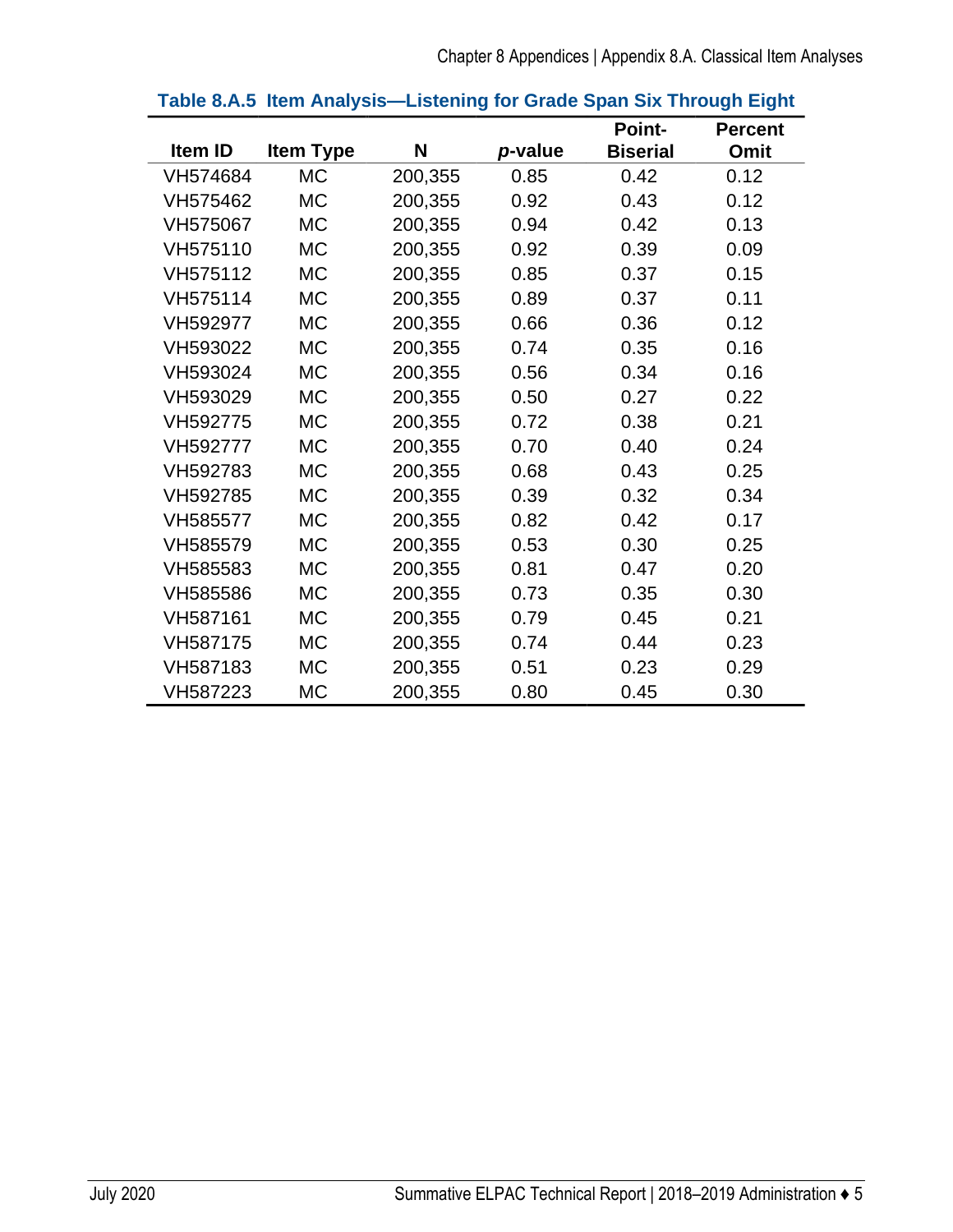<span id="page-9-0"></span>

|                |                  |        |         | <b>Point-</b>   | <b>Percent</b> |
|----------------|------------------|--------|---------|-----------------|----------------|
| <b>Item ID</b> | <b>Item Type</b> | N      | p-value | <b>Biserial</b> | Omit           |
| VH575075       | <b>MC</b>        | 98,562 | 0.76    | 0.49            | 0.31           |
| VH575081       | <b>MC</b>        | 98,562 | 0.84    | 0.41            | 0.26           |
| VH574720       | <b>MC</b>        | 98,562 | 0.86    | 0.47            | 0.21           |
| VH567844       | <b>MC</b>        | 98,562 | 0.74    | 0.35            | 0.17           |
| VH567891       | <b>MC</b>        | 98,562 | 0.66    | 0.34            | 0.40           |
| VH567899       | <b>MC</b>        | 98,562 | 0.86    | 0.48            | 0.25           |
| VH593202       | <b>MC</b>        | 98,562 | 0.61    | 0.42            | 0.20           |
| VH593206       | <b>MC</b>        | 98,562 | 0.74    | 0.44            | 0.30           |
| VH593218       | <b>MC</b>        | 98,562 | 0.75    | 0.50            | 0.26           |
| VH593226       | <b>MC</b>        | 98,562 | 0.54    | 0.41            | 0.30           |
| VH593068       | <b>MC</b>        | 98,562 | 0.65    | 0.46            | 0.34           |
| VH593083       | <b>MC</b>        | 98,562 | 0.62    | 0.43            | 0.36           |
| VH593093       | <b>MC</b>        | 98,562 | 0.76    | 0.51            | 0.34           |
| VH593104       | <b>MC</b>        | 98,562 | 0.61    | 0.50            | 0.44           |
| VH579170       | <b>MC</b>        | 98,562 | 0.50    | 0.22            | 0.23           |
| VH579175       | <b>MC</b>        | 98,562 | 0.82    | 0.50            | 0.26           |
| VH579180       | <b>MC</b>        | 98,562 | 0.68    | 0.51            | 0.29           |
| VH579185       | <b>MC</b>        | 98,562 | 0.55    | 0.37            | 0.37           |
| VH585396       | <b>MC</b>        | 98,562 | 0.61    | 0.51            | 0.39           |
| VH585397       | <b>MC</b>        | 98,562 | 0.80    | 0.45            | 0.34           |
| VH585398       | <b>MC</b>        | 98,562 | 0.71    | 0.50            | 0.42           |
| VH585399       | <b>MC</b>        | 98,562 | 0.71    | 0.49            | 0.40           |

#### **Table 8.A.6 Item Analysis—Listening for Grade Span Nine and Ten**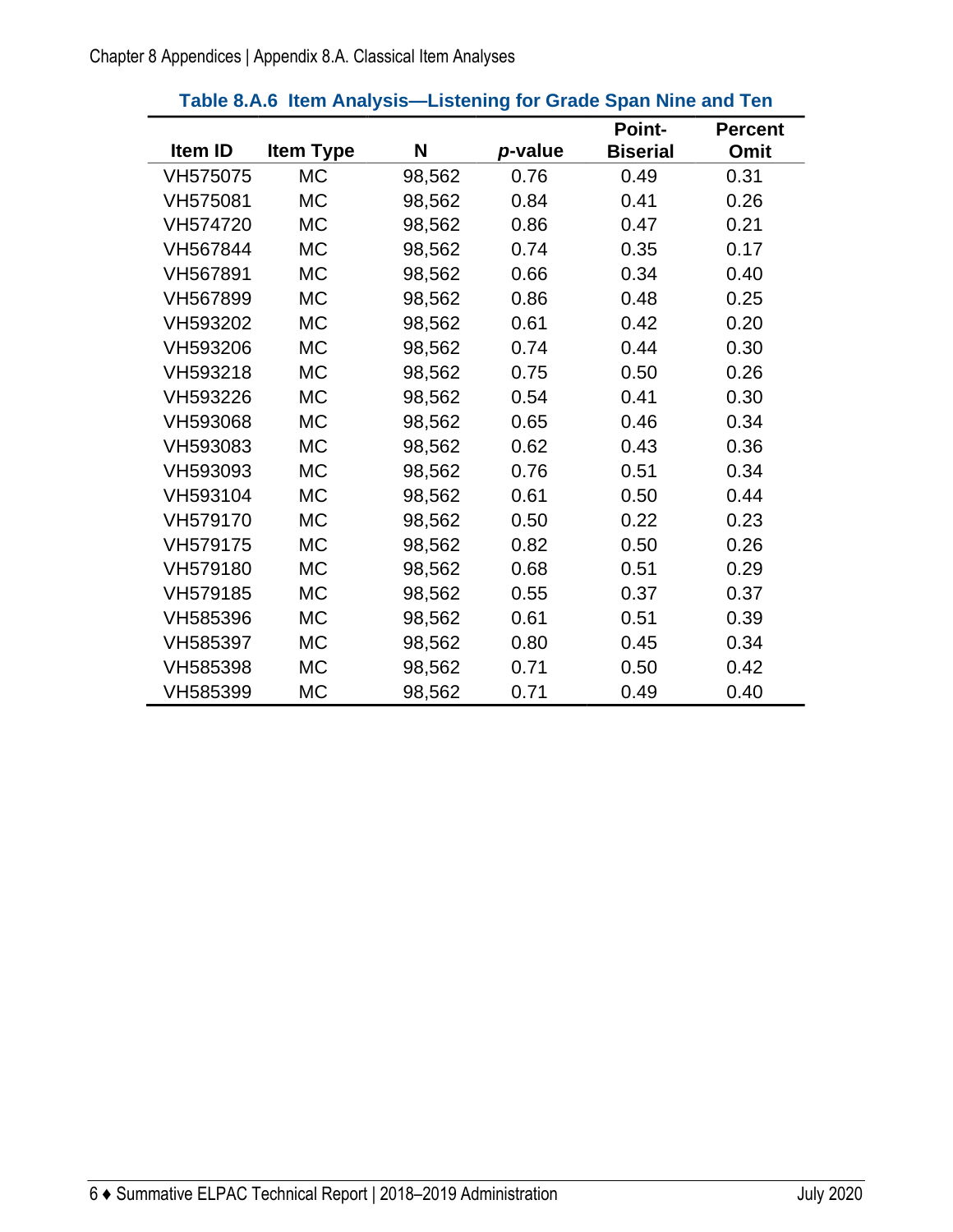<span id="page-10-0"></span>

|          |                  |        |         | <b>Point-</b>   | <b>Percent</b> |
|----------|------------------|--------|---------|-----------------|----------------|
| Item ID  | <b>Item Type</b> | N      | p-value | <b>Biserial</b> | Omit           |
| VH575718 | <b>MC</b>        | 73,441 | 0.78    | 0.34            | 0.25           |
| VH574951 | <b>MC</b>        | 73,441 | 0.59    | 0.31            | 0.29           |
| VH575869 | <b>MC</b>        | 73,441 | 0.74    | 0.49            | 0.27           |
| VH570664 | <b>MC</b>        | 73,441 | 0.64    | 0.34            | 0.18           |
| VH570700 | <b>MC</b>        | 73,441 | 0.51    | 0.22            | 0.28           |
| VH570707 | МC               | 73,441 | 0.75    | 0.39            | 0.24           |
| VH593368 | МC               | 73,441 | 0.72    | 0.38            | 0.17           |
| VH593369 | <b>MC</b>        | 73,441 | 0.72    | 0.42            | 0.17           |
| VH593370 | <b>MC</b>        | 73,441 | 0.66    | 0.38            | 0.24           |
| VH593375 | <b>MC</b>        | 73,441 | 0.55    | 0.29            | 0.32           |
| VH593346 | МC               | 73,441 | 0.67    | 0.39            | 0.32           |
| VH593347 | <b>MC</b>        | 73,441 | 0.44    | 0.38            | 0.31           |
| VH593348 | <b>MC</b>        | 73,441 | 0.58    | 0.41            | 0.42           |
| VH593352 | <b>MC</b>        | 73,441 | 0.63    | 0.43            | 0.42           |
| VH584191 | <b>MC</b>        | 73,441 | 0.73    | 0.49            | 0.27           |
| VH584193 | <b>MC</b>        | 73,441 | 0.62    | 0.41            | 0.34           |
| VH584196 | <b>MC</b>        | 73,441 | 0.58    | 0.44            | 0.35           |
| VH584201 | <b>MC</b>        | 73,441 | 0.76    | 0.49            | 0.34           |
| VH584148 | <b>MC</b>        | 73,441 | 0.68    | 0.45            | 0.42           |
| VH584157 | МC               | 73,441 | 0.62    | 0.45            | 0.42           |
| VH584158 | <b>MC</b>        | 73,441 | 0.55    | 0.47            | 0.44           |
| VH584163 | <b>MC</b>        | 73,441 | 0.73    | 0.39            | 0.45           |

#### **Table 8.A.7 Item Analysis—Listening for Grade Span Eleven and Twelve**

#### **Table 8.A.8 Item Analysis—Speaking for Kindergarten**

<span id="page-10-1"></span>

|                |                  |         |         | <b>Point-</b>   | <b>Percent</b> |
|----------------|------------------|---------|---------|-----------------|----------------|
| <b>Item ID</b> | <b>Item Type</b> | N       | p-value | <b>Biserial</b> | Omit           |
| VH591388       | <b>CR</b>        | 151,484 | 0.87    | 0.59            | 0.02           |
| VH591397       | <b>CR</b>        | 151,484 | 0.89    | 0.60            | 0.02           |
| VH591400       | <b>CR</b>        | 151,484 | 0.81    | 0.64            | 0.08           |
| VH591401       | <b>CR</b>        | 151,484 | 0.70    | 0.74            | 0.23           |
| VH591402       | <b>CR</b>        | 151,484 | 0.83    | 0.74            | 0.21           |
| VH591403       | <b>CR</b>        | 151,484 | 0.64    | 0.75            | 0.48           |
| VH573448       | <b>CR</b>        | 151,484 | 0.78    | 0.75            | 0.24           |
| VH573464       | <b>CR</b>        | 151,484 | 0.79    | 0.76            | 2.61           |
| VH582962       | <b>CR</b>        | 151,484 | 0.54    | 0.84            | 2.79           |
| VH586749       | CR.              | 151,484 | 0.52    | 0.83            | 2.72           |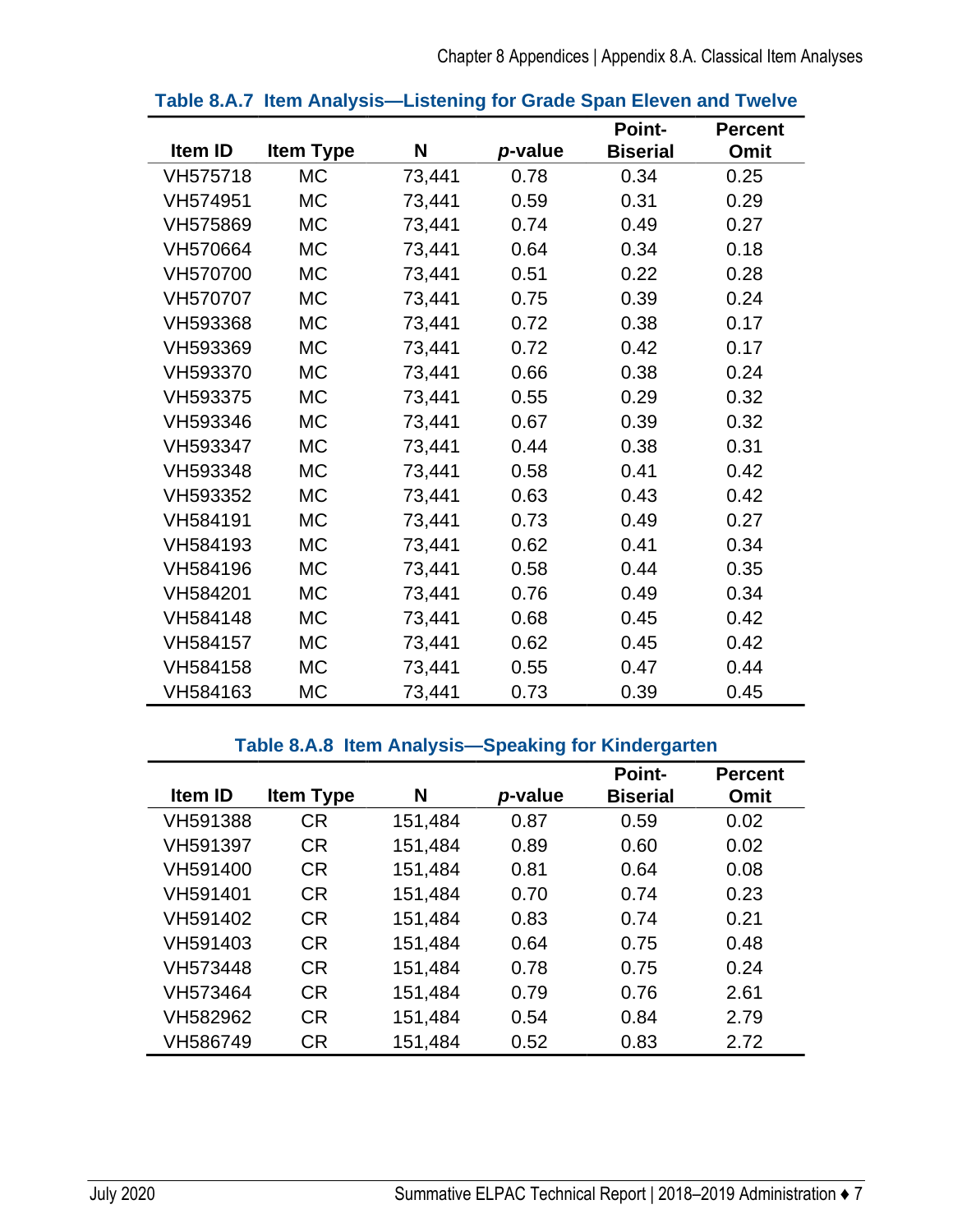<span id="page-11-0"></span>

|                |                  |         |         | <b>Point-</b>   | <b>Percent</b> |
|----------------|------------------|---------|---------|-----------------|----------------|
| <b>Item ID</b> | <b>Item Type</b> | N       | p-value | <b>Biserial</b> | Omit           |
| VH592221       | <b>CR</b>        | 126,444 | 0.96    | 0.53            | 0.03           |
| VH592223       | <b>CR</b>        | 126,444 | 0.65    | 0.52            | 0.05           |
| VH592225       | <b>CR</b>        | 126,444 | 0.95    | 0.52            | 0.05           |
| VH592226       | <b>CR</b>        | 126,444 | 0.77    | 0.71            | 0.17           |
| VH592227       | <b>CR</b>        | 126,444 | 0.79    | 0.70            | 0.11           |
| VH592230       | <b>CR</b>        | 126,444 | 0.79    | 0.75            | 0.32           |
| VH573706       | <b>CR</b>        | 126,444 | 0.88    | 0.71            | 0.15           |
| VH573681       | <b>CR</b>        | 126,444 | 0.87    | 0.71            | 1.48           |
| VH587025       | <b>CR</b>        | 126,444 | 0.70    | 0.85            | 1.61           |
| VH583018       | СR               | 126,444 | 0.47    | 0.77            | 1.57           |

#### **Table 8.A.9 Item Analysis—Speaking for Grade One**

#### **Table 8.A.10 Item Analysis—Speaking for Grade Two**

<span id="page-11-1"></span>

|          |                  |         |         | <b>Point-</b>   | <b>Percent</b> |
|----------|------------------|---------|---------|-----------------|----------------|
| Item ID  | <b>Item Type</b> | N       | p-value | <b>Biserial</b> | Omit           |
| VH590643 | <b>CR</b>        | 114,468 | 0.95    | 0.57            | 0.07           |
| VH590645 | <b>CR</b>        | 114,468 | 0.87    | 0.53            | 0.07           |
| VH590646 | <b>CR</b>        | 114,468 | 0.89    | 0.58            | 0.12           |
| VH590647 | <b>CR</b>        | 114,468 | 0.80    | 0.69            | 0.12           |
| VH590648 | <b>CR</b>        | 114,468 | 0.80    | 0.66            | 0.17           |
| VH590651 | <b>CR</b>        | 114,468 | 0.88    | 0.68            | 0.55           |
| VH579523 | <b>CR</b>        | 114,468 | 0.86    | 0.69            | 0.21           |
| VH581085 | <b>CR</b>        | 114,468 | 0.74    | 0.67            | 2.00           |
| VH581086 | <b>CR</b>        | 114,468 | 0.81    | 0.65            | 2.13           |
| VH574180 | <b>CR</b>        | 114,468 | 0.94    | 0.71            | 1.69           |
| VH574520 | <b>CR</b>        | 114,468 | 0.85    | 0.69            | 1.81           |
| VH588439 | <b>CR</b>        | 114,468 | 0.78    | 0.83            | 1.75           |
| VH585318 | <b>CR</b>        | 114,468 | 0.60    | 0.76            | 1.81           |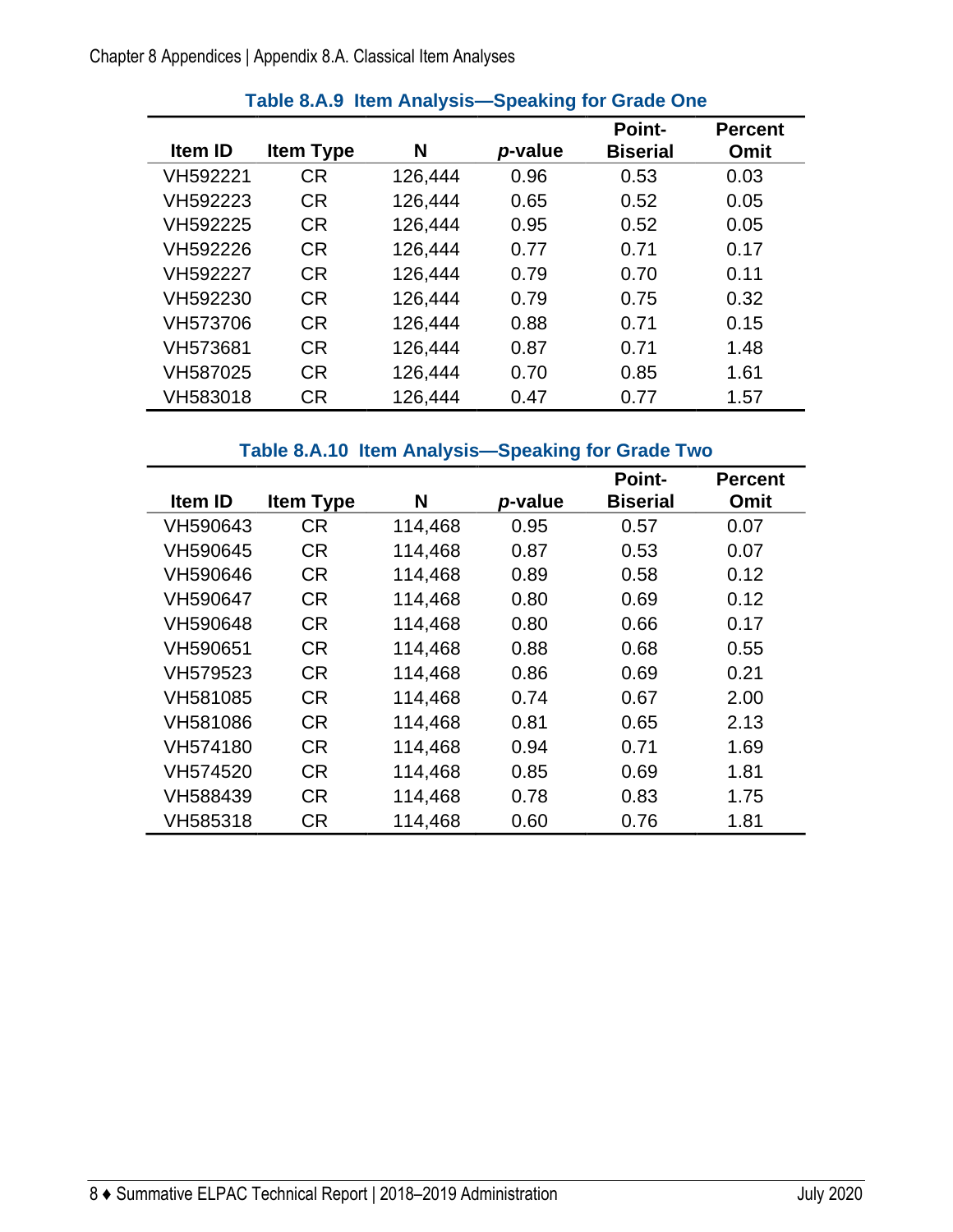|          |                  |         |         | <b>Point-</b>   | <b>Percent</b> |
|----------|------------------|---------|---------|-----------------|----------------|
| Item ID  | <b>Item Type</b> | N       | p-value | <b>Biserial</b> | Omit           |
| VH586404 | <b>CR</b>        | 288,147 | 0.96    | 0.62            | 0.02           |
| VH586416 | <b>CR</b>        | 288,147 | 0.93    | 0.62            | 0.05           |
| VH586419 | <b>CR</b>        | 288,147 | 0.96    | 0.63            | 0.24           |
| VH586440 | <b>CR</b>        | 288,147 | 0.90    | 0.67            | 0.18           |
| VH586450 | <b>CR</b>        | 288,147 | 0.92    | 0.73            | 0.18           |
| VH586452 | <b>CR</b>        | 288,147 | 0.91    | 0.69            | 0.50           |
| VH588315 | <b>CR</b>        | 288,147 | 0.87    | 0.71            | 0.16           |
| VH572856 | <b>CR</b>        | 288,147 | 0.78    | 0.69            | 1.72           |
| VH573004 | <b>CR</b>        | 288,147 | 0.83    | 0.71            | 1.89           |
| VH572692 | <b>CR</b>        | 288,147 | 0.85    | 0.82            | 1.60           |
| VH570625 | <b>CR</b>        | 288,147 | 0.81    | 0.80            | 1.71           |
| VH589600 | <b>CR</b>        | 288,147 | 0.77    | 0.83            | 1.65           |
| VH582731 | <b>CR</b>        | 288,147 | 0.64    | 0.76            | 1.85           |

#### <span id="page-12-0"></span>**Table 8.A.11 Item Analysis—Speaking for Grade Span Three Through Five**

#### <span id="page-12-1"></span>**Table 8.A.12 Item Analysis—Speaking for Grade Span Six Through Eight**

|          |                  |         |         | <b>Point-</b>   | <b>Percent</b> |
|----------|------------------|---------|---------|-----------------|----------------|
| Item ID  | <b>Item Type</b> | N       | p-value | <b>Biserial</b> | Omit           |
| VH586468 | <b>CR</b>        | 201,215 | 0.97    | 0.62            | 0.04           |
| VH586472 | <b>CR</b>        | 201,215 | 0.95    | 0.68            | 0.03           |
| VH586476 | <b>CR</b>        | 201,215 | 0.89    | 0.67            | 0.10           |
| VH586478 | <b>CR</b>        | 201,215 | 0.93    | 0.76            | 0.15           |
| VH586496 | <b>CR</b>        | 201,215 | 0.85    | 0.72            | 0.18           |
| VH586500 | <b>CR</b>        | 201,215 | 0.89    | 0.72            | 0.61           |
| VH573017 | <b>CR</b>        | 201,215 | 0.77    | 0.71            | 0.32           |
| VH573303 | <b>CR</b>        | 201,215 | 0.89    | 0.71            | 1.76           |
| VH572624 | <b>CR</b>        | 201,215 | 0.80    | 0.82            | 1.92           |
| VH573085 | <b>CR</b>        | 201,215 | 0.83    | 0.84            | 1.98           |
| VH570113 | <b>CR</b>        | 201,215 | 0.76    | 0.79            | 1.97           |
| VH570166 | <b>CR</b>        | 201,215 | 0.62    | 0.72            | 2.13           |
| VH588064 | <b>CR</b>        | 201,215 | 0.70    | 0.82            | 2.27           |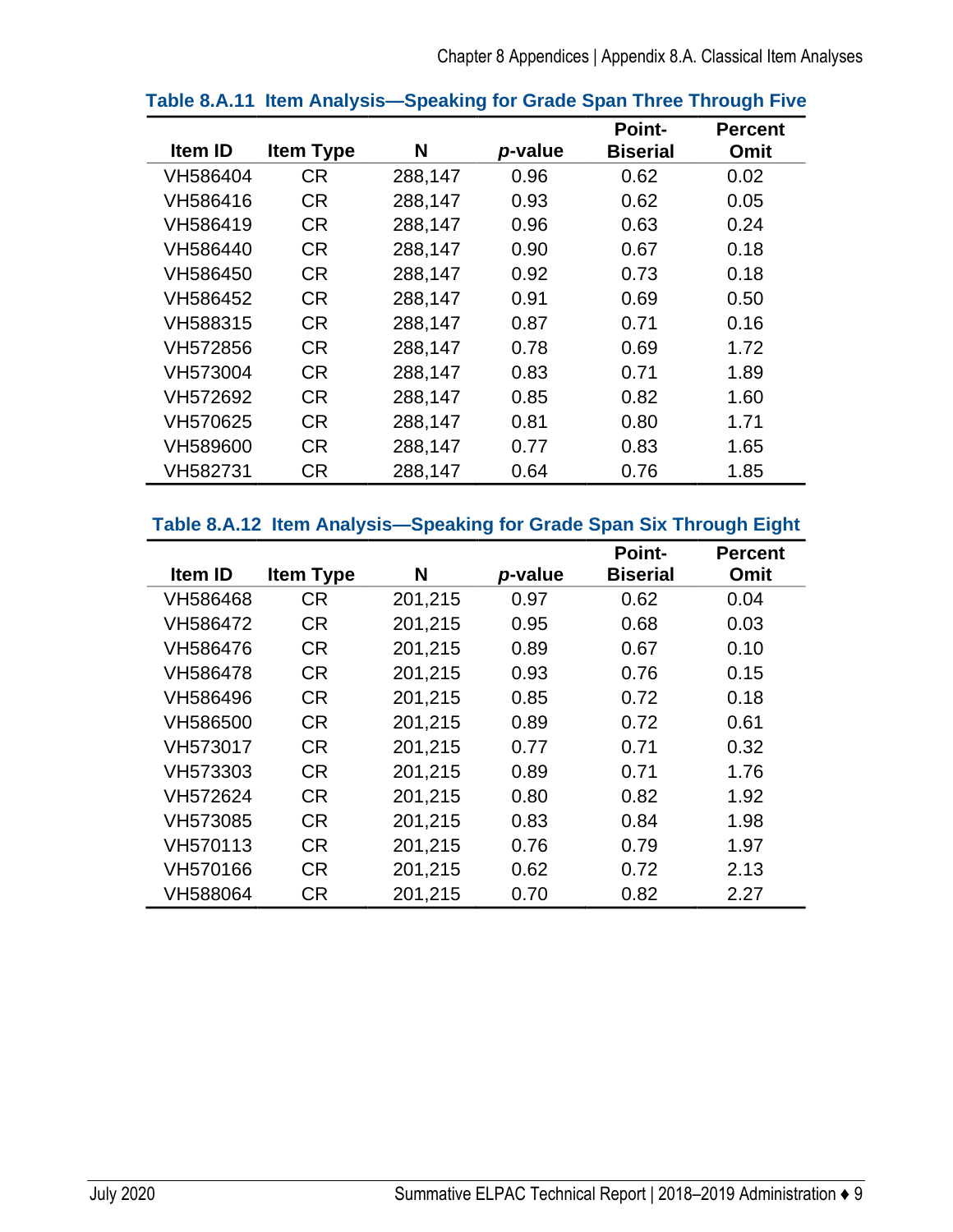<span id="page-13-0"></span>

|                |                  |        |         | <b>Point-</b>   | <b>Percent</b> |
|----------------|------------------|--------|---------|-----------------|----------------|
| <b>Item ID</b> | <b>Item Type</b> | N      | p-value | <b>Biserial</b> | Omit           |
| VH587594       | <b>CR</b>        | 98,984 | 0.86    | 0.74            | 0.04           |
| VH587603       | <b>CR</b>        | 98,984 | 0.83    | 0.70            | 0.07           |
| VH587610       | <b>CR</b>        | 98,984 | 0.92    | 0.67            | 0.38           |
| VH587619       | <b>CR</b>        | 98,984 | 0.83    | 0.79            | 0.30           |
| VH587625       | <b>CR</b>        | 98,984 | 0.86    | 0.83            | 0.32           |
| VH587631       | <b>CR</b>        | 98,984 | 0.83    | 0.81            | 0.63           |
| VH573042       | <b>CR</b>        | 98,984 | 0.78    | 0.84            | 0.60           |
| VH573248       | <b>CR</b>        | 98,984 | 0.74    | 0.83            | 2.96           |
| VH572682       | <b>CR</b>        | 98,984 | 0.77    | 0.89            | 3.85           |
| VH572838       | CR.              | 98,984 | 0.76    | 0.88            | 3.94           |
| VH574287       | <b>CR</b>        | 98,984 | 0.77    | 0.87            | 3.98           |
| VH574569       | <b>CR</b>        | 98,984 | 0.77    | 0.85            | 4.13           |
| VH588228       | <b>CR</b>        | 98,984 | 0.53    | 0.78            | 4.44           |

#### **Table 8.A.13 Item Analysis—Speaking for Grade Span Nine and Ten**

## <span id="page-13-1"></span>**Table 8.A.14 Item Analysis—Speaking for Grade Span Eleven and Twelve**

|                |                  |        |         | <b>Point-</b>   | <b>Percent</b> |
|----------------|------------------|--------|---------|-----------------|----------------|
| <b>Item ID</b> | <b>Item Type</b> | N      | p-value | <b>Biserial</b> | Omit           |
| VH587667       | <b>CR</b>        | 73,942 | 0.93    | 0.64            | 0.04           |
| VH587673       | <b>CR</b>        | 73,942 | 0.89    | 0.64            | 0.08           |
| VH587690       | <b>CR</b>        | 73,942 | 0.71    | 0.58            | 0.41           |
| VH587699       | <b>CR</b>        | 73,942 | 0.89    | 0.71            | 0.25           |
| VH587706       | <b>CR</b>        | 73,942 | 0.85    | 0.78            | 0.25           |
| VH587711       | <b>CR</b>        | 73,942 | 0.89    | 0.77            | 0.53           |
| VH573658       | <b>CR</b>        | 73,942 | 0.84    | 0.79            | 0.35           |
| VH573627       | CR.              | 73,942 | 0.82    | 0.80            | 1.85           |
| VH572648       | <b>CR</b>        | 73,942 | 0.80    | 0.86            | 2.44           |
| VH573092       | <b>CR</b>        | 73,942 | 0.82    | 0.86            | 2.50           |
| VH573795       | <b>CR</b>        | 73,942 | 0.76    | 0.84            | 2.53           |
| VH573801       | <b>CR</b>        | 73,942 | 0.66    | 0.77            | 2.77           |
| VH588090       | <b>CR</b>        | 73,942 | 0.65    | 0.83            | 3.02           |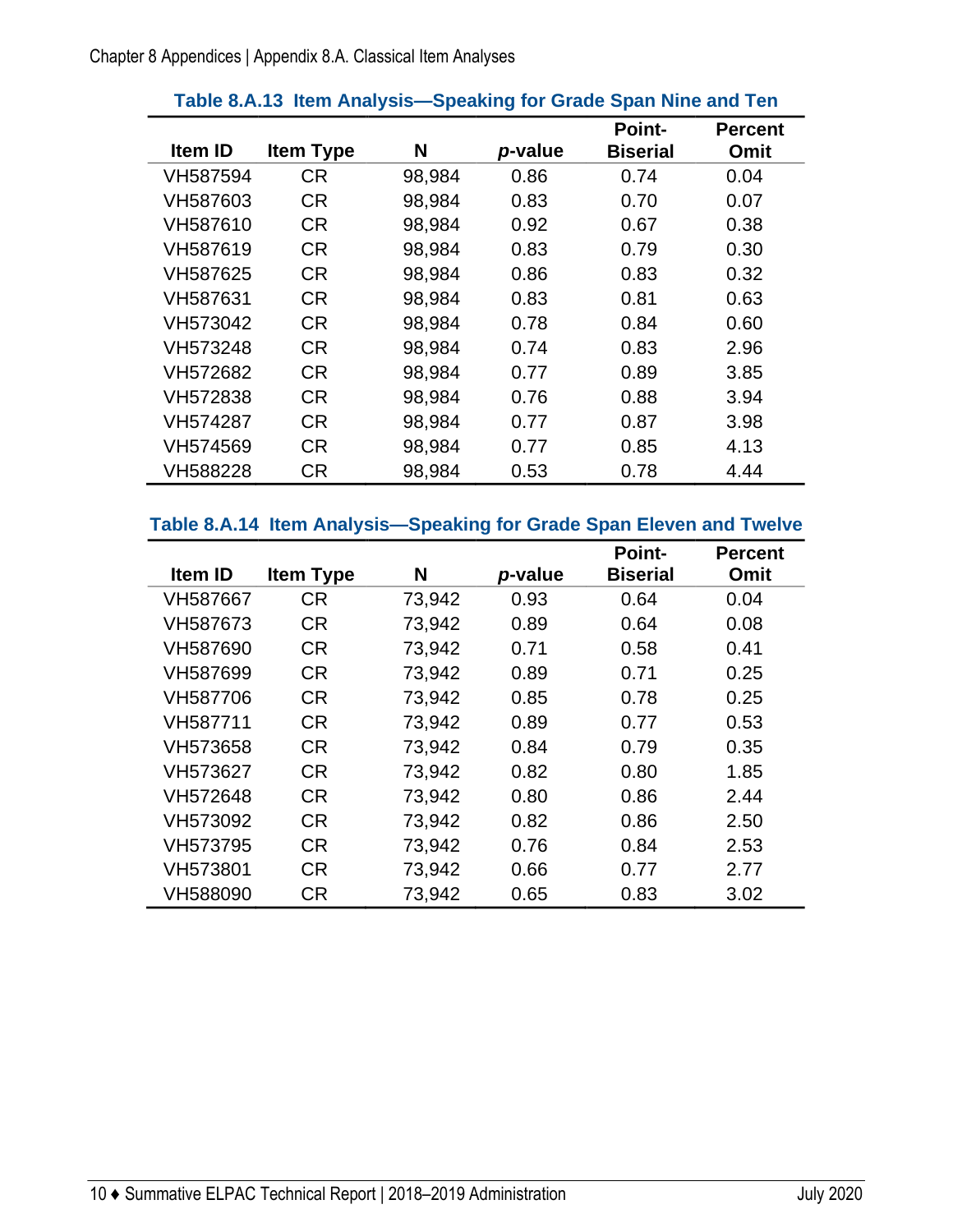<span id="page-14-0"></span>

| Item ID  | <b>Item Type</b>               | N       | p-value | <b>Point-</b><br><b>Biserial</b> | <b>Percent</b><br>Omit |
|----------|--------------------------------|---------|---------|----------------------------------|------------------------|
|          | VH589727 CR (machine scorable) | 151,230 | 0.62    | 0.67                             | 0.01                   |
| VH589737 | MC.                            | 151,230 | 0.80    | 0.41                             | 0.26                   |
|          | VH590627 CR (machine scorable) | 151,230 | 0.64    | 0.69                             | 0.03                   |
| VH590632 | <b>MC</b>                      | 151,230 | 0.75    | 0.44                             | 0.23                   |
|          | VH588689 CR (machine scorable) | 151,230 | 0.57    | 0.64                             | 0.37                   |
| VH588702 | <b>MC</b>                      | 151,230 | 0.78    | 0.51                             | 0.06                   |
| VH588707 | <b>MC</b>                      | 151,230 | 0.69    | 0.53                             | 0.06                   |
| VH588710 | <b>MC</b>                      | 151,230 | 0.77    | 0.53                             | 0.15                   |
| VH574344 | <b>MC</b>                      | 151,230 | 0.76    | 0.51                             | 1.56                   |
| VH574347 | <b>MC</b>                      | 151,230 | 0.63    | 0.55                             | 1.57                   |
| VH574351 | <b>MC</b>                      | 151,230 | 0.76    | 0.46                             | 1.58                   |
| VH574308 | <b>MC</b>                      | 151,230 | 0.56    | 0.53                             | 1.65                   |
| VH574313 | <b>MC</b>                      | 151,230 | 0.73    | 0.44                             | 1.73                   |
| VH574315 | <b>MC</b>                      | 151,230 | 0.43    | 0.42                             | 1.71                   |

#### **Table 8.A.15 Item Analysis—Reading for Kindergarten**

#### **Table 8.A.16 Item Analysis—Reading for Grade One**

<span id="page-14-1"></span>

|          |                  |         |         | <b>Point-</b>   | <b>Percent</b> |
|----------|------------------|---------|---------|-----------------|----------------|
| Item ID  | <b>Item Type</b> | N       | p-value | <b>Biserial</b> | Omit           |
| VH574780 | <b>MC</b>        | 125,999 | 0.84    | 0.53            | 0.02           |
| VH574904 | <b>MC</b>        | 125,999 | 0.84    | 0.54            | 0.02           |
| VH574908 | <b>MC</b>        | 125,999 | 0.86    | 0.53            | 0.04           |
| VH578939 | <b>MC</b>        | 125,999 | 0.73    | 0.60            | 0.03           |
| VH582906 | МC               | 125,999 | 0.62    | 0.57            | 0.05           |
| VH582892 | <b>MC</b>        | 125,999 | 0.76    | 0.64            | 2.91           |
| VH582881 | <b>MC</b>        | 125,999 | 0.76    | 0.54            | 2.98           |
| VH582867 | <b>MC</b>        | 125,999 | 0.76    | 0.61            | 3.14           |
| VH589386 | МC               | 125,999 | 0.52    | 0.51            | 3.68           |
| VH589389 | <b>MC</b>        | 125,999 | 0.42    | 0.62            | 3.75           |
| VH589390 | <b>MC</b>        | 125,999 | 0.61    | 0.69            | 3.85           |
| VH589871 | МC               | 125,999 | 0.62    | 0.72            | 12.07          |
| VH589872 | <b>MC</b>        | 125,999 | 0.68    | 0.73            | 12.13          |
| VH589874 | <b>MC</b>        | 125,999 | 0.69    | 0.69            | 12.39          |
| VH591428 | <b>MC</b>        | 125,999 | 0.75    | 0.73            | 12.11          |
| VH591435 | <b>MC</b>        | 125,999 | 0.44    | 0.57            | 12.15          |
| VH591437 | <b>MC</b>        | 125,999 | 0.59    | 0.70            | 12.18          |
| VH591625 | <b>MC</b>        | 125,999 | 0.61    | 0.68            | 12.25          |
| VH591629 | <b>MC</b>        | 125,999 | 0.65    | 0.68            | 12.27          |
| VH591635 | МC               | 125,999 | 0.54    | 0.68            | 12.31          |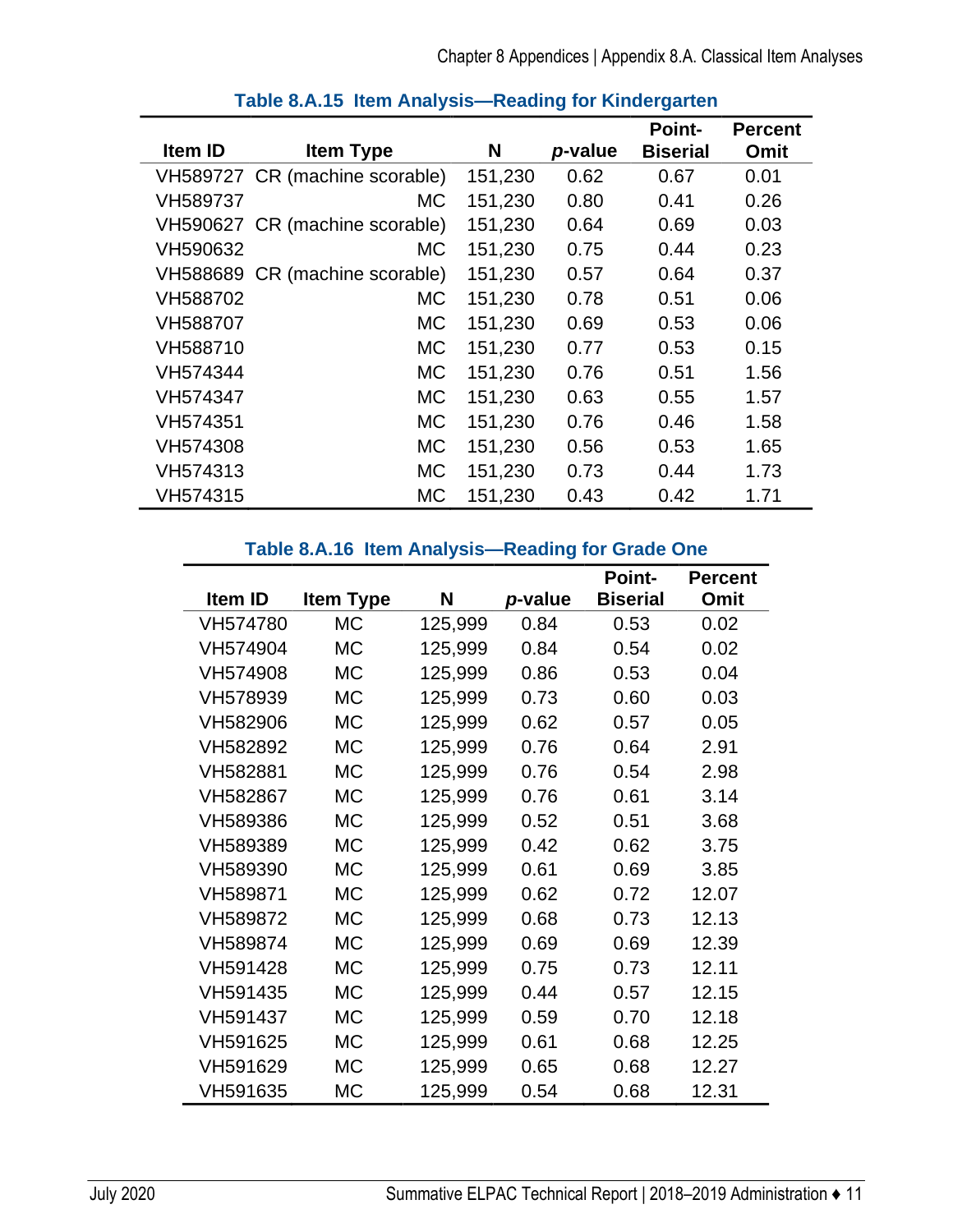<span id="page-15-0"></span>

|          |                  |         |         | <b>Point-</b>   | <b>Percent</b> |
|----------|------------------|---------|---------|-----------------|----------------|
| Item ID  | <b>Item Type</b> | N       | p-value | <b>Biserial</b> | Omit           |
| VH575147 | <b>MC</b>        | 114,073 | 0.89    | 0.42            | 0.26           |
| VH574991 | <b>MC</b>        | 114,073 | 0.88    | 0.41            | 0.31           |
| VH581130 | <b>MC</b>        | 114,073 | 0.94    | 0.39            | 0.20           |
| VH581200 | <b>MC</b>        | 114,073 | 0.93    | 0.43            | 0.27           |
| VH581120 | <b>MC</b>        | 114,073 | 0.83    | 0.42            | 0.99           |
| VH581133 | <b>MC</b>        | 114,073 | 0.90    | 0.51            | 0.27           |
| VH581126 | <b>MC</b>        | 114,073 | 0.83    | 0.43            | 0.58           |
| VH578954 | <b>MC</b>        | 114,073 | 0.85    | 0.46            | 0.35           |
| VH590634 | <b>MC</b>        | 114,073 | 0.51    | 0.36            | 0.54           |
| VH590639 | <b>MC</b>        | 114,073 | 0.64    | 0.56            | 2.54           |
| VH590644 | <b>MC</b>        | 114,073 | 0.68    | 0.52            | 0.91           |
| VH590676 | <b>MC</b>        | 114,073 | 0.65    | 0.40            | 0.61           |
| VH590678 | <b>MC</b>        | 114,073 | 0.66    | 0.53            | 0.86           |
| VH590679 | <b>MC</b>        | 114,073 | 0.74    | 0.57            | 0.89           |
| VH591559 | <b>MC</b>        | 114,073 | 0.67    | 0.55            | 1.51           |
| VH591566 | <b>MC</b>        | 114,073 | 0.75    | 0.62            | 1.88           |
| VH591573 | <b>MC</b>        | 114,073 | 0.68    | 0.56            | 1.84           |
| VH591678 | <b>MC</b>        | 114,073 | 0.68    | 0.61            | 0.75           |
| VH591682 | <b>MC</b>        | 114,073 | 0.63    | 0.57            | 0.95           |
| VH591684 | <b>MC</b>        | 114,073 | 0.73    | 0.59            | 1.11           |
| VH590066 | МC               | 114,073 | 0.70    | 0.54            | 2.83           |
| VH590098 | <b>MC</b>        | 114,073 | 0.76    | 0.63            | 1.90           |
| VH590100 | <b>MC</b>        | 114,073 | 0.62    | 0.45            | 0.95           |
| VH591660 | <b>MC</b>        | 114,073 | 0.71    | 0.61            | 1.47           |
| VH591662 | <b>MC</b>        | 114,073 | 0.69    | 0.50            | 1.19           |
| VH591663 | <b>MC</b>        | 114,073 | 0.52    | 0.39            | 1.09           |

#### **Table 8.A.17 Item Analysis—Reading for Grade Two**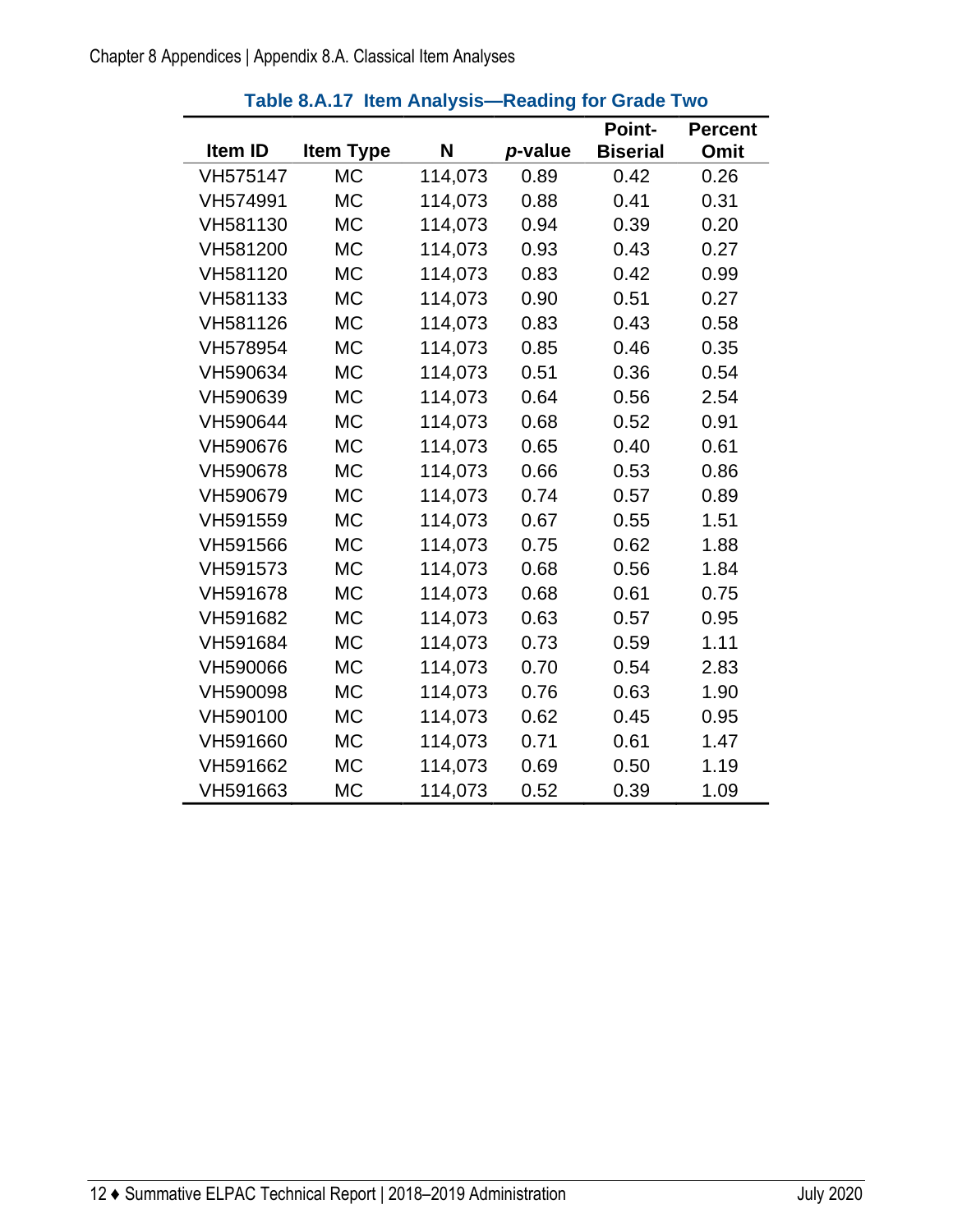|                |                  |         |         | <b>Point-</b>   | <b>Percent</b> |
|----------------|------------------|---------|---------|-----------------|----------------|
| <b>Item ID</b> | <b>Item Type</b> | N       | p-value | <b>Biserial</b> | Omit           |
| VH585440       | <b>MC</b>        | 286,501 | 0.86    | 0.31            | 0.15           |
| VH585437       | <b>MC</b>        | 286,501 | 0.70    | 0.44            | 0.19           |
| VH594168       | <b>MC</b>        | 286,501 | 0.81    | 0.55            | 0.10           |
| VH594170       | <b>MC</b>        | 286,501 | 0.74    | 0.48            | 0.17           |
| VH594172       | <b>MC</b>        | 286,501 | 0.74    | 0.51            | 0.15           |
| VH594157       | <b>MC</b>        | 286,501 | 0.63    | 0.47            | 0.32           |
| VH594158       | <b>MC</b>        | 286,501 | 0.47    | 0.42            | 0.39           |
| VH633339       | <b>MC</b>        | 286,501 | 0.47    | 0.46            | 0.50           |
| VH583431       | <b>MC</b>        | 286,501 | 0.60    | 0.37            | 0.25           |
| VH583705       | <b>MC</b>        | 286,501 | 0.35    | 0.34            | 0.26           |
| VH583715       | <b>MC</b>        | 286,501 | 0.53    | 0.40            | 0.27           |
| VH583874       | <b>MC</b>        | 286,501 | 0.33    | 0.36            | 0.29           |
| VH583861       | <b>MC</b>        | 286,501 | 0.58    | 0.46            | 0.39           |
| VH583885       | <b>MC</b>        | 286,501 | 0.39    | 0.21            | 1.37           |
| VH592042       | <b>MC</b>        | 286,501 | 0.78    | 0.54            | 0.31           |
| VH592062       | <b>MC</b>        | 286,501 | 0.67    | 0.55            | 0.45           |
| VH592066       | <b>MC</b>        | 286,501 | 0.60    | 0.55            | 0.38           |
| VH592075       | <b>MC</b>        | 286,501 | 0.70    | 0.54            | 0.40           |
| VH592077       | <b>MC</b>        | 286,501 | 0.71    | 0.57            | 0.57           |
| VH592080       | <b>MC</b>        | 286,501 | 0.78    | 0.55            | 1.95           |
| VH593446       | <b>MC</b>        | 286,501 | 0.50    | 0.54            | 0.41           |
| VH593450       | <b>MC</b>        | 286,501 | 0.50    | 0.40            | 0.44           |
| VH593454       | <b>MC</b>        | 286,501 | 0.45    | 0.41            | 0.53           |
| VH593464       | <b>MC</b>        | 286,501 | 0.59    | 0.37            | 0.61           |
| VH593470       | <b>MC</b>        | 286,501 | 0.69    | 0.48            | 0.61           |
| VH593477       | <b>MC</b>        | 286,501 | 0.41    | 0.36            | 0.77           |

#### <span id="page-16-0"></span>**Table 8.A.18 Item Analysis—Reading for Grade Span Three Through Five**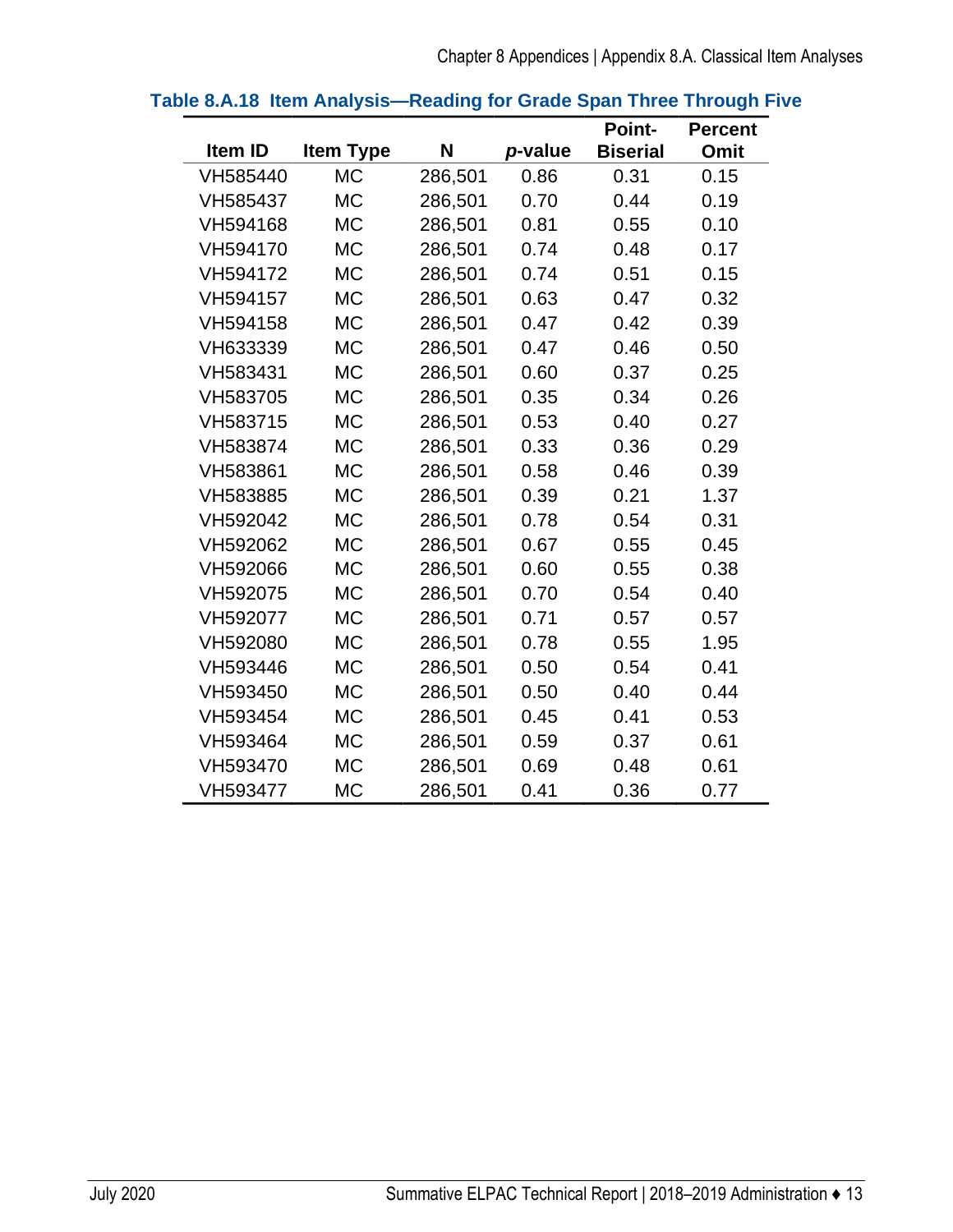<span id="page-17-0"></span>

|  |  |  |  | Table 8.A.19 Item Analysis—Reading for Grade Span Six Through Eight |
|--|--|--|--|---------------------------------------------------------------------|
|--|--|--|--|---------------------------------------------------------------------|

|          |                  |         |         | <b>Point-</b>   | <b>Percent</b> |
|----------|------------------|---------|---------|-----------------|----------------|
| Item ID  | <b>Item Type</b> | N       | p-value | <b>Biserial</b> | Omit           |
| VH593976 | <b>MC</b>        | 200,392 | 0.44    | 0.33            | 0.20           |
| VH593990 | <b>MC</b>        | 200,392 | 0.62    | 0.37            | 0.25           |
| VH593996 | <b>MC</b>        | 200,392 | 0.40    | 0.27            | 0.23           |
| VH594085 | <b>MC</b>        | 200,392 | 0.51    | 0.40            | 0.40           |
| VH594089 | <b>MC</b>        | 200,392 | 0.66    | 0.43            | 0.38           |
| VH594090 | <b>MC</b>        | 200,392 | 0.47    | 0.33            | 0.44           |
| VH584012 | <b>MC</b>        | 200,392 | 0.40    | 0.46            | 0.21           |
| VH584014 | <b>MC</b>        | 200,392 | 0.72    | 0.45            | 0.21           |
| VH584015 | <b>MC</b>        | 200,392 | 0.37    | 0.34            | 0.28           |
| VH584016 | <b>MC</b>        | 200,392 | 0.54    | 0.36            | 0.22           |
| VH584019 | <b>MC</b>        | 200,392 | 0.33    | 0.33            | 1.08           |
| VH584025 | <b>MC</b>        | 200,392 | 0.39    | 0.39            | 0.50           |
| VH584026 | <b>MC</b>        | 200,392 | 0.51    | 0.46            | 0.63           |
| VH584028 | <b>MC</b>        | 200,392 | 0.43    | 0.44            | 0.62           |
| VH592766 | <b>MC</b>        | 200,392 | 0.25    | 0.33            | 0.34           |
| VH592767 | <b>MC</b>        | 200,392 | 0.30    | 0.44            | 0.34           |
| VH592768 | <b>MC</b>        | 200,392 | 0.38    | 0.36            | 0.37           |
| VH592770 | <b>MC</b>        | 200,392 | 0.55    | 0.46            | 0.46           |
| VH592771 | <b>MC</b>        | 200,392 | 0.36    | 0.33            | 0.69           |
| VH592773 | <b>MC</b>        | 200,392 | 0.33    | 0.33            | 1.75           |
| VH614051 | <b>MC</b>        | 200,392 | 0.54    | 0.47            | 0.48           |
| VH614058 | <b>MC</b>        | 200,392 | 0.47    | 0.46            | 0.49           |
| VH614059 | <b>MC</b>        | 200,392 | 0.29    | 0.27            | 0.60           |
| VH614061 | <b>MC</b>        | 200,392 | 0.21    | 0.31            | 0.64           |
| VH614062 | <b>MC</b>        | 200,392 | 0.30    | 0.19            | 0.70           |
| VH614067 | <b>MC</b>        | 200,392 | 0.57    | 0.45            | 0.77           |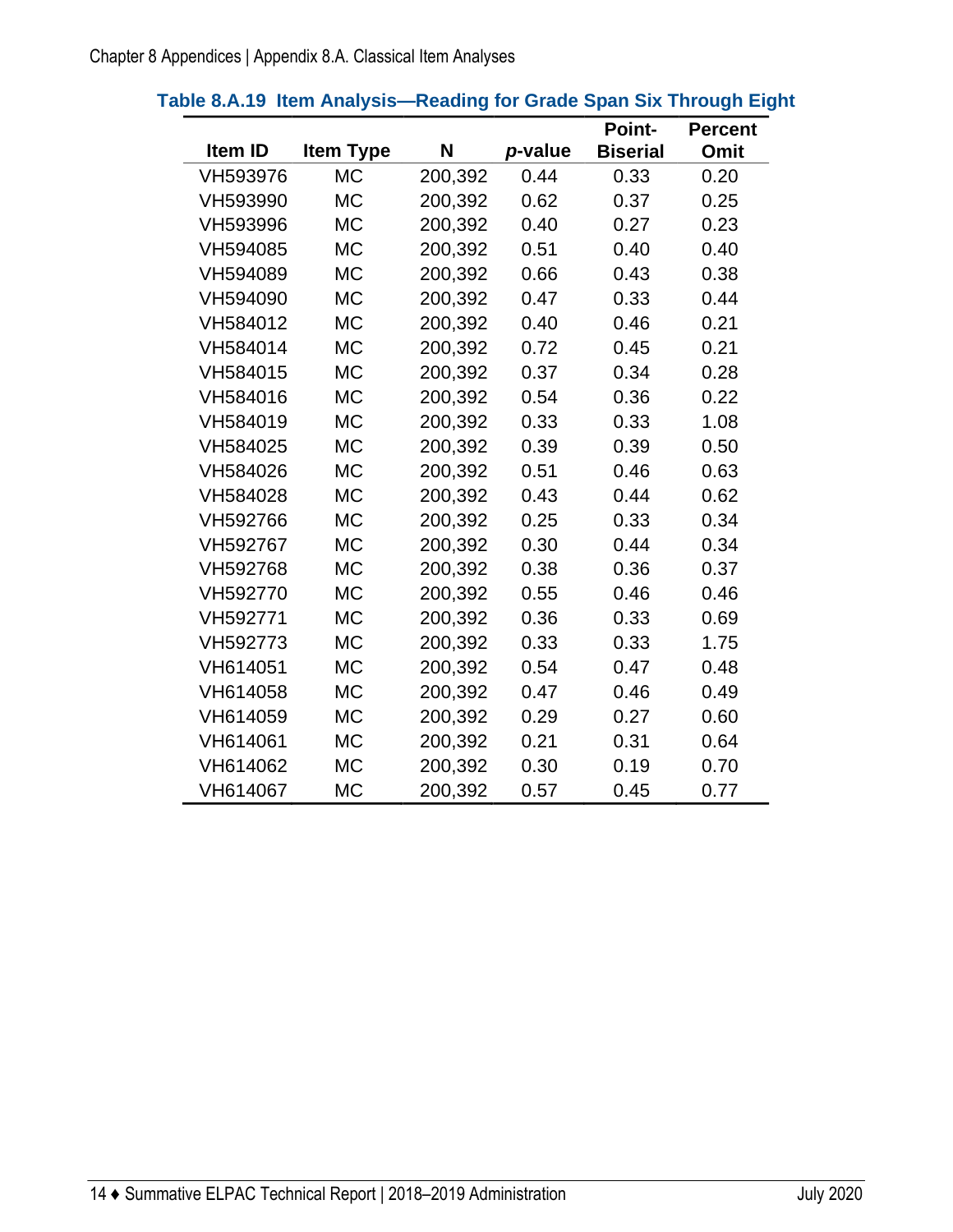|          |                  |        |         | <b>Point-</b>   | <b>Percent</b> |
|----------|------------------|--------|---------|-----------------|----------------|
| Item ID  | <b>Item Type</b> | N      | p-value | <b>Biserial</b> | <b>Omit</b>    |
| VH593308 | <b>MC</b>        | 98,749 | 0.46    | 0.39            | 0.18           |
| VH593312 | <b>MC</b>        | 98,749 | 0.52    | 0.25            | 0.26           |
| VH593318 | <b>MC</b>        | 98,749 | 0.29    | 0.35            | 0.31           |
| VH593411 | <b>MC</b>        | 98,749 | 0.54    | 0.44            | 0.48           |
| VH593413 | <b>MC</b>        | 98,749 | 0.50    | 0.35            | 0.58           |
| VH593417 | <b>MC</b>        | 98,749 | 0.77    | 0.47            | 0.61           |
| VH583418 | <b>MC</b>        | 98,749 | 0.61    | 0.50            | 0.19           |
| VH583439 | <b>MC</b>        | 98,749 | 0.55    | 0.38            | 0.22           |
| VH583446 | <b>MC</b>        | 98,749 | 0.38    | 0.47            | 0.40           |
| VH583451 | <b>MC</b>        | 98,749 | 0.46    | 0.48            | 0.35           |
| VH583454 | <b>MC</b>        | 98,749 | 0.49    | 0.38            | 0.81           |
| VH583458 | <b>MC</b>        | 98,749 | 0.48    | 0.38            | 0.67           |
| VH583948 | <b>MC</b>        | 98,749 | 0.65    | 0.39            | 0.69           |
| VH583474 | <b>MC</b>        | 98,749 | 0.44    | 0.34            | 0.70           |
| VH592017 | <b>MC</b>        | 98,749 | 0.67    | 0.44            | 0.42           |
| VH592095 | <b>MC</b>        | 98,749 | 0.41    | 0.49            | 0.39           |
| VH592114 | <b>MC</b>        | 98,749 | 0.38    | 0.43            | 0.54           |
| VH592119 | <b>MC</b>        | 98,749 | 0.70    | 0.53            | 0.52           |
| VH592134 | <b>MC</b>        | 98,749 | 0.55    | 0.57            | 0.87           |
| VH592144 | <b>MC</b>        | 98,749 | 0.52    | 0.50            | 2.36           |
| VH613961 | <b>MC</b>        | 98,749 | 0.73    | 0.52            | 0.64           |
| VH613990 | <b>MC</b>        | 98,749 | 0.48    | 0.44            | 0.67           |
| VH613994 | <b>MC</b>        | 98,749 | 0.38    | 0.40            | 0.91           |
| VH614007 | <b>MC</b>        | 98,749 | 0.45    | 0.51            | 0.94           |
| VH614015 | <b>MC</b>        | 98,749 | 0.59    | 0.54            | 1.09           |
| VH614027 | <b>MC</b>        | 98,749 | 0.35    | 0.31            | 1.36           |

#### <span id="page-18-0"></span>**Table 8.A.20 Item Analysis—Reading for Grade Span Nine and Ten**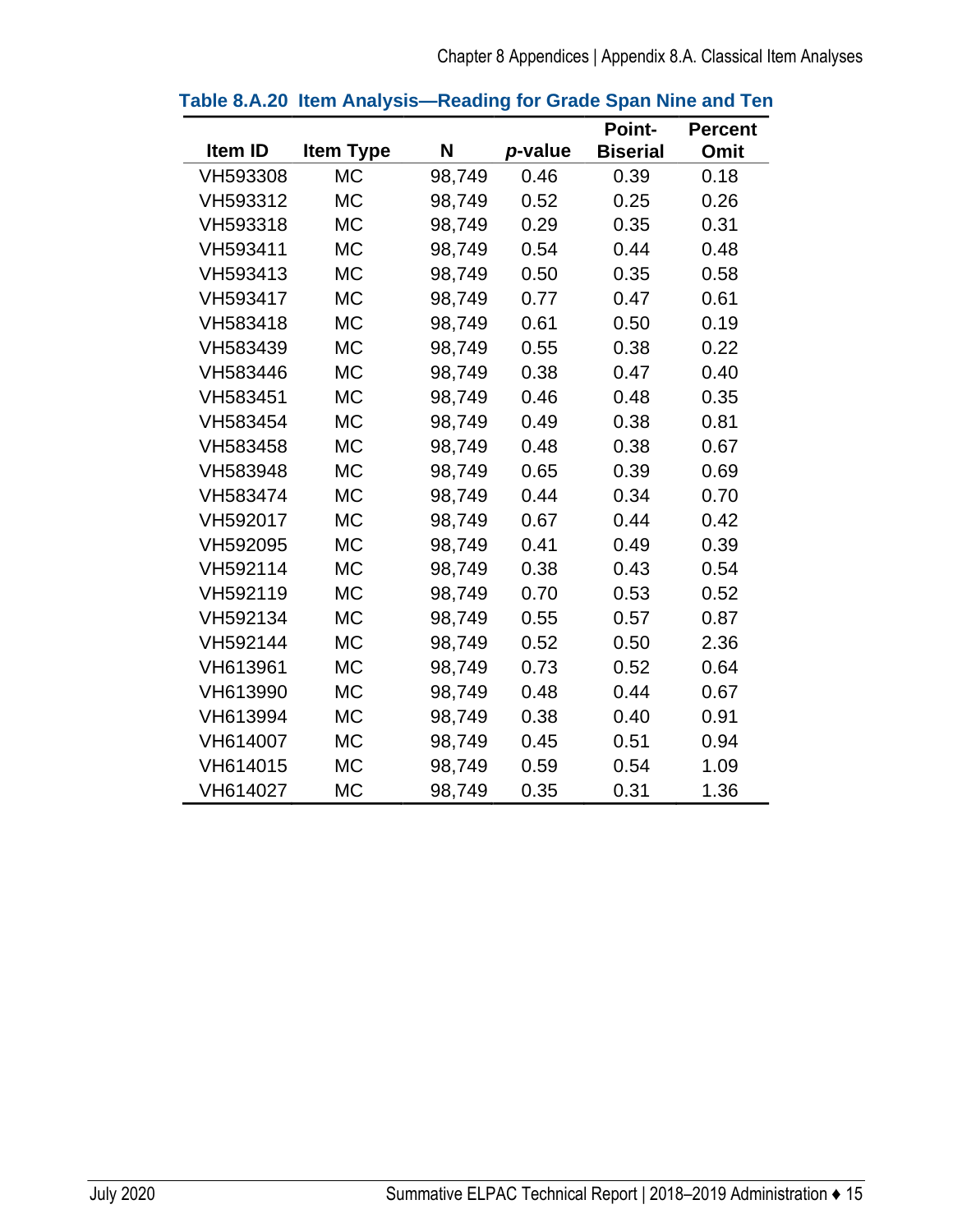<span id="page-19-0"></span>

|                |                  |        |         | <b>Point-</b>   | <b>Percent</b> |
|----------------|------------------|--------|---------|-----------------|----------------|
| <b>Item ID</b> | <b>Item Type</b> | N      | p-value | <b>Biserial</b> | Omit           |
| VH593631       | <b>MC</b>        | 73,673 | 0.64    | 0.46            | 0.14           |
| VH593637       | <b>MC</b>        | 73,673 | 0.59    | 0.39            | 0.16           |
| VH594523       | <b>MC</b>        | 73,673 | 0.40    | 0.35            | 0.29           |
| VH594409       | <b>MC</b>        | 73,673 | 0.44    | 0.32            | 0.48           |
| VH594413       | <b>MC</b>        | 73,673 | 0.24    | 0.36            | 0.50           |
| VH594412       | <b>MC</b>        | 73,673 | 0.43    | 0.39            | 0.54           |
| VH585340       | <b>MC</b>        | 73,673 | 0.64    | 0.43            | 0.24           |
| VH585351       | <b>MC</b>        | 73,673 | 0.46    | 0.39            | 0.23           |
| VH585357       | <b>MC</b>        | 73,673 | 0.54    | 0.55            | 0.51           |
| VH585359       | <b>MC</b>        | 73,673 | 0.57    | 0.33            | 0.29           |
| VH585361       | <b>MC</b>        | 73,673 | 0.41    | 0.36            | 0.74           |
| VH585366       | <b>MC</b>        | 73,673 | 0.72    | 0.47            | 0.57           |
| VH585379       | <b>MC</b>        | 73,673 | 0.59    | 0.48            | 0.60           |
| VH585380       | <b>MC</b>        | 73,673 | 0.78    | 0.47            | 0.59           |
| VH592466       | <b>MC</b>        | 73,673 | 0.62    | 0.55            | 0.52           |
| VH592469       | <b>MC</b>        | 73,673 | 0.59    | 0.48            | 0.48           |
| VH592479       | <b>MC</b>        | 73,673 | 0.64    | 0.52            | 0.57           |
| VH592484       | <b>MC</b>        | 73,673 | 0.49    | 0.31            | 0.60           |
| VH592492       | <b>MC</b>        | 73,673 | 0.60    | 0.45            | 0.92           |
| VH592497       | <b>MC</b>        | 73,673 | 0.47    | 0.48            | 2.32           |
| VH594027       | <b>MC</b>        | 73,673 | 0.57    | 0.40            | 0.78           |
| VH594031       | <b>MC</b>        | 73,673 | 0.46    | 0.39            | 0.70           |
| VH594041       | <b>MC</b>        | 73,673 | 0.45    | 0.18            | 0.80           |
| VH594045       | <b>MC</b>        | 73,673 | 0.53    | 0.26            | 1.07           |
| VH594049       | <b>MC</b>        | 73,673 | 0.45    | 0.31            | 0.95           |
| VH594054       | МC               | 73,673 | 0.27    | 0.14            | 1.29           |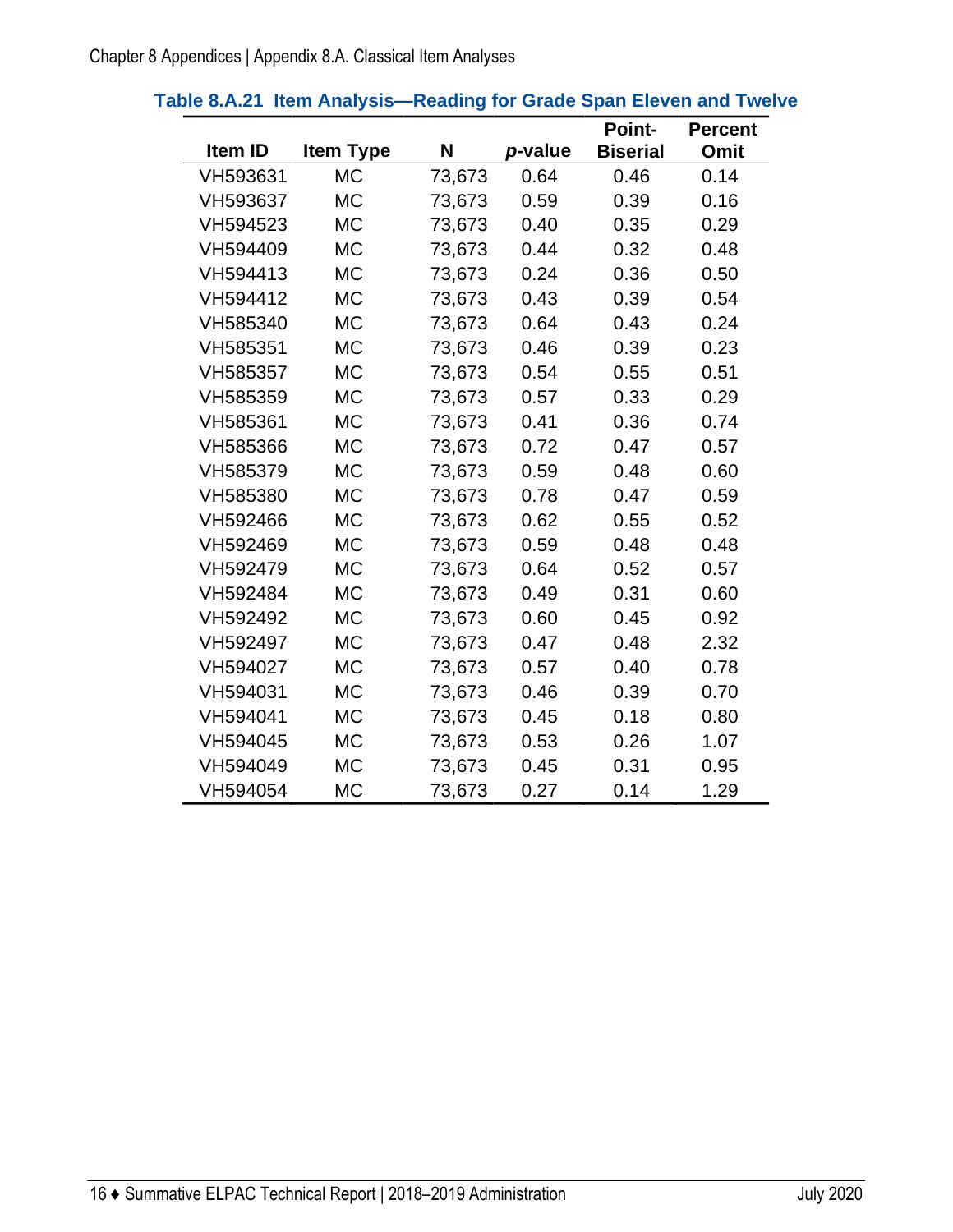<span id="page-20-0"></span>

| <b>Grade Level or</b> |          |                  |         |         | <b>Point-</b>   | <b>Percent</b> |
|-----------------------|----------|------------------|---------|---------|-----------------|----------------|
| <b>Grade Span</b>     | Item ID  | <b>Item Type</b> | N       | p-value | <b>Biserial</b> | Omit           |
| Kindergarten          | VH590330 | <b>CR</b>        | 148,617 | 0.81    | 0.64            | 3.49           |
| Kindergarten          | VH590343 | <b>CR</b>        | 148,617 | 0.89    | 0.55            | 0.61           |
| Kindergarten          | VH590348 | <b>CR</b>        | 148,617 | 0.70    | 0.88            | 3.83           |
| Kindergarten          | VH590354 | <b>CR</b>        | 148,617 | 0.72    | 0.88            | 3.95           |
| Kindergarten          | VH574038 | <b>CR</b>        | 148,617 | 0.74    | 0.76            | 6.67           |
| Kindergarten          | VH574059 | <b>CR</b>        | 148,617 | 0.80    | 0.74            | 5.84           |
| Kindergarten          | VH574063 | <b>CR</b>        | 148,617 | 0.73    | 0.89            | 6.23           |
| Kindergarten          | VH574079 | <b>CR</b>        | 148,617 | 0.68    | 0.90            | 7.08           |
| Grade 1               | VH575294 | <b>CR</b>        | 125,169 | 0.94    | 0.43            | 0.30           |
| Grade 1               | VH575317 | <b>CR</b>        | 125,169 | 0.93    | 0.50            | 0.28           |
| Grade 1               | VH575322 | <b>CR</b>        | 125,169 | 0.77    | 0.68            | 0.64           |
| Grade 1               | VH575326 | <b>CR</b>        | 125,169 | 0.62    | 0.80            | 4.11           |
| Grade 1               | VH581478 | <b>CR</b>        | 125,169 | 0.66    | 0.79            | 5.13           |
| Grade 1               | VH581484 | CR               | 125,169 | 0.60    | 0.82            | 7.58           |
| Grade 1               | VH581453 | <b>CR</b>        | 125,169 | 0.61    | 0.85            | 6.20           |
| Grade 2               | VH573925 | <b>CR</b>        | 113,876 | 0.92    | 0.46            | 0.73           |
| Grade 2               | VH573927 | <b>CR</b>        | 113,876 | 0.91    | 0.50            | 1.00           |
| Grade 2               | VH573930 | <b>CR</b>        | 113,876 | 0.67    | 0.72            | 0.53           |
| Grade 2               | VH573933 | <b>CR</b>        | 113,876 | 0.71    | 0.80            | 1.91           |
| Grade 2               | VH581499 | <b>CR</b>        | 113,876 | 0.65    | 0.77            | 0.73           |
| Grade 2               | VH581501 | <b>CR</b>        | 113,876 | 0.67    | 0.82            | 3.03           |
| Grade 2               | VH581433 | <b>CR</b>        | 113,876 | 0.72    | 0.84            | 1.07           |
| Grade span 3-5        | VH581300 | <b>CR</b>        | 285,035 | 0.73    | 0.64            | 0.28           |
| Grade span 3-5        | VH581314 | <b>CR</b>        | 285,035 | 0.75    | 0.63            | 1.63           |
| Grade span 3-5        | VH573816 | <b>CR</b>        | 285,035 | 0.59    | 0.82            | 0.76           |
| Grade span 3-5        | VH631647 | <b>CR</b>        | 285,035 | 0.75    | 0.66            | 0.79           |
| Grade span 3-5        | VH631650 | <b>CR</b>        | 285,035 | 0.71    | 0.77            | 2.03           |
| Grade span 3-5        | VH576052 | CR               | 285,035 | 0.58    | 0.82            | 1.03           |
| Grade span 6-8        | VH582350 | CR               | 199,356 | 0.76    | 0.63            | 0.23           |
| Grade span 6-8        | VH582455 | CR               | 199,356 | 0.74    | 0.59            | 1.15           |
| Grade span 6-8        | VH574196 | CR               | 199,356 | 0.68    | 0.81            | 0.80           |
| Grade span 6-8        | VH577846 | CR               | 199,356 | 0.82    | 0.61            | 0.91           |
| Grade span 6-8        | VH577860 | CR               | 199,356 | 0.65    | 0.75            | 1.75           |
| Grade span 6-8        | VH575895 | CR               | 199,356 | 0.59    | 0.82            | 1.42           |

#### **Table 8.A.22 Item Analysis—Writing by Grade Level or Grade Span**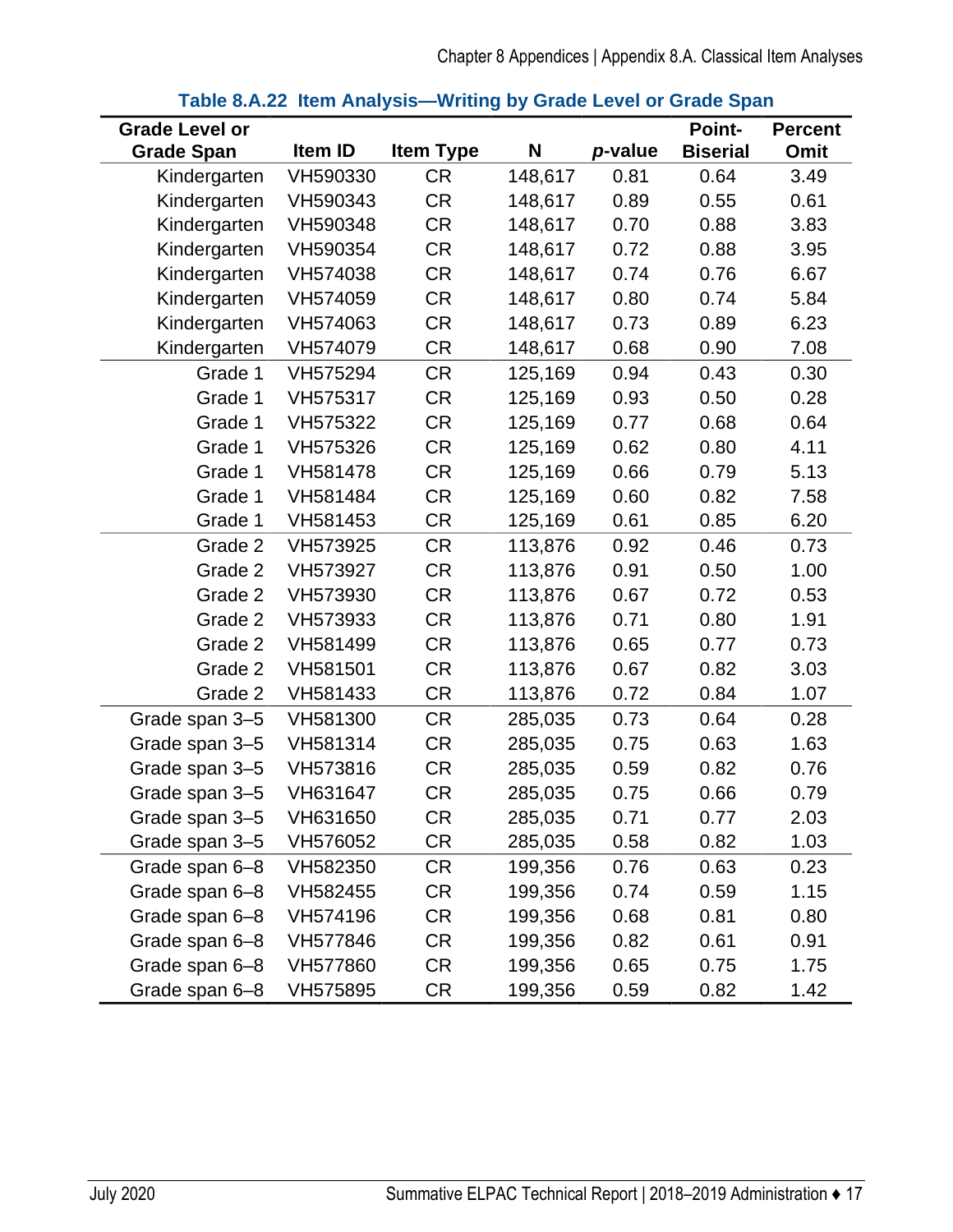Chapter 8 Appendices | Appendix 8.A. Classical Item Analyses

| <b>Grade Level or</b> |          |                  |        |         | <b>Point-</b>   | <b>Percent</b> |
|-----------------------|----------|------------------|--------|---------|-----------------|----------------|
| <b>Grade Span</b>     | Item ID  | <b>Item Type</b> | N      | p-value | <b>Biserial</b> | <b>Omit</b>    |
| Grade span 9-10       | VH583467 | <b>CR</b>        | 97,364 | 0.69    | 0.57            | 0.43           |
| Grade span 9-10       | VH583476 | <b>CR</b>        | 97,364 | 0.75    | 0.58            | 1.84           |
| Grade span 9-10       | VH574247 | <b>CR</b>        | 97,364 | 0.68    | 0.82            | 1.46           |
| Grade span 9-10       | VH576013 | <b>CR</b>        | 97,364 | 0.78    | 0.60            | 1.78           |
| Grade span 9-10       | VH576020 | <b>CR</b>        | 97,364 | 0.70    | 0.78            | 3.32           |
| Grade span 9-10       | VH576280 | <b>CR</b>        | 97,364 | 0.57    | 0.82            | 2.92           |
| Grade span 11-12      | VH582602 | <b>CR</b>        | 72,907 | 0.74    | 0.62            | 0.44           |
| Grade span 11-12      | VH582607 | <b>CR</b>        | 72,907 | 0.76    | 0.57            | 1.24           |
| Grade span 11-12      | VH574271 | <b>CR</b>        | 72,907 | 0.70    | 0.80            | 1.10           |
| Grade span 11-12      | VH574580 | <b>CR</b>        | 72,907 | 0.69    | 0.56            | 1.58           |
| Grade span 11-12      | VH574583 | <b>CR</b>        | 72,907 | 0.65    | 0.76            | 2.66           |
| Grade span 11-12      | VH575258 | <b>CR</b>        | 72,907 | 0.60    | 0.80            | 2.15           |

Table 8.A.22 *(continuation)*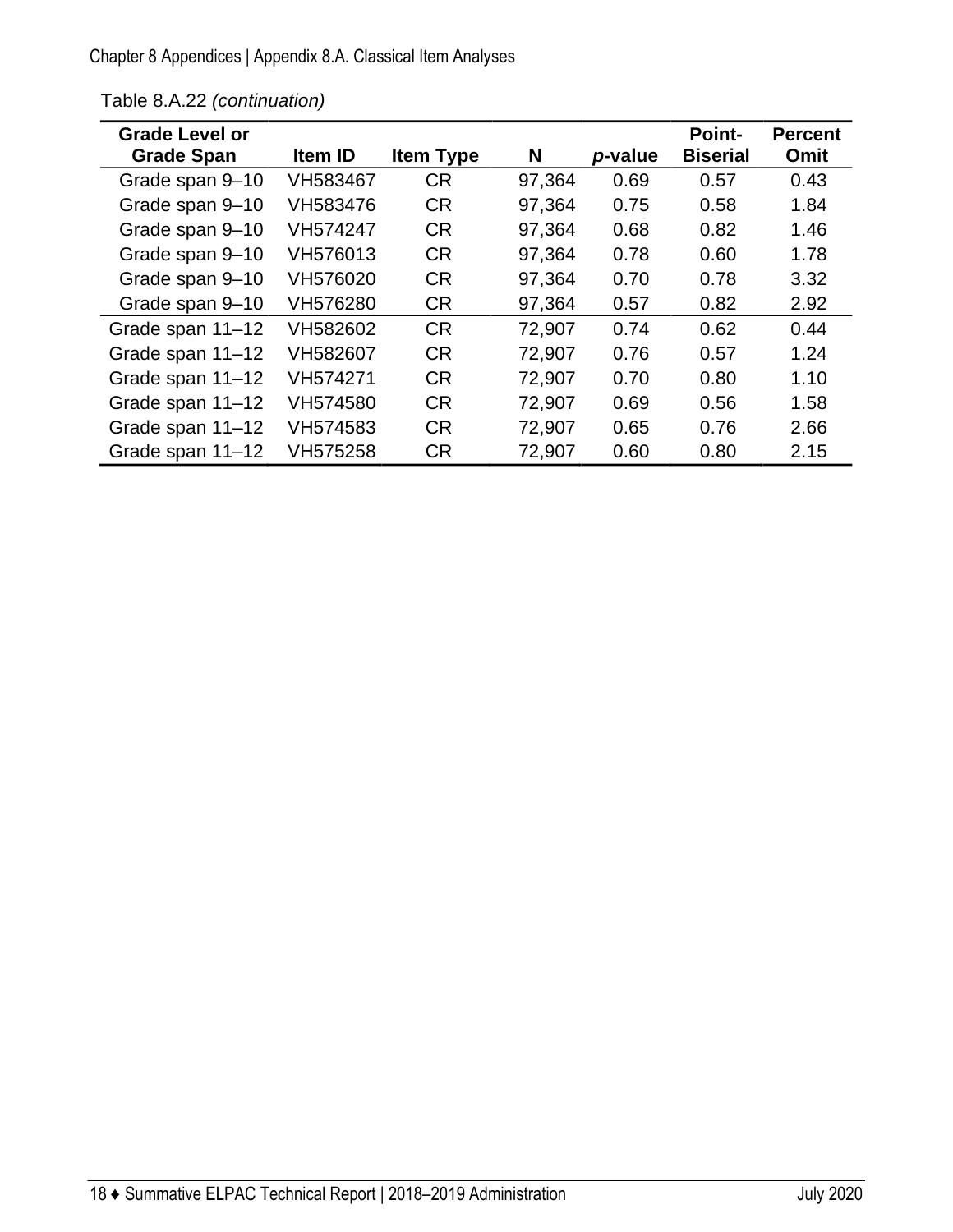#### <span id="page-22-0"></span>**Table 8.A.23 Distribution of Item Scores for Speaking Items with Multiple Score Points**

| <b>Grade Level or</b><br><b>Grade Span</b> | Item ID  | Percent Score<br>$\bullet$<br>$\mathbf{I}$<br>Point | Score<br>᠆<br>Percent<br>$\mathbf{H}% =\mathbf{H}+\mathbf{H}+\mathbf{H}+\mathbf{H}+\mathbf{H}+\mathbf{H}+\mathbf{H}+\mathbf{H}+\mathbf{H}+\mathbf{H}+\mathbf{H}+\mathbf{H}+\mathbf{H}+\mathbf{H}+\mathbf{H}+\mathbf{H}+\mathbf{H}+\mathbf{H}+\mathbf{H}+\mathbf{H}+\mathbf{H}+\mathbf{H}+\mathbf{H}+\mathbf{H}+\mathbf{H}+\mathbf{H}+\mathbf{H}+\mathbf{H}+\mathbf{H}+\mathbf{H}+\mathbf{H}+\mathbf{H}+\mathbf{H}+\mathbf{H}+\mathbf{H}+\mathbf$<br>Point | Score<br>$\mathbf{\Omega}$<br>Percent<br>$\mathbf{I}$<br>Point: | Score<br>S<br>Percent<br>$Point = 3$ | Percent Score<br>Point = 4 | Correlation<br><b>Item-Test</b> | <b>Mean</b> | <b>Mean Proportion</b><br>of Maximum | <b>Standard<br/>Deviation</b> |
|--------------------------------------------|----------|-----------------------------------------------------|-----------------------------------------------------------------------------------------------------------------------------------------------------------------------------------------------------------------------------------------------------------------------------------------------------------------------------------------------------------------------------------------------------------------------------------------------------------|-----------------------------------------------------------------|--------------------------------------|----------------------------|---------------------------------|-------------|--------------------------------------|-------------------------------|
| Kindergarten                               | VH591401 | 13.5                                                | 32.7                                                                                                                                                                                                                                                                                                                                                                                                                                                      | 53.5                                                            | N/A                                  | N/A                        | 0.78                            | 1.40        | 0.70                                 | 0.73                          |
| Kindergarten                               | VH591402 | 8.9                                                 | 16.0                                                                                                                                                                                                                                                                                                                                                                                                                                                      | 74.9                                                            | N/A                                  | N/A                        | 0.79                            | 1.66        | 0.83                                 | 0.65                          |
| Kindergarten                               | VH591403 | 19.4                                                | 31.4                                                                                                                                                                                                                                                                                                                                                                                                                                                      | 48.7                                                            | N/A                                  | N/A                        | 0.81                            | 1.29        | 0.64                                 | 0.78                          |
| Kindergarten                               | VH573448 | 6.3                                                 | 30.8                                                                                                                                                                                                                                                                                                                                                                                                                                                      | 62.7                                                            | N/A                                  | N/A                        | 0.80                            | 1.56        | 0.78                                 | 0.63                          |
| Kindergarten                               | VH573464 | 4.2                                                 | 27.5                                                                                                                                                                                                                                                                                                                                                                                                                                                      | 65.7                                                            | N/A                                  | N/A                        | 0.80                            | 1.59        | 0.79                                 | 0.63                          |
| Kindergarten                               | VH582962 | 12.8                                                | 14.4                                                                                                                                                                                                                                                                                                                                                                                                                                                      | 25.1                                                            | 29.8                                 | 15.1                       | 0.89                            | 2.14        | 0.54                                 | 1.29                          |
| Kindergarten                               | VH586749 | 11.2                                                | 20.3                                                                                                                                                                                                                                                                                                                                                                                                                                                      | 25.4                                                            | 25.5                                 | 14.9                       | 0.89                            | 2.07        | 0.52                                 | 1.28                          |
| Grade 1                                    | VH592226 | 10.8                                                | 25.0                                                                                                                                                                                                                                                                                                                                                                                                                                                      | 64.0                                                            | N/A                                  | N/A                        | 0.76                            | 1.53        | 0.77                                 | 0.70                          |
| Grade 1                                    | VH592227 | 10.9                                                | 20.5                                                                                                                                                                                                                                                                                                                                                                                                                                                      | 68.5                                                            | N/A                                  | N/A                        | 0.75                            | 1.57        | 0.79                                 | 0.70                          |
| Grade 1                                    | VH592230 | 10.9                                                | 19.1                                                                                                                                                                                                                                                                                                                                                                                                                                                      | 69.7                                                            | N/A                                  | N/A                        | 0.80                            | 1.58        | 0.79                                 | 0.70                          |
| Grade 1                                    | VH573706 | 3.3                                                 | 17.4                                                                                                                                                                                                                                                                                                                                                                                                                                                      | 79.2                                                            | N/A                                  | N/A                        | 0.76                            | 1.76        | 0.88                                 | 0.53                          |
| Grade 1                                    | VH573681 | 2.1                                                 | 18.0                                                                                                                                                                                                                                                                                                                                                                                                                                                      | 78.5                                                            | N/A                                  | N/A                        | 0.75                            | 1.75        | 0.87                                 | 0.54                          |
| Grade 1                                    | VH587025 | 5.1                                                 | 5.7                                                                                                                                                                                                                                                                                                                                                                                                                                                       | 19.4                                                            | 37.6                                 | 30.5                       | 0.87                            | 2.79        | 0.70                                 | 1.17                          |
| Grade 1                                    | VH583018 | 9.4                                                 | 22.8                                                                                                                                                                                                                                                                                                                                                                                                                                                      | 38.1                                                            | 22.0                                 | 6.2                        | 0.86                            | 1.90        | 0.47                                 | 1.07                          |
| Grade 2                                    | VH590647 | 9.4                                                 | 20.0                                                                                                                                                                                                                                                                                                                                                                                                                                                      | 70.5                                                            | N/A                                  | N/A                        | 0.74                            | 1.61        | 0.80                                 | 0.67                          |
| Grade 2                                    | VH590648 | 6.3                                                 | 27.2                                                                                                                                                                                                                                                                                                                                                                                                                                                      | 66.3                                                            | N/A                                  | N/A                        | 0.70                            | 1.60        | 0.80                                 | 0.63                          |
| Grade 2                                    | VH590651 | 6.1                                                 | 11.1                                                                                                                                                                                                                                                                                                                                                                                                                                                      | 82.2                                                            | N/A                                  | N/A                        | 0.70                            | 1.76        | 0.88                                 | 0.59                          |
| Grade 2                                    | VH579523 | 8.1                                                 | 11.5                                                                                                                                                                                                                                                                                                                                                                                                                                                      | 80.1                                                            | N/A                                  | N/A                        | 0.72                            | 1.72        | 0.86                                 | 0.63                          |
| Grade 2                                    | VH581085 | 14.1                                                | 20.8                                                                                                                                                                                                                                                                                                                                                                                                                                                      | 63.1                                                            | N/A                                  | N/A                        | 0.77                            | 1.47        | 0.74                                 | 0.77                          |
| Grade 2                                    | VH581086 | 7.0                                                 | 20.5                                                                                                                                                                                                                                                                                                                                                                                                                                                      | 70.4                                                            | N/A                                  | N/A                        | 0.69                            | 1.61        | 0.81                                 | 0.67                          |
| Grade 2                                    | VH574180 | 1.0                                                 | 6.6                                                                                                                                                                                                                                                                                                                                                                                                                                                       | 90.7                                                            | N/A                                  | N/A                        | 0.72                            | 1.88        | 0.94                                 | 0.45                          |
| Grade 2                                    | VH574520 | 2.0                                                 | 21.7                                                                                                                                                                                                                                                                                                                                                                                                                                                      | 74.5                                                            | N/A                                  | N/A                        | 0.72                            | 1.71        | 0.85                                 | 0.56                          |
| Grade 2                                    | VH588439 | 2.5                                                 | 2.9                                                                                                                                                                                                                                                                                                                                                                                                                                                       | 12.7                                                            | 38.0                                 | 42.1                       | 0.85                            | 3.11        | 0.78                                 | 1.07                          |
| Grade 2                                    | VH585318 | 4.1                                                 | 13.5                                                                                                                                                                                                                                                                                                                                                                                                                                                      | 31.6                                                            | 34.0                                 | 15.1                       | 0.85                            | 2.39        | 0.60                                 | 1.10                          |
| Grade span 3-5                             | VH586440 | 5.6                                                 | 8.2                                                                                                                                                                                                                                                                                                                                                                                                                                                       | 86.0                                                            | N/A                                  | N/A                        | 0.66                            | 1.80        | 0.90                                 | 0.56                          |
| Grade span 3-5                             | VH586450 | 3.1                                                 | 8.7                                                                                                                                                                                                                                                                                                                                                                                                                                                       | 88.0                                                            | N/A                                  | N/A                        | 0.71                            | 1.85        | 0.92                                 | 0.49                          |
| Grade span 3-5                             | VH586452 | 4.8                                                 | 7.4                                                                                                                                                                                                                                                                                                                                                                                                                                                       | 87.3                                                            | N/A                                  | N/A                        | 0.68                            | 1.82        | 0.91                                 | 0.54                          |
| Grade span 3-5                             | VH588315 | 5.8                                                 | 14.1                                                                                                                                                                                                                                                                                                                                                                                                                                                      | 80.0                                                            | N/A                                  | N/A                        | 0.73                            | 1.74        | 0.87                                 | 0.59                          |
| Grade span 3-5                             | VH572856 | 10.3                                                | 20.0                                                                                                                                                                                                                                                                                                                                                                                                                                                      | 68.0                                                            | N/A                                  | N/A                        | 0.79                            | 1.56        | 0.78                                 | 0.71                          |
| Grade span 3-5                             | VH573004 | 7.4                                                 | 16.1                                                                                                                                                                                                                                                                                                                                                                                                                                                      | 74.5                                                            | N/A                                  | N/A                        | 0.77                            | 1.65        | 0.83                                 | 0.67                          |
| Grade span 3-5                             | VH572692 | 1.4                                                 | 5.6                                                                                                                                                                                                                                                                                                                                                                                                                                                       | 24.9                                                            | 66.6                                 | N/A                        | 0.83                            | 2.55        | 0.85                                 | 0.78                          |
| Grade span 3-5                             | VH570625 | 1.6                                                 | 7.6                                                                                                                                                                                                                                                                                                                                                                                                                                                       | 30.5                                                            | 58.6                                 | N/A                        | 0.83                            | 2.44        | 0.81                                 | 0.82                          |
| Grade span 3-5                             | VH589600 | 2.0                                                 | 2.6                                                                                                                                                                                                                                                                                                                                                                                                                                                       | 15.3                                                            | 39.2                                 | 39.2                       | 0.87                            | 3.08        | 0.77                                 | 1.04                          |
| Grade span 3-5                             | VH582731 | 2.9                                                 | 8.6                                                                                                                                                                                                                                                                                                                                                                                                                                                       | 30.8                                                            | 36.4                                 | 19.5                       | 0.85                            | 2.57        | 0.64                                 | 1.08                          |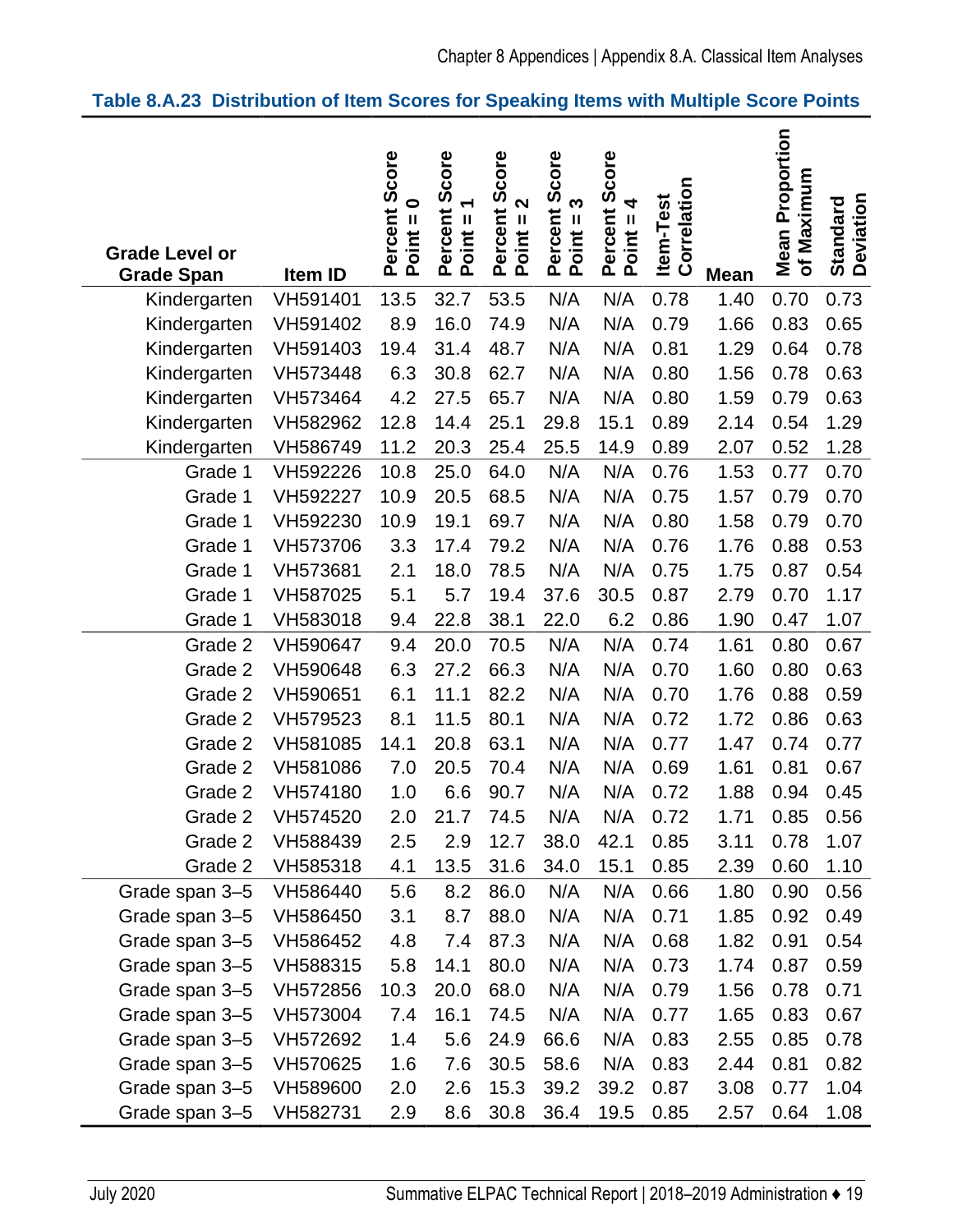Table 8.A.23 *(continuation)* 

| <b>Grade Level or</b><br><b>Grade Span</b> | Item ID  | Percent Score<br>$\bullet$<br>$Point = 1$ | Score<br>ے<br>Percent :<br>Point = 1 | Score<br>$\mathbf{\Omega}$<br>Percent<br>$\mathbf{I}$<br>Point: | Score<br>S<br>Percent<br>$Point =$ | Score<br>4<br>Percent :<br>Point = 4 | Correlation<br><b>Item-Test</b> | <b>Mean</b> | <b>Mean Proportion</b><br>Maximum<br>$\mathbf{\dot{o}}$ | <b>Standard<br/>Deviation</b> |
|--------------------------------------------|----------|-------------------------------------------|--------------------------------------|-----------------------------------------------------------------|------------------------------------|--------------------------------------|---------------------------------|-------------|---------------------------------------------------------|-------------------------------|
| Grade span 6-8                             | VH586478 | 3.8                                       | 5.7                                  | 90.4                                                            | N/A                                | N/A                                  | 0.74                            | 1.86        | 0.93                                                    | 0.51                          |
| Grade span 6-8                             | VH586496 | 7.7                                       | 14.9                                 | 77.3                                                            | N/A                                | N/A                                  | 0.73                            | 1.69        | 0.85                                                    | 0.65                          |
| Grade span 6-8                             | VH586500 | 5.0                                       | 10.3                                 | 84.1                                                            | N/A                                | N/A                                  | 0.70                            | 1.79        | 0.89                                                    | 0.58                          |
| Grade span 6-8                             | VH573017 | 11.6                                      | 22.3                                 | 65.8                                                            | N/A                                | N/A                                  | 0.78                            | 1.54        | 0.77                                                    | 0.72                          |
| Grade span 6-8                             | VH573303 | 3.2                                       | 12.9                                 | 82.2                                                            | N/A                                | N/A                                  | 0.70                            | 1.77        | 0.89                                                    | 0.57                          |
| Grade span 6-8                             | VH572624 | 3.5                                       | 8.6                                  | 26.7                                                            | 59.3                               | N/A                                  | 0.85                            | 2.40        | 0.80                                                    | 0.91                          |
| Grade span 6-8                             | VH573085 | 3.0                                       | 6.6                                  | 23.2                                                            | 65.2                               | N/A                                  | 0.85                            | 2.49        | 0.83                                                    | 0.89                          |
| Grade span 6-8                             | VH570113 | 4.3                                       | 10.9                                 | 32.8                                                            | 50.0                               | N/A                                  | 0.83                            | 2.27        | 0.76                                                    | 0.93                          |
| Grade span 6-8                             | VH570166 | 8.2                                       | 26.4                                 | 30.1                                                            | 33.2                               | N/A                                  | 0.84                            | 1.86        | 0.62                                                    | 1.02                          |
| Grade span 6-8                             | VH588064 | 3.0                                       | 5.2                                  | 21.2                                                            | 40.6                               | 27.8                                 | 0.87                            | 2.81        | 0.70                                                    | 1.12                          |
| Grade span 9-10                            | VH587619 | 11.8                                      | 10.7                                 | 77.2                                                            | N/A                                | N/A                                  | 0.76                            | 1.65        | 0.83                                                    | 0.73                          |
| Grade span 9-10                            | VH587625 | 9.5                                       | 8.8                                  | 81.4                                                            | N/A                                | N/A                                  | 0.81                            | 1.72        | 0.86                                                    | 0.69                          |
| Grade span 9-10                            | VH587631 | 10.3                                      | 11.7                                 | 77.4                                                            | N/A                                | N/A                                  | 0.79                            | 1.66        | 0.83                                                    | 0.72                          |
| Grade span 9-10                            | VH573042 | 12.8                                      | 16.6                                 | 70.0                                                            | N/A                                | N/A                                  | 0.84                            | 1.57        | 0.78                                                    | 0.76                          |
| Grade span 9-10                            | VH573248 | 13.4                                      | 19.1                                 | 64.5                                                            | N/A                                | N/A                                  | 0.86                            | 1.48        | 0.74                                                    | 0.79                          |
| Grade span 9-10                            | VH572682 | 6.2                                       | 7.9                                  | 22.5                                                            | 59.6                               | N/A                                  | 0.89                            | 2.32        | 0.77                                                    | 1.05                          |
| Grade span 9-10                            | VH572838 | 6.3                                       | 8.3                                  | 24.1                                                            | 57.4                               | N/A                                  | 0.88                            | 2.29        | 0.76                                                    | 1.06                          |
| Grade span 9-10                            | VH574287 | 7.8                                       | 6.8                                  | 19.9                                                            | 61.5                               | N/A                                  | 0.87                            | 2.31        | 0.77                                                    | 1.09                          |
| Grade span 9-10                            | VH574569 | 9.3                                       | 8.6                                  | 12.4                                                            | 65.5                               | N/A                                  | 0.86                            | 2.30        | 0.77                                                    | 1.15                          |
| Grade span 9-10                            | VH588228 | 9.4                                       | 16.1                                 | 28.9                                                            | 26.8                               | 14.3                                 | 0.87                            | 2.12        | 0.53                                                    | 1.28                          |
| Grade span 11-12                           | VH587699 | 6.0                                       | 10.1                                 | 83.6                                                            | N/A                                | N/A                                  | 0.69                            | 1.77        | 0.89                                                    | 0.67                          |
| Grade span 11-12                           | VH587706 | 6.5                                       | 16.6                                 | 76.6                                                            | N/A                                | N/A                                  | 0.77                            | 1.70        | 0.85                                                    | 0.70                          |
| Grade span 11-12                           | VH587711 | 6.3                                       | 8.7                                  | 84.5                                                            | N/A                                | N/A                                  | 0.75                            | 1.78        | 0.89                                                    | 0.68                          |
| Grade span 11-12                           | VH573658 | 7.5                                       | 16.4                                 | 75.8                                                            | N/A                                | N/A                                  | 0.79                            | 1.68        | 0.84                                                    | 0.71                          |
| Grade span 11-12                           | VH573627 | 7.4                                       | 17.4                                 | 73.4                                                            | N/A                                | N/A                                  | 0.81                            | 1.64        | 0.82                                                    | 0.73                          |
| Grade span 11-12                           | VH572648 | 4.6                                       | 7.0                                  | 23.6                                                            | 62.3                               | N/A                                  | 0.87                            | 2.41        | 0.80                                                    | 1.04                          |
| Grade span 11-12                           | VH573092 | 3.3                                       | 6.8                                  | 24.2                                                            | 63.2                               | N/A                                  | 0.86                            | 2.45        | 0.82                                                    | 1.01                          |
| Grade span 11-12                           | VH573795 | 6.5                                       | 9.8                                  | 24.3                                                            | 56.8                               | N/A                                  | 0.86                            | 2.29        | 0.76                                                    | 1.09                          |
| Grade span 11-12                           | VH573801 | 9.5                                       | 20.0                                 | 23.7                                                            | 44.0                               | N/A                                  | 0.85                            | 1.99        | 0.66                                                    | 1.13                          |
| Grade span 11-12                           | VH588090 | 4.6                                       | 7.7                                  | 25.1                                                            | 35.9                               | 23.7                                 | 0.88                            | 2.61        | 0.65                                                    | 1.27                          |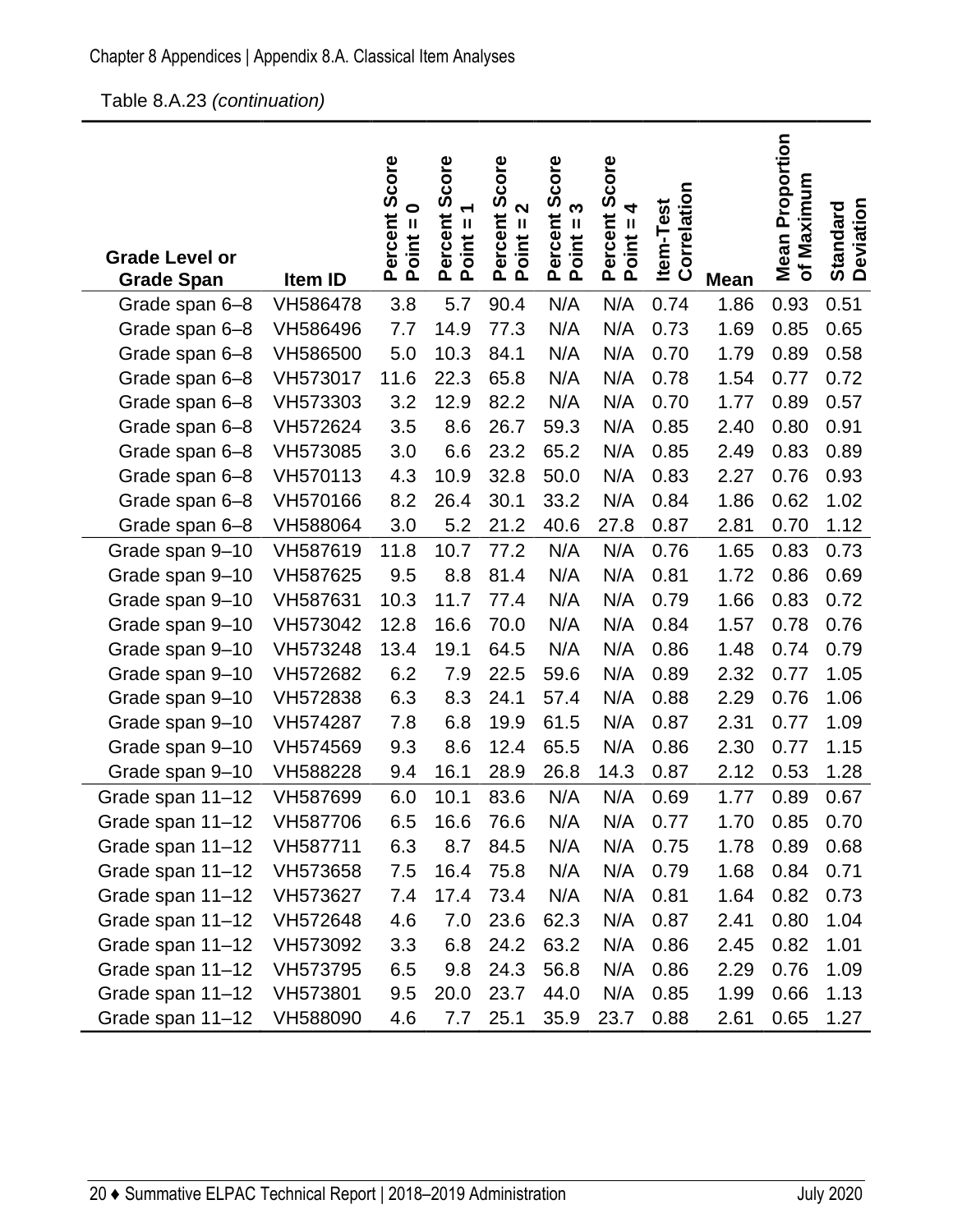#### <span id="page-24-0"></span>**Table 8.A.24 Distribution of Item Scores for Writing Items with Multiple Score Points**

| <b>Grade Level or</b><br><b>Grade Span</b> | Item ID  | Score<br>$\bullet$<br>Percent<br>Ш<br>Point: | Score<br>$\overline{\phantom{0}}$<br>Percent<br>$Point =$ | Score<br>2<br>Percent :<br>Point = 2 | Score<br>Percent S<br>Point = 3 | Percent Score<br>Point = 4 | Correlation<br><b>Item-Test</b> | <b>Mean</b> | <b>Mean Proportion</b><br>Maximum<br>$\delta$ | <b>Standard<br/>Deviation</b> |
|--------------------------------------------|----------|----------------------------------------------|-----------------------------------------------------------|--------------------------------------|---------------------------------|----------------------------|---------------------------------|-------------|-----------------------------------------------|-------------------------------|
| Kindergarten                               | VH590348 | 14.0                                         | 24.6                                                      | 57.6                                 | N/A                             | N/A                        | 0.89                            | 1.40        | 0.70                                          | 0.80                          |
| Kindergarten                               | VH590354 | 13.7                                         | 21.2                                                      | 61.1                                 | N/A                             | N/A                        | 0.88                            | 1.43        | 0.72                                          | 0.80                          |
| Kindergarten                               | VH574063 | 12.7                                         | 16.9                                                      | 64.1                                 | N/A                             | N/A                        | 0.89                            | 1.45        | 0.73                                          | 0.82                          |
| Kindergarten                               | VH574079 | 16.3                                         | 17.4                                                      | 59.3                                 | N/A                             | N/A                        | 0.91                            | 1.36        | 0.68                                          | 0.85                          |
| Grade 1                                    | VH575322 | 8.9                                          | 26.9                                                      | 63.6                                 | N/A                             | N/A                        | 0.72                            | 1.54        | 0.77                                          | 0.69                          |
| Grade 1                                    | VH575326 | 11.7                                         | 17.1                                                      | 32.8                                 | 34.4                            | N/A                        | 0.83                            | 1.86        | 0.62                                          | 1.08                          |
| Grade 1                                    | VH581478 | 9.1                                          | 38.7                                                      | 47.0                                 | N/A                             | N/A                        | 0.84                            | 1.33        | 0.66                                          | 0.73                          |
| Grade 1                                    | VH581484 | 9.0                                          | 19.2                                                      | 33.2                                 | 31.0                            | N/A                        | 0.86                            | 1.79        | 0.60                                          | 1.08                          |
| Grade 1                                    | VH581453 | 8.5                                          | 18.0                                                      | 38.3                                 | 28.9                            | N/A                        | 0.89                            | 1.82        | 0.61                                          | 1.03                          |
| Grade 2                                    | VH573930 | 7.2                                          | 50.4                                                      | 41.8                                 | N/A                             | N/A                        | 0.80                            | 1.34        | 0.67                                          | 0.63                          |
| Grade 2                                    | VH573933 | 7.7                                          | 13.7                                                      | 30.8                                 | 45.9                            | N/A                        | 0.82                            | 2.13        | 0.71                                          | 1.01                          |
| Grade 2                                    | VH581499 | 8.5                                          | 51.2                                                      | 39.5                                 | N/A                             | N/A                        | 0.86                            | 1.30        | 0.65                                          | 0.65                          |
| Grade 2                                    | VH581501 | 6.8                                          | 15.9                                                      | 36.8                                 | 37.4                            | N/A                        | 0.85                            | 2.02        | 0.67                                          | 0.99                          |
| Grade 2                                    | VH581433 | 4.8                                          | 13.3                                                      | 38.9                                 | 42.0                            | N/A                        | 0.87                            | 2.17        | 0.72                                          | 0.91                          |
| Grade span 3-5                             | VH581300 | 7.6                                          | 37.8                                                      | 54.4                                 | N/A                             | N/A                        | 0.69                            | 1.47        | 0.73                                          | 0.67                          |
| Grade span 3-5                             | VH581314 | 4.0                                          | 38.9                                                      | 55.4                                 | N/A                             | N/A                        | 0.70                            | 1.50        | 0.75                                          | 0.64                          |
| Grade span 3-5                             | VH573816 | 4.7                                          | 13.4                                                      | 33.9                                 | 35.4                            | 11.8                       | 0.85                            | 2.35        | 0.59                                          | 1.08                          |
| Grade span 3-5                             | VH631647 | 5.1                                          | 38.3                                                      | 55.8                                 | N/A                             | N/A                        | 0.72                            | 1.50        | 0.75                                          | 0.64                          |
| Grade span 3-5                             | VH631650 | 4.0                                          | 19.2                                                      | 30.1                                 | 44.7                            | N/A                        | 0.81                            | 2.14        | 0.71                                          | 0.97                          |
| Grade span 3-5                             | VH576052 | 4.4                                          | 12.3                                                      | 37.2                                 | 34.0                            | 11.1                       | 0.86                            | 2.33        | 0.58                                          | 1.06                          |
| Grade span 6-8                             | VH582350 | 6.0                                          | 35.8                                                      | 58.0                                 | N/A                             | N/A                        | 0.69                            | 1.52        | 0.76                                          | 0.65                          |
| Grade span 6-8                             | VH582455 | 2.7                                          | 44.0                                                      | 52.1                                 | N/A                             | N/A                        | 0.67                            | 1.48        | 0.74                                          | 0.61                          |
| Grade span 6-8                             | VH574196 | 3.3                                          | 7.9                                                       | 23.6                                 | 42.5                            | 22.0                       | 0.84                            | 2.71        | 0.68                                          | 1.10                          |
| Grade span 6-8                             | VH577846 | 3.8                                          | 26.5                                                      | 68.9                                 | N/A                             | N/A                        | 0.66                            | 1.64        | 0.82                                          | 0.62                          |
| Grade span 6-8                             | VH577860 | 4.2                                          | 20.0                                                      | 47.3                                 | 26.7                            | N/A                        | 0.79                            | 1.95        | 0.65                                          | 0.89                          |
| Grade span 6-8                             | VH575895 | 3.8                                          | 12.8                                                      | 33.5                                 | 37.6                            | 10.9                       | 0.86                            | 2.36        | 0.59                                          | 1.07                          |
| Grade span 9-10                            | VH583467 | 5.1                                          | 50.6                                                      | 43.9                                 | N/A                             | N/A                        | 0.65                            | 1.38        | 0.69                                          | 0.64                          |
| Grade span 9-10                            | VH583476 | 2.5                                          | 40.6                                                      | 55.1                                 | N/A                             | N/A                        | 0.64                            | 1.51        | 0.75                                          | 0.65                          |
| Grade span 9-10                            | VH574247 | 3.8                                          | 7.7                                                       | 21.2                                 | 42.5                            | 23.3                       | 0.84                            | 2.71        | 0.68                                          | 1.19                          |
| Grade span 9-10                            | VH576013 | 3.4                                          | 34.4                                                      | 60.4                                 | N/A                             | N/A                        | 0.65                            | 1.55        | 0.78                                          | 0.66                          |
| Grade span 9-10                            | VH576020 | 2.8                                          | 14.3                                                      | 43.7                                 | 35.9                            | N/A                        | 0.81                            | 2.09        | 0.70                                          | 0.95                          |
| Grade span 9-10                            | VH576280 | 3.8                                          | 13.0                                                      | 33.6                                 | 38.1                            | 8.6                        | 0.86                            | 2.29        | 0.57                                          | 1.11                          |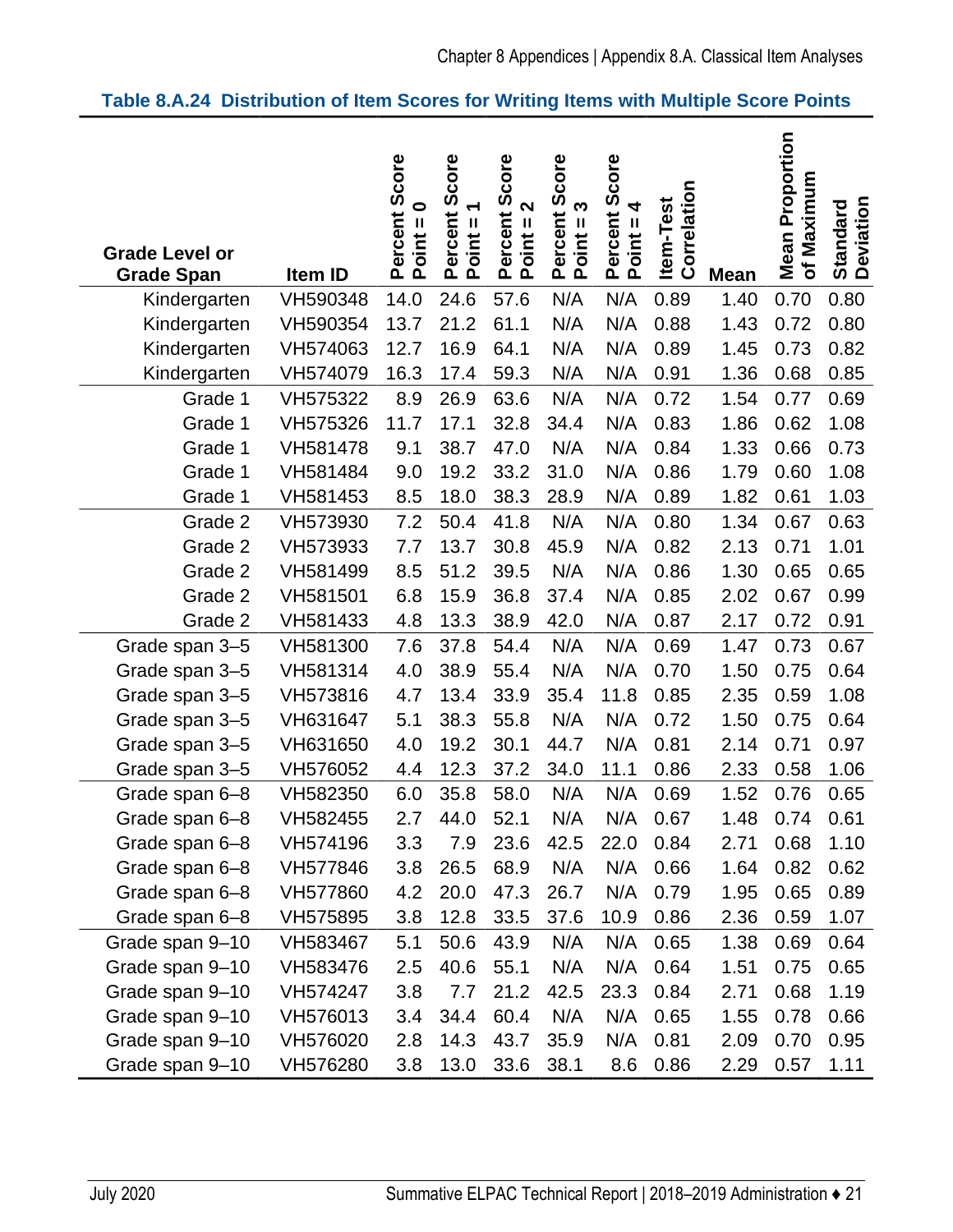| <b>Grade Level or</b><br><b>Grade Span</b> | Item ID   | Score<br>0<br>Ĕ<br>Ш<br>ercel<br>oint<br>൨<br>൨ | core<br>Ŏ<br>ミ<br>Ш<br>erce<br>oint<br>n<br>൨ | Score<br>ี่<br>Ĕ<br>Ш<br>Percer<br>oint<br>n | ၑ<br>g<br>Ō<br>ო<br>՟<br>Ш<br>Perce<br>oint<br>൨ | Score<br>┓<br>Ĕ<br>Ш<br>Percer<br><b>Jint</b><br>൨ | c<br>rrelatio<br>ēst<br>ltem-T<br>ပြ | <b>Mean</b> | roportion<br>ξ<br>xim<br>Δ.<br>g<br>Mean<br>৳ | Deviation<br><b>Standard</b> |
|--------------------------------------------|-----------|-------------------------------------------------|-----------------------------------------------|----------------------------------------------|--------------------------------------------------|----------------------------------------------------|--------------------------------------|-------------|-----------------------------------------------|------------------------------|
| Grade span 11-12                           | VH582602  | 4.4                                             | 41.4                                          | 53.7                                         | N/A                                              | N/A                                                | 0.69                                 | 1.49        | 0.74                                          | 0.68                         |
| Grade span 11-12                           | VH582607  | 1.9                                             | 42.2                                          | 54.6                                         | N/A                                              | N/A                                                | 0.65                                 | 1.51        | 0.76                                          | 0.66                         |
| Grade span 11-12                           | VH574271  | 2.5                                             | 7.4                                           | 20.0                                         | 42.8                                             | 26.3                                               | 0.83                                 | 2.81        | 0.70                                          | 1.22                         |
| Grade span 11-12                           | VH574580  | 3.4                                             | 52.5                                          | 42.5                                         | N/A                                              | N/A                                                | 0.65                                 | 1.38        | 0.69                                          | 0.66                         |
| Grade span 11-12                           | VH574583  | 2.4                                             | 22.0                                          | 45.6                                         | 27.5                                             | N/A                                                | 0.81                                 | 1.95        | 0.65                                          | 0.95                         |
| Grade span 11-12                           | VH575258  | 2.2                                             | 11.5                                          | 35.1                                         | 39.9                                             | 9.2                                                | 0.84                                 | 2.38        | 0.60                                          | 1.10                         |
| Kindergarten                               | *VH589727 | 8.0                                             | 59.3                                          | 32.7                                         | N/A                                              | N/A                                                | 0.77                                 | 1.25        | 0.62                                          | 0.60                         |
| Kindergarten                               | *VH590627 | 9.5                                             | 52.1                                          | 38.4                                         | N/A                                              | N/A                                                | 0.76                                 | 1.29        | 0.64                                          | 0.64                         |
| Kindergarten                               | *VH588689 | 27.6                                            | 29.4                                          | 42.6                                         | N/A                                              | N/A                                                | 0.72                                 | 1.15        | 0.57                                          | 0.83                         |

**Note:** An asterisk (\*) indicates a kindergarten Reading item with multiple-select inline choice, which is a machine-scorable, two-score point item.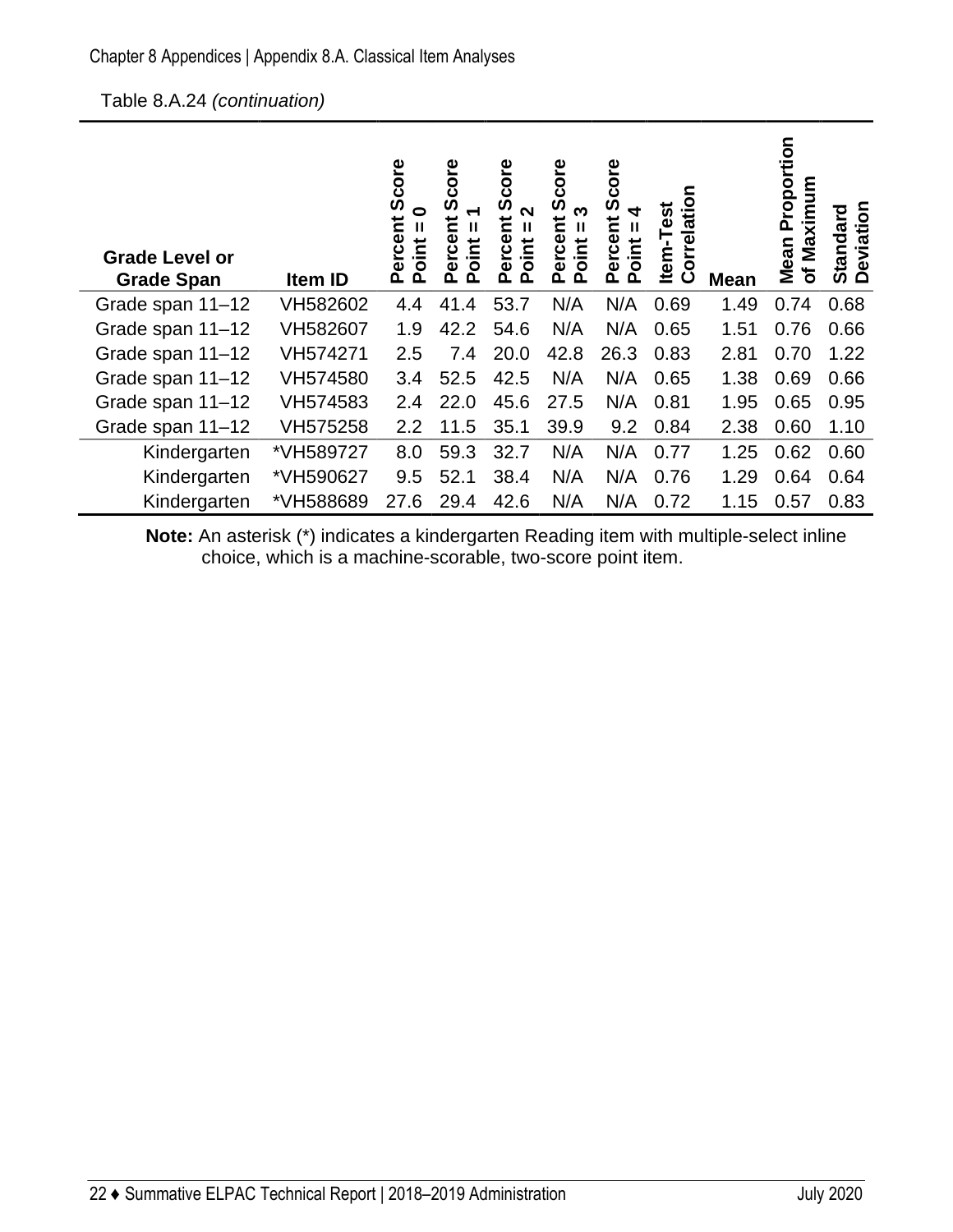### <span id="page-26-0"></span>**Appendix 8.B: Item Response Theory Parameter Estimates**

#### <span id="page-26-1"></span>**Table 8.B.1 Distribution of IRT** *a***-values for Oral Language Skill by Grade Level or Grade Span**

| <b>IRT a-value</b> | Listening<br>Kindergarten | Speaking<br>Kindergarten | Listening<br>$\overline{\phantom{0}}$<br>Grade | Speaking<br>$\overline{\phantom{0}}$<br>Grade | Listening<br>$\mathbf{\Omega}$<br>Grade | Speaking<br>$\mathbf{\Omega}$<br>Grade | Listening<br>3–5<br>გ<br>Span<br>Grade | Speaking<br>3-5<br>Span<br>Grade | Listening<br><u>ထို</u><br>Span<br>Grade | Speaking<br><u>ဖိ</u><br>Span<br>Grade | Listening<br>$9 - 10$<br>Span<br>Grade | Speaking<br>$9 - 10$<br>Span<br>Grade | Listening<br>$11 - 12$<br>Span<br>Grade | Speaking<br>$\frac{2}{1}$<br>$\frac{1}{\tau}$<br>Span<br>Grade |
|--------------------|---------------------------|--------------------------|------------------------------------------------|-----------------------------------------------|-----------------------------------------|----------------------------------------|----------------------------------------|----------------------------------|------------------------------------------|----------------------------------------|----------------------------------------|---------------------------------------|-----------------------------------------|----------------------------------------------------------------|
| $0.0 - 0.2$        | $\overline{0}$            | $\overline{0}$           | $\overline{0}$                                 | $\overline{0}$                                | $\overline{1}$                          | $\overline{0}$                         | 1                                      | $\overline{0}$                   | 5                                        | $\overline{0}$                         | 6                                      | $\mathbf 0$                           | 12                                      | $\overline{0}$                                                 |
| $0.2 - 0.4$        | $\overline{4}$            | $\overline{0}$           | $\overline{\mathcal{A}}$                       | $\mathbf 0$                                   | 5                                       | $\mathbf 0$                            | 11                                     | $\mathbf 0$                      | 15                                       | $\overline{0}$                         | 16                                     | 1                                     | 10                                      | 1                                                              |
| $0.4 - 0.6$        | 9                         | $\overline{0}$           | 6                                              | $\mathbf 0$                                   | $\overline{7}$                          | $\overline{2}$                         | 8                                      | 3                                | $\overline{2}$                           | 3                                      | $\overline{0}$                         | 5                                     | $\overline{0}$                          | 6                                                              |
| $0.6 - 0.8$        | $\overline{7}$            | $\overline{0}$           | 9                                              | $\mathbf 0$                                   | 5                                       | 6                                      | $\overline{2}$                         | $\overline{7}$                   | $\mathbf 0$                              | $\overline{7}$                         | $\overline{0}$                         | $\overline{\mathbf{4}}$               | $\mathbf 0$                             | 6                                                              |
| $0.8 - 1.0$        | $\overline{0}$            | 3                        | 3                                              | $\overline{7}$                                | 3                                       | 4                                      | $\mathbf 0$                            | $\overline{2}$                   | $\mathbf 0$                              | 1                                      | $\mathbf 0$                            | 3                                     | $\mathbf 0$                             | $\mathbf 0$                                                    |
| $1.0 - 1.2$        | $\overline{0}$            | 6                        | $\overline{0}$                                 | 1                                             | $\overline{0}$                          | 1                                      | $\overline{0}$                         | $\overline{1}$                   | $\mathbf 0$                              | 1                                      | $\overline{0}$                         | $\mathbf 0$                           | $\mathbf 0$                             | $\overline{0}$                                                 |
| $1.2 - 1.4$        | $\overline{0}$            | $\mathbf{1}$             | $\mathbf 0$                                    | 1                                             | $\mathbf{1}$                            | $\overline{0}$                         | $\overline{0}$                         | $\overline{0}$                   | $\mathbf 0$                              | 1                                      | $\overline{0}$                         | $\mathbf 0$                           | $\overline{0}$                          | $\overline{0}$                                                 |
| $1.4 - 1.6$        | $\overline{0}$            | $\overline{0}$           | $\mathbf 0$                                    | 1                                             | $\overline{0}$                          | 0                                      | $\overline{0}$                         | $\mathbf 0$                      | $\mathbf 0$                              | $\mathbf 0$                            | $\mathbf 0$                            | $\overline{0}$                        | $\mathbf 0$                             | $\overline{0}$                                                 |
| $1.6 - 1.8$        | $\overline{0}$            | $\overline{0}$           | $\mathbf 0$                                    | $\mathbf 0$                                   | $\mathbf 0$                             | $\overline{0}$                         | $\overline{0}$                         | $\mathbf 0$                      | $\mathbf 0$                              | $\overline{0}$                         | $\mathbf 0$                            | $\overline{0}$                        | $\mathbf 0$                             | $\overline{0}$                                                 |
| $1.8 - 2.0$        | $\overline{0}$            | $\overline{0}$           | $\mathbf 0$                                    | $\mathbf 0$                                   | $\mathbf 0$                             | 0                                      | $\overline{0}$                         | $\mathbf 0$                      | $\mathbf 0$                              | $\overline{0}$                         | $\overline{0}$                         | $\overline{0}$                        | $\mathbf 0$                             | $\overline{0}$                                                 |
| $2.0 - 5 +$        | $\overline{0}$            | $\overline{0}$           | $\overline{0}$                                 | $\overline{0}$                                | $\overline{0}$                          | $\overline{0}$                         | $\overline{0}$                         | $\overline{0}$                   | $\overline{0}$                           | $\overline{0}$                         | $\overline{0}$                         | $\overline{0}$                        | $\mathbf 0$                             | $\mathbf 0$                                                    |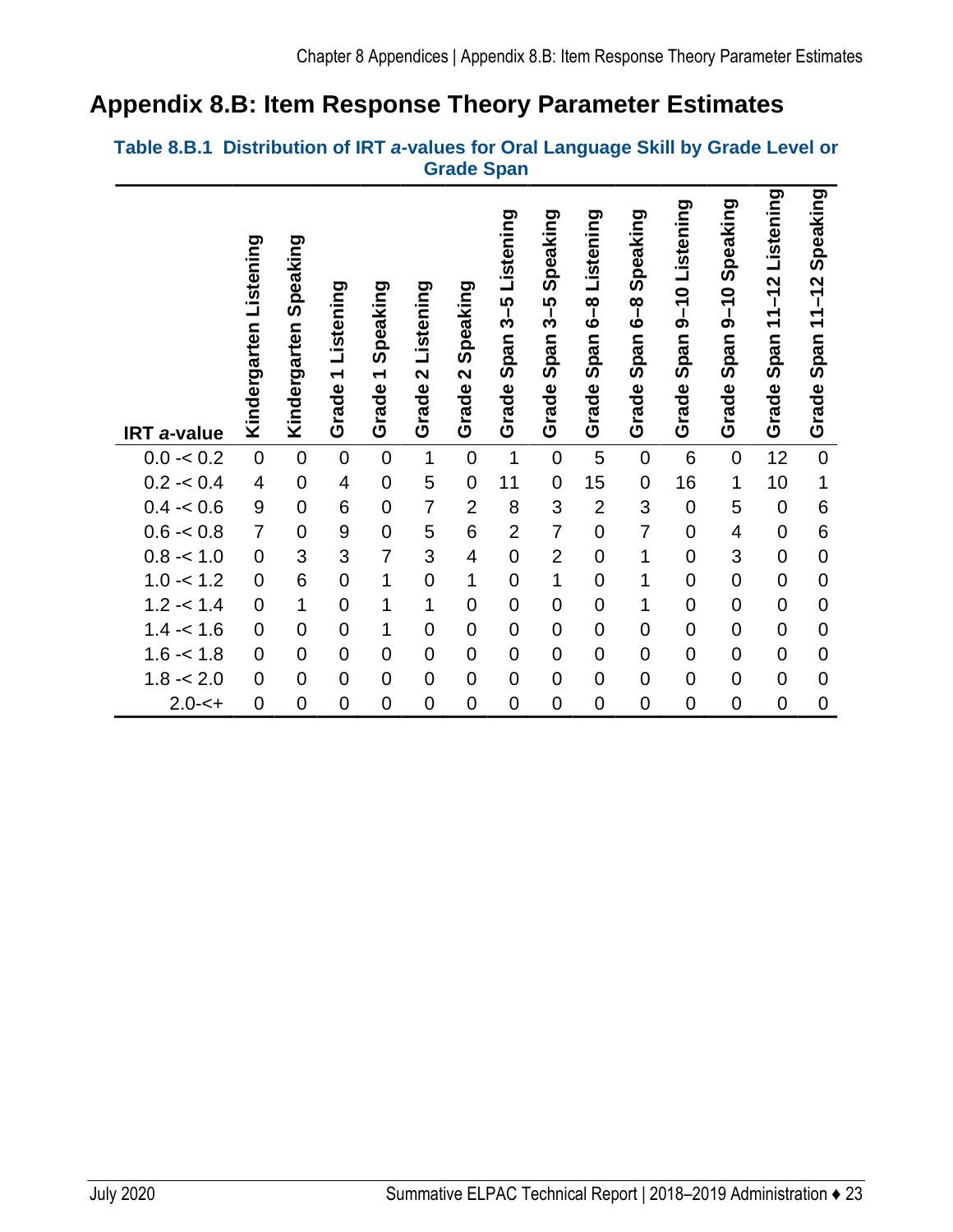#### <span id="page-27-0"></span>**Table 8.B.2 Distribution of IRT** *a***-values for Written Language Skill by Grade Level or Grade Span**

| <b>IRT</b> a-value | Reading<br>Kindergarten | Kindergarten Writing | Reading<br>$\overline{\phantom{0}}$<br>Grade | Writing<br>$\overline{\phantom{0}}$<br>Grade | Reading<br>$\mathbf{\Omega}$<br>Grade | Writing<br>$\overline{\mathbf{C}}$<br>Grade | Reading<br>$3 - 5$<br>Span:<br>Grade | Writing<br>$3 - 5$<br>Span:<br>Grade | Reading<br>Span 6-8<br>Grade | Writing<br>$\overline{\mathbf{6}}$ –8<br>Span<br>Grade | Reading<br>$9 - 10$<br>Span<br>Grade | Span 9-10 Writing<br>Grade | Reading<br>$11 - 12$<br>Span<br>Grade | Writing<br>$11 - 12$<br>Span <sup>-</sup><br>Grade |
|--------------------|-------------------------|----------------------|----------------------------------------------|----------------------------------------------|---------------------------------------|---------------------------------------------|--------------------------------------|--------------------------------------|------------------------------|--------------------------------------------------------|--------------------------------------|----------------------------|---------------------------------------|----------------------------------------------------|
| $0.0 - 0.2$        | $\mathbf 0$             | $\mathbf 0$          | $\mathbf 0$                                  | $\mathbf 0$                                  | $\mathbf 0$                           | $\mathbf 0$                                 | $\mathbf 1$                          | $\pmb{0}$                            | 3                            | $\pmb{0}$                                              | $\mathbf 1$                          | $\mathbf 0$                | $\overline{4}$                        | $\boldsymbol{0}$                                   |
| $0.2 - 0.4$        | 5                       | $\overline{0}$       | $\mathbf 0$                                  | $\mathbf 0$                                  | $\overline{2}$                        | $\mathbf 0$                                 | 5                                    | $\mathbf 0$                          | 14                           | $\mathbf 0$                                            | 12                                   | $\overline{2}$             | 12                                    | $\mathbf 1$                                        |
| $0.4 - 0.6$        | $\overline{7}$          | $\overline{0}$       | $\overline{2}$                               | $\overline{2}$                               | $\overline{2}$                        | $\overline{1}$                              | 11                                   | $\overline{2}$                       | 9                            | $\overline{4}$                                         | 10                                   | 3                          | 8                                     | 3                                                  |
| $0.6 - 0.8$        | $\boldsymbol{0}$        | $\overline{0}$       | $\overline{4}$                               | $\overline{2}$                               | 8                                     | 1                                           | 5                                    | $\overline{\mathcal{A}}$             | $\overline{0}$               | $\overline{2}$                                         | 3                                    | $\mathbf{1}$               | $\overline{2}$                        | $\overline{2}$                                     |
| $0.8 - 1.0$        | $\pmb{0}$               | 1                    | 11                                           | $\overline{1}$                               | 8                                     | 3                                           | 3                                    | $\pmb{0}$                            | $\mathbf 0$                  | $\mathbf 0$                                            | $\pmb{0}$                            | $\mathbf 0$                | $\overline{0}$                        | $\mathbf 0$                                        |
| $1.0 - 1.2$        | $\mathbf{1}$            | 1                    | $\overline{2}$                               | 1                                            | $\overline{2}$                        | $\overline{1}$                              | $\mathbf{1}$                         | $\pmb{0}$                            | $\mathbf 0$                  | $\overline{0}$                                         | $\mathbf 0$                          | $\mathbf 0$                | $\overline{0}$                        | $\mathbf 0$                                        |
| $1.2 - 1.4$        | $\mathbf{1}$            | $\overline{0}$       | $\mathbf{1}$                                 | $\mathbf 0$                                  | $\overline{\mathcal{A}}$              | 1                                           | $\boldsymbol{0}$                     | $\pmb{0}$                            | $\mathbf 0$                  | $\mathbf 0$                                            | $\boldsymbol{0}$                     | $\pmb{0}$                  | $\overline{0}$                        | $\mathbf 0$                                        |
| $1.4 - 1.6$        | $\mathbf 0$             | $\overline{0}$       | $\mathbf 0$                                  | $\overline{0}$                               | $\mathbf 0$                           | $\overline{0}$                              | $\boldsymbol{0}$                     | $\boldsymbol{0}$                     | $\mathbf 0$                  | $\overline{0}$                                         | $\mathbf 0$                          | $\mathbf 0$                | $\overline{0}$                        | $\mathbf 0$                                        |
| $1.6 - 1.8$        | $\mathbf 0$             | 3                    | $\mathbf 0$                                  | 1                                            | $\mathbf 0$                           | $\mathbf 0$                                 | $\mathbf 0$                          | $\pmb{0}$                            | $\mathbf 0$                  | $\mathbf 0$                                            | $\mathbf 0$                          | $\mathbf 0$                | $\overline{0}$                        | $\mathbf 0$                                        |
| $1.8 - 2.0$        | $\mathbf 0$             | $\overline{2}$       | $\overline{0}$                               | $\mathbf 0$                                  | $\mathbf 0$                           | $\overline{0}$                              | $\mathbf 0$                          | $\pmb{0}$                            | $\overline{0}$               | $\mathbf 0$                                            | $\mathbf 0$                          | $\mathbf 0$                | $\overline{0}$                        | $\mathbf 0$                                        |
| $2.0 - 5 +$        | $\mathbf 0$             | 1                    | $\overline{0}$                               | $\overline{0}$                               | $\mathbf 0$                           | $\overline{0}$                              | $\mathbf 0$                          | $\mathbf 0$                          | $\mathbf 0$                  | $\overline{0}$                                         | $\mathbf 0$                          | $\mathbf 0$                | $\overline{0}$                        | $\mathbf 0$                                        |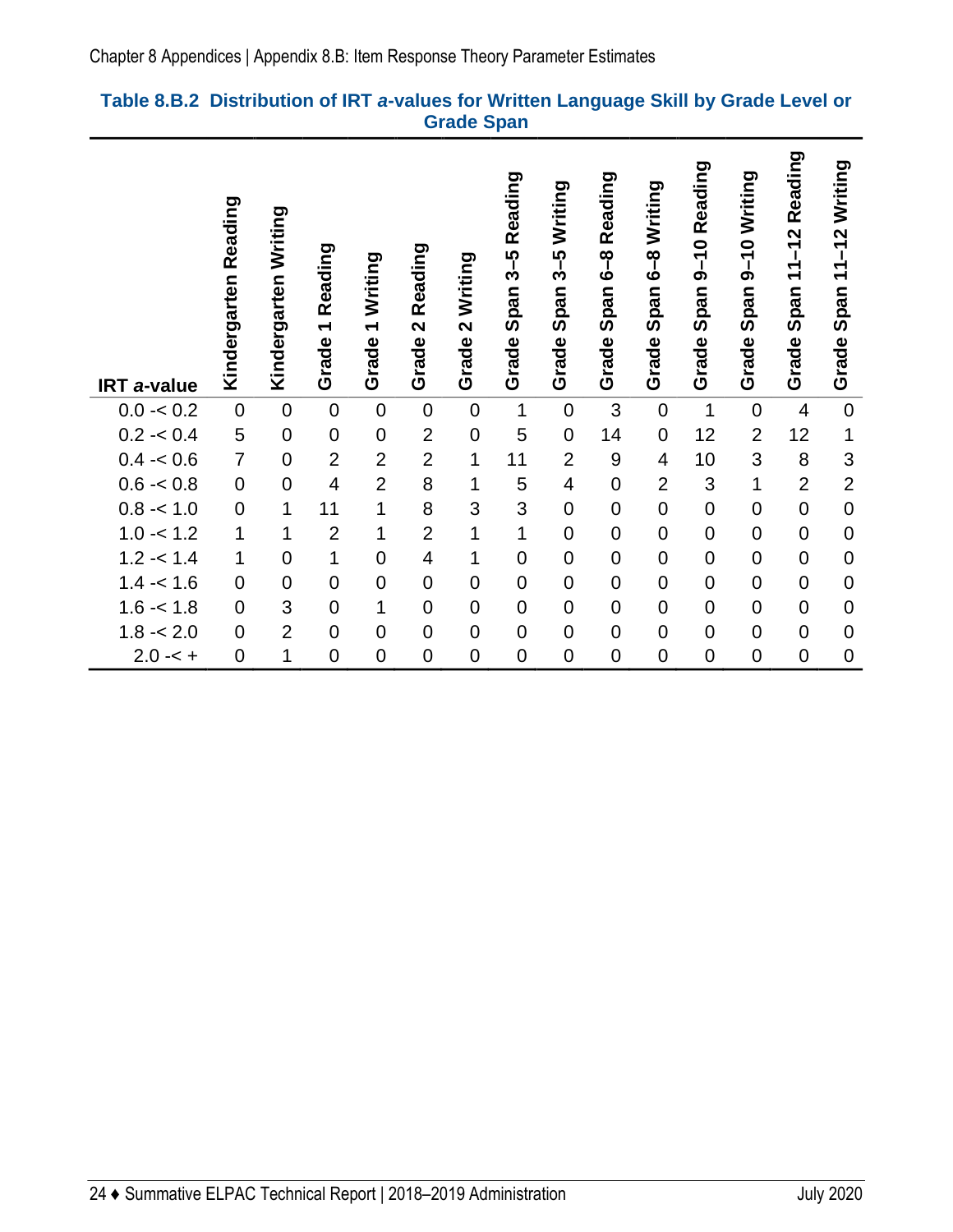|                                  | Listening                     | Kindergarten Speaking            |                            |                            |                            |                            | Listening                  | Speaking                 | Listening                        | Speaking                   | 9-10 Listening                | 9-10 Speaking                   | Listening                     | Speaking                         |
|----------------------------------|-------------------------------|----------------------------------|----------------------------|----------------------------|----------------------------|----------------------------|----------------------------|--------------------------|----------------------------------|----------------------------|-------------------------------|---------------------------------|-------------------------------|----------------------------------|
|                                  |                               |                                  |                            |                            |                            |                            |                            |                          |                                  |                            |                               |                                 | $11 - 12$                     |                                  |
|                                  |                               |                                  | Listening                  | Speaking                   | Listening                  | Speaking                   | Span 3-5                   | ე<br>3<br>3              | စ<br>6<br>စ                      | <b>8</b><br>6              |                               |                                 |                               | Span $11-12$                     |
|                                  | Kindergarten                  |                                  |                            |                            |                            |                            |                            | Span                     | Span                             | Span <sup>®</sup>          | Span <sup>-</sup>             | Span <sub>5</sub>               | Span ·                        |                                  |
|                                  |                               |                                  | $\overline{\phantom{0}}$   | $\blacktriangledown$       | $\mathbf{\Omega}$          | $\mathbf{\Omega}$          |                            |                          |                                  |                            |                               |                                 |                               |                                  |
|                                  |                               |                                  | Grade                      | Grade                      | Grade                      | Grade                      | Grade                      | Grade                    | Grade                            | Grade                      | Grade                         | Grade                           | Grade                         | Grade                            |
| IRT b-value                      |                               |                                  |                            |                            |                            |                            |                            |                          |                                  |                            |                               |                                 |                               |                                  |
| $-6.0 - < -5.8$                  | $\pmb{0}$                     | $\mathbf 0$                      | $\mathbf 0$                | $\boldsymbol{0}$           | $\pmb{0}$                  | $\mathbf 0$                | $\mathbf 0$                | $\pmb{0}$                | $\mathbf 0$                      | $\boldsymbol{0}$           | $\mathbf 0$                   | $\boldsymbol{0}$                | $\mathbf 0$                   | $\mathbf 0$                      |
| $-5.8 - 5.6$                     | $\boldsymbol{0}$              | $\mathbf 0$                      | $\overline{0}$             | $\boldsymbol{0}$           | $\mathbf 0$                | $\mathbf 0$                | $\mathbf 0$                | $\pmb{0}$                | $\mathbf 0$                      | $\mathbf 0$                | $\mathbf 0$                   | $\mathbf 0$                     | $\mathbf 0$                   | $\mathbf 0$                      |
| $-5.6 - < -5.4$                  | $\mathsf 0$                   | $\overline{0}$                   | $\mathbf 0$                | $\mathbf 0$                | $\mathbf 0$                | $\mathbf 0$                | $\mathbf 0$                | $\mathbf 0$              | $\mathbf 0$                      | $\mathbf 0$                | $\mathbf 0$                   | $\mathbf 0$                     | $\mathbf 0$                   | $\overline{0}$                   |
| $-5.4 - < -5.2$                  | $\pmb{0}$                     | $\overline{0}$                   | $\mathbf 1$                | $\mathbf 0$                | $\overline{0}$             | $\overline{0}$             | $\mathbf 0$                | $\mathbf 0$              | $\overline{0}$                   | $\mathbf 0$                | $\mathbf 0$                   | $\overline{0}$                  | $\overline{0}$                | $\overline{0}$                   |
| $-5.2 - < -5.0$                  | 1                             | $\mathbf 0$                      | $\overline{0}$             | $\mathbf 0$                | $\mathbf 0$                | $\mathbf 0$                | $\overline{0}$             | $\mathbf 0$              | $\mathbf 0$                      | $\mathbf 0$                | $\mathbf 0$                   | $\mathsf 0$                     | $\mathbf 0$                   | $\overline{0}$                   |
| $-5.0 - < -4.8$                  | $\mathbf 0$                   | $\mathbf 0$                      | $\overline{0}$             | $\mathbf 0$                | $\mathbf 0$                | $\mathbf 0$                | $\mathbf 0$                | $\mathbf 0$              | $\mathbf 0$                      | $\mathbf 0$                | $\mathbf 0$                   | $\overline{0}$                  | $\mathbf 0$                   | $\mathbf 0$                      |
| $-4.8 - -4.6$                    | $\mathsf 0$<br>$\overline{2}$ | $\overline{0}$<br>$\overline{0}$ | $\overline{0}$<br>1        | $\mathbf 0$                | $\mathbf 0$<br>1           | $\mathbf 0$<br>$\mathbf 0$ | $\mathbf 0$<br>$\mathbf 0$ | $\mathbf 0$              | $\overline{0}$<br>$\mathbf 0$    | $\mathbf 0$<br>$\mathbf 0$ | $\overline{0}$<br>$\mathbf 0$ | $\mathbf 0$<br>$\boldsymbol{0}$ | $\mathbf 0$<br>$\mathbf 0$    | $\overline{0}$<br>$\overline{0}$ |
| $-4.6 - -4.4$<br>$-4.4 - < -4.2$ | $\overline{\mathbf{4}}$       | $\overline{0}$                   | 1                          | $\mathbf 0$<br>$\mathbf 0$ | $\mathbf 0$                | $\mathbf 0$                | $\mathbf 0$                | $\pmb{0}$<br>$\mathbf 0$ | 1                                | $\mathbf 0$                | $\mathbf 1$                   | $\mathbf 0$                     | $\mathbf 0$                   | $\overline{0}$                   |
| $-4.2 - 4.0$                     | $\mathbf 0$                   | $\overline{0}$                   | 1                          | $\mathbf 0$                | $\mathbf 0$                | $\overline{0}$             | $\overline{0}$             | $\mathbf 0$              | $\overline{0}$                   | $\mathbf 0$                | $\overline{2}$                | $\overline{0}$                  | $\mathbf 0$                   | $\mathbf 0$                      |
| $-4.0 - < -3.8$                  | $\mathbf 1$                   | $\mathbf 0$                      | $\overline{2}$             | 1                          | 1                          | $\mathbf 0$                | $\overline{2}$             | $\mathbf 0$              | $\overline{2}$                   | $\mathbf 0$                | $\mathbf 1$                   | $\boldsymbol{0}$                | $\mathbf 0$                   | $\overline{0}$                   |
| $-3.8 - 3.6$                     | $\pmb{0}$                     | $\overline{0}$                   | $\mathbf 0$                | $\mathbf 0$                | 1                          | 1                          | $\overline{0}$             | $\mathbf 0$              | 1                                | $\mathbf 0$                | $\overline{2}$                | $\overline{0}$                  | $\mathbf 0$                   | $\overline{0}$                   |
| $-3.6 - < -3.4$                  | 1                             | $\mathbf 0$                      | 1                          | $\overline{0}$             | $\mathbf 0$                | $\mathbf 0$                | $\mathbf 0$                | 1                        | $\overline{2}$                   | $\mathbf 0$                | $\mathbf 0$                   | $\boldsymbol{0}$                | 1                             | $\mathbf 0$                      |
| $-3.4 - 3.2$                     | $\overline{2}$                | $\overline{2}$                   | 1                          | $\mathbf 1$                | 4                          | $\mathbf 0$                | 1                          | $\mathbf 0$              | $\overline{0}$                   | $\mathbf 0$                | $\mathbf 1$                   | $\mathbf 1$                     | $\mathbf 0$                   | $\mathbf 1$                      |
| $-3.2 - 3.0$                     | $\mathbf 1$                   | 3                                | $\overline{0}$             | $\mathbf 0$                | $\overline{\mathbf{4}}$    | 1                          | $\overline{2}$             | $\mathbf 0$              | $\mathbf 0$                      | 1                          | $\overline{0}$                | $\mathbf 0$                     | 1                             | $\mathbf 0$                      |
| $-3.0 - < -2.8$                  | 3                             | 1                                | 1                          | $\overline{2}$             | 1                          | $\mathbf 0$                | $\mathbf 1$                | 1                        | $\overline{2}$                   | $\boldsymbol{0}$           | $\mathbf 1$                   | $\mathbf 0$                     | 1                             | $\mathbf 0$                      |
| $-2.8 - 2.6$                     | $\pmb{0}$                     | 1                                | $\overline{2}$             | $\mathbf 0$                | $\overline{2}$             | 1                          | $\overline{2}$             | 1                        | 3                                | 1                          | 1                             | $\mathsf 0$                     | $\mathbf 0$                   | $\overline{0}$                   |
| $-2.6 - 2.4$                     | 1                             | $\overline{0}$                   | 6                          | $\overline{0}$             | $\overline{0}$             | $\overline{2}$             | $\overline{2}$             | 3                        | $\overline{0}$                   | 1                          | $\overline{1}$                | $\overline{0}$                  | $\overline{0}$                | $\mathbf 1$                      |
| $-2.4 - 2.2$                     | 0                             | 1                                | 1                          | $\mathbf 0$                | 1                          | $\mathfrak{S}$             | 0                          | $\mathbf 1$              | 3                                | 1                          | $\mathbf 1$                   | $\mathbf 0$                     | 1                             | $\mathbf 2$                      |
| $-2.2 - 2.0$                     | $\mathbf 0$                   | $\mathbf 0$                      | 1                          | 3                          | $\overline{\mathcal{A}}$   | 1                          | 1                          | $\overline{2}$           | $\mathbf{1}$                     | $\overline{2}$             | $\overline{0}$                | $\mathbf 0$                     | 5                             | $\mathbf{1}$                     |
| $-2.0 - 1.8$                     | 1                             | $\overline{2}$                   | $\mathbf 0$                | 1                          | $\mathbf 0$                | 1                          | $\overline{2}$             | $\overline{0}$           | $\mathbf 0$                      | $\mathbf 0$                | 1                             | $\overline{2}$                  | $\overline{2}$                | $\boldsymbol{0}$                 |
| $-1.8 - -1.6$                    | $\mathbf 1$                   | $\overline{0}$                   | 3                          | 1                          | $\mathbf 0$                | $\overline{2}$             | $\boldsymbol{0}$           | $\overline{2}$           | 1                                | 1                          | 1                             | 3                               | $\overline{2}$                | $\overline{c}$                   |
| $-1.6 - < -1.4$                  | $\mathbf 0$                   | $\overline{0}$                   | $\mathbf 0$                | $\mathbf 0$                | $\mathbf 0$                | $\overline{0}$             | $\overline{2}$             | $\mathbf{1}$             | 1                                | $\overline{2}$             | $\overline{2}$                | $\overline{2}$                  | 1                             | $\mathbf 1$                      |
| $-1.4 - -1.2$                    | $\mathbf 0$                   | $\mathbf 0$                      | $\mathbf 0$                | $\mathbf 0$                | $\mathbf 0$                | $\mathbf 0$                | $\boldsymbol{0}$           | $\mathbf 0$              | $\mathbf 0$                      | $\overline{2}$             | $\overline{2}$                | $\overline{2}$                  | 3                             | 1                                |
| $-1.2 - 1.0$                     | 0                             | $\overline{0}$<br>$\overline{0}$ | $\mathbf 0$                | 1                          | $\mathbf 0$                | 1<br>$\mathbf 0$           | 0                          | 0                        | $\overline{0}$<br>$\overline{0}$ | 0                          | 1<br>$\mathbf 1$              | $\overline{2}$<br>$\mathbf 0$   | $\mathbf 0$<br>$\overline{2}$ | $\mathbf 0$                      |
| $-1.0 - < -0.8$<br>$-0.8 - 0.6$  | 0<br>$\mathbf 0$              | $\mathbf 0$                      | $\mathbf 0$<br>$\mathbf 0$ | 0<br>$\mathbf 0$           | $\mathbf 0$<br>$\mathbf 0$ | $\mathbf 0$                | 3<br>1                     | 0<br>1                   | $\mathbf 0$                      | 1<br>$\mathbf 0$           | $\mathbf 0$                   | 0                               | $\mathbf 0$                   | 1<br>$\mathbf 0$                 |
| $-0.6 - < -0.4$                  | $\overline{0}$                | $\overline{0}$                   | $\overline{0}$             | $\mathbf 0$                | $\mathbf{1}$               | $\overline{0}$             | $\mathbf 0$                | $\mathbf 0$              | $\mathbf 0$                      | 1                          | $\overline{0}$                | 0                               | 1                             | 1                                |
| $-0.4 - 0.2$                     | $\overline{2}$                | $\pmb{0}$                        | $\pmb{0}$                  | $\pmb{0}$                  | $\mathbf 1$                | $\pmb{0}$                  | $\mathbf 1$                | $\pmb{0}$                | $\mathbf{2}$                     | $\pmb{0}$                  | $\overline{2}$                | 0                               | $\mathbf 1$                   | $\overline{c}$                   |
|                                  |                               |                                  |                            |                            |                            |                            |                            |                          |                                  |                            |                               |                                 |                               |                                  |

#### <span id="page-28-0"></span>**Table 8.B.3 Distribution of IRT** *b***-values for Oral Language Skill by Grade Level or Grade Span**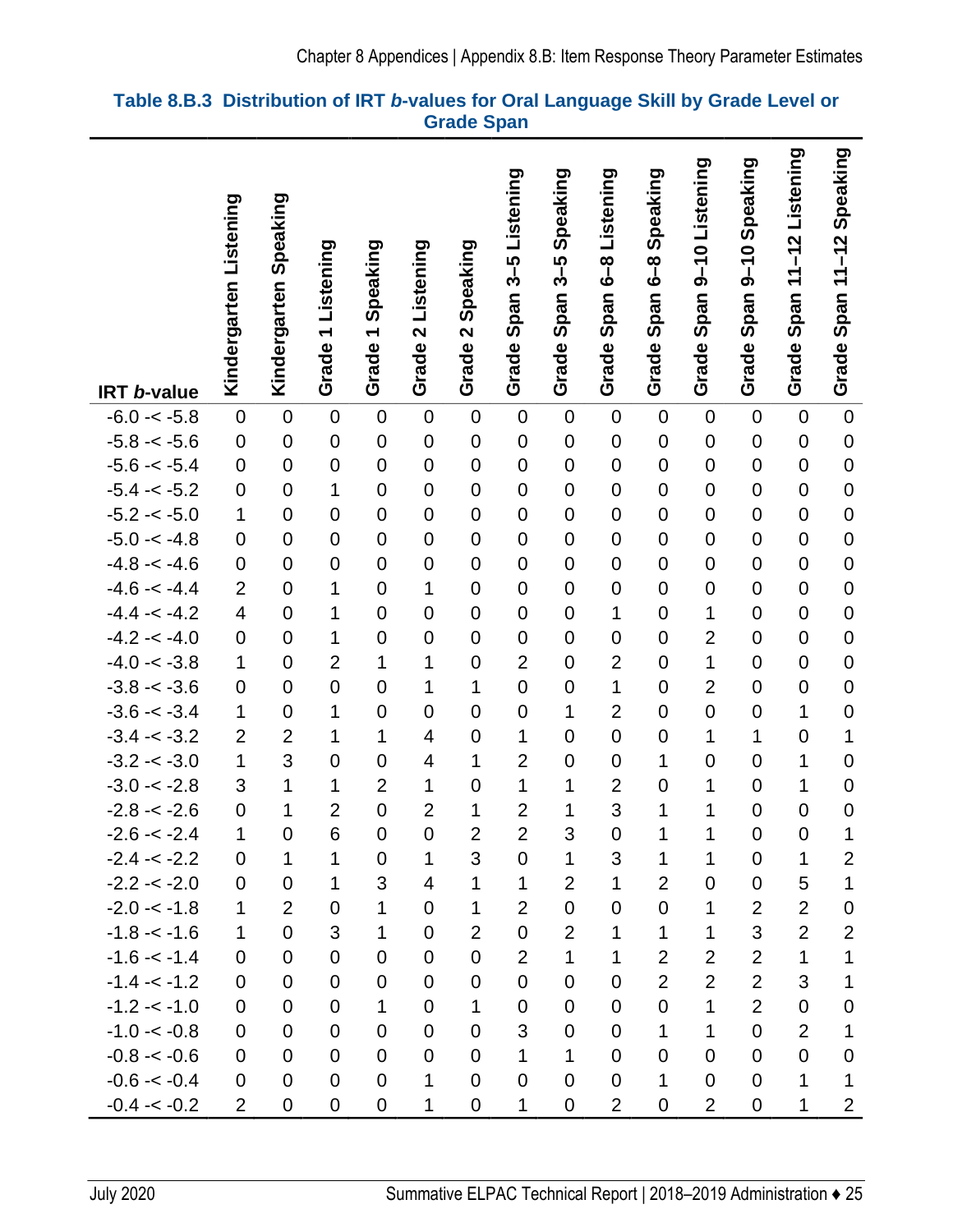| 1.0 -< 2.0 U U U U U U U U |  |  |  |  |
|----------------------------|--|--|--|--|
|                            |  |  |  |  |

| $0.2 - 0.4$ | 0              | 0              | 0              | 0              | 0              | 0              | 0              | 0              | 0              | 0              |                | 0              | 0              | 0              |
|-------------|----------------|----------------|----------------|----------------|----------------|----------------|----------------|----------------|----------------|----------------|----------------|----------------|----------------|----------------|
| $0.4 - 0.6$ | $\mathbf 0$    | 0              | $\overline{0}$ | $\mathbf 0$    | 0              | $\overline{0}$ | 0              | $\overline{0}$ | $\overline{2}$ | $\overline{0}$ | 0              | $\overline{0}$ | $\overline{0}$ | 0              |
| $0.6 - 0.8$ | $\mathbf 0$    | $\Omega$       | $\overline{0}$ | $\mathbf 0$    | $\Omega$       | $\overline{0}$ | $\overline{0}$ | 0              | $\Omega$       | 0              | 0              | 1              | 0              | $\Omega$       |
| $0.8 - 1.0$ | $\mathbf 0$    | $\overline{0}$ | $\mathbf 0$    | $\mathbf 0$    | $\overline{0}$ | $\overline{0}$ | $\mathbf 0$    | $\overline{0}$ | $\Omega$       | 0              | $\mathbf 0$    | $\overline{0}$ | $\mathbf 1$    | $\overline{0}$ |
| $1.0 - 1.2$ | $\mathbf 0$    | $\overline{0}$ | $\overline{0}$ | $\mathbf 0$    | $\overline{0}$ | $\overline{0}$ | $\mathbf 0$    | 0              | $\Omega$       | 0              | $\mathbf 0$    | $\overline{0}$ | 0              | $\Omega$       |
| $1.2 - 1.4$ | $\mathbf 0$    | 0              | $\overline{0}$ | $\mathbf 0$    |                | $\overline{0}$ | $\overline{0}$ | $\overline{0}$ | 0              | 0              | $\mathbf 0$    | $\overline{0}$ | 0              | $\overline{0}$ |
| $1.4 - 1.6$ | $\mathbf 0$    | 0              | $\overline{0}$ | $\overline{0}$ | 0              | $\overline{0}$ | $\overline{0}$ | $\overline{0}$ | 1              | $\overline{0}$ | $\overline{0}$ | $\overline{0}$ | $\overline{0}$ | 0              |
| $1.6 - 1.8$ | $\overline{0}$ | $\overline{0}$ | 0              | $\overline{0}$ | $\Omega$       | $\overline{0}$ | $\Omega$       | $\overline{0}$ | 0              | $\overline{0}$ | $\overline{0}$ | $\overline{0}$ | 0              | $\Omega$       |
| $1.8 - 2.0$ | $\mathbf 0$    | $\overline{0}$ | $\Omega$       | 0              | $\Omega$       | $\overline{0}$ | 0              | 0              | $\Omega$       | 0              | 0              | $\overline{0}$ | 0              | 0              |
| $2.0 - 2.2$ | $\mathbf 0$    | $\overline{0}$ | $\overline{0}$ | $\overline{0}$ | $\overline{0}$ | $\overline{0}$ | $\overline{0}$ | $\overline{0}$ | $\Omega$       | 0              | $\overline{0}$ | $\overline{0}$ | 0              | 0              |
| $2.2 - 2.4$ | $\mathbf 0$    | $\overline{0}$ | $\overline{0}$ | $\mathbf 0$    | 0              | $\overline{0}$ | $\overline{0}$ | $\mathbf 0$    | $\Omega$       | $\overline{0}$ | $\mathbf 0$    | $\overline{0}$ | $\overline{0}$ | 0              |
| $2.4 - 2.6$ | $\mathbf 0$    | 0              | 0              | $\mathbf 0$    | $\Omega$       | $\overline{0}$ | $\overline{0}$ | $\overline{0}$ | 0              | $\overline{0}$ | $\mathbf 0$    | $\overline{0}$ | 0              | $\Omega$       |
| $2.6 - 2.8$ | $\mathbf 0$    | 0              | $\overline{0}$ | $\mathbf 0$    | 0              | $\overline{0}$ | $\overline{0}$ | $\overline{0}$ | 0              | $\overline{0}$ | $\mathbf 0$    | $\overline{0}$ | $\overline{0}$ | $\overline{0}$ |
| $2.8 - 3.0$ | $\mathbf 0$    | 0              | $\overline{0}$ | $\overline{0}$ | 0              | $\overline{0}$ | $\overline{0}$ | $\overline{0}$ | 0              | $\overline{0}$ | $\mathbf 0$    | $\overline{0}$ | 0              | $\Omega$       |
| $3.0 - 4.0$ | $\mathbf 0$    | 0              | $\overline{0}$ | $\overline{0}$ | $\Omega$       | $\overline{0}$ | $\overline{0}$ | $\overline{0}$ | 0              | 0              | $\overline{0}$ | $\overline{0}$ | 0              | $\overline{0}$ |
| $4.0 - 5.0$ | $\overline{0}$ | $\overline{0}$ | $\overline{0}$ | $\Omega$       | 0              | $\overline{0}$ | $\overline{0}$ | $\overline{0}$ | 0              | $\Omega$       | $\overline{0}$ | $\Omega$       | $\overline{0}$ | $\overline{0}$ |
| $5.0 - 6.0$ | $\Omega$       | $\overline{0}$ | $\Omega$       | $\Omega$       | $\Omega$       | $\Omega$       | $\Omega$       | $\Omega$       | $\Omega$       | $\overline{0}$ | $\overline{0}$ | $\Omega$       | $\overline{0}$ | $\Omega$       |
| $6.0 - 5 +$ | 0              | $\overline{0}$ | 0              | $\overline{0}$ | $\overline{0}$ | $\overline{0}$ | 0              | 0              | 0              | 0              | 0              | 0              | $\overline{0}$ | 0              |

Table 8.B.3 *(continuation)* 

**Kindergarten Listening** 

Kindergarten Listening

**Kindergarten Speaking** 

Kindergarten Speaking

**Grade 1 Listening** 

Grade 1 Listening

**Grade 1 Speaking** 

Grade 1 Speaking

**Grade 2 Listening** 

Grade 2 Listening

**Grade 2 Speaking** 

Grade 2 Speaking

-0.2 -< 0.0 0 0 0 0 0 0 1 0 0 0 0 0 0 0 0.0 -< 0.2 0 0 0 0 0 0 1 0 0 0 0 0 0 0

**Grade Span 3–5 Listening** 

Grade Span 3-5 Listening

**Grade Span 3–5 Speaking** 

Grade Span 3-5 Speaking

**Grade Span 6–8 Listening** 

Grade Span 6-8 Listening

**Grade Span 6–8 Speaking** 

Grade Span 6-8 Speaking

**Grade Span 9–10 Listening** 

Grade Span 9-10 Listening

**Grade Span 9–10 Speaking** 

Grade Span 9-10 Speaking

**Grade Span 11–12 Listening** 

Grade Span 11-12 Listening

**Grade Span 11–12 Speaking** 

Grade Span 11-12 Speaking

**IRT** *b***-value**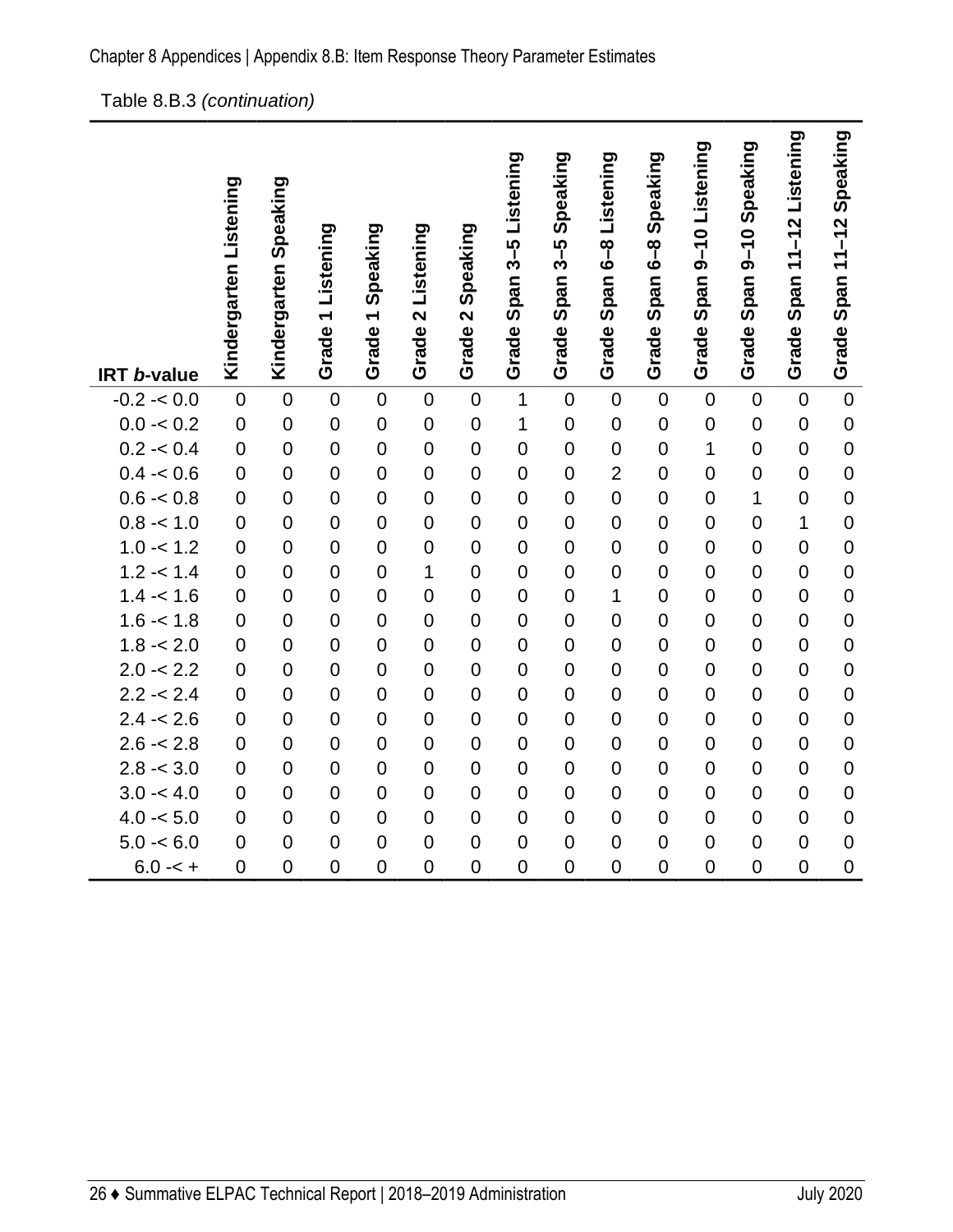|                                |                                              |                      |                                              |                                  |                            |                               | Reading                    | Writing                    | Reading                    | Writing                               | 9-10 Reading                  |                               | -12 Reading                |                                  |
|--------------------------------|----------------------------------------------|----------------------|----------------------------------------------|----------------------------------|----------------------------|-------------------------------|----------------------------|----------------------------|----------------------------|---------------------------------------|-------------------------------|-------------------------------|----------------------------|----------------------------------|
|                                | Kindergarten Reading                         | Kindergarten Writing | Reading<br>$\overline{\phantom{0}}$<br>Grade | Writing<br>$\leftarrow$<br>Grade | 2 Reading<br>Grade         | 2 Writing<br>Grade            | Span 3-5<br>Grade          | $3 - 5$<br>Span:<br>Grade  | Span 6-8<br>Grade          | စ<br>6-<br>Span <sup>®</sup><br>Grade | Span<br>Grade                 | Span 9-10 Writing<br>Grade    | $\div$<br>Span<br>Grade    | Span 11-12 Writing<br>Grade      |
| <b>IRT b-value</b>             |                                              |                      |                                              |                                  |                            |                               |                            |                            |                            |                                       |                               |                               |                            |                                  |
| $~<$ -6.0                      | $\mathbf 1$                                  | $\mathbf 0$          | $\mathbf 0$                                  | $\mathbf 0$                      | $\mathbf 0$                | $\mathbf 0$                   | $\mathbf 0$                | $\boldsymbol{0}$           | $\mathbf 0$                | $\mathbf 0$                           | $\mathbf 0$                   | $\mathbf 0$                   | $\mathbf 0$                | $\mathbf 0$                      |
| $-6.0 - < -5.8$                | $\mathbf 0$                                  | $\mathbf 0$          | $\overline{0}$                               | $\mathbf 0$                      | $\mathbf 0$                | $\mathbf 0$                   | $\mathbf 0$                | $\pmb{0}$                  | $\mathbf 0$                | $\mathbf 0$                           | $\mathbf 0$                   | $\mathbf 0$                   | $\mathbf 0$                | $\mathbf 0$                      |
| $-5.8 - 5.6$                   | $\boldsymbol{0}$                             | $\mathbf 0$          | $\overline{0}$                               | $\mathbf 0$                      | $\mathbf 0$                | $\mathbf 0$                   | $\mathbf 0$                | $\mathbf 0$                | $\mathbf 0$                | $\mathbf 0$                           | $\mathbf 0$                   | $\mathbf 0$                   | $\mathbf 0$                | $\overline{0}$                   |
| $-5.6 - < -5.4$                | 1                                            | $\overline{0}$       | $\overline{0}$                               | $\overline{0}$                   | $\overline{0}$             | $\overline{0}$                | $\overline{0}$             | $\mathbf 0$                | $\overline{0}$             | $\overline{0}$                        | $\overline{0}$                | $\overline{0}$                | $\overline{0}$             | $\overline{0}$                   |
| $-5.4 - < -5.2$                | $\overline{0}$                               | $\mathbf 0$          | $\overline{0}$                               | $\overline{0}$                   | $\mathbf 0$                | $\mathbf 0$                   | $\mathbf 0$                | $\mathbf 0$                | $\overline{0}$             | $\mathbf 0$                           | $\mathbf 0$                   | $\mathbf 0$                   | $\mathbf 0$                | $\overline{0}$                   |
| $-5.2 - < -5.0$                | $\boldsymbol{0}$                             | $\mathbf 0$          | $\mathbf 0$                                  | $\mathbf 0$<br>$\overline{0}$    | $\mathbf 0$                | $\mathbf 0$                   | $\mathbf 0$                | $\mathsf 0$                | $\mathbf 0$                | $\mathbf 0$                           | $\mathbf 0$                   | $\mathbf 0$                   | $\mathbf 0$                | $\overline{0}$                   |
| $-5.0 - < -4.8$                | $\overline{\mathcal{A}}$<br>$\boldsymbol{0}$ | 1<br>$\mathbf 0$     | $\overline{0}$<br>$\mathbf 0$                | $\mathbf 0$                      | $\mathbf 0$<br>$\mathbf 0$ | $\overline{0}$<br>$\mathbf 0$ | $\mathbf 0$<br>$\mathbf 0$ | $\mathbf 0$<br>$\mathbf 0$ | $\mathbf 0$<br>$\mathbf 0$ | $\mathbf 0$<br>$\mathbf 0$            | $\mathbf 0$<br>$\overline{0}$ | $\overline{0}$<br>$\mathbf 0$ | $\mathbf 0$<br>$\mathbf 0$ | $\overline{0}$<br>$\overline{0}$ |
| $-4.8 - -4.6$<br>$-4.6 - -4.4$ | 1                                            | $\mathbf 0$          | $\mathbf 0$                                  | $\mathbf 0$                      | $\mathbf 0$                | $\overline{0}$                | $\mathbf 0$                | $\mathbf 0$                | $\mathbf 0$                | $\mathbf 0$                           | $\mathbf 0$                   | $\overline{0}$                | $\mathbf 0$                | $\mathbf 0$                      |
| $-4.4 - < -4.2$                | $\mathbf 0$                                  | $\overline{0}$       | $\overline{0}$                               | $\overline{0}$                   | $\overline{0}$             | $\mathbf 0$                   | $\mathbf 0$                | $\mathbf 0$                | $\overline{0}$             | $\overline{0}$                        | $\overline{0}$                | $\mathbf 0$                   | $\mathbf 0$                | $\overline{0}$                   |
| $-4.2 - 4.0$                   | $\mathbf 1$                                  | $\overline{2}$       | $\mathbf 0$                                  | $\mathbf{1}$                     | $\mathbf 0$                | $\mathbf 0$                   | $\mathbf 0$                | $\mathbf 0$                | $\mathbf 0$                | $\mathbf 0$                           | $\mathbf 0$                   | $\mathbf 0$                   | $\mathbf 0$                | $\mathbf 0$                      |
| $-4.0 - < -3.8$                | 1                                            | 1                    | $\mathbf 0$                                  | $\mathbf 0$                      | $\mathbf 0$                | $\mathbf 0$                   | $\mathbf 0$                | $\mathbf 0$                | $\overline{0}$             | $\mathbf 0$                           | $\mathbf 0$                   | $\overline{0}$                | $\mathbf 0$                | $\mathbf 0$                      |
| $-3.8 - 3.6$                   | 3                                            | $\overline{2}$       | $\overline{0}$                               | $\mathbf 0$                      | $\mathbf 0$                | $\mathbf 0$                   | $\mathbf 0$                | $\mathbf 0$                | $\mathbf 0$                | $\overline{0}$                        | $\mathbf 0$                   | $\mathbf 0$                   | $\mathbf 0$                | $\overline{0}$                   |
| $-3.6 - < -3.4$                | 1                                            | $\overline{2}$       | $\overline{0}$                               | $\mathbf{1}$                     | $\mathbf 0$                | $\mathbf 0$                   | $\mathbf 1$                | $\mathbf 0$                | $\mathbf 0$                | $\mathbf 0$                           | $\mathbf 0$                   | $\mathbf 0$                   | $\mathbf 0$                | $\mathbf 0$                      |
| $-3.4 - 3.2$                   | $\mathbf 0$                                  | $\overline{0}$       | 3                                            | $\overline{0}$                   | $\mathbf 0$                | 1                             | $\mathbf 0$                | $\mathbf 0$                | $\overline{0}$             | $\overline{0}$                        | $\overline{0}$                | $\overline{0}$                | $\overline{0}$             | $\overline{0}$                   |
| $-3.2 - 3.0$                   | $\overline{0}$                               | $\overline{0}$       | 1                                            | 1                                | $\overline{2}$             | 1                             | $\overline{0}$             | $\mathbf 0$                | $\overline{0}$             | $\overline{0}$                        | $\overline{0}$                | 0                             | $\mathbf 0$                | $\overline{0}$                   |
| $-3.0 - < -2.8$                | $\mathbf 0$                                  | $\mathbf 0$          | $\overline{2}$                               | $\mathbf 0$                      | $\overline{2}$             | $\mathbf 0$                   | $\mathbf 0$                | $\mathbf 0$                | $\mathbf 0$                | $\mathbf 0$                           | $\mathbf 0$                   | $\mathbf 0$                   | $\mathbf 0$                | $\overline{0}$                   |
| $-2.8 - 2.6$                   | $\overline{0}$                               | $\mathbf 0$          | $\overline{2}$                               | $\overline{0}$                   | $\overline{\mathbf{4}}$    | $\overline{0}$                | $\overline{0}$             | $\mathbf 0$                | $\overline{0}$             | $\overline{0}$                        | $\overline{0}$                | $\overline{0}$                | $\overline{0}$             | $\overline{0}$                   |
| $-2.6 - 2.4$                   | 0                                            | $\mathbf 0$          | 4                                            | 1                                | $\mathbf 0$                | 0                             | 0                          | 0                          | 0                          | $\mathbf 0$                           | $\mathbf 0$                   | 1                             | 0                          | 0                                |
| $-2.4 - 2.2$                   | 0                                            | 0                    | 1                                            | 3                                | $\mathbf 0$                | $\mathbf 0$                   | $\mathbf 0$                | 0                          | $\mathbf 0$                | $\mathbf 0$                           | $\mathbf 0$                   | 1                             | $\mathbf 0$                | $\mathbf 0$                      |
| $-2.2 - 2.0$                   | 0                                            | $\overline{0}$       | 3                                            | $\mathbf 0$                      | $\overline{2}$             | $\overline{2}$                | $\mathbf 0$                | 1                          | $\overline{0}$             | $\mathbf 0$                           | $\overline{0}$                | $\mathbf 0$                   | $\mathbf 0$                | $\mathbf 0$                      |
| $-2.0 - 1.8$                   | 1                                            | 0                    | $\mathbf 0$                                  | $\mathbf 0$                      | $\overline{\mathbf{4}}$    | 1                             | $\mathbf 0$                | 1                          | 0                          | $\mathbf 0$                           | $\overline{0}$                | 0                             | $\mathbf 0$                | $\mathbf 0$                      |
| $-1.8 - 1.6$                   | 0                                            | 0                    | $\overline{2}$                               | $\mathbf 0$                      | $\overline{7}$             | $\overline{2}$                | 1                          | 0                          | 0                          | $\overline{2}$                        | $\overline{0}$                | 0                             | 0                          | 1                                |
| $-1.6 - < -1.4$                | 0                                            | $\mathbf 0$          | $\overline{2}$                               | $\mathbf 0$                      | $\overline{2}$             | $\mathbf 0$                   | $\overline{2}$             | 0                          | $\mathbf 0$                | $\mathbf 0$                           | $\mathbf 0$                   | $\mathbf 0$                   | $\mathbf 0$                | $\mathbf 0$                      |
| $-1.4 - -1.2$                  | 0                                            | $\mathbf 0$          | $\mathbf 0$                                  | 0                                | $\mathbf{1}$               | $\mathbf 0$                   | $\overline{2}$             | 0                          | 0                          | $\mathbf 0$                           | 0                             | 0                             | $\mathbf 0$                | 1                                |
| $-1.2 - 1.0$                   | 0                                            | $\mathbf 0$          | $\mathbf 0$                                  | 0                                | $\mathbf 0$                | $\overline{0}$                | $\overline{\mathbf{4}}$    | 0                          | 0                          | 0                                     | $\mathbf 1$                   | 0                             | 0                          | $\mathbf 0$                      |
| $-1.0 - < -0.8$                | 0                                            | $\mathbf 0$          | $\mathbf 0$                                  | $\mathbf 0$                      | $\overline{2}$             | $\mathbf 0$                   | 1                          | 1                          | 0                          | 1                                     | $\mathbf 0$                   | $\mathbf 0$                   | $\mathbf 0$                | $\boldsymbol{0}$                 |
| $-0.8 - 0.6$                   | 0                                            | $\overline{0}$       | $\overline{0}$                               | $\mathbf 0$                      | $\mathbf 0$                | $\mathbf 0$                   | $\overline{2}$             | 1                          | 1                          | $\overline{0}$                        | $\mathbf 0$                   | 1                             | $\mathbf 0$                | $\mathbf 0$                      |
| $-0.6 - 0.4$                   | 0                                            | $\overline{0}$       | $\mathbf 0$                                  | $\mathbf 0$                      | $\mathbf 0$                | $\overline{0}$                | $\overline{\mathbf{4}}$    | 0                          | $\overline{0}$             | $\overline{0}$                        | 1                             | $\Omega$                      | $\overline{0}$             | 1                                |
| $-0.4 - 0.2$                   | $\pmb{0}$                                    | $\pmb{0}$            | $\pmb{0}$                                    | $\pmb{0}$                        | $\pmb{0}$                  | $\pmb{0}$                     | 0                          | $\overline{2}$             | $\overline{2}$             | $\overline{c}$                        | 1                             | 1                             | 1                          | $\mathbf 0$                      |

#### <span id="page-30-0"></span>**Table 8.B.4 Distribution of IRT** *b***-values for Written Language Skill by Grade Level or Grade Span**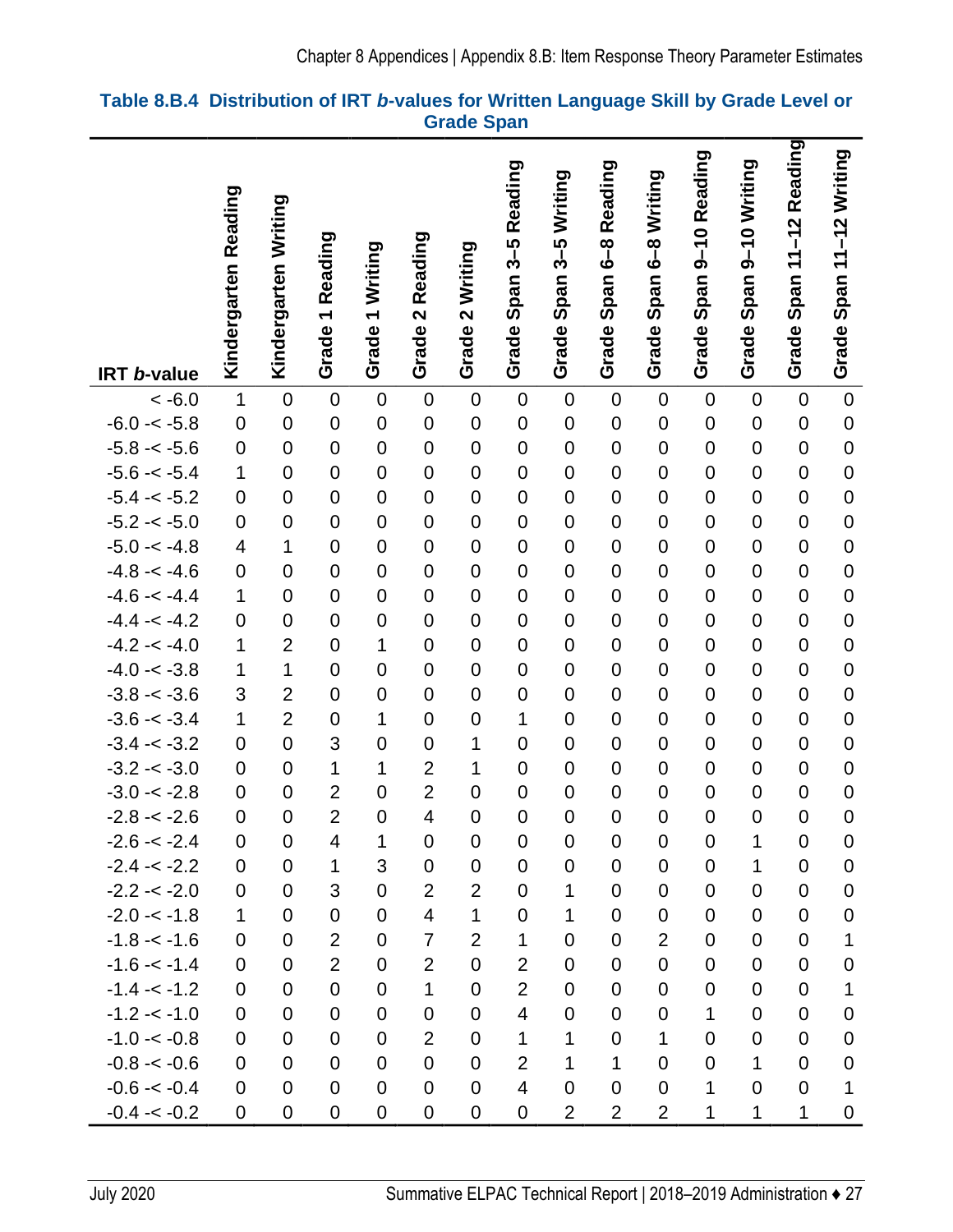#### Table 8.B.4 *(continuation)*

|                    | Kindergarten Reading | Kindergarten Writing | Reading            | Writing               | 2 Reading      | 2 Writing      | Span 3-5 Reading | Grade Span 3-5 Writing | Grade Span 6-8 Reading  | Span 6-8 Writing | 9-10 Reading<br>Span:   | Grade Span 9-10 Writing | Grade Span 11-12 Reading | Span 11-12 Writing |
|--------------------|----------------------|----------------------|--------------------|-----------------------|----------------|----------------|------------------|------------------------|-------------------------|------------------|-------------------------|-------------------------|--------------------------|--------------------|
| <b>IRT b-value</b> |                      |                      | Grade <sub>1</sub> | $\leftarrow$<br>Grade | Grade          | Grade          | Grade            |                        |                         | Grade            | Grade                   |                         |                          | Grade              |
| $-0.2 - 0.0$       | $\overline{0}$       | $\overline{0}$       | $\mathbf 0$        | $\mathbf 0$           | $\mathbf 0$    | $\overline{0}$ | $\mathbf 0$      | $\overline{0}$         | $\overline{0}$          | $\overline{0}$   | $\overline{1}$          | $\mathbf{1}$            | $\overline{2}$           | $\overline{1}$     |
| $0.0 - 0.2$        | $\overline{0}$       | $\overline{0}$       | $\mathbf 0$        | $\mathbf 0$           | $\overline{0}$ | $\overline{0}$ | 3                | $\mathbf 0$            | 1                       | 1                | $\overline{2}$          | $\mathbf 0$             | $\mathbf 1$              | 1                  |
| $0.2 - 0.4$        | $\overline{0}$       | $\overline{0}$       | $\mathbf 0$        | $\mathbf 0$           | $\mathbf 0$    | $\overline{0}$ | $\overline{2}$   | $\mathbf 0$            | $\mathbf{1}$            | $\overline{0}$   | $\mathbf 1$             | $\mathbf 0$             | $\overline{2}$           | $\mathbf 0$        |
| $0.4 - 0.6$        | $\overline{0}$       | $\overline{0}$       | $\mathbf 0$        | $\overline{0}$        | $\overline{0}$ | $\overline{0}$ | $\overline{0}$   | $\overline{0}$         | 3                       | $\overline{0}$   | 3                       | $\overline{0}$          | 1                        | $\overline{0}$     |
| $0.6 - 0.8$        | $\overline{0}$       | $\overline{0}$       | $\overline{0}$     | $\mathbf 0$           | $\overline{0}$ | $\overline{0}$ | $\overline{2}$   | $\overline{0}$         | $\overline{2}$          | $\overline{0}$   | $\overline{1}$          | $\mathbf 1$             | 5                        | $\overline{1}$     |
| $0.8 - 1.0$        | $\mathbf 0$          | $\overline{0}$       | $\mathbf 0$        | $\mathbf 0$           | $\mathbf 0$    | $\overline{0}$ | $\overline{0}$   | $\mathbf 0$            | $\overline{\mathbf{4}}$ | $\overline{0}$   | $\overline{\mathbf{4}}$ | $\mathbf 0$             | $\mathbf 0$              | $\mathbf 0$        |
| $1.0 - 1.2$        | $\overline{0}$       | $\overline{0}$       | $\mathbf 0$        | $\mathbf 0$           | $\overline{0}$ | $\overline{0}$ | 1                | $\mathbf 0$            | 1                       | $\overline{0}$   | $\overline{2}$          | $\mathbf 0$             | $\overline{2}$           | $\mathbf 0$        |
| $1.2 - 1.4$        | $\overline{0}$       | $\overline{0}$       | $\overline{0}$     | $\mathbf 0$           | $\overline{0}$ | $\overline{0}$ | $\overline{0}$   | $\mathbf 0$            | $\overline{2}$          | $\overline{0}$   | 3                       | $\mathbf 0$             | 3                        | $\overline{0}$     |
| $1.4 - 1.6$        | $\overline{0}$       | $\overline{0}$       | $\overline{0}$     | $\overline{0}$        | $\overline{0}$ | $\overline{0}$ | 1                | $\overline{0}$         | 3                       | $\overline{0}$   | $\overline{2}$          | $\overline{0}$          | $\overline{2}$           | $\overline{0}$     |
| $1.6 - 1.8$        | $\overline{0}$       | $\overline{0}$       | $\mathbf 0$        | $\mathbf 0$           | $\overline{0}$ | $\overline{0}$ | $\overline{0}$   | $\mathbf 0$            | 1                       | $\overline{0}$   | $\overline{2}$          | $\overline{0}$          | $\mathbf{1}$             | $\overline{0}$     |
| $1.8 - 2.0$        | $\mathbf 0$          | $\overline{0}$       | $\mathbf 0$        | $\boldsymbol{0}$      | $\overline{0}$ | $\overline{0}$ | $\overline{0}$   | $\boldsymbol{0}$       | $\overline{0}$          | $\overline{0}$   | $\overline{1}$          | $\overline{0}$          | $\overline{2}$           | $\mathbf 0$        |
| $2.0 - 2.2$        | $\overline{0}$       | $\overline{0}$       | $\overline{0}$     | $\mathbf 0$           | $\overline{0}$ | $\overline{0}$ | $\overline{0}$   | $\mathbf 0$            | $\overline{0}$          | $\overline{0}$   | $\overline{0}$          | $\mathbf 0$             | 1                        | $\overline{0}$     |
| $2.2 - 2.4$        | $\overline{0}$       | $\overline{0}$       | $\overline{0}$     | $\mathbf 0$           | $\overline{0}$ | $\overline{0}$ | $\overline{0}$   | $\overline{0}$         | 1                       | $\overline{0}$   | $\overline{1}$          | $\overline{0}$          | $\overline{0}$           | $\overline{0}$     |
| $2.4 - 2.6$        | $\overline{0}$       | $\overline{0}$       | $\mathbf 0$        | $\mathbf 0$           | $\overline{0}$ | $\overline{0}$ | $\overline{0}$   | $\overline{0}$         | $\overline{0}$          | $\overline{0}$   | $\overline{0}$          | $\overline{0}$          | $\overline{0}$           | $\mathbf 0$        |
| $2.6 - 2.8$        | $\overline{0}$       | $\overline{0}$       | $\mathbf 0$        | $\mathbf 0$           | $\overline{0}$ | $\overline{0}$ | $\overline{0}$   | $\mathbf 0$            | 1                       | $\overline{0}$   | $\overline{0}$          | $\mathbf 0$             | $\overline{0}$           | $\overline{0}$     |
| $2.8 - 3.0$        | $\overline{0}$       | $\overline{0}$       | $\overline{0}$     | $\mathbf 0$           | $\overline{0}$ | $\overline{0}$ | $\overline{0}$   | $\overline{0}$         | $\overline{0}$          | $\overline{0}$   | $\mathbf 0$             | $\mathbf 0$             | 1                        | $\overline{0}$     |
| $3.0 - 4.0$        | $\overline{0}$       | $\overline{0}$       | $\mathbf 0$        | $\mathbf 0$           | $\overline{0}$ | $\overline{0}$ | $\overline{0}$   | $\overline{0}$         | 1                       | $\overline{0}$   | $\mathbf 0$             | $\overline{0}$          | $\overline{0}$           | $\mathbf 0$        |
| $4.0 - 5.0$        | $\overline{0}$       | $\overline{0}$       | $\mathbf 0$        | $\mathbf 0$           | $\overline{0}$ | $\overline{0}$ | $\overline{0}$   | $\overline{0}$         | 1                       | $\overline{0}$   | $\overline{0}$          | $\overline{0}$          | $\overline{0}$           | $\mathbf 0$        |
| $5.0 - 6.0$        | $\mathbf 0$          | $\mathbf 0$          | $\mathbf 0$        | $\mathbf 0$           | $\mathbf 0$    | $\mathbf 0$    | $\mathbf 0$      | $\mathbf 0$            | 1                       | $\mathbf 0$      | $\mathbf 0$             | $\mathbf 0$             | $\mathbf 0$              | $\mathbf 0$        |
| $6.0 - 5 +$        | $\overline{0}$       | $\overline{0}$       | $\overline{0}$     | $\overline{0}$        | $\overline{0}$ | $\overline{0}$ | $\overline{0}$   | $\overline{0}$         | $\overline{0}$          | $\overline{0}$   | $\overline{0}$          | $\overline{0}$          | $\overline{2}$           | $\overline{0}$     |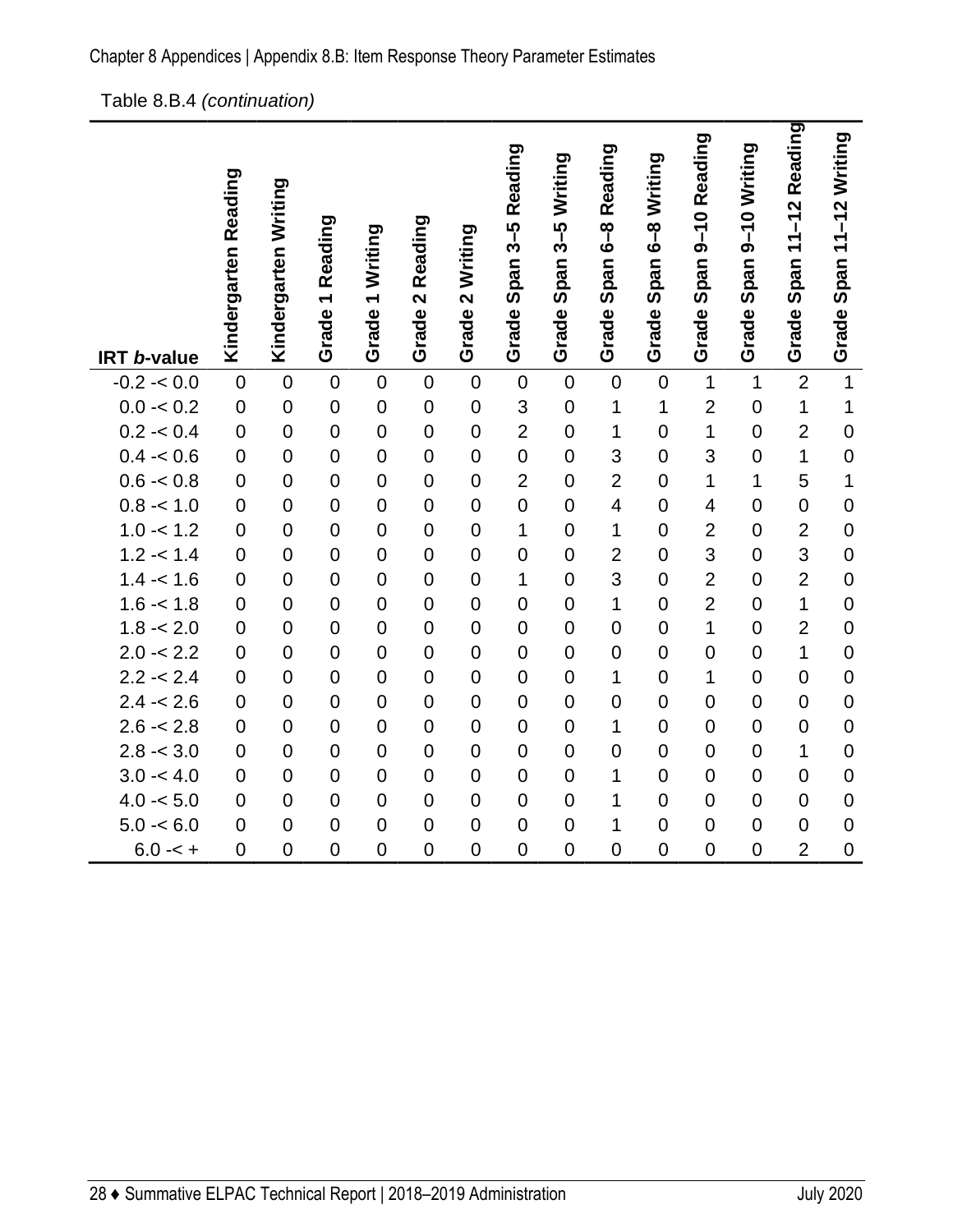<span id="page-32-0"></span>

|               |                   | <b>Score</b>   |         |         |                            |
|---------------|-------------------|----------------|---------|---------|----------------------------|
| <b>Domain</b> | Item ID           | <b>Points</b>  | a-value | b-value | d-values                   |
| Listening     | VH574282          | 1              | 0.48    | $-4.49$ | N/A                        |
| Listening     | VH574286          | 1              | 0.72    | $-4.47$ | N/A                        |
| Listening     | VH574303          | 1              | 0.69    | $-3.94$ | N/A                        |
| Listening     | VH574316          | 1              | 0.49    | $-5.01$ | N/A                        |
| Listening     | VH574336          | 1              | 0.66    | $-3.12$ | N/A                        |
| Listening     | VH583369          | 1              | 0.47    | $-0.38$ | N/A                        |
| Listening     | VH583376          | 1              | 0.46    | $-4.38$ | N/A                        |
| Listening     | VH583383          | 1              | 0.36    | $-2.59$ | N/A                        |
| Listening     | VH583630          | 1              | 0.37    | $-3.27$ | N/A                        |
| Listening     | VH583637          | 1              | 0.49    | $-4.22$ | N/A                        |
| Listening     | VH583647          | 1              | 0.65    | $-1.86$ | N/A                        |
| Listening     | VH583749          | 1              | 0.75    | $-3.50$ | N/A                        |
| Listening     | VH583753          | 1              | 0.78    | $-2.98$ | N/A                        |
| Listening     | VH583759          | 1              | 0.42    | $-4.40$ | N/A                        |
| Listening     | VH592460          | 1              | 0.44    | $-0.23$ | N/A                        |
| Listening     | VH592462          | 1              | 0.38    | $-1.67$ | N/A                        |
| Listening     | VH592464          | 1              | 0.62    | $-4.21$ | N/A                        |
| Listening     | VH592480          | 1              | 0.26    | $-2.98$ | N/A                        |
| Listening     | VH592482          | 1              | 0.47    | $-2.85$ | N/A                        |
| Listening     | VH592483          | 1              | 0.59    | $-3.32$ | N/A                        |
| Speaking      | VH573448          | $\overline{2}$ | 1.04    | $-2.89$ | $0.78, -0.78$              |
| Speaking      | VH573464          | 2              | 1.07    | $-3.00$ | $0.78, -0.78$              |
| Speaking      | VH582962          | 4              | 1.16    | $-1.81$ | $0.67, 0.62, -0.16, -1.12$ |
| Speaking      | VH586749          | 4              | 1.17    | $-1.87$ | $1.17, 0.38, -0.38, -1.17$ |
| Speaking      | VH591388          | 1              | 1.22    | $-3.32$ | N/A                        |
| Speaking      | VH591397          | 1              | 1.04    | $-3.40$ | N/A                        |
|               | Speaking VH591400 | 1              | 1.04    | $-3.07$ | N/A                        |
| Speaking      | VH591401          | 2              | 0.84    | $-2.77$ | $0.72, -0.72$              |
| Speaking      | VH591402          | 2              | 0.97    | $-3.01$ | $0.45, -0.45$              |
| Speaking      | VH591403          | 2              | 0.84    | $-2.28$ | $0.51, -0.51$              |
| Reading       | VH574308          | 1              | 0.45    | $-3.45$ | N/A                        |
| Reading       | VH574313          | 1              | 0.31    | $-5.48$ | N/A                        |
| Reading       | VH574315          | 1              | 0.27    | $-1.86$ | N/A                        |
| Reading       | VH574344          | 1              | 0.43    | $-4.88$ | N/A                        |
| Reading       | VH574347          | 1              | 0.54    | $-3.84$ | N/A                        |
| Reading       | VH574351          | 1              | 0.37    | $-4.89$ | N/A                        |
| Reading       | VH588689          | 2              | 0.36    | $-3.61$ | $-0.01, 0.01$              |
| Reading       | VH588702          | 1              | 0.47    | $-4.81$ | N/A                        |
| Reading       | VH588707          | 1              | 0.47    | $-4.17$ | N/A                        |

#### **Table 8.B.5 IRT Item Statistics by Domain for Kindergarten**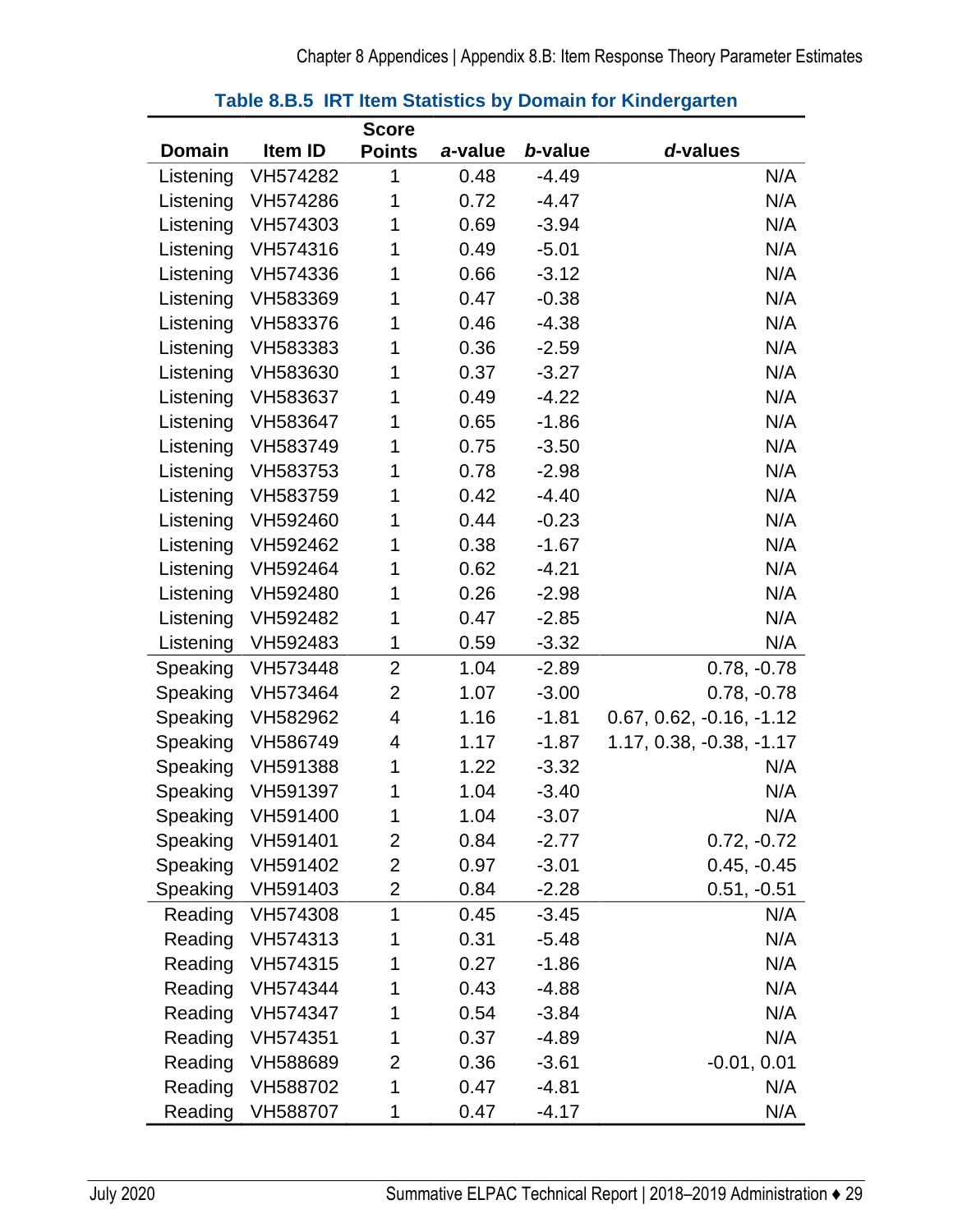Chapter 8 Appendices | Appendix 8.B: Item Response Theory Parameter Estimates

|               |                | <b>Score</b>   |         |         |               |
|---------------|----------------|----------------|---------|---------|---------------|
| <b>Domain</b> | <b>Item ID</b> | <b>Points</b>  | a-value | b-value | d-values      |
| Reading       | VH588710       | 1              | 0.49    | $-4.60$ | N/A           |
| Reading       | VH589727       | $\overline{2}$ | 1.09    | $-3.66$ | $1.44, -1.44$ |
| Reading       | VH589737       | 1              | 0.27    | $-6.46$ | N/A           |
| Reading       | VH590627       | $\overline{2}$ | 1.31    | $-3.75$ | $1.11, -1.11$ |
| Reading       | VH590632       | 1              | 0.41    | $-4.99$ | N/A           |
| Writing       | VH574038       | 1              | 1.71    | $-3.81$ | N/A           |
| Writing       | VH574059       | 1              | 1.63    | $-4.01$ | N/A           |
| Writing       | VH574063       | $\overline{2}$ | 1.94    | $-3.62$ | $0.23, -0.23$ |
| Writing       | VH574079       | $\overline{2}$ | 2.27    | $-3.56$ | $0.26, -0.26$ |
| Writing       | VH590330       | 1              | 1.14    | $-4.20$ | N/A           |
| Writing       | VH590343       | 1              | 0.96    | $-4.98$ | N/A           |
| Writing       | VH590348       | $\overline{2}$ | 1.82    | $-3.57$ | $0.45, -0.45$ |
| Writing       | VH590354       | $\overline{2}$ | 1.76    | $-3.66$ | $0.39, -0.39$ |

Table 8.B.5 *(continuation)*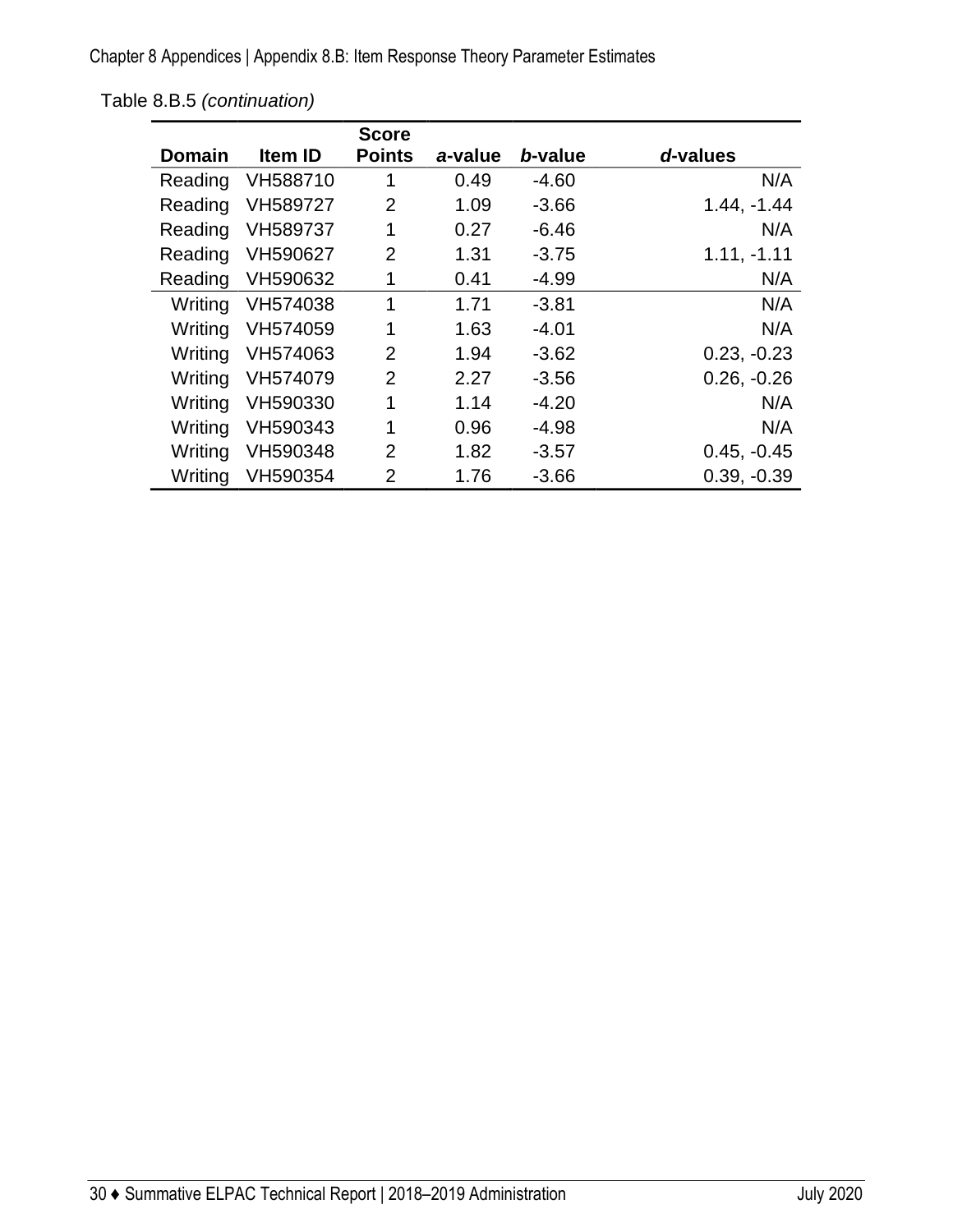<span id="page-34-0"></span>

|               |          | <b>Score</b>   |         |         |                            |
|---------------|----------|----------------|---------|---------|----------------------------|
| <b>Domain</b> | Item ID  | <b>Points</b>  | a-value | b-value | d-values                   |
| Listening     | VH575021 | 1              | 0.49    | $-3.95$ | N/A                        |
| Listening     | VH575192 | 1              | 0.51    | $-4.03$ | N/A                        |
| Listening     | VH575201 | 1              | 0.30    | $-5.29$ | N/A                        |
| Listening     | VH575355 | 1              | 0.56    | $-4.55$ | N/A                        |
| Listening     | VH581036 | 1              | 0.82    | $-3.20$ | N/A                        |
| Listening     | VH581041 | 1              | 0.64    | $-2.25$ | N/A                        |
| Listening     | VH581048 | 1              | 0.49    | $-2.60$ | N/A                        |
| Listening     | VH582569 | 1              | 0.70    | $-2.59$ | N/A                        |
| Listening     | VH582578 | 1              | 0.21    | $-3.57$ | N/A                        |
| Listening     | VH582601 | 1              | 0.67    | $-2.94$ | N/A                        |
| Listening     | VH582737 | 1              | 0.78    | $-4.00$ | N/A                        |
| Listening     | VH582747 | 1              | 0.79    | $-4.26$ | N/A                        |
| Listening     | VH582767 | 1              | 0.49    | $-2.60$ | N/A                        |
| Listening     | VH590917 | 1              | 0.31    | $-1.76$ | N/A                        |
| Listening     | VH590924 | 1              | 0.75    | $-2.45$ | N/A                        |
| Listening     | VH590926 | 1              | 0.76    | $-2.58$ | N/A                        |
| Listening     | VH592014 | 1              | 0.86    | $-2.54$ | N/A                        |
| Listening     | VH592015 | 1              | 0.37    | $-1.65$ | N/A                        |
| Listening     | VH592016 | 1              | 0.61    | $-2.72$ | N/A                        |
| Listening     | VH592029 | 1              | 0.82    | $-2.52$ | N/A                        |
| Listening     | VH592032 | 1              | 0.46    | $-1.79$ | N/A                        |
| Listening     | VH592036 | 1              | 0.64    | $-2.14$ | N/A                        |
| Speaking      | VH573681 | $\overline{2}$ | 0.95    | $-2.94$ | $0.75, -0.75$              |
| Speaking      | VH573706 | $\overline{2}$ | 0.92    | $-2.96$ | $0.74, -0.74$              |
| Speaking      | VH583018 | 4              | 1.11    | $-1.03$ | $1.52, 0.65, -0.56, -1.61$ |
| Speaking      | VH587025 | 4              | 1.49    | $-1.83$ | $0.75, 0.61, -0.15, -1.21$ |
| Speaking      | VH592221 | 1              | 0.98    | $-3.86$ | N/A                        |
| Speaking      | VH592223 | 1              | 0.86    | $-1.71$ | N/A                        |
| Speaking      | VH592225 | 1              | 1.21    | $-3.21$ | N/A                        |
| Speaking      | VH592226 | 2              | 0.86    | $-2.05$ | $0.38, -0.38$              |
| Speaking      | VH592227 | 2              | 0.84    | $-2.10$ | $0.27, -0.27$              |
| Speaking      | VH592230 | $\overline{2}$ | 0.83    | $-2.15$ | $0.17, -0.17$              |
| Reading       | VH574780 | 1              | 0.86    | $-3.33$ | N/A                        |
| Reading       | VH574904 | 1              | 0.99    | $-3.10$ | N/A                        |
| Reading       | VH574908 | 1              | 1.10    | $-3.29$ | N/A                        |
| Reading       | VH578939 | 1              | 0.65    | $-2.49$ | N/A                        |
| Reading       | VH582867 | 1              | 0.86    | $-2.65$ | N/A                        |
| Reading       | VH582881 | 1              | 0.85    | $-2.87$ | N/A                        |
| Reading       | VH582892 | 1              | 1.22    | $-2.43$ | N/A                        |

#### **Table 8.B.6 IRT Item Statistics by Domain for Grade One**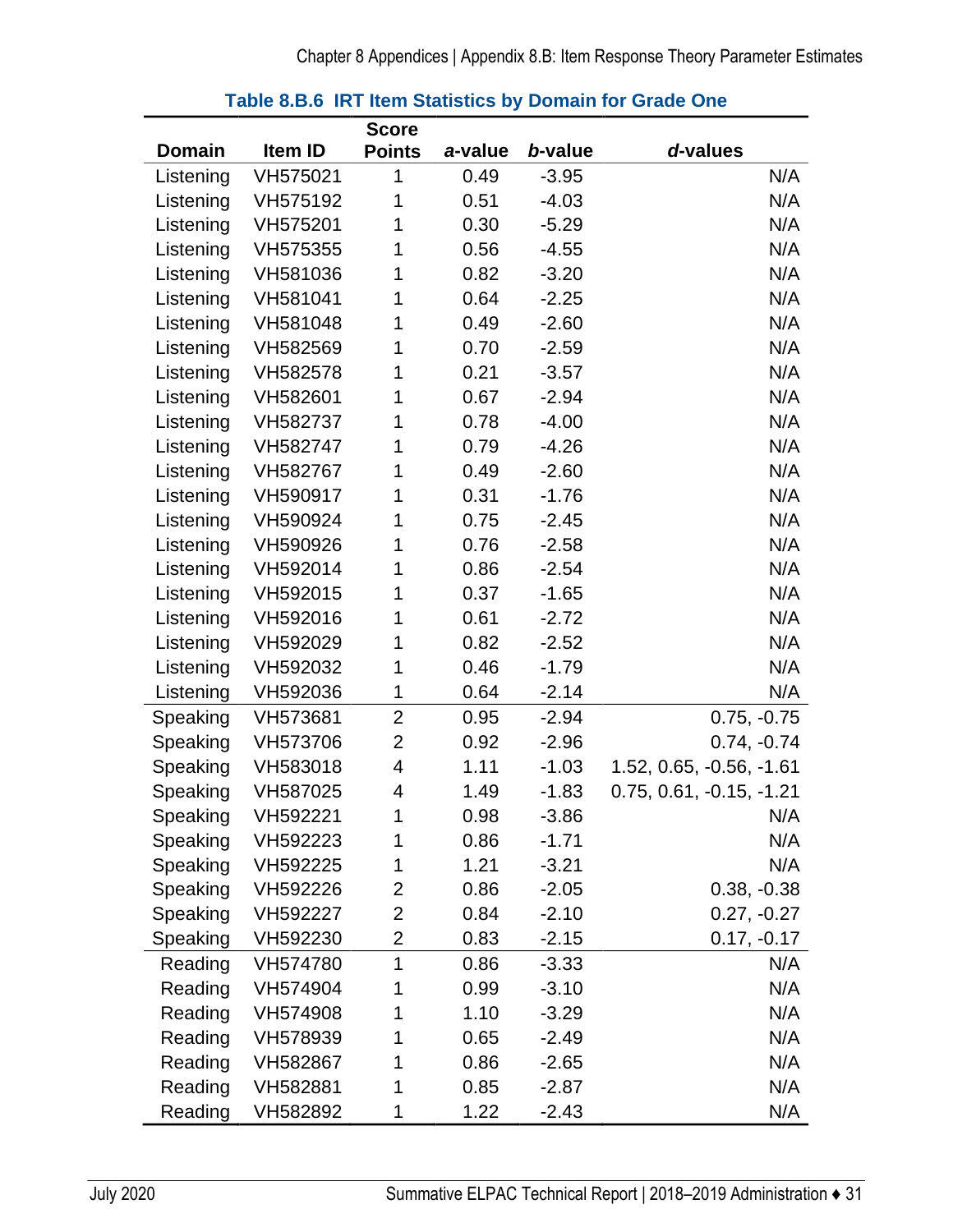Chapter 8 Appendices | Appendix 8.B: Item Response Theory Parameter Estimates

Table 8.B.6 *(continuation)*

|         |          | <b>Score</b>   |         |         |                     |
|---------|----------|----------------|---------|---------|---------------------|
| Domain  | Item ID  | <b>Points</b>  | a-value | b-value | d-values            |
| Reading | VH582906 | 1              | 0.72    | $-2.05$ | N/A                 |
| Reading | VH589386 | 1              | 0.52    | $-1.65$ | N/A                 |
| Reading | VH589389 | 1              | 0.93    | $-1.48$ | N/A                 |
| Reading | VH589390 | 1              | 1.05    | $-2.16$ | N/A                 |
| Reading | VH589871 | 1              | 0.86    | $-2.43$ | N/A                 |
| Reading | VH589872 | 1              | 0.89    | $-2.64$ | N/A                 |
| Reading | VH589874 | 1              | 0.74    | $-2.88$ | N/A                 |
| Reading | VH591428 | 1              | 0.93    | $-3.24$ | N/A                 |
| Reading | VH591435 | 1              | 0.58    | $-1.51$ | N/A                 |
| Reading | VH591437 | 1              | 0.94    | $-2.10$ | N/A                 |
| Reading | VH591625 | 1              | 0.89    | $-2.29$ | N/A                 |
| Reading | VH591629 | 1              | 0.70    | $-2.58$ | N/A                 |
| Reading | VH591635 | 1              | 0.92    | $-1.78$ | N/A                 |
| Writing | VH575294 | 1              | 0.68    | $-4.14$ | N/A                 |
| Writing | VH575317 | 1              | 1.75    | $-3.50$ | N/A                 |
| Writing | VH575322 | $\overline{2}$ | 0.57    | $-3.01$ | $0.60, -0.60$       |
| Writing | VH575326 | 3              | 0.59    | $-2.20$ | $0.56, 0.29, -0.85$ |
| Writing | VH581453 | 3              | 1.01    | $-2.32$ | $0.70, 0.21, -0.91$ |
| Writing | VH581478 | $\overline{2}$ | 0.83    | $-2.56$ | $0.79, -0.79$       |
| Writing | VH581484 | 3              | 0.75    | $-2.31$ | $0.92, 0.15, -1.07$ |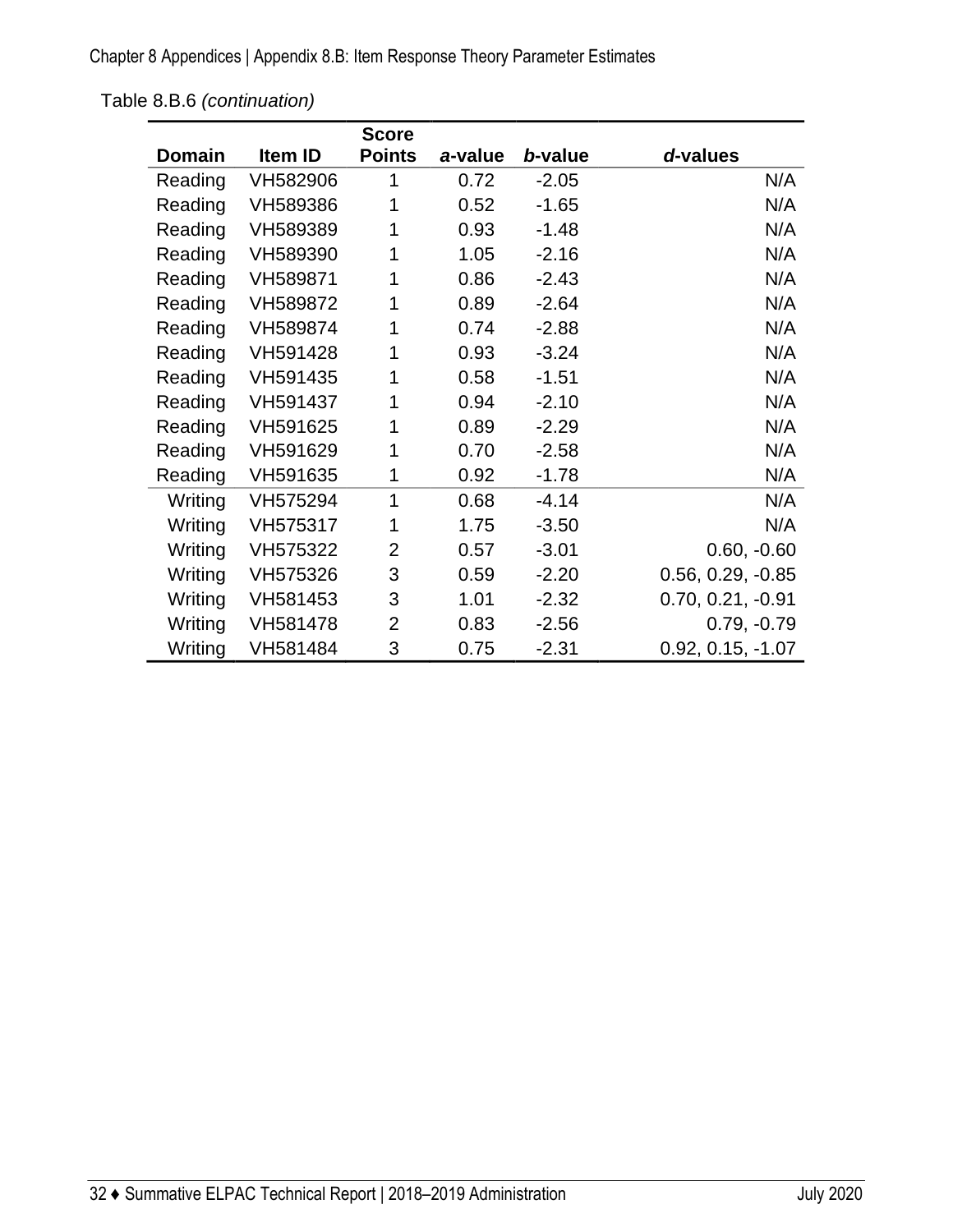|               |          | <b>Score</b>            |         |         |                            |
|---------------|----------|-------------------------|---------|---------|----------------------------|
| <b>Domain</b> | Item ID  | <b>Points</b>           | a-value | b-value | d-values                   |
| Listening     | VH572878 | 1                       | 0.27    | $-4.58$ | N/A                        |
| Listening     | VH574611 | 1                       | 0.46    | $-3.98$ | N/A                        |
| Listening     | VH574615 | 1                       | 0.53    | $-2.93$ | N/A                        |
| Listening     | VH574630 | 1                       | 0.34    | $-3.35$ | N/A                        |
| Listening     | VH581349 | 1                       | 0.84    | $-2.76$ | N/A                        |
| Listening     | VH581352 | 1                       | 0.64    | $-2.08$ | N/A                        |
| Listening     | VH581353 | 1                       | 0.47    | $-3.09$ | N/A                        |
| Listening     | VH581416 | 1                       | 0.71    | $-3.05$ | N/A                        |
| Listening     | VH581418 | 1                       | 0.82    | $-3.23$ | N/A                        |
| Listening     | VH581424 | 1                       | 0.85    | $-3.24$ | N/A                        |
| Listening     | VH581568 | 1                       | 1.30    | $-3.12$ | N/A                        |
| Listening     | VH581573 | 1                       | 0.67    | $-2.79$ | N/A                        |
| Listening     | VH581575 | 1                       | 0.80    | $-3.08$ | N/A                        |
| Listening     | VH592309 | 1                       | 0.57    | $-2.19$ | N/A                        |
| Listening     | VH592313 | 1                       | 0.26    | $-0.52$ | N/A                        |
| Listening     | VH592317 | 1                       | 0.58    | $-3.68$ | N/A                        |
| Listening     | VH592327 | 1                       | 0.59    | $-2.22$ | N/A                        |
| Listening     | VH592378 | 1                       | 0.36    | $-0.29$ | N/A                        |
| Listening     | VH592380 | 1                       | 0.29    | $-3.20$ | N/A                        |
| Listening     | VH592395 | 1                       | 0.17    | 1.30    | N/A                        |
| Listening     | VH592399 | 1                       | 0.43    | $-2.18$ | N/A                        |
| Listening     | VH592404 | 1                       | 0.62    | $-2.00$ | N/A                        |
| Speaking      | VH574180 | $\overline{2}$          | 1.01    | $-3.16$ | $0.65, -0.65$              |
| Speaking      | VH574520 | $\overline{\mathbf{c}}$ | 0.84    | $-2.52$ | $0.89, -0.89$              |
| Speaking      | VH579523 | $\overline{2}$          | 0.78    | $-2.41$ | $-0.06, 0.06$              |
| Speaking      | VH581085 | $\overline{2}$          | 0.74    | $-1.73$ | $0.16, -0.16$              |
| Speaking      | VH581086 | $\overline{2}$          | 0.57    | $-2.24$ | $0.69, -0.69$              |
| Speaking      | VH585318 | 4                       | 0.71    | $-1.11$ | 1.72, 0.73, -0.42, -2.02   |
| Speaking      | VH588439 | 4                       | 0.96    | $-1.89$ | $0.72, 0.85, -0.14, -1.43$ |
| Speaking      | VH590643 | 1                       | 0.81    | $-3.66$ | N/A                        |
| Speaking      | VH590645 | 1                       | 0.52    | $-2.62$ | N/A                        |
| Speaking      | VH590646 | 1                       | 0.83    | $-2.35$ | N/A                        |
| Speaking      | VH590647 | 2                       | 0.72    | $-1.75$ | $0.39, -0.39$              |
| Speaking      | VH590648 | 2                       | 0.63    | $-2.28$ | $1.05, -1.05$              |
| Speaking      | VH590651 | 2                       | 0.70    | $-2.12$ | $0.63, -0.63$              |

### **Table 8.B.7 IRT Item Statistics by Domain for Grade Two**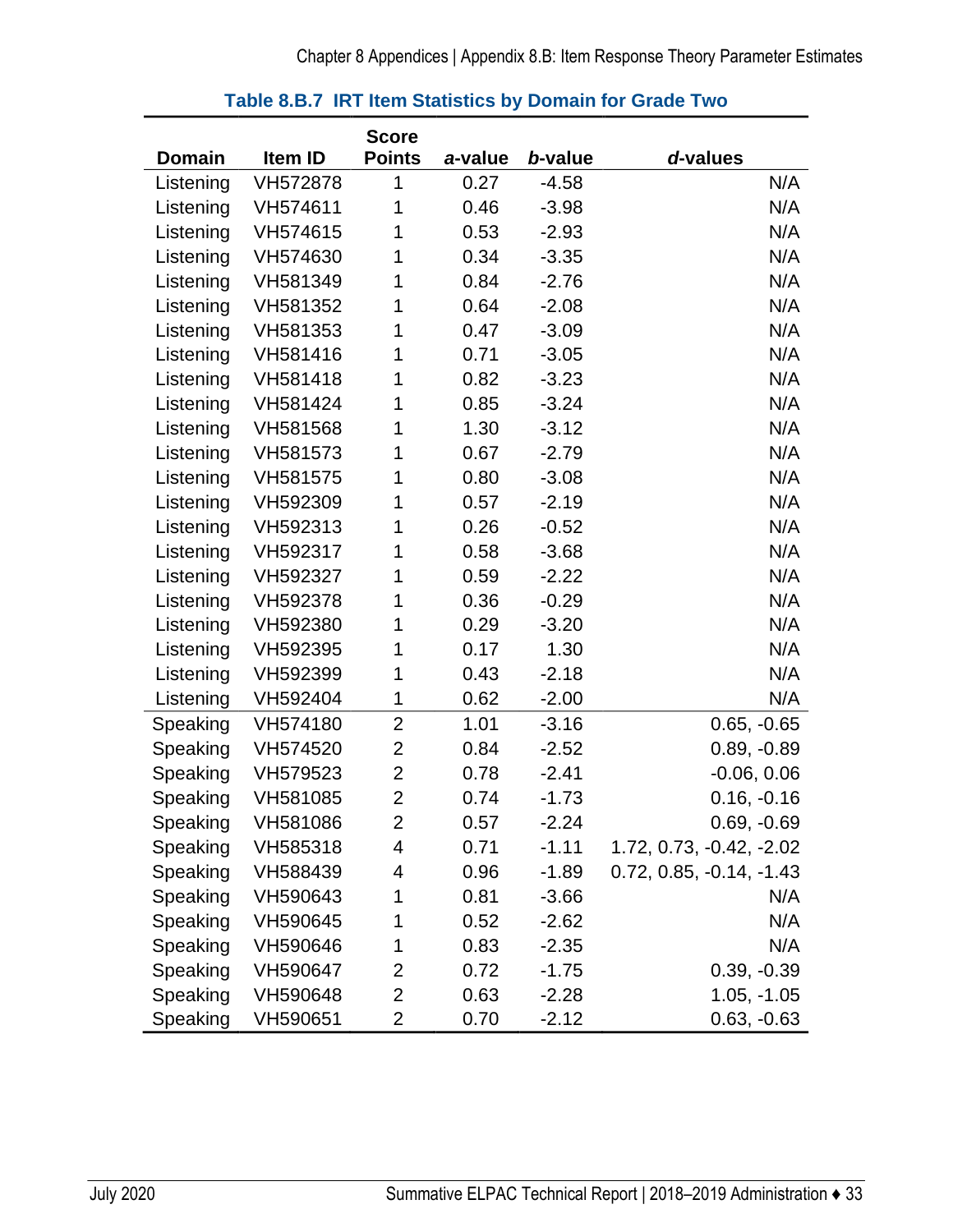Chapter 8 Appendices | Appendix 8.B: Item Response Theory Parameter Estimates

Table 8.B.7 *(continuation)*

|               |          | <b>Score</b>   |         |         |                     |
|---------------|----------|----------------|---------|---------|---------------------|
| <b>Domain</b> | Item ID  | <b>Points</b>  | a-value | b-value | d-values            |
| Reading       | VH574991 | 1              | 0.84    | $-2.93$ | N/A                 |
| Reading       | VH575147 | 1              | 0.90    | $-2.91$ | N/A                 |
| Reading       | VH578954 | 1              | 0.82    | $-2.65$ | N/A                 |
| Reading       | VH581120 | 1              | 0.67    | $-2.64$ | N/A                 |
| Reading       | VH581126 | 1              | 0.68    | $-2.75$ | N/A                 |
| Reading       | VH581130 | 1              | 1.29    | $-3.14$ | N/A                 |
| Reading       | VH581133 | 1              | 1.20    | $-2.65$ | N/A                 |
| Reading       | VH581200 | 1              | 1.32    | $-3.08$ | N/A                 |
| Reading       | VH590066 | 1              | 0.65    | $-1.75$ | N/A                 |
| Reading       | VH590098 | 1              | 1.24    | $-2.00$ | N/A                 |
| Reading       | VH590100 | 1              | 0.51    | $-1.70$ | N/A                 |
| Reading       | VH590634 | 1              | 0.29    | $-0.97$ | N/A                 |
| Reading       | VH590639 | 1              | 0.81    | $-1.49$ | N/A                 |
| Reading       | VH590644 | 1              | 0.62    | $-1.72$ | N/A                 |
| Reading       | VH590676 | 1              | 0.36    | $-1.92$ | N/A                 |
| Reading       | VH590678 | 1              | 0.62    | $-1.73$ | N/A                 |
| Reading       | VH590679 | 1              | 0.89    | $-2.02$ | N/A                 |
| Reading       | VH591559 | 1              | 0.81    | $-1.35$ | N/A                 |
| Reading       | VH591566 | 1              | 1.08    | $-1.65$ | N/A                 |
| Reading       | VH591573 | 1              | 0.77    | $-1.75$ | N/A                 |
| Reading       | VH591660 | 1              | 1.02    | $-1.88$ | N/A                 |
| Reading       | VH591662 | 1              | 0.81    | $-1.73$ | N/A                 |
| Reading       | VH591663 | 1              | 0.44    | $-0.86$ | N/A                 |
| Reading       | VH591678 | 1              | 0.76    | $-1.84$ | N/A                 |
| Reading       | VH591682 | 1              | 0.77    | $-1.44$ | N/A                 |
| Reading       | VH591684 | 1              | 0.97    | $-1.83$ | N/A                 |
| Writing       | VH573925 | 1              | 0.82    | $-3.21$ | N/A                 |
| Writing       | VH573927 | 1              | 0.83    | $-3.10$ | N/A                 |
| Writing       | VH573930 | 2              | 1.03    | $-2.04$ | $1.17, -1.17$       |
| Writing       | VH573933 | 3              | 0.45    | $-1.88$ | $0.44, 0.21, -0.65$ |
| Writing       | VH581433 | 3              | 0.89    | $-2.19$ | 0.98, 0.31, -1.29   |
| Writing       | VH581499 | $\overline{2}$ | 1.20    | $-1.70$ | $0.86, -0.86$       |
| Writing       | VH581501 | 3              | 0.75    | $-1.76$ | $0.89, 0.12, -1.00$ |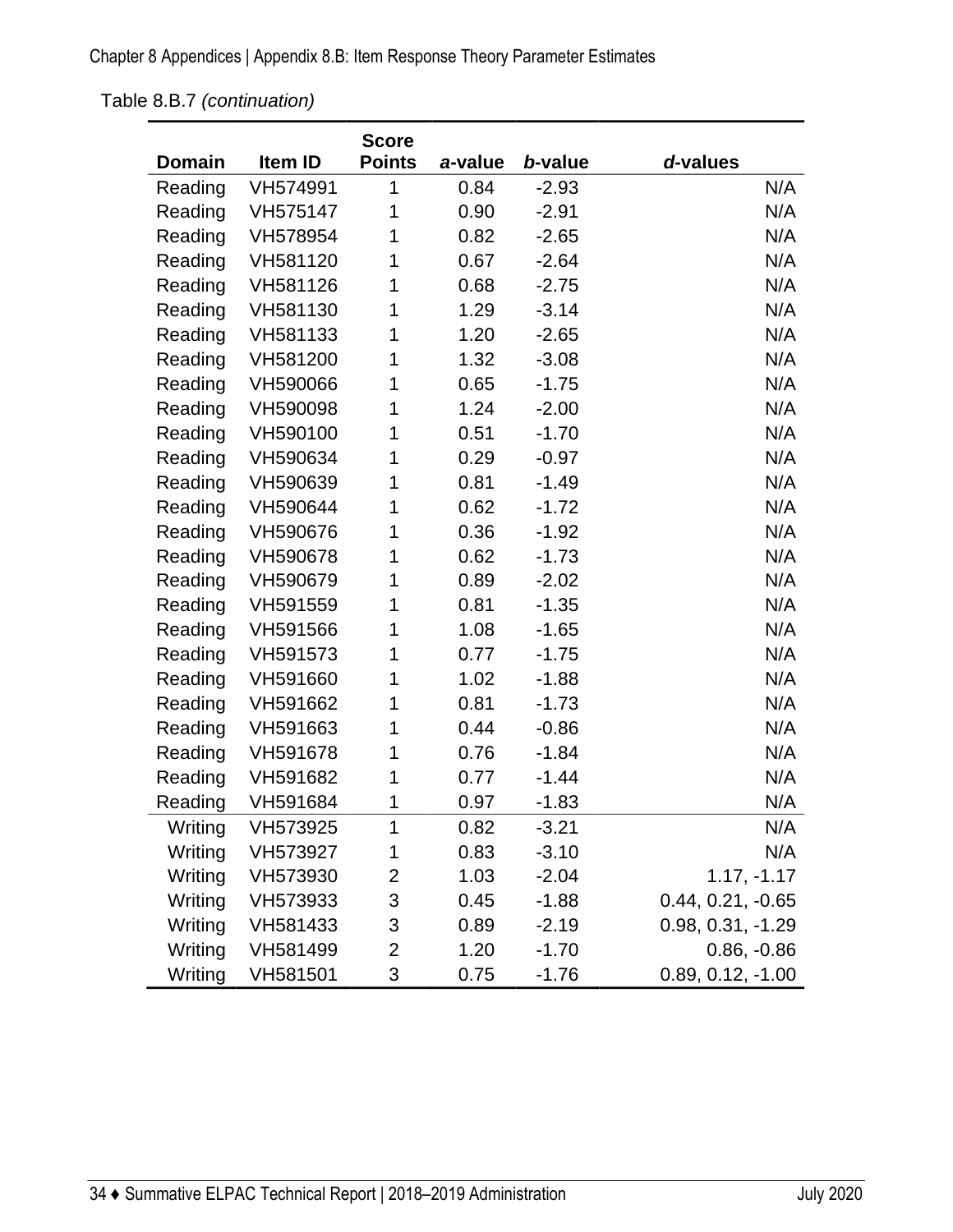|               |                   | <b>Score</b>   |         |         |                          |
|---------------|-------------------|----------------|---------|---------|--------------------------|
| <b>Domain</b> | Item ID           | <b>Points</b>  | a-value | b-value | d-values                 |
| Listening     | VH575204          | 1              | 0.38    | $-2.98$ | N/A                      |
| Listening     | VH575208          | 1              | 0.31    | $-1.42$ | N/A                      |
| Listening     | VH575216          | 1              | 0.37    | $-3.19$ | N/A                      |
| Listening     | VH579818          | 1              | 0.51    | $-2.43$ | N/A                      |
| Listening     | VH579819          | 1              | 0.37    | $-1.96$ | N/A                      |
| Listening     | VH579827          | 1              | 0.56    | $-2.54$ | N/A                      |
| Listening     | VH582493          | 1              | 0.44    | $-3.07$ | N/A                      |
| Listening     | VH582498          | 1              | 0.41    | $-3.91$ | N/A                      |
| Listening     | VH582505          | 1              | 0.63    | $-2.70$ | N/A                      |
| Listening     | VH585382          | 1              | 0.46    | $-3.98$ | N/A                      |
| Listening     | VH585383          | 1              | 0.61    | $-2.18$ | N/A                      |
| Listening     | VH585384          | 1              | 0.38    | $-3.23$ | N/A                      |
| Listening     | VH585392          | 1              | 0.51    | $-0.73$ | N/A                      |
| Listening     | VH585393          | 1              | 0.49    | $-1.98$ | N/A                      |
| Listening     | VH585394          | 1              | 0.39    | $-1.45$ | N/A                      |
| Listening     | VH594033          | 1              | 0.43    | $-2.60$ | N/A                      |
| Listening     | VH594044          | 1              | 0.36    | $-0.91$ | N/A                      |
| Listening     | VH594050          | 1              | 0.29    | $-0.22$ | N/A                      |
| Listening     | VH594444          | 1              | 0.33    | $-0.93$ | N/A                      |
| Listening     | VH594446          | 1              | 0.29    | $-0.95$ | N/A                      |
| Listening     | VH594448          | 1              | 0.19    | $-0.10$ | N/A                      |
| Listening     | VH594450          | 1              | 0.25    | 0.18    | N/A                      |
| Speaking      | VH570625          | 3              | 0.78    | $-1.79$ | 1.16, 0.14, -1.30        |
|               | Speaking VH572692 | 3              | 0.78    | $-2.08$ | 1.20, 0.19, -1.39        |
| Speaking      | VH572856          | $\overline{2}$ | 0.61    | $-1.47$ | $0.13, -0.13$            |
| Speaking      | VH573004          | $\overline{2}$ | 0.52    | $-2.09$ | $0.21, -0.21$            |
|               | Speaking VH582731 | 4              | 0.79    | $-0.74$ | 1.75, 1.11, -0.72, -2.14 |
| Speaking      | VH586404          | 1              | 1.02    | $-2.85$ | N/A                      |
| Speaking      | VH586416          | 1              | 0.76    | $-2.61$ | N/A                      |
| Speaking      | VH586419          | 1              | 0.83    | $-3.43$ | N/A                      |
| Speaking      | VH586440          | 2              | 0.63    | $-2.27$ | $-0.26, 0.26$            |
| Speaking      | VH586450          | 2              | 0.70    | $-2.56$ | $0.56, -0.56$            |
| Speaking      | VH586452          | 2              | 0.46    | $-2.52$ | $-0.39, 0.39$            |
| Speaking      | VH588315          | $\overline{2}$ | 0.59    | $-2.46$ | $0.39, -0.39$            |
| Speaking      | VH589600          | 4              | 0.90    | $-1.70$ | 0.72, 1.26, -0.24, -1.75 |

### **Table 8.B.8 IRT Item Statistics by Domain for Grade Span Three Through Five**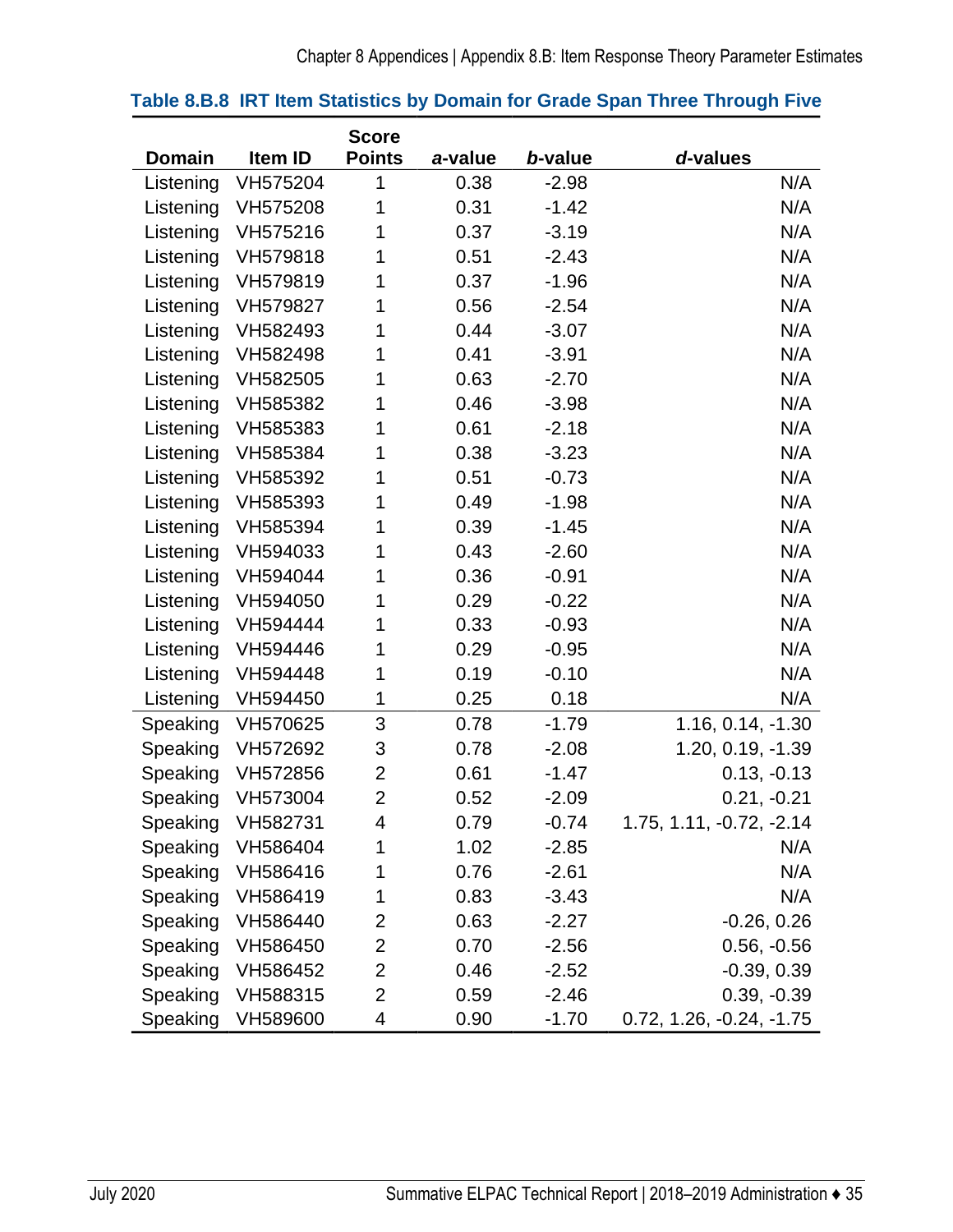Table 8.B.8 *(continuation)*

|               |                  | <b>Score</b>  |         |         |                            |
|---------------|------------------|---------------|---------|---------|----------------------------|
| <b>Domain</b> | Item ID          | <b>Points</b> | a-value | b-value | d-values                   |
| Reading       | VH583431         | 1             | 0.35    | $-1.05$ | N/A                        |
| Reading       | VH583705         | 1             | 0.32    | 1.46    | N/A                        |
| Reading       | VH583715         | 1             | 0.42    | $-0.41$ | N/A                        |
| Reading       | VH583861         | 1             | 0.53    | $-0.55$ | N/A                        |
| Reading       | VH583874         | 1             | 0.36    | 1.17    | N/A                        |
| Reading       | VH583885         | 1             | 0.15    | 0.75    | N/A                        |
| Reading       | VH585437         | 1             | 0.55    | $-1.61$ | N/A                        |
| Reading       | VH585440         | 1             | 0.35    | $-3.51$ | N/A                        |
| Reading       | VH592042         | 1             | 0.97    | $-1.30$ | N/A                        |
| Reading       | VH592062         | 1             | 0.74    | $-0.65$ | N/A                        |
| Reading       | VH592066         | 1             | 0.78    | $-0.45$ | N/A                        |
| Reading       | VH592075         | 1             | 0.75    | $-1.02$ | N/A                        |
| Reading       | VH592077         | 1             | 0.72    | $-0.91$ | N/A                        |
| Reading       | VH592080         | 1             | 0.98    | $-1.17$ | N/A                        |
| Reading       | VH593446         | 1             | 0.82    | 0.06    | N/A                        |
| Reading       | VH593450         | 1             | 0.45    | 0.21    | N/A                        |
| Reading       | VH593454         | 1             | 0.45    | 0.23    | N/A                        |
| Reading       | VH593464         | 1             | 0.40    | $-0.41$ | N/A                        |
| Reading       | VH593470         | 1             | 0.46    | $-1.09$ | N/A                        |
| Reading       | VH593477         | 1             | 0.39    | 0.68    | N/A                        |
| Reading       | VH594157         | 1             | 0.57    | $-0.73$ | N/A                        |
| Reading       | VH594158         | 1             | 0.47    | 0.19    | N/A                        |
| Reading       | VH594168         | 1             | 1.05    | $-1.33$ | N/A                        |
| Reading       | VH594170         | 1             | 0.60    | $-1.52$ | N/A                        |
| Reading       | VH594172         | 1             | 0.67    | $-1.49$ | N/A                        |
| Reading       | VH633339         | 1             | 0.56    | 0.20    | N/A                        |
|               | Writing VH573816 | 4             | 0.64    | $-0.27$ | 1.76, 1.05, -0.79, -2.02   |
| Writing       | VH576052         | 4             | 0.63    | $-0.34$ | $0.96, 1.37, -0.61, -1.72$ |
| Writing       | VH581300         | 2             | 0.59    | $-1.96$ | $1.22, -1.22$              |
| Writing       | VH581314         | 2             | 0.42    | $-2.16$ | $1.47, -1.47$              |
| Writing       | VH631647         | 2             | 0.71    | $-0.92$ | $1.10, -1.10$              |
| Writing       | VH631650         | 3             | 0.71    | $-0.70$ | $1.32, -0.18, -1.14$       |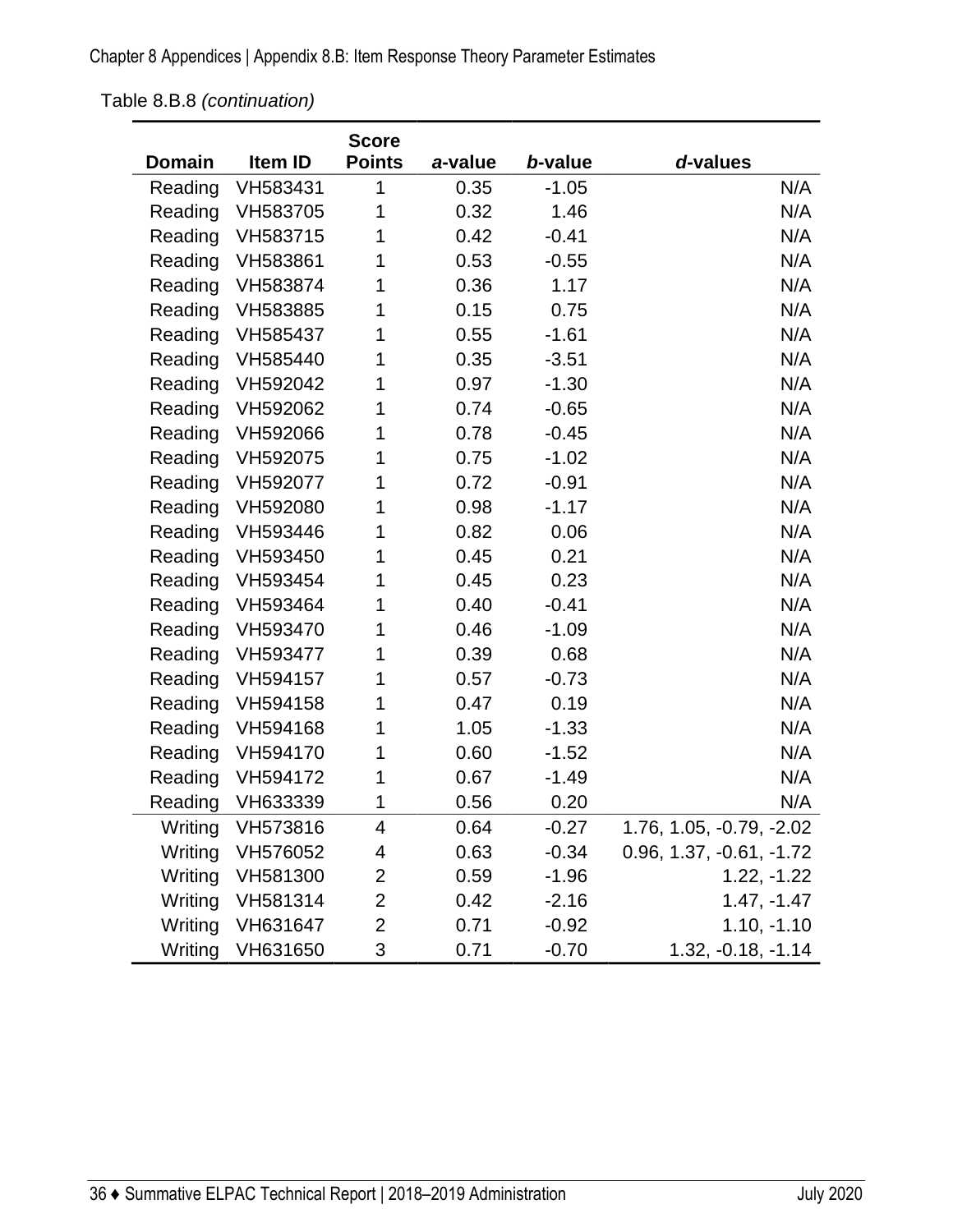|               |          | <b>Score</b>   |         |         |                          |
|---------------|----------|----------------|---------|---------|--------------------------|
| <b>Domain</b> | Item ID  | <b>Points</b>  | a-value | b-value | d-values                 |
| Listening     | VH574684 | 1              | 0.37    | $-3.44$ | N/A                      |
| Listening     | VH575067 | 1              | 0.51    | $-3.88$ | N/A                      |
| Listening     | VH575110 | 1              | 0.36    | $-4.21$ | N/A                      |
| Listening     | VH575112 | 1              | 0.27    | $-3.74$ | N/A                      |
| Listening     | VH575114 | 1              | 0.35    | $-4.00$ | N/A                      |
| Listening     | VH575462 | 1              | 0.43    | $-3.42$ | N/A                      |
| Listening     | VH585577 | 1              | 0.31    | $-2.99$ | N/A                      |
| Listening     | VH585579 | 1              | 0.13    | $-0.34$ | N/A                      |
| Listening     | VH585583 | 1              | 0.39    | $-2.25$ | N/A                      |
| Listening     | VH585586 | 1              | 0.21    | $-2.70$ | N/A                      |
| Listening     | VH587161 | 1              | 0.36    | $-2.93$ | N/A                      |
| Listening     | VH587175 | 1              | 0.33    | $-2.18$ | N/A                      |
| Listening     | VH587183 | 1              | 0.08    | 0.48    | N/A                      |
| Listening     | VH587223 | 1              | 0.38    | $-2.76$ | N/A                      |
| Listening     | VH592775 | 1              | 0.26    | $-2.64$ | N/A                      |
| Listening     | VH592777 | 1              | 0.25    | $-2.37$ | N/A                      |
| Listening     | VH592783 | 1              | 0.26    | $-1.54$ | N/A                      |
| Listening     | VH592785 | 1              | 0.19    | 1.56    | N/A                      |
| Listening     | VH592977 | 1              | 0.21    | $-1.63$ | N/A                      |
| Listening     | VH593022 | 1              | 0.21    | $-2.39$ | N/A                      |
| Listening     | VH593024 | 1              | 0.15    | $-0.31$ | N/A                      |
| Listening     | VH593029 | 1              | 0.06    | 0.57    | N/A                      |
| Speaking      | VH570113 | 3              | 0.53    | $-1.35$ | 1.70, 0.28, -1.98        |
| Speaking      | VH570166 | 3              | 0.43    | $-0.42$ | 1.88, -0.20, -1.68       |
| Speaking      | VH572624 | 3              | 0.68    | $-1.50$ | $0.96, 0.28, -1.24$      |
| Speaking      | VH573017 | $\overline{2}$ | 0.49    | $-1.38$ | $0.32, -0.32$            |
| Speaking      | VH573085 | 3              | 0.76    | $-1.49$ | $0.93, 0.25, -1.18$      |
| Speaking      | VH573303 | 2              | 0.65    | $-2.35$ | $0.49, -0.49$            |
| Speaking      | VH586468 | 1              | 1.18    | $-3.05$ | N/A                      |
| Speaking      | VH586472 | 1              | 1.24    | $-2.70$ | N/A                      |
| Speaking      | VH586476 | 1              | 0.79    | $-2.14$ | N/A                      |
| Speaking      | VH586478 | 2              | 0.86    | $-2.46$ | $0.39, -0.39$            |
| Speaking      | VH586496 | 2              | 0.66    | $-1.64$ | $0.41, -0.41$            |
| Speaking      | VH586500 | $\overline{2}$ | 0.61    | $-2.11$ | $0.50, -0.50$            |
| Speaking      | VH588064 | 4              | 0.60    | $-0.87$ | 1.63, 1.22, -0.35, -2.50 |

### **Table 8.B.9 IRT Item Statistics by Domain for Grade Span Six Through Eight**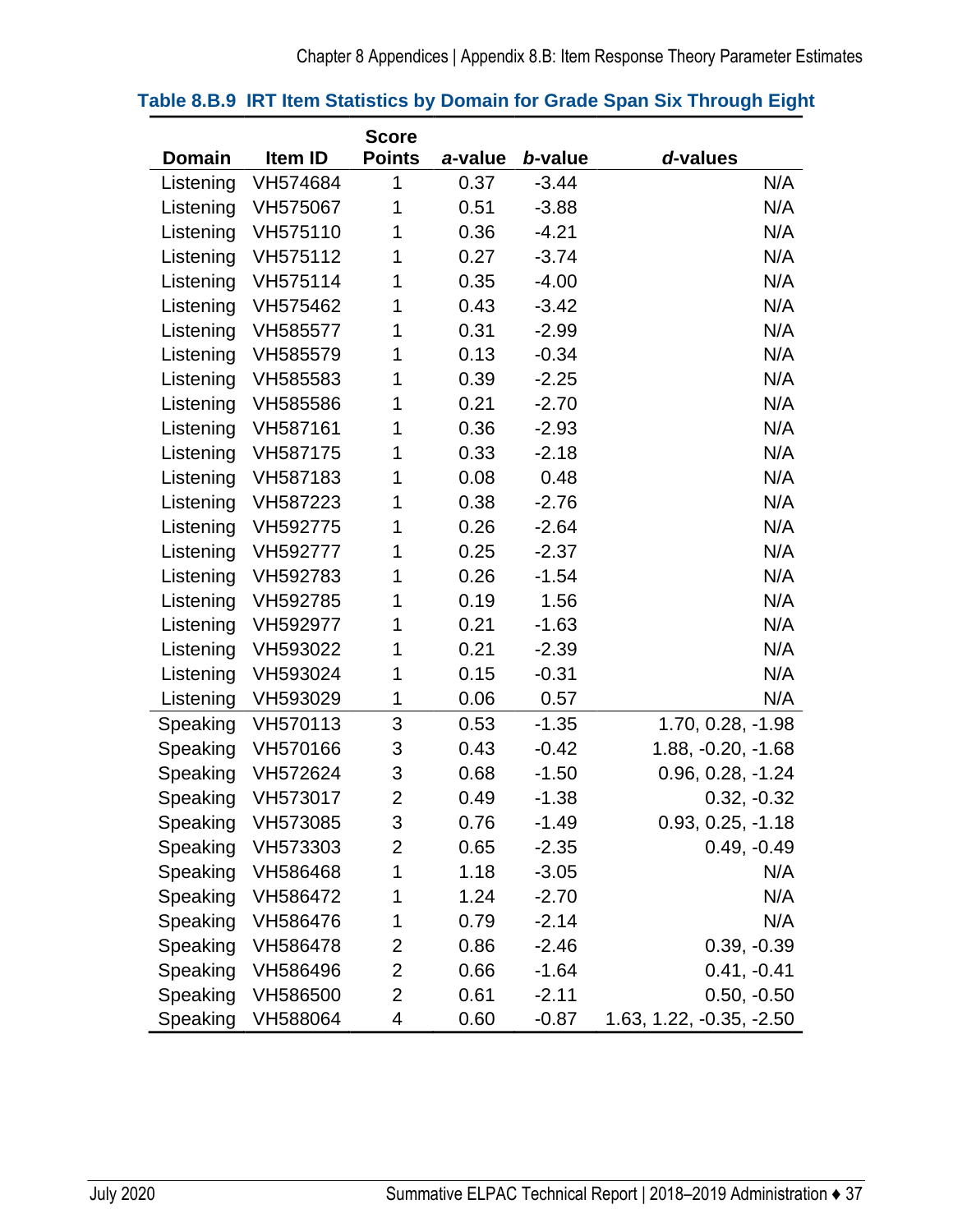Chapter 8 Appendices | Appendix 8.B: Item Response Theory Parameter Estimates

Table 8.B.9 *(continuation)*

|         |          | <b>Score</b>  |         |         |                          |
|---------|----------|---------------|---------|---------|--------------------------|
| Domain  | Item ID  | <b>Points</b> | a-value | b-value | d-values                 |
| Reading | VH584012 | 1             | 0.51    | 0.95    | N/A                      |
| Reading | VH584014 | 1             | 0.59    | $-0.72$ | N/A                      |
| Reading | VH584015 | 1             | 0.37    | 1.49    | N/A                      |
| Reading | VH584016 | 1             | 0.34    | 0.19    | N/A                      |
| Reading | VH584019 | 1             | 0.22    | 2.23    | N/A                      |
| Reading | VH584025 | 1             | 0.39    | 1.25    | N/A                      |
| Reading | VH584026 | 1             | 0.38    | 0.48    | N/A                      |
| Reading | VH584028 | 1             | 0.43    | 0.89    | N/A                      |
| Reading | VH592766 | 1             | 0.30    | 2.67    | N/A                      |
| Reading | VH592767 | 1             | 0.51    | 1.55    | N/A                      |
| Reading | VH592768 | 1             | 0.38    | 1.33    | N/A                      |
| Reading | VH592770 | 1             | 0.53    | 0.31    | N/A                      |
| Reading | VH592771 | 1             | 0.32    | 1.57    | N/A                      |
| Reading | VH592773 | 1             | 0.38    | 1.80    | N/A                      |
| Reading | VH593976 | 1             | 0.35    | 0.82    | N/A                      |
| Reading | VH593990 | 1             | 0.37    | $-0.31$ | N/A                      |
| Reading | VH593996 | 1             | 0.28    | 1.11    | N/A                      |
| Reading | VH594085 | 1             | 0.27    | 0.58    | N/A                      |
| Reading | VH594089 | 1             | 0.53    | $-0.37$ | N/A                      |
| Reading | VH594090 | 1             | 0.35    | 0.46    | N/A                      |
| Reading | VH614051 | 1             | 0.45    | 0.73    | N/A                      |
| Reading | VH614058 | 1             | 0.48    | 0.81    | N/A                      |
| Reading | VH614059 | 1             | 0.18    | 3.63    | N/A                      |
| Reading | VH614061 | 1             | 0.19    | 4.40    | N/A                      |
| Reading | VH614062 | 1             | 0.13    | 5.01    | N/A                      |
| Reading | VH614067 | 1             | 0.51    | 0.62    | N/A                      |
| Writing | VH574196 | 4             | 0.59    | $-0.26$ | 1.03, 1.32, -0.41, -1.94 |
| Writing | VH575895 | 4             | 0.64    | 0.17    | 1.81, 0.63, -0.42, -2.01 |
| Writing | VH577846 | 2             | 0.54    | $-0.90$ | $0.76, -0.76$            |
| Writing | VH577860 | 3             | 0.62    | $-0.21$ | 1.24, 0.18, -1.42        |
| Writing | VH582350 | 2             | 0.48    | $-1.75$ | $1.91, -1.91$            |
| Writing | VH582455 | 2             | 0.47    | $-1.63$ | $2.02, -2.02$            |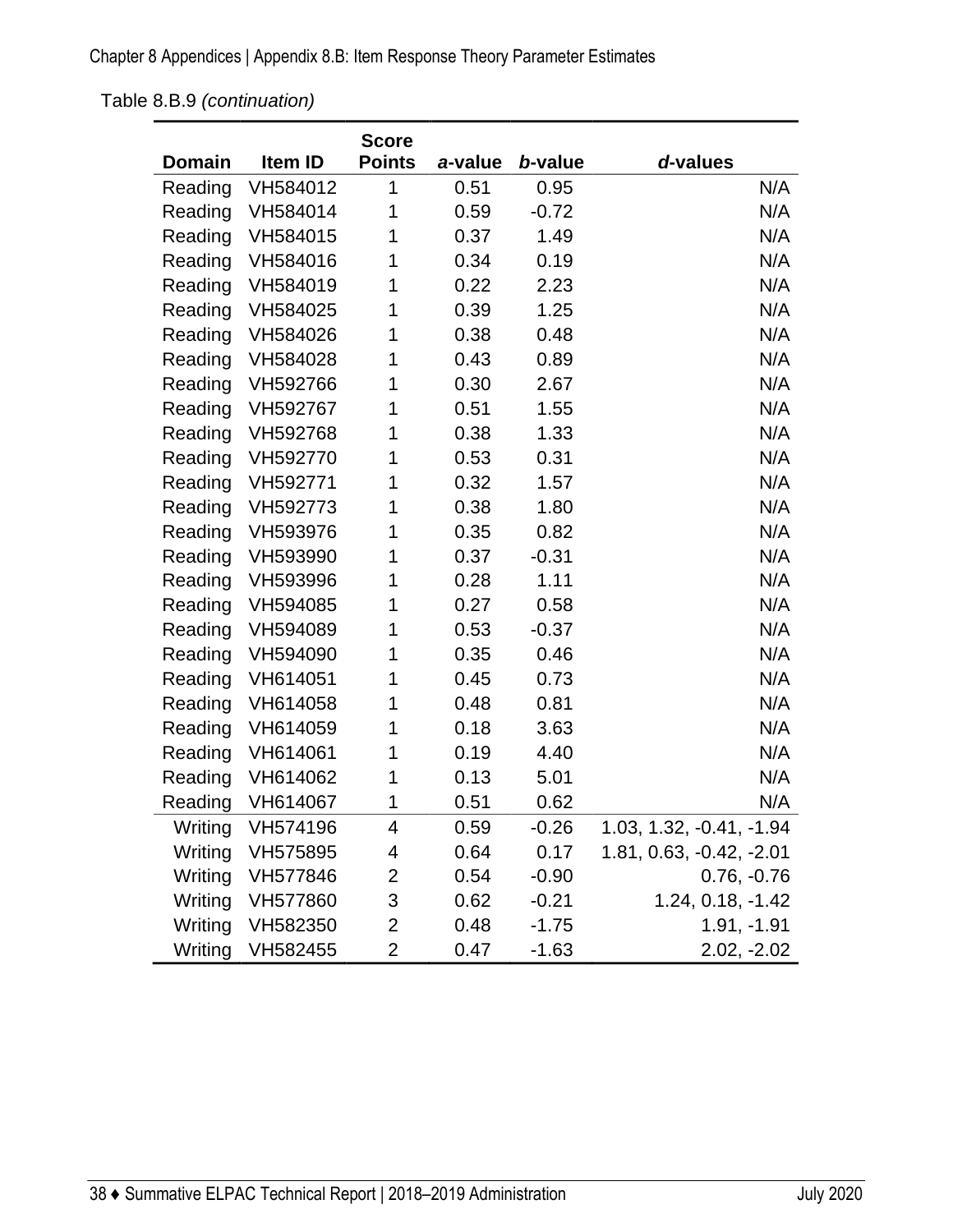|           |                   | <b>Score</b>   |         |         |                          |
|-----------|-------------------|----------------|---------|---------|--------------------------|
| Domain    | Item ID           | <b>Points</b>  | a-value | b-value | d-values                 |
| Listening | VH567844          | 1              | 0.18    | $-3.67$ | N/A                      |
| Listening | VH567891          | 1              | 0.10    | $-4.23$ | N/A                      |
| Listening | VH567899          | 1              | 0.33    | $-4.03$ | N/A                      |
| Listening | VH574720          | 1              | 0.33    | $-3.65$ | N/A                      |
| Listening | VH575075          | 1              | 0.38    | $-2.33$ | N/A                      |
| Listening | VH575081          | 1              | 0.20    | $-4.14$ | N/A                      |
| Listening | VH579170          | 1              | 0.09    | $-0.20$ | N/A                      |
| Listening | VH579175          | 1              | 0.31    | $-2.98$ | N/A                      |
| Listening | VH579180          | 1              | 0.32    | $-1.70$ | N/A                      |
| Listening | VH579185          | 1              | 0.19    | $-0.26$ | N/A                      |
| Listening | VH585396          | 1              | 0.28    | $-1.23$ | N/A                      |
| Listening | VH585397          | 1              | 0.23    | $-3.93$ | N/A                      |
| Listening | VH585398          | 1              | 0.28    | $-1.94$ | N/A                      |
| Listening | VH585399          | 1              | 0.28    | $-1.51$ | N/A                      |
| Listening | VH593068          | 1              | 0.21    | $-1.23$ | N/A                      |
| Listening | VH593083          | 1              | 0.20    | $-1.42$ | N/A                      |
| Listening | VH593093          | 1              | 0.24    | $-2.66$ | N/A                      |
| Listening | VH593104          | 1              | 0.24    | $-0.88$ | N/A                      |
| Listening | VH593202          | 1              | 0.18    | $-1.20$ | N/A                      |
| Listening | VH593206          | 1              | 0.22    | $-3.24$ | N/A                      |
| Listening | VH593218          | 1              | 0.26    | $-2.55$ | N/A                      |
| Listening | VH593226          | 1              | 0.17    | 0.29    | N/A                      |
| Speaking  | VH572682          | 3              | 0.74    | $-1.42$ | 1.08, 0.26, -1.33        |
| Speaking  | VH572838          | 3              | 0.60    | $-1.35$ | $1.00, 0.24, -1.24$      |
| Speaking  | VH573042          | $\overline{2}$ | 0.67    | $-1.41$ | $0.47, -0.47$            |
| Speaking  | VH573248          | $\overline{2}$ | 0.64    | $-1.32$ | $0.54, -0.54$            |
|           | Speaking VH574287 | 3              | 0.70    | $-1.15$ | $0.71, 0.30, -1.01$      |
| Speaking  | VH574569          | 3              | 0.55    | $-1.06$ | $0.17, -0.01, -0.16$     |
| Speaking  | VH587594          | 1              | 0.85    | $-1.96$ | N/A                      |
| Speaking  | VH587603          | 1              | 0.58    | $-1.73$ | N/A                      |
| Speaking  | VH587610          | 1              | 0.89    | $-3.29$ | N/A                      |
| Speaking  | VH587619          | 2              | 0.47    | $-1.68$ | $-0.48, 0.48$            |
| Speaking  | VH587625          | 2              | 0.87    | $-1.82$ | $0.47, -0.47$            |
| Speaking  | VH587631          | 2              | 0.57    | $-1.67$ | $0.04, -0.04$            |
| Speaking  | VH588228          | 4              | 0.35    | 0.77    | 2.66, 1.18, -1.14, -2.71 |

### **Table 8.B.10 IRT Item Statistics by Domain for Grade Span Nine and Ten**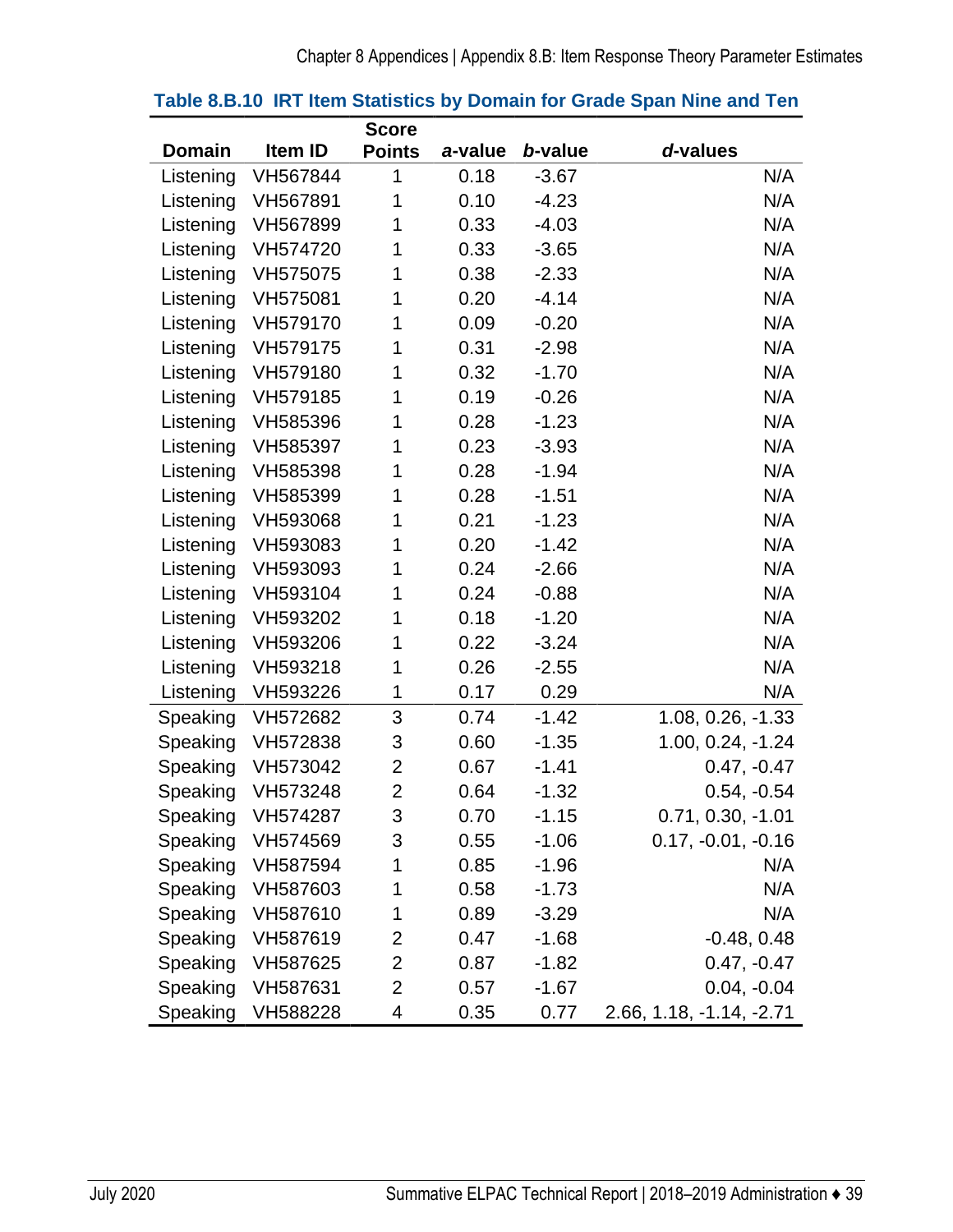Chapter 8 Appendices | Appendix 8.B: Item Response Theory Parameter Estimates

Table 8.B.10 *(continuation)*

|         |          | <b>Score</b>  |         |         |                          |
|---------|----------|---------------|---------|---------|--------------------------|
| Domain  | Item ID  | <b>Points</b> | a-value | b-value | d-values                 |
| Reading | VH583418 | 1             | 0.47    | 0.09    | N/A                      |
| Reading | VH583439 | 1             | 0.31    | 0.30    | N/A                      |
| Reading | VH583446 | 1             | 0.45    | 1.59    | N/A                      |
| Reading | VH583451 | 1             | 0.46    | 1.05    | N/A                      |
| Reading | VH583454 | 1             | 0.27    | 1.05    | N/A                      |
| Reading | VH583458 | 1             | 0.30    | 0.83    | N/A                      |
| Reading | VH583474 | 1             | 0.27    | 1.48    | N/A                      |
| Reading | VH583948 | 1             | 0.38    | $-0.42$ | N/A                      |
| Reading | VH592017 | 1             | 0.48    | $-0.01$ | N/A                      |
| Reading | VH592095 | 1             | 0.51    | 1.35    | N/A                      |
| Reading | VH592114 | 1             | 0.44    | 1.69    | N/A                      |
| Reading | VH592119 | 1             | 0.69    | 0.10    | N/A                      |
| Reading | VH592134 | 1             | 0.73    | 0.67    | N/A                      |
| Reading | VH592144 | 1             | 0.52    | 0.82    | N/A                      |
| Reading | VH593308 | 1             | 0.31    | 0.83    | N/A                      |
| Reading | VH593312 | 1             | 0.14    | 0.84    | N/A                      |
| Reading | VH593318 | 1             | 0.39    | 1.95    | N/A                      |
| Reading | VH593411 | 1             | 0.36    | 0.42    | N/A                      |
| Reading | VH593413 | 1             | 0.28    | 0.46    | N/A                      |
| Reading | VH593417 | 1             | 0.47    | $-1.08$ | N/A                      |
| Reading | VH613961 | 1             | 0.65    | $-0.26$ | N/A                      |
| Reading | VH613990 | 1             | 0.39    | 1.37    | N/A                      |
| Reading | VH613994 | 1             | 0.30    | 1.75    | N/A                      |
| Reading | VH614007 | 1             | 0.49    | 1.32    | N/A                      |
| Reading | VH614015 | 1             | 0.49    | 0.53    | N/A                      |
| Reading | VH614027 | 1             | 0.32    | 2.23    | N/A                      |
| Writing | VH574247 | 4             | 0.48    | $-0.04$ | 0.63, 1.77, -0.01, -2.39 |
| Writing | VH576013 | 2             | 0.49    | $-0.75$ | $1.44, -1.44$            |
| Writing | VH576020 | 3             | 0.55    | $-0.22$ | $0.96, 0.61, -1.57$      |
| Writing | VH576280 | 4             | 0.61    | 0.63    | 1.84, 1.38, -0.47, -2.75 |
| Writing | VH583467 | 2             | 0.33    | $-2.32$ | $3.24, -3.24$            |
| Writing | VH583476 | 2             | 0.32    | $-2.54$ | $2.03, -2.03$            |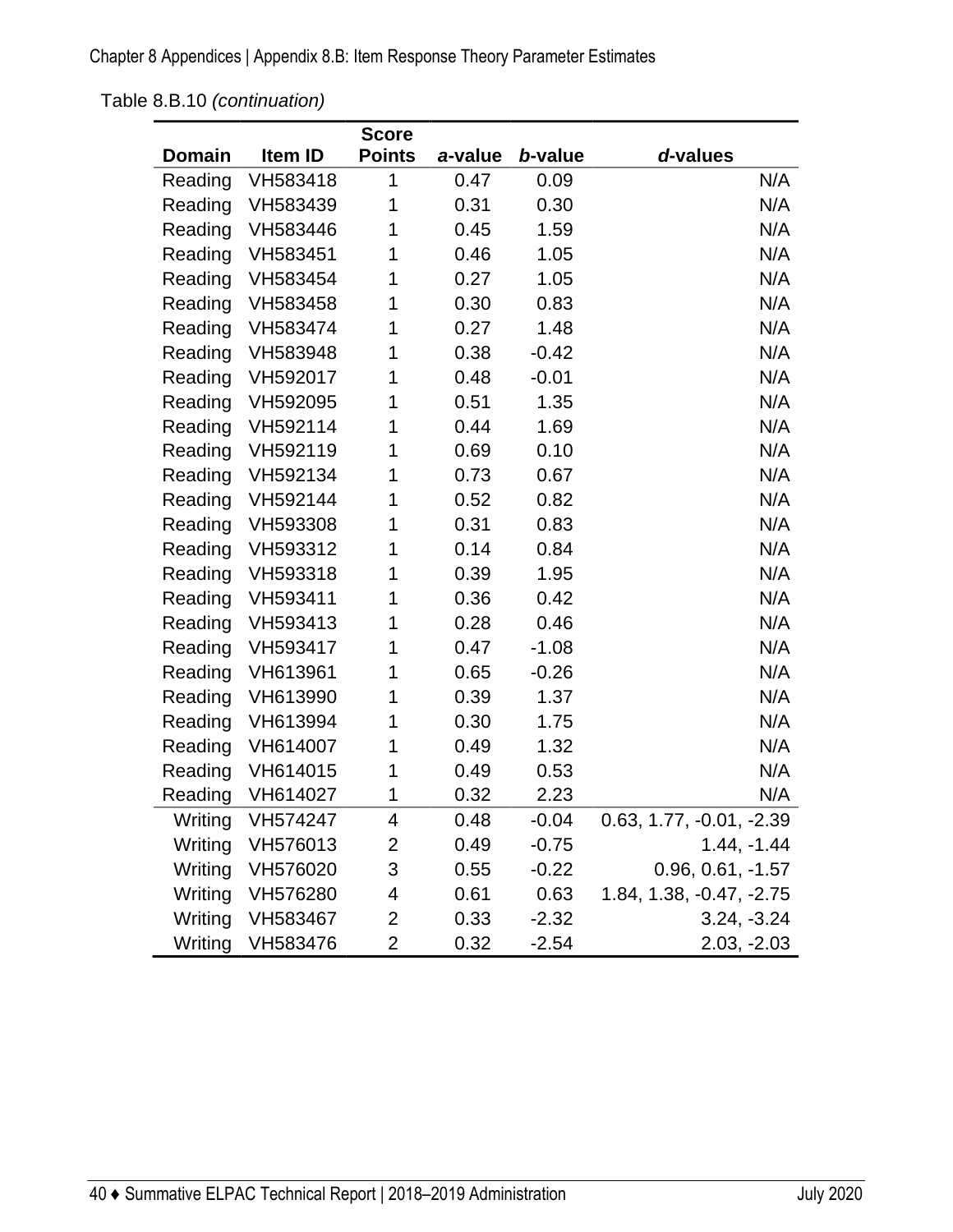|               |                   | <b>Score</b>   |         |         |                          |
|---------------|-------------------|----------------|---------|---------|--------------------------|
| <b>Domain</b> | Item ID           | <b>Points</b>  | a-value | b-value | d-values                 |
| Listening     | VH570664          | 1              | 0.17    | $-2.20$ | N/A                      |
| Listening     | VH570700          | 1              | 0.11    | $-0.55$ | N/A                      |
| Listening     | VH570707          | 1              | 0.25    | $-3.07$ | N/A                      |
| Listening     | VH574951          | 1              | 0.17    | $-2.11$ | N/A                      |
| Listening     | VH575718          | 1              | 0.25    | $-3.47$ | N/A                      |
| Listening     | VH575869          | 1              | 0.38    | $-2.11$ | N/A                      |
| Listening     | VH584148          | 1              | 0.27    | $-1.67$ | N/A                      |
| Listening     | VH584157          | 1              | 0.20    | $-1.40$ | N/A                      |
| Listening     | VH584158          | 1              | 0.25    | $-0.25$ | N/A                      |
| Listening     | VH584163          | 1              | 0.20    | $-2.94$ | N/A                      |
| Listening     | VH584191          | 1              | 0.27    | $-2.00$ | N/A                      |
| Listening     | VH584193          | 1              | 0.19    | $-1.32$ | N/A                      |
| Listening     | VH584196          | 1              | 0.18    | $-0.84$ | N/A                      |
| Listening     | VH584201          | 1              | 0.30    | $-2.09$ | N/A                      |
| Listening     | VH593346          | 1              | 0.18    | $-1.73$ | N/A                      |
| Listening     | VH593347          | 1              | 0.19    | 0.81    | N/A                      |
| Listening     | VH593348          | 1              | 0.17    | $-0.92$ | N/A                      |
| Listening     | VH593352          | 1              | 0.20    | $-1.21$ | N/A                      |
| Listening     | VH593368          | 1              | 0.25    | $-1.81$ | N/A                      |
| Listening     | VH593369          | 1              | 0.29    | $-1.83$ | N/A                      |
| Listening     | VH593370          | 1              | 0.15    | $-2.00$ | N/A                      |
| Listening     | VH593375          | 1              | 0.09    | $-1.23$ | N/A                      |
| Speaking      | VH572648          | 3              | 0.59    | $-1.37$ | $0.47, 0.62, -1.09$      |
| Speaking      | VH573092          | 3              | 0.71    | $-1.69$ | 1.07, 0.17, -1.24        |
| Speaking      | VH573627          | 2              | 0.60    | $-1.59$ | $0.38, -0.38$            |
| Speaking      | VH573658          | $\overline{2}$ | 0.60    | $-1.71$ | $0.57, -0.57$            |
|               | Speaking VH573795 | 3              | 0.64    | $-0.98$ | $0.93, 0.24, -1.16$      |
| Speaking      | VH573801          | 3              | 0.51    | $-0.39$ | 1.15, -0.34, -0.81       |
| Speaking      | VH587667          | 1              | 0.64    | $-3.22$ | N/A                      |
| Speaking      | VH587673          | 1              | 0.66    | $-2.31$ | N/A                      |
| Speaking      | VH587690          | 1              | 0.40    | $-0.51$ | N/A                      |
| Speaking      | VH587699          | 2              | 0.42    | $-2.58$ | $-0.40, 0.40$            |
| Speaking      | VH587706          | 2              | 0.57    | $-2.11$ | $0.81, -0.81$            |
| Speaking      | VH587711          | 2              | 0.71    | $-2.22$ | $0.36, -0.36$            |
| Speaking      | VH588090          | 4              | 0.63    | $-0.23$ | 1.55, 1.35, -0.44, -2.46 |

### **Table 8.B.11 IRT Item Statistics by Domain for Grade Span Eleven and Twelve**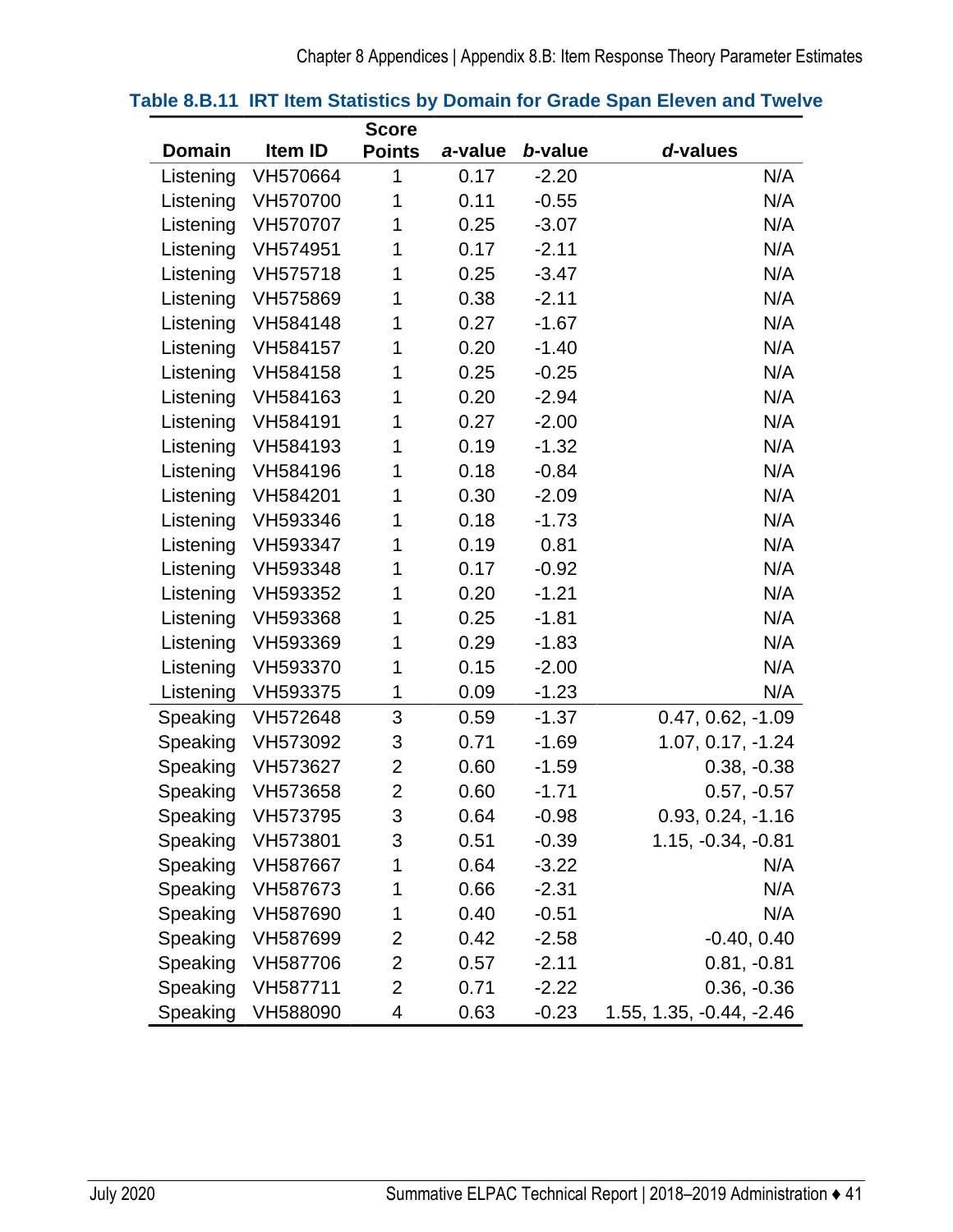Chapter 8 Appendices | Appendix 8.B: Item Response Theory Parameter Estimates

Table 8.B.11 *(continuation)*

|               |          | <b>Score</b>   |         |         |                          |
|---------------|----------|----------------|---------|---------|--------------------------|
| <b>Domain</b> | Item ID  | <b>Points</b>  | a-value | b-value | d-values                 |
| Reading       | VH585340 | 1              | 0.41    | 0.22    | N/A                      |
| Reading       | VH585351 | 1              | 0.37    | 1.27    | N/A                      |
| Reading       | VH585357 | 1              | 0.63    | 1.00    | N/A                      |
| Reading       | VH585359 | 1              | 0.24    | 0.67    | N/A                      |
| Reading       | VH585361 | 1              | 0.31    | 1.70    | N/A                      |
| Reading       | VH585366 | 1              | 0.49    | $-0.13$ | N/A                      |
| Reading       | VH585379 | 1              | 0.54    | 0.71    | N/A                      |
| Reading       | VH585380 | 1              | 0.62    | $-0.33$ | N/A                      |
| Reading       | VH592466 | 1              | 0.46    | 0.37    | N/A                      |
| Reading       | VH592469 | 1              | 0.52    | 0.58    | N/A                      |
| Reading       | VH592479 | 1              | 0.58    | 0.61    | N/A                      |
| Reading       | VH592484 | 1              | 0.18    | 1.33    | N/A                      |
| Reading       | VH592492 | 1              | 0.39    | 0.77    | N/A                      |
| Reading       | VH592497 | 1              | 0.45    | 1.31    | N/A                      |
| Reading       | VH593631 | 1              | 0.46    | $-0.02$ | N/A                      |
| Reading       | VH593637 | 1              | 0.34    | 0.15    | N/A                      |
| Reading       | VH594027 | 1              | 0.25    | 0.73    | N/A                      |
| Reading       | VH594031 | 1              | 0.28    | 1.50    | N/A                      |
| Reading       | VH594041 | 1              | 0.04    | 6.41    | N/A                      |
| Reading       | VH594045 | 1              | 0.17    | 1.05    | N/A                      |
| Reading       | VH594049 | 1              | 0.23    | 2.07    | N/A                      |
| Reading       | VH594054 | 1              | 0.04    | 18.94   | N/A                      |
| Reading       | VH594409 | 1              | 0.22    | 1.97    | N/A                      |
| Reading       | VH594412 | 1              | 0.34    | 1.55    | N/A                      |
| Reading       | VH594413 | 1              | 0.36    | 2.83    | N/A                      |
| Reading       | VH594523 | 1              | 0.30    | 1.88    | N/A                      |
| Writing       | VH574271 | 4              | 0.61    | $-0.05$ | 1.03, 1.36, -0.20, -2.19 |
| Writing       | VH574580 | $\overline{2}$ | 0.48    | $-0.58$ | $2.00, -2.00$            |
| Writing       | VH574583 | 3              | 0.60    | 0.02    | 1.93, 0.09, -2.02        |
| Writing       | VH575258 | 4              | 0.65    | 0.72    | 2.05, 1.38, -0.58, -2.85 |
| Writing       | VH582602 | 2              | 0.60    | $-1.30$ | $1.86, -1.86$            |
| Writing       | VH582607 | $\overline{2}$ | 0.39    | $-1.78$ | $2.81, -2.81$            |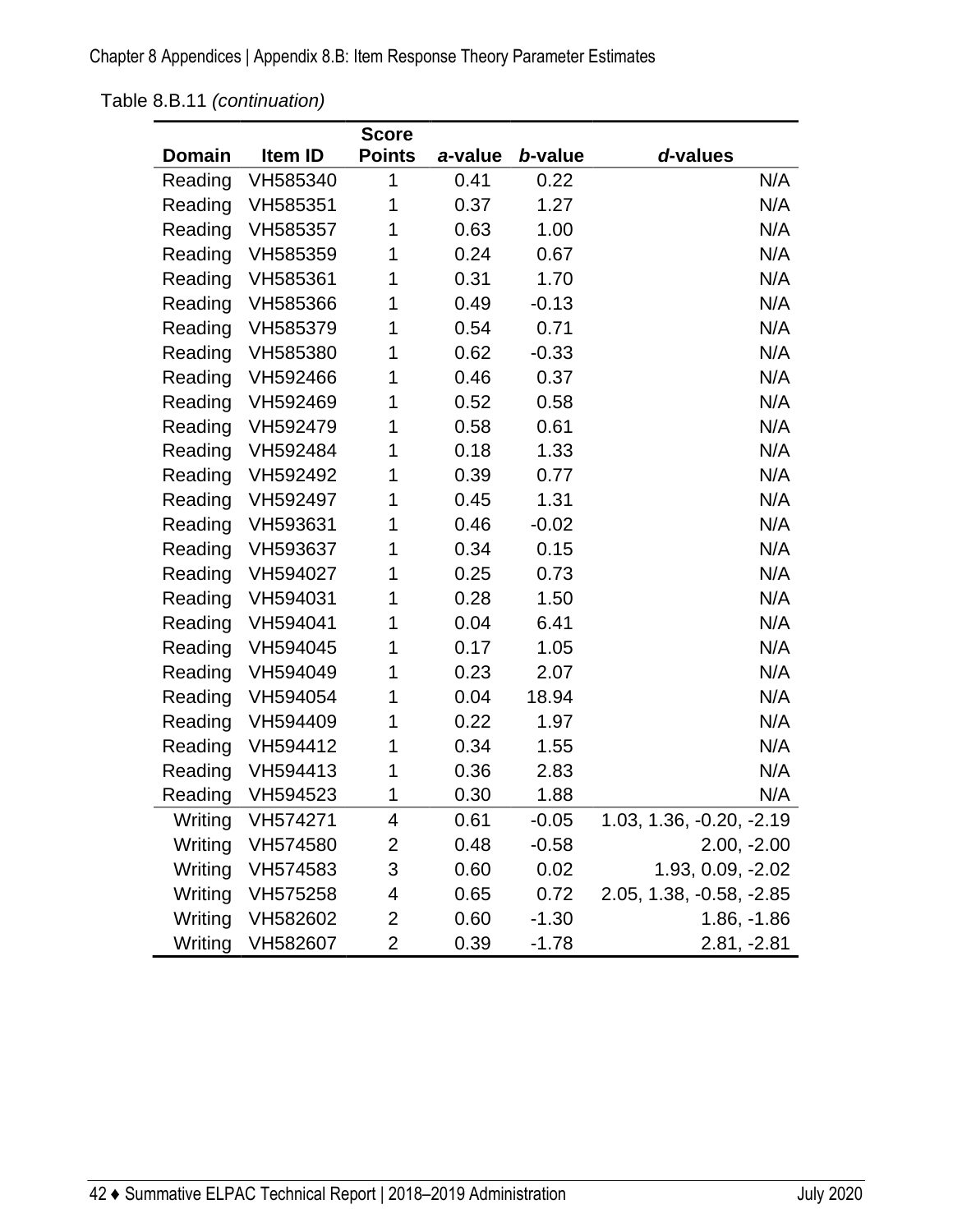# **Appendix 8.C. Reliability Estimates**

### **Table 8.C.1 Reliability Estimates by Student Groups for Kindergarten**

| <b>Student Group</b>             | N       | Listening | Speaking | Reading | Writing | Oral Language | Written Langauge | Overall |
|----------------------------------|---------|-----------|----------|---------|---------|---------------|------------------|---------|
| Male                             | 81,429  | 0.84      | 0.89     | 0.82    | 0.92    | 0.91          | 0.91             | 0.94    |
| Female                           | 72,686  | 0.82      | 0.88     | 0.80    | 0.91    | 0.90          | 0.90             | 0.93    |
| American Indian or Alaska        |         |           |          |         |         |               |                  |         |
| <b>Native</b>                    | 263     | 0.85      | 0.90     | 0.82    | 0.92    | 0.92          | 0.91             | 0.95    |
| Asian                            | 21,494  | 0.85      | 0.88     | 0.84    | 0.91    | 0.91          | 0.92             | 0.94    |
| Native Hawaiian or Other Pacific |         |           |          |         |         |               |                  |         |
| Islander                         | 327     | 0.80      | 0.87     | 0.78    | 0.92    | 0.89          | 0.91             | 0.93    |
| Filipino                         | 1,451   | 0.84      | 0.87     | 0.82    | 0.91    | 0.90          | 0.91             | 0.93    |
| <b>Hispanic or Latino</b>        | 119,037 | 0.82      | 0.88     | 0.80    | 0.91    | 0.90          | 0.91             | 0.93    |
| <b>Black or African American</b> | 721     | 0.86      | 0.88     | 0.83    | 0.91    | 0.92          | 0.91             | 0.94    |
| White                            | 7,763   | 0.85      | 0.89     | 0.83    | 0.91    | 0.91          | 0.91             | 0.94    |
| Two or more races                | 886     | 0.84      | 0.85     | 0.79    | 0.91    | 0.89          | 0.90             | 0.92    |
| Economically disadvantaged       | 120,676 | 0.82      | 0.88     | 0.80    | 0.91    | 0.90          | 0.91             | 0.93    |
| Not economically disadvantaged   | 33,439  | 0.87      | 0.90     | 0.85    | 0.92    | 0.92          | 0.93             | 0.95    |
| Students receiving special       |         |           |          |         |         |               |                  |         |
| education services               | 13,745  | 0.91      | 0.92     | 0.87    | 0.93    | 0.94          | 0.94             | 0.96    |
| Students not receiving special   |         |           |          |         |         |               |                  |         |
| education services               | 140,370 | 0.80      | 0.87     | 0.80    | 0.91    | 0.89          | 0.90             | 0.93    |
| Migrant                          | 2,611   | 0.83      | 0.90     | 0.81    | 0.91    | 0.91          | 0.91             | 0.94    |
| Nonmigrant                       | 151,504 | 0.83      | 0.88     | 0.81    | 0.91    | 0.90          | 0.91             | 0.93    |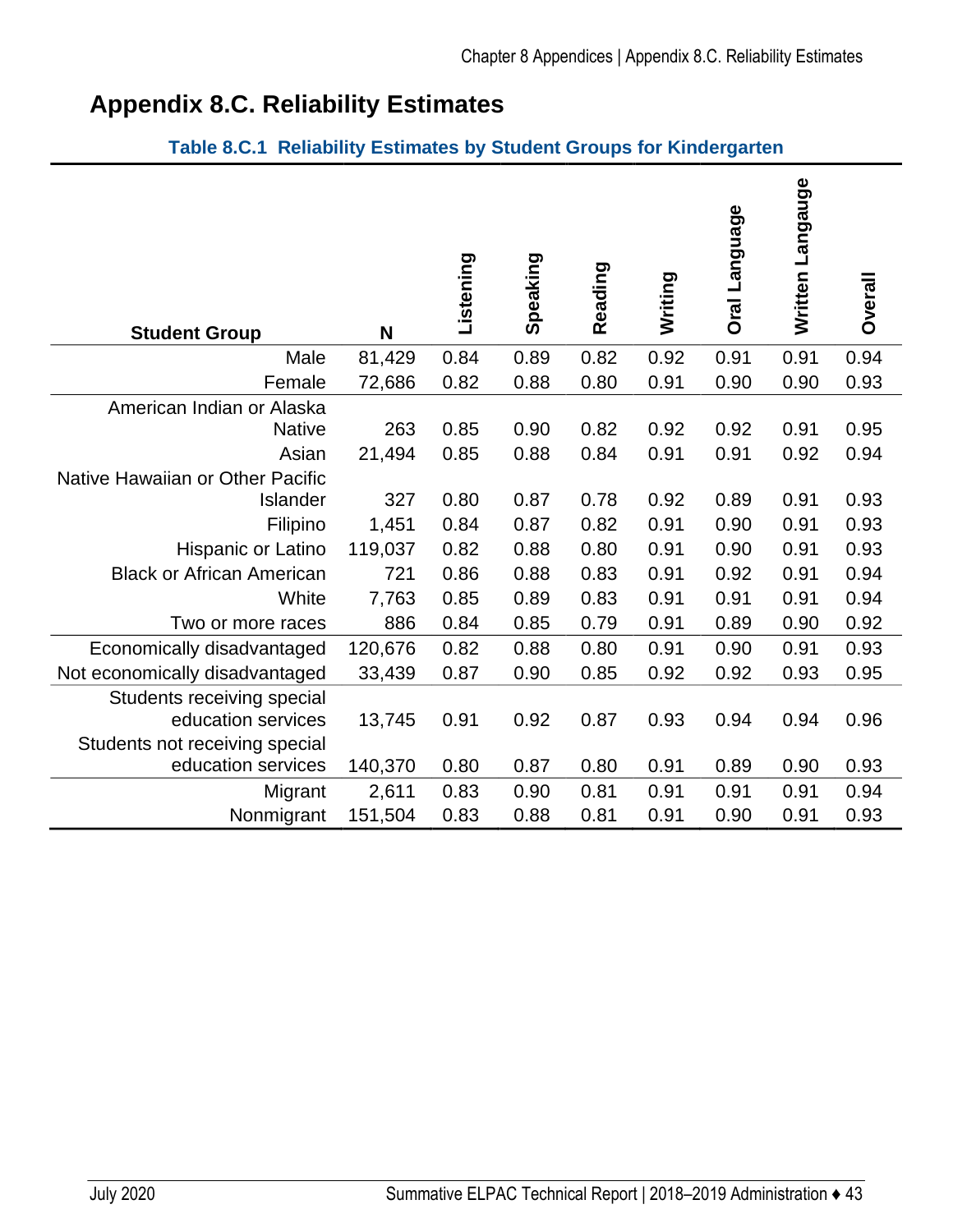| <b>Student Group</b>                                         | N                 | Listening    | Speaking     | Reading      | Writing      | <b>Oral Language</b> | Written Langauge | <b>Overall</b> |
|--------------------------------------------------------------|-------------------|--------------|--------------|--------------|--------------|----------------------|------------------|----------------|
| Male                                                         | 66,664            | 0.86         | 0.87         | 0.93         | 0.85         | 0.91                 | 0.94             | 0.95           |
| Female                                                       | 61,034            | 0.84         | 0.86         | 0.92         | 0.83         | 0.90                 | 0.93             | 0.95           |
| American Indian or Alaska<br><b>Native</b><br>Asian          | 181<br>16,607     | 0.89<br>0.88 | 0.90<br>0.87 | 0.94<br>0.93 | 0.84<br>0.84 | 0.93<br>0.92         | 0.94<br>0.94     | 0.96<br>0.96   |
| Native Hawaiian or Other Pacific<br>Islander                 | 342               | 0.85         | 0.86         | 0.93         | 0.85         | 0.91                 | 0.94             | 0.95           |
| Filipino<br>Hispanic or Latino                               | 1,260<br>99,923   | 0.88<br>0.85 | 0.87<br>0.86 | 0.93<br>0.92 | 0.84<br>0.84 | 0.92<br>0.90         | 0.94<br>0.93     | 0.96<br>0.95   |
| <b>Black or African American</b>                             | 623               | 0.87         | 0.85         | 0.92         | 0.84         | 0.91                 | 0.93             | 0.95           |
| White                                                        | 6,433             | 0.87         | 0.87         | 0.93         | 0.83         | 0.91                 | 0.94             | 0.96           |
| Two or more races                                            | 757               | 0.87         | 0.84         | 0.93         | 0.83         | 0.91                 | 0.93             | 0.95           |
| Economically disadvantaged<br>Not economically disadvantaged | 104,630<br>23,068 | 0.84<br>0.90 | 0.86<br>0.90 | 0.92<br>0.94 | 0.84<br>0.86 | 0.90<br>0.93         | 0.93<br>0.95     | 0.95<br>0.97   |
| Students receiving special<br>education services             | 13,348            | 0.92         | 0.91         | 0.93         | 0.89         | 0.95                 | 0.95             | 0.97           |
| Students not receiving special<br>education services         | 114,350           | 0.82         | 0.85         | 0.92         | 0.82         | 0.89                 | 0.93             | 0.94           |
| Migrant<br>Nonmigrant                                        | 2,949<br>124,749  | 0.82<br>0.86 | 0.86<br>0.86 | 0.92<br>0.92 | 0.82<br>0.84 | 0.89<br>0.91         | 0.93<br>0.93     | 0.95<br>0.95   |
|                                                              |                   |              |              |              |              |                      |                  |                |

## **Table 8.C.2 Reliability Estimates by Student Groups for Grade One**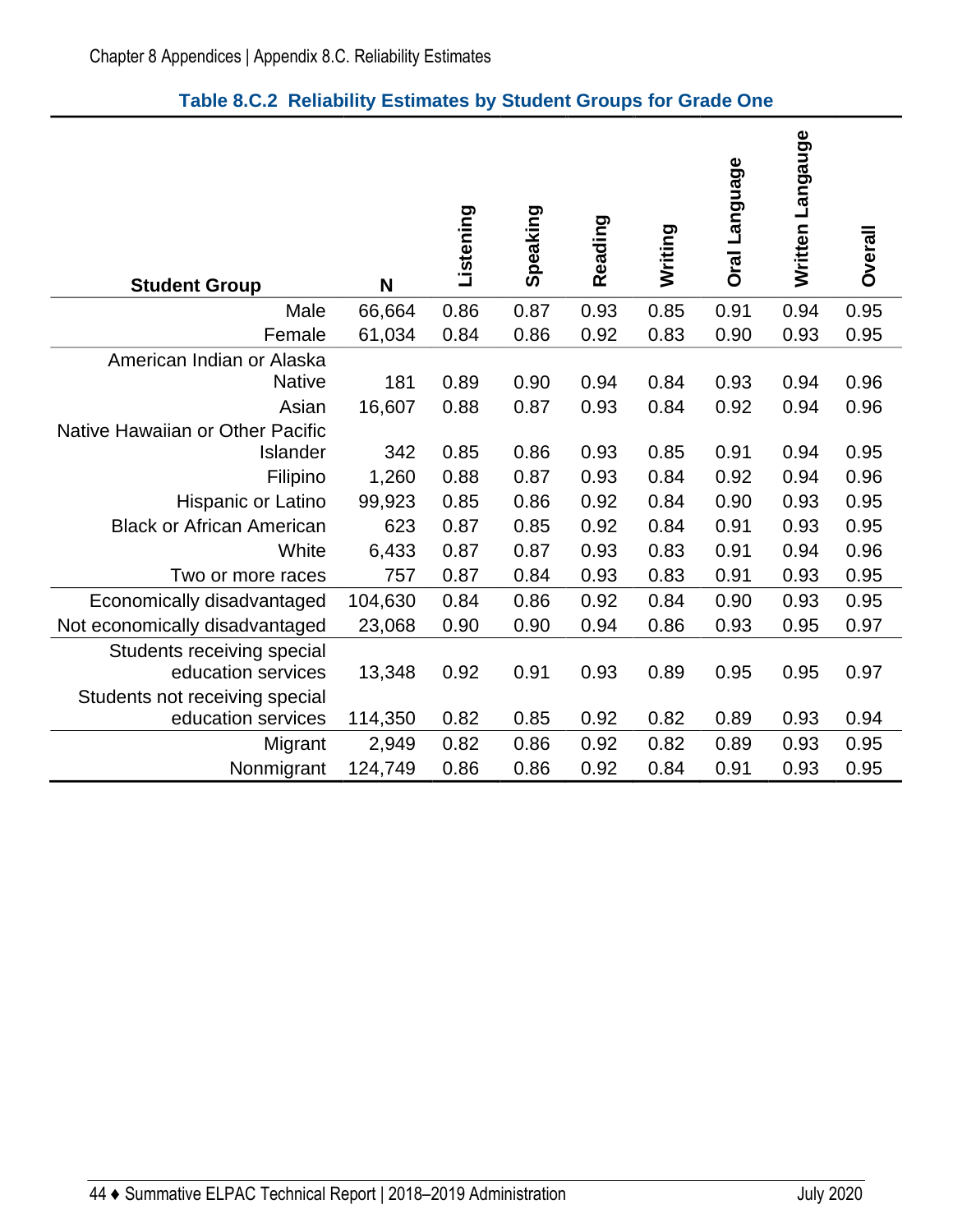| <b>Student Group</b>                                 | N       | Listening | Speaking | Reading | Writing | Oral Language | Written Langauge | Overall |
|------------------------------------------------------|---------|-----------|----------|---------|---------|---------------|------------------|---------|
| Male                                                 | 61,161  | 0.85      | 0.90     | 0.90    | 0.86    | 0.92          | 0.93             | 0.95    |
| Female                                               | 54,729  | 0.81      | 0.89     | 0.89    | 0.84    | 0.91          | 0.92             | 0.95    |
| American Indian or Alaska<br><b>Native</b>           | 171     | 0.85      | 0.89     | 0.90    | 0.84    | 0.92          | 0.92             | 0.95    |
| Asian                                                | 12,467  | 0.88      | 0.92     | 0.92    | 0.86    | 0.93          | 0.94             | 0.96    |
| Native Hawaiian or Other Pacific<br>Islander         | 310     | 0.84      | 0.90     | 0.91    | 0.87    | 0.92          | 0.93             | 0.96    |
| Filipino                                             | 1,114   | 0.86      | 0.90     | 0.92    | 0.84    | 0.92          | 0.93             | 0.96    |
| Hispanic or Latino                                   | 93,649  | 0.82      | 0.89     | 0.89    | 0.84    | 0.91          | 0.92             | 0.95    |
| <b>Black or African American</b>                     | 532     | 0.85      | 0.89     | 0.89    | 0.84    | 0.92          | 0.92             | 0.95    |
| White                                                | 5,719   | 0.86      | 0.91     | 0.91    | 0.85    | 0.93          | 0.93             | 0.96    |
| Two or more races                                    | 555     | 0.89      | 0.91     | 0.92    | 0.84    | 0.93          | 0.93             | 0.96    |
| Economically disadvantaged                           | 97,328  | 0.82      | 0.89     | 0.89    | 0.84    | 0.91          | 0.92             | 0.95    |
| Not economically disadvantaged                       | 18,562  | 0.89      | 0.93     | 0.92    | 0.88    | 0.94          | 0.94             | 0.97    |
| Students receiving special<br>education services     | 14,567  | 0.91      | 0.93     | 0.91    | 0.89    | 0.95          | 0.94             | 0.97    |
| Students not receiving special<br>education services | 101,323 | 0.79      | 0.88     | 0.88    | 0.83    | 0.89          | 0.91             | 0.94    |
| Migrant                                              | 3,034   | 0.79      | 0.89     | 0.87    | 0.82    | 0.90          | 0.91             | 0.94    |
| Nonmigrant                                           | 112,856 | 0.84      | 0.90     | 0.90    | 0.85    | 0.92          | 0.92             | 0.95    |

### **Table 8.C. 3 Reliability Estimates by Student Groups for Grade Two**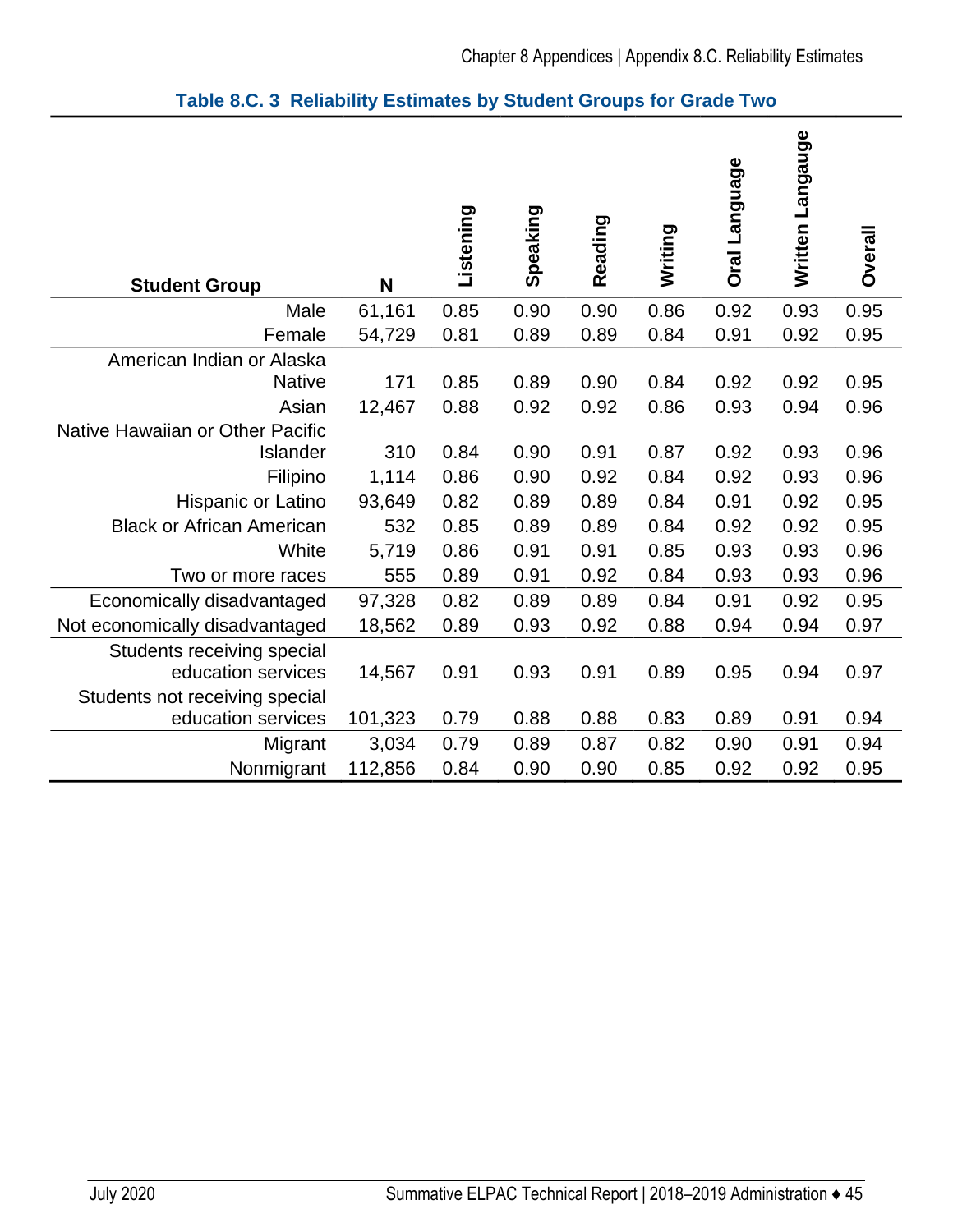| <b>Student Group</b>                                                               | N            | Listening    | Speaking     | Reading      | Writing      | Oral Language | Written Langauge | <b>Overall</b> |
|------------------------------------------------------------------------------------|--------------|--------------|--------------|--------------|--------------|---------------|------------------|----------------|
| Male                                                                               | 157,858      | 0.83         | 0.92         | 0.86         | 0.85         | 0.92          | 0.91             | 0.95           |
| Female                                                                             | 134,070      | 0.79         | 0.92         | 0.85         | 0.84         | 0.91          | 0.90             | 0.94           |
| American Indian or Alaska<br><b>Native</b>                                         | 416          | 0.81         | 0.92         | 0.85         | 0.86         | 0.92          | 0.90             | 0.95           |
| Asian                                                                              | 27,080       | 0.86         | 0.93         | 0.88         | 0.87         | 0.93          | 0.92             | 0.96           |
| Native Hawaiian or Other Pacific<br>Islander<br>Filipino                           | 875<br>3,261 | 0.78<br>0.83 | 0.89<br>0.91 | 0.84<br>0.87 | 0.83<br>0.84 | 0.90<br>0.92  | 0.89<br>0.91     | 0.94<br>0.95   |
| <b>Hispanic or Latino</b>                                                          | 241,920      | 0.81         | 0.91         | 0.85         | 0.84         | 0.91          | 0.90             | 0.94           |
| <b>Black or African American</b>                                                   | 1,370        | 0.85         | 0.93         | 0.88         | 0.87         | 0.93          | 0.92             | 0.96           |
| White                                                                              | 13,297       | 0.84         | 0.93         | 0.87         | 0.86         | 0.93          | 0.91             | 0.95           |
| Two or more races                                                                  | 1,177        | 0.84         | 0.92         | 0.87         | 0.84         | 0.93          | 0.91             | 0.95           |
| Economically disadvantaged                                                         | 251,842      | 0.80         | 0.91         | 0.85         | 0.84         | 0.91          | 0.90             | 0.94           |
| Not economically disadvantaged                                                     | 40,086       | 0.87         | 0.95         | 0.89         | 0.88         | 0.95          | 0.92             | 0.96           |
| Students receiving special<br>education services<br>Students not receiving special | 53,168       | 0.87         | 0.94         | 0.87         | 0.88         | 0.94          | 0.91             | 0.96           |
| education services                                                                 | 238,760      | 0.78         | 0.91         | 0.84         | 0.82         | 0.90          | 0.89             | 0.94           |
| Migrant                                                                            | 7,787        | 0.79         | 0.92         | 0.85         | 0.85         | 0.91          | 0.90             | 0.94           |
| Nonmigrant                                                                         | 284,141      | 0.82         | 0.92         | 0.86         | 0.85         | 0.92          | 0.90             | 0.95           |

#### **Table 8.C.4 Reliability Estimates by Student Groups for Grade Span Three Through Five**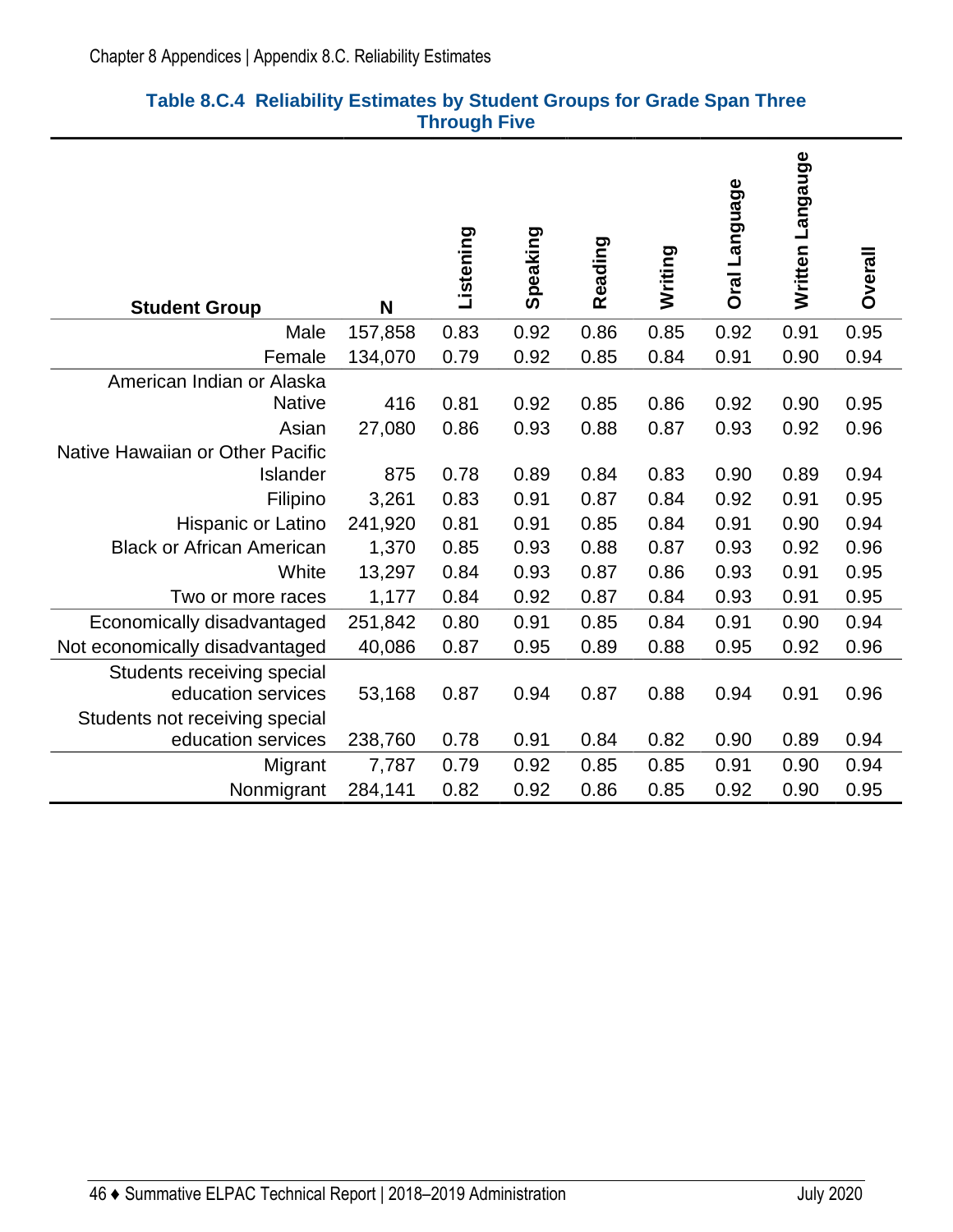| Table 8.C.5 Reliability Estimates by Student Groups for Grade Span Six Through Eight |  |  |  |  |  |
|--------------------------------------------------------------------------------------|--|--|--|--|--|
|--------------------------------------------------------------------------------------|--|--|--|--|--|

| <b>Student Group</b>                                 | N             | Listening    | Speaking     | Reading      | Writing      | Oral Language | Written Langauge | Overall      |
|------------------------------------------------------|---------------|--------------|--------------|--------------|--------------|---------------|------------------|--------------|
| Male                                                 | 116,902       | 0.81         | 0.93         | 0.79         | 0.84         | 0.92          | 0.86             | 0.94         |
| Female                                               | 88,378        | 0.77         | 0.93         | 0.78         | 0.84         | 0.91          | 0.86             | 0.94         |
| American Indian or Alaska<br><b>Native</b><br>Asian  | 262<br>17,058 | 0.79<br>0.84 | 0.93<br>0.93 | 0.77<br>0.85 | 0.80<br>0.87 | 0.91<br>0.93  | 0.84<br>0.90     | 0.93<br>0.95 |
| Native Hawaiian or Other Pacific<br>Islander         | 717           | 0.78         | 0.91         | 0.75         | 0.82         | 0.90          | 0.84             | 0.93         |
| Filipino                                             | 2,606         | 0.79         | 0.90         | 0.80         | 0.82         | 0.91          | 0.87             | 0.94         |
| <b>Hispanic or Latino</b>                            | 172,991       | 0.79         | 0.92         | 0.77         | 0.84         | 0.92          | 0.85             | 0.93         |
| <b>Black or African American</b>                     | 1,028         | 0.82         | 0.92         | 0.83         | 0.86         | 0.92          | 0.88             | 0.94         |
| White                                                | 8,274         | 0.80         | 0.93         | 0.83         | 0.86         | 0.92          | 0.89             | 0.95         |
| Two or more races                                    | 654           | 0.82         | 0.91         | 0.84         | 0.85         | 0.92          | 0.89             | 0.95         |
| Economically disadvantaged                           | 178,819       | 0.78         | 0.92         | 0.77         | 0.83         | 0.91          | 0.85             | 0.93         |
| Not economically disadvantaged                       | 26,461        | 0.86         | 0.95         | 0.85         | 0.89         | 0.94          | 0.90             | 0.96         |
| Students receiving special<br>education services     | 50,733        | 0.86         | 0.93         | 0.75         | 0.87         | 0.94          | 0.86             | 0.95         |
| Students not receiving special<br>education services | 154,547       | 0.74         | 0.93         | 0.77         | 0.82         | 0.91          | 0.84             | 0.93         |
| Migrant                                              | 5,382         | 0.77         | 0.93         | 0.77         | 0.86         | 0.92          | 0.86             | 0.94         |
| Nonmigrant                                           | 199,898       | 0.80         | 0.93         | 0.79         | 0.84         | 0.92          | 0.86             | 0.94         |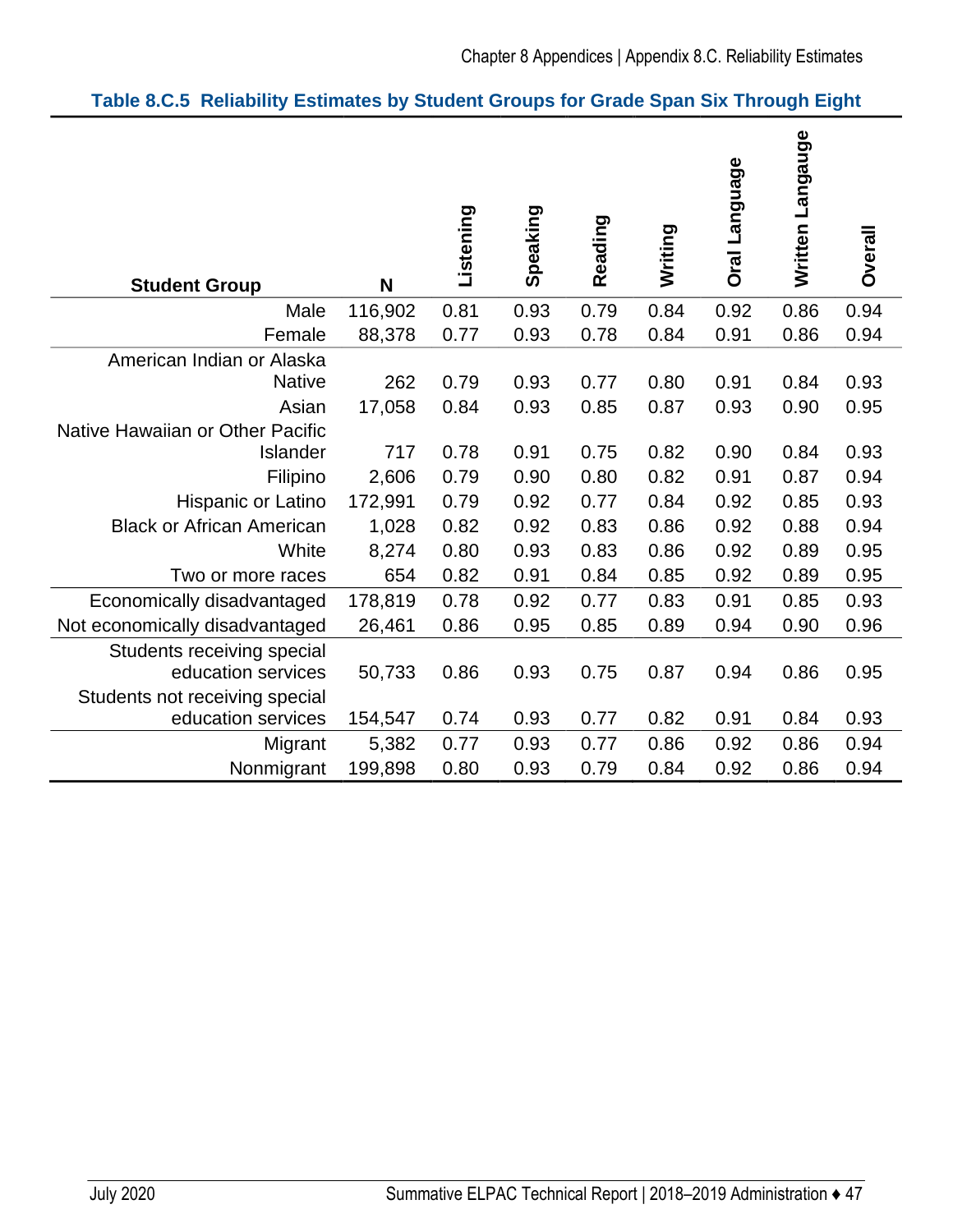| Table 8.C.6 Reliability Estimates by Student Groups for Grade Span Nine and Ten |  |
|---------------------------------------------------------------------------------|--|
|---------------------------------------------------------------------------------|--|

| <b>Student Group</b>                                 | N      | Listening | Speaking | Reading | Writing | Oral Language | Written Langauge | Overall |
|------------------------------------------------------|--------|-----------|----------|---------|---------|---------------|------------------|---------|
| Male                                                 | 60,685 | 0.87      | 0.95     | 0.86    | 0.86    | 0.94          | 0.90             | 0.96    |
| Female                                               | 41,575 | 0.84      | 0.95     | 0.85    | 0.86    | 0.94          | 0.89             | 0.96    |
| American Indian or Alaska                            |        |           |          |         |         |               |                  |         |
| <b>Native</b>                                        | 141    | 0.86      | 0.93     | 0.85    | 0.85    | 0.93          | 0.89             | 0.95    |
| Asian                                                | 9,280  | 0.88      | 0.94     | 0.88    | 0.84    | 0.94          | 0.91             | 0.96    |
| Native Hawaiian or Other Pacific                     |        |           |          |         |         |               |                  |         |
| Islander                                             | 381    | 0.80      | 0.92     | 0.82    | 0.79    | 0.91          | 0.87             | 0.94    |
| Filipino                                             | 1,612  | 0.84      | 0.92     | 0.85    | 0.83    | 0.92          | 0.89             | 0.95    |
| Hispanic or Latino                                   | 84,453 | 0.86      | 0.95     | 0.85    | 0.86    | 0.94          | 0.89             | 0.96    |
| <b>Black or African American</b>                     | 512    | 0.88      | 0.94     | 0.88    | 0.86    | 0.94          | 0.91             | 0.96    |
| White                                                | 4,081  | 0.86      | 0.94     | 0.88    | 0.85    | 0.94          | 0.91             | 0.96    |
| Two or more races                                    | 302    | 0.87      | 0.93     | 0.88    | 0.83    | 0.94          | 0.91             | 0.96    |
| Economically disadvantaged                           | 85,859 | 0.85      | 0.95     | 0.84    | 0.85    | 0.94          | 0.89             | 0.95    |
| Not economically disadvantaged                       | 16,401 | 0.89      | 0.96     | 0.89    | 0.90    | 0.96          | 0.92             | 0.97    |
| Students receiving special<br>education services     | 24,485 | 0.89      | 0.95     | 0.85    | 0.87    | 0.95          | 0.90             | 0.96    |
| Students not receiving special<br>education services | 77,775 | 0.84      | 0.95     | 0.84    | 0.85    | 0.94          | 0.89             | 0.96    |
| Migrant                                              | 2,426  | 0.83      | 0.95     | 0.83    | 0.84    | 0.94          | 0.88             | 0.95    |
| Nonmigrant                                           | 99,834 | 0.86      | 0.95     | 0.85    | 0.86    | 0.94          | 0.90             | 0.96    |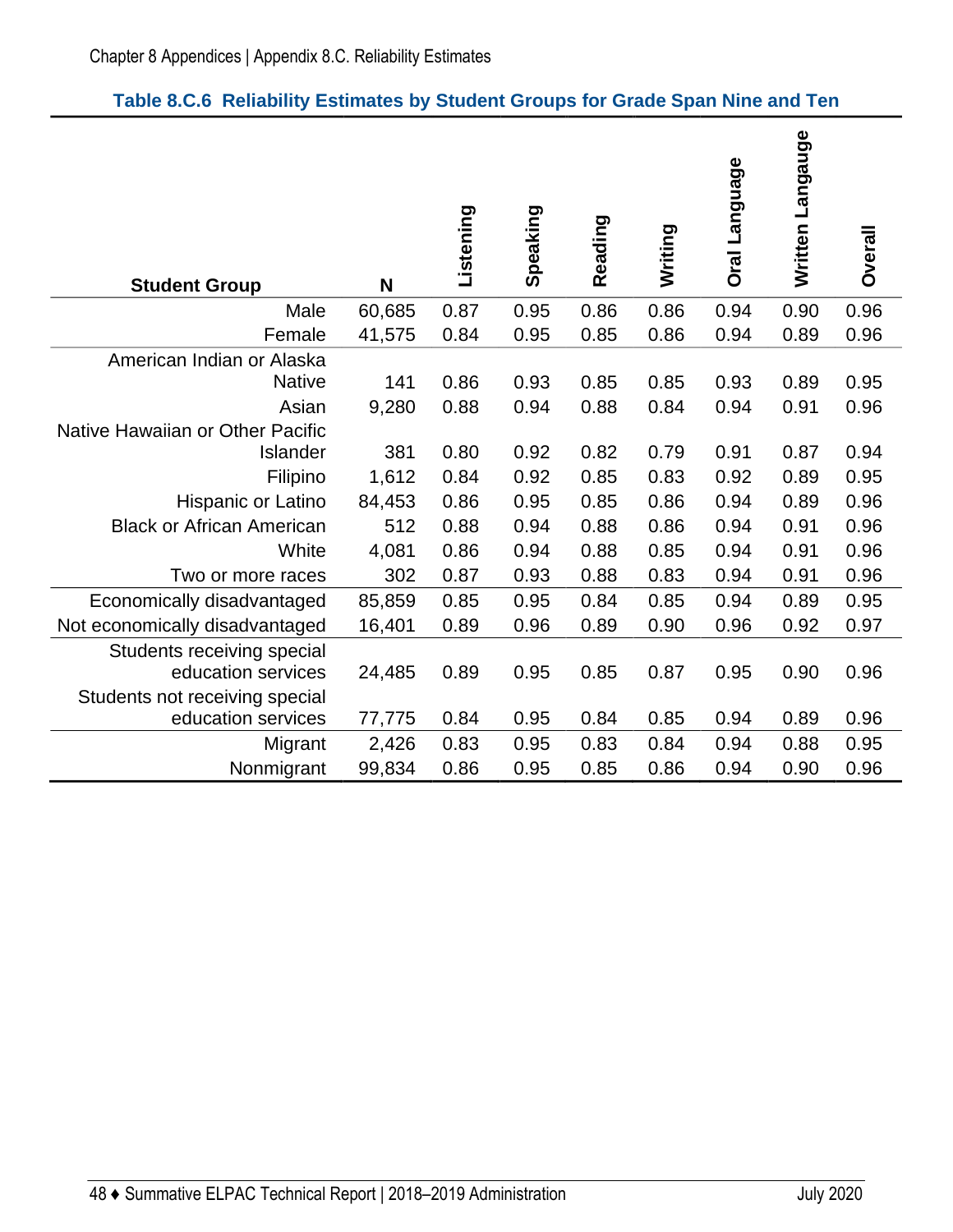| <b>Student Group</b>             | N      | Listening | Speaking | Reading | Writing | Oral Language | Written Langauge | <b>Overall</b> |
|----------------------------------|--------|-----------|----------|---------|---------|---------------|------------------|----------------|
| Male                             | 46,193 | 0.86      | 0.95     | 0.86    | 0.88    | 0.94          | 0.90             | 0.96           |
| Female                           | 32,363 | 0.85      | 0.95     | 0.83    | 0.87    | 0.94          | 0.89             | 0.96           |
| American Indian or Alaska        |        |           |          |         |         |               |                  |                |
| <b>Native</b>                    | 76     | 0.83      | 0.95     | 0.84    | 0.85    | 0.93          | 0.90             | 0.95           |
| Asian                            | 8,706  | 0.86      | 0.95     | 0.86    | 0.88    | 0.94          | 0.91             | 0.96           |
| Native Hawaiian or Other Pacific |        |           |          |         |         |               |                  |                |
| Islander                         | 345    | 0.83      | 0.94     | 0.83    | 0.87    | 0.93          | 0.89             | 0.95           |
| Filipino                         | 1,584  | 0.87      | 0.95     | 0.86    | 0.89    | 0.95          | 0.91             | 0.96           |
| Hispanic or Latino               | 63,206 | 0.85      | 0.95     | 0.85    | 0.88    | 0.94          | 0.90             | 0.96           |
| <b>Black or African American</b> | 514    | 0.84      | 0.94     | 0.83    | 0.87    | 0.93          | 0.89             | 0.95           |
| White                            | 3,116  | 0.86      | 0.94     | 0.86    | 0.88    | 0.94          | 0.91             | 0.96           |
| Two or more races                | 240    | 0.89      | 0.96     | 0.88    | 0.89    | 0.95          | 0.92             | 0.97           |
| Economically disadvantaged       | 65,500 | 0.85      | 0.95     | 0.84    | 0.87    | 0.94          | 0.89             | 0.96           |
| Not economically disadvantaged   | 13,056 | 0.89      | 0.96     | 0.88    | 0.90    | 0.95          | 0.92             | 0.97           |
| Students receiving special       |        |           |          |         |         |               |                  |                |
| education services               | 20,499 | 0.91      | 0.96     | 0.88    | 0.91    | 0.96          | 0.92             | 0.97           |
| Students not receiving special   |        |           |          |         |         |               |                  |                |
| education services               | 58,057 | 0.80      | 0.94     | 0.81    | 0.84    | 0.92          | 0.87             | 0.94           |
| Migrant                          | 1,936  | 0.78      | 0.95     | 0.80    | 0.85    | 0.93          | 0.87             | 0.95           |
| Nonmigrant                       | 76,620 | 0.86      | 0.95     | 0.85    | 0.88    | 0.94          | 0.90             | 0.96           |

#### **Table 8.C.7 Reliability Estimates by Student Groups for Grade Span Eleven and Twelve**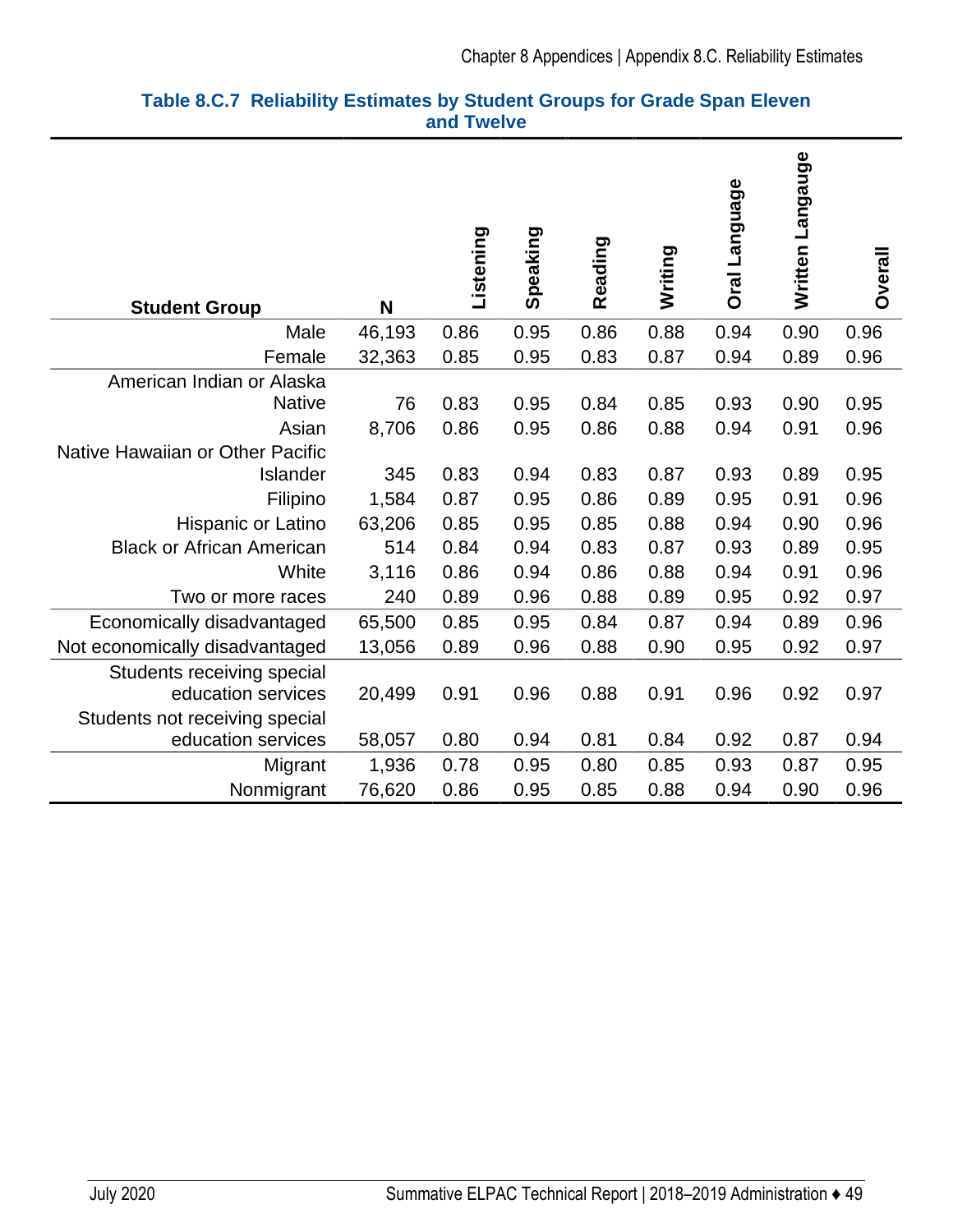# **Appendix 8.D. Raw-to-Scale-Score Conversions**

|                  |                    |             | Table 8.D.1 Raw-to-Scale-Score Conversion Table for Oral, Kindergarten |
|------------------|--------------------|-------------|------------------------------------------------------------------------|
| <b>Raw Score</b> | <b>Scale Score</b> | <b>CSEM</b> | Level                                                                  |
| 0                | 1150               | 93          | Level 1                                                                |
| 1                | 1208               | 53          | Level 1                                                                |
| $\overline{2}$   | 1248               | 36          | Level 1                                                                |
| 3                | 1271               | 28          | Level 1                                                                |
| 4                | 1288               | 24          | Level 1                                                                |
| 5                | 1301               | 21          | Level 1                                                                |
| 6                | 1312               | 18          | Level 1                                                                |
| $\overline{7}$   | 1321               | 17          | Level 1                                                                |
| 8                | 1329               | 16          | Level 1                                                                |
| $\boldsymbol{9}$ | 1336               | 15          | Level 1                                                                |
| 10               | 1342               | 14          | Level 1                                                                |
| 11               | 1348               | 13          | Level 1                                                                |
| 12               | 1354               | 13          | Level 1                                                                |
| 13               | 1359               | 12          | Level 1                                                                |
| 14               | 1364               | 12          | Level 1                                                                |
| 15               | 1368               | 12          | Level 1                                                                |
| 16               | 1373               | 11          | Level 1                                                                |
| 17               | 1378               | 11          | Level 1                                                                |
| 18               | 1382               | 11          | Level 1                                                                |
| 19               | 1386               | 11          | Level <sub>2</sub>                                                     |
| 20               | 1390               | 11          | Level 2                                                                |
| 21               | 1395               | 11          | Level 2                                                                |
| 22               | 1399               | 11          | Level 2                                                                |
| 23               | 1403               | 11          | Level <sub>2</sub>                                                     |
| 24               | 1407               | 11          | Level 2                                                                |
| 25               | 1411               | 11          | Level <sub>2</sub>                                                     |
| 26               | 1416               | 11          | Level 2                                                                |
| 27               | 1420               | 11          | Level 2                                                                |
| 28               | 1425               | 11          | Level 2                                                                |
| 29               | 1430               | 12          | Level 3                                                                |
| 30               | 1435               | 12          | Level 3                                                                |
| 31               | 1441               | 13          | Level 3                                                                |
| 32               | 1447               | 13          | Level 3                                                                |
| 33               | 1453               | 14          | Level 3                                                                |
| 34               | 1461               | 15          | Level 3                                                                |
| 35               | 1469               | 16          | Level 3                                                                |
| 36               | 1478               | 17          | Level 4                                                                |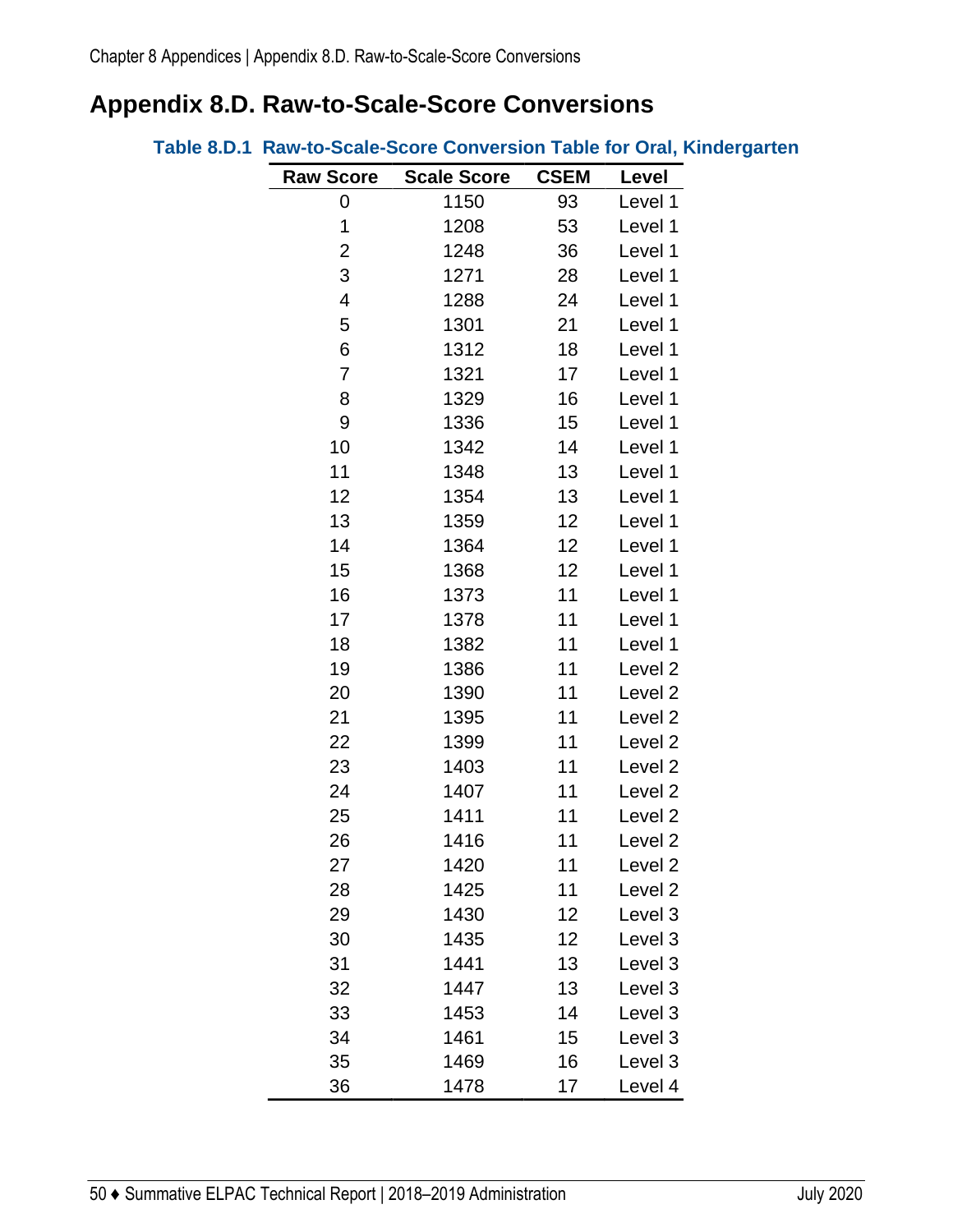| <b>Raw Score</b> | <b>Scale Score</b> | <b>CSEM</b> | Level   |
|------------------|--------------------|-------------|---------|
| 37               | 1489               | 19          | Level 4 |
| 38               | 1504               | 23          | Level 4 |
| 39               | 1525               | 31          | Level 4 |
| 40               | 1566               | 53          | Level 4 |
| 41               | 1700               | 181         | Level 4 |
|                  |                    |             |         |

Table 8.D.1 *(continuation)*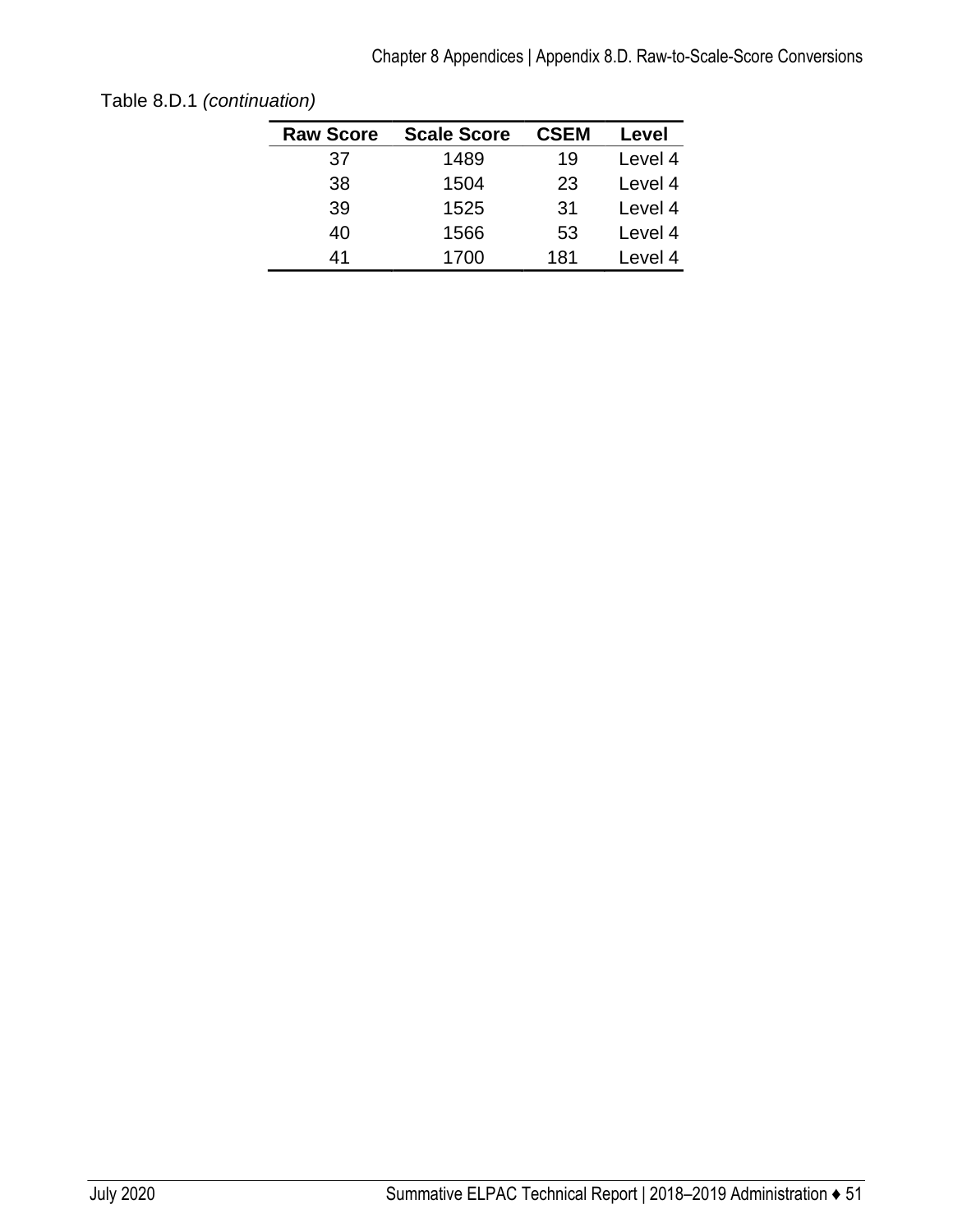| <b>Raw Score</b>        | <b>Scale Score</b> | <b>CSEM</b> | Level              |
|-------------------------|--------------------|-------------|--------------------|
| 0                       | 1150               | 87          | Level 1            |
| 1                       | 1186               | 66          | Level 1            |
| $\overline{2}$          | 1236               | 42          | Level 1            |
| 3                       | 1265               | 30          | Level 1            |
| $\overline{\mathbf{4}}$ | 1283               | 24          | Level 1            |
| 5                       | 1298               | 19          | Level 1            |
| 6                       | 1309               | 17          | Level 1            |
| $\overline{7}$          | 1318               | 15          | Level 1            |
| 8                       | 1327               | 13          | Level 1            |
| 9                       | 1334               | 12          | Level 1            |
| 10                      | 1340               | 11          | Level 1            |
| 11                      | 1346               | 10          | Level <sub>2</sub> |
| 12                      | 1351               | 9           | Level <sub>2</sub> |
| 13                      | 1355               | 8           | Level <sub>2</sub> |
| 14                      | 1359               | 8           | Level 2            |
| 15                      | 1364               | 8           | Level <sub>2</sub> |
| 16                      | 1368               | 8           | Level <sub>2</sub> |
| 17                      | 1372               | 8           | Level <sub>2</sub> |
| 18                      | 1376               | 8           | Level <sub>2</sub> |
| 19                      | 1380               | 8           | Level <sub>2</sub> |
| 20                      | 1384               | 8           | Level <sub>2</sub> |
| 21                      | 1389               | 9           | Level <sub>2</sub> |
| 22                      | 1395               | 10          | Level <sub>2</sub> |
| 23                      | 1401               | 11          | Level <sub>2</sub> |
| 24                      | 1410               | 14          | Level 3            |
| 25                      | 1420               | 17          | Level 3            |
| 26                      | 1434               | 21          | Level 3            |
| 27                      | 1456               | 31          | Level 3            |
| 28                      | 1498               | 56          | Level 4            |
| 29                      | 1700               | 271         | Level 4            |

# **Table 8.D.2 Raw-to-Scale-Score Conversion Table for Written, Kindergarten**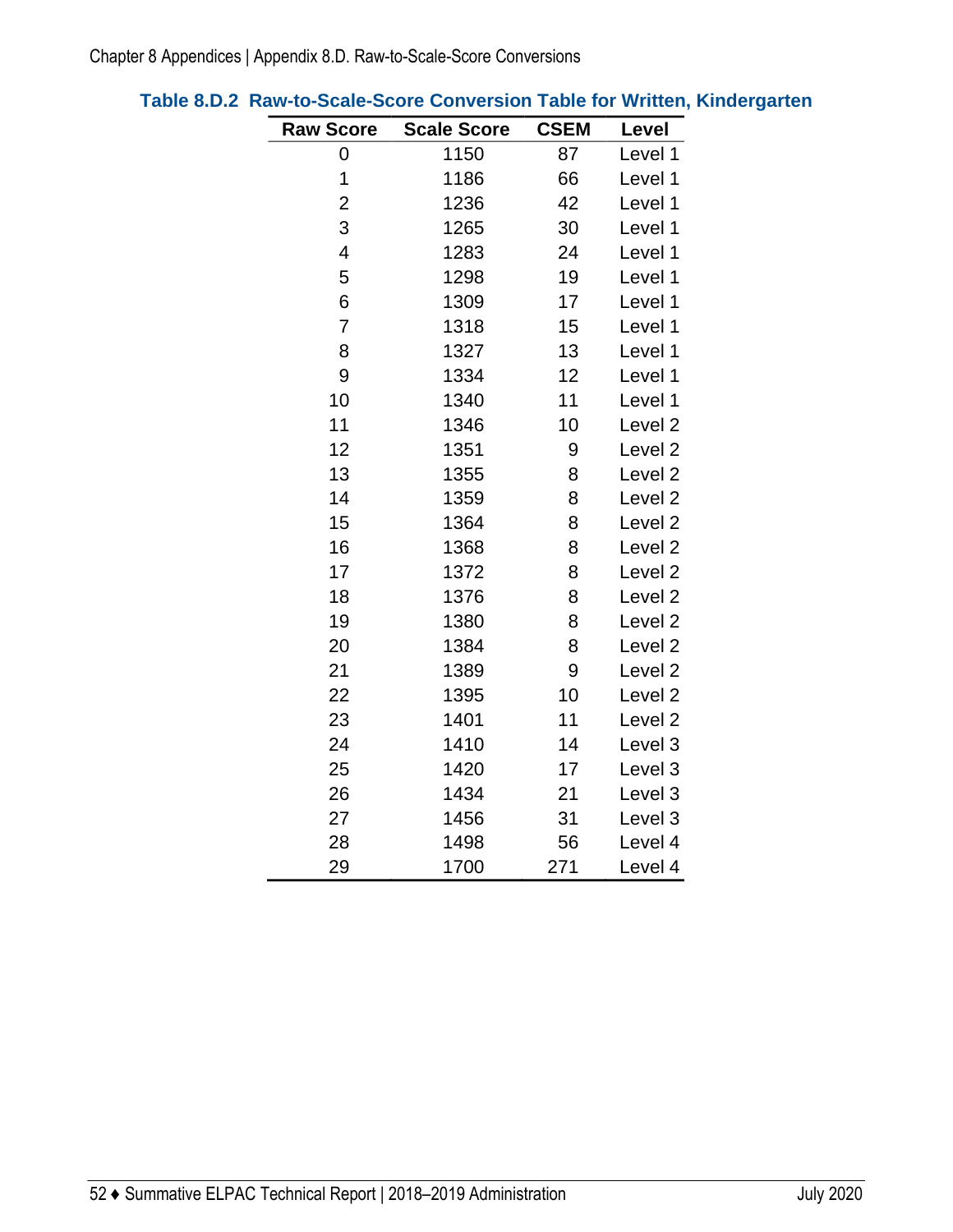| <b>Raw Score</b>        | <b>Scale Score</b> | <b>CSEM</b> | Level              |
|-------------------------|--------------------|-------------|--------------------|
| 0                       | 1150               | 110         | Level 1            |
| 1                       | 1216               | 59          | Level 1            |
| $\overline{c}$          | 1261               | 36          | Level 1            |
| 3                       | 1285               | 27          | Level 1            |
| $\overline{\mathbf{4}}$ | 1301               | 22          | Level 1            |
| 5                       | 1314               | 20          | Level 1            |
| 6                       | 1324               | 18          | Level 1            |
| 7                       | 1333               | 16          | Level 1            |
| 8                       | 1340               | 15          | Level 1            |
| 9                       | 1347               | 14          | Level 1            |
| 10                      | 1353               | 14          | Level 1            |
| 11                      | 1359               | 13          | Level 1            |
| 12                      | 1365               | 13          | Level 1            |
| 13                      | 1370               | 12          | Level 1            |
| 14                      | 1375               | 12          | Level 1            |
| 15                      | 1379               | 11          | Level 1            |
| 16                      | 1384               | 11          | Level 1            |
| 17                      | 1388               | 11          | Level 1            |
| 18                      | 1392               | 10          | Level 1            |
| 19                      | 1396               | 10          | Level 1            |
| 20                      | 1399               | 10          | Level 1            |
| 21                      | 1403               | 10          | Level 1            |
| 22                      | 1407               | 10          | Level 1            |
| 23                      | 1410               | 10          | Level <sub>2</sub> |
| 24                      | 1414               | 10          | Level <sub>2</sub> |
| 25                      | 1418               | 10          | Level <sub>2</sub> |
| 26                      | 1421               | 10          | Level <sub>2</sub> |
| 27                      | 1425               | 10          | Level 2            |
| 28                      | 1429               | 11          | Level <sub>2</sub> |
| 29                      | 1434               | 11          | Level <sub>2</sub> |
| 30                      | 1438               | 11          | Level <sub>2</sub> |
| 31                      | 1443               | 12          | Level 2            |
| 32                      | 1448               | 12          | Level <sub>2</sub> |
| 33                      | 1453               | 12          | Level 3            |
| 34                      | 1459               | 13          | Level 3            |
| 35                      | 1465               | 14          | Level 3            |
| 36                      | 1472               | 14          | Level 3            |
| 37                      | 1480               | 15          | Level 3            |
| 38                      | 1489               | 16          | Level 3            |

|  | Table 8.D.3 Raw-to-Scale-Score Conversion Table for Oral, Grade One |  |  |  |  |
|--|---------------------------------------------------------------------|--|--|--|--|
|--|---------------------------------------------------------------------|--|--|--|--|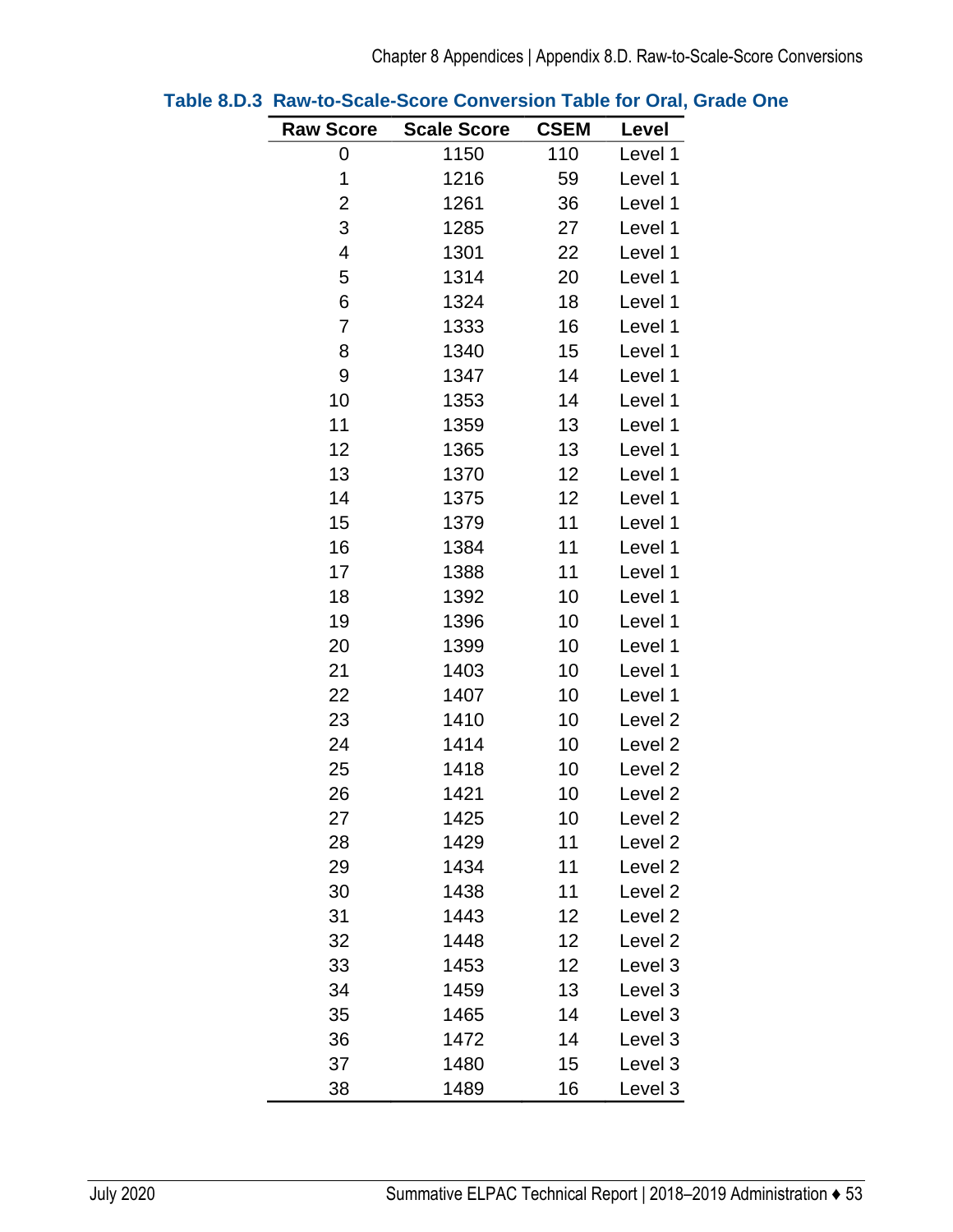Chapter 8 Appendices | Appendix 8.D. Raw-to-Scale-Score Conversions

| Table 8.D.3 (continuation) |
|----------------------------|
|                            |

| <b>Raw Score</b> | <b>Scale Score</b> | <b>CSEM</b> | Level   |
|------------------|--------------------|-------------|---------|
| 39               | 1500               | 18          | Level 4 |
| 40               | 1514               | 21          | Level 4 |
| 41               | 1533               | 26          | Level 4 |
| 42               | 1565               | 39          | Level 4 |
| 43               | 1700               | 211         | Level 4 |
|                  |                    |             |         |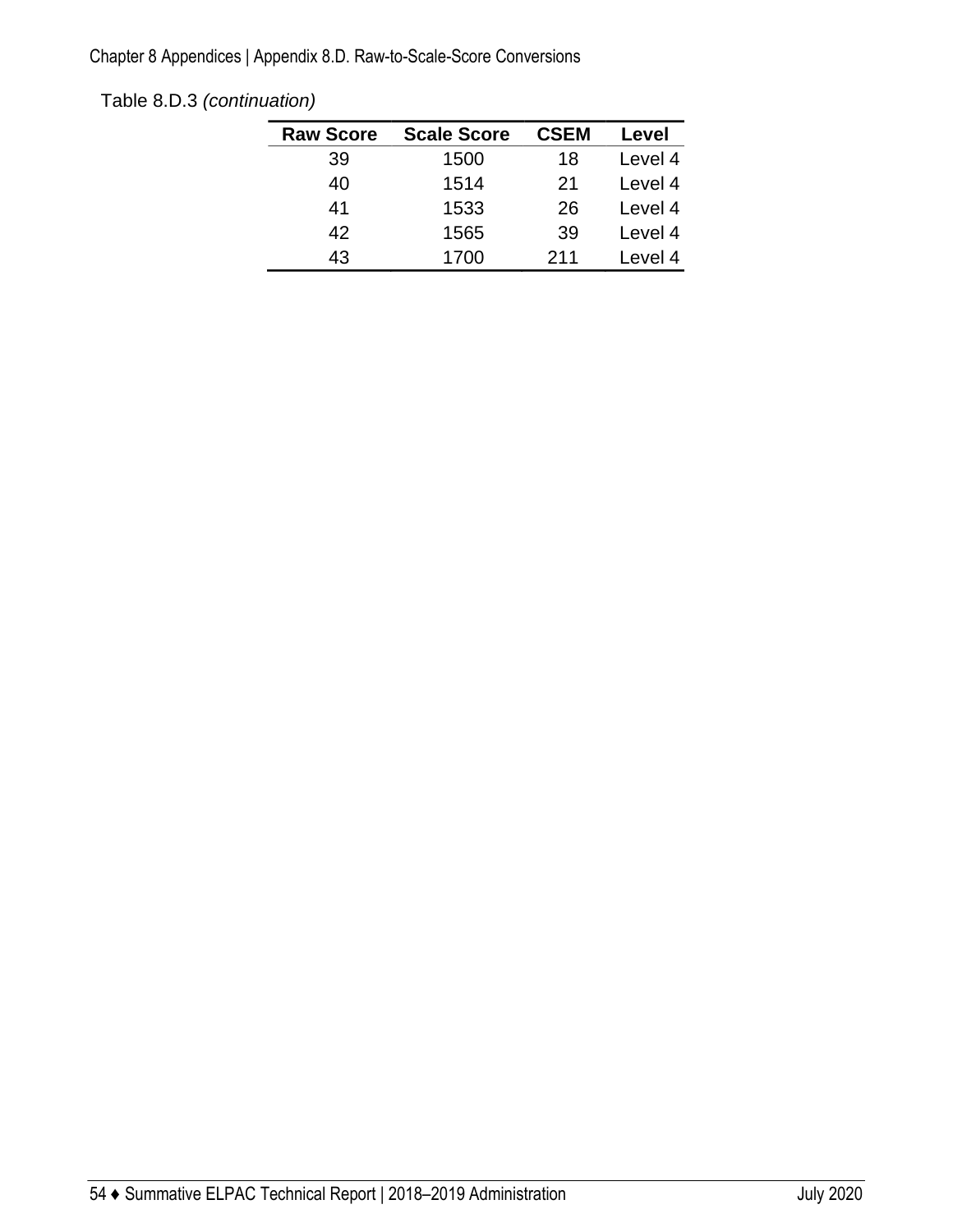| <b>Raw Score</b> | <b>Scale Score</b> | <b>CSEM</b> | Level              |
|------------------|--------------------|-------------|--------------------|
| 0                | 1150               | 330         | Level 1            |
| 1                | 1304               | 32          | Level 1            |
| 2                | 1327               | 22          | Level 1            |
| 3                | 1341               | 17          | Level 1            |
| 4                | 1350               | 15          | Level 1            |
| 5                | 1358               | 13          | Level 1            |
| 6                | 1365               | 12          | Level 1            |
| 7                | 1370               | 12          | Level 1            |
| 8                | 1375               | 11          | Level 1            |
| 9                | 1380               | 11          | Level 1            |
| 10               | 1384               | 10          | Level 1            |
| 11               | 1388               | 10          | Level 1            |
| 12               | 1392               | 10          | Level 1            |
| 13               | 1396               | 10          | Level 1            |
| 14               | 1400               | 10          | Level 1            |
| 15               | 1404               | 10          | Level 1            |
| 16               | 1408               | 10          | Level 1            |
| 17               | 1411               | 10          | Level 1            |
| 18               | 1415               | 10          | Level <sub>2</sub> |
| 19               | 1419               | 10          | Level <sub>2</sub> |
| 20               | 1422               | 10          | Level <sub>2</sub> |
| 21               | 1426               | 10          | Level <sub>2</sub> |
| 22               | 1430               | 10          | Level <sub>2</sub> |
| 23               | 1434               | 11          | Level <sub>2</sub> |
| 24               | 1438               | 11          | Level <sub>2</sub> |
| 25               | 1443               | 11          | Level <sub>2</sub> |
| 26               | 1448               | 12          | Level 2            |
| 27               | 1453               | 12          | Level <sub>2</sub> |
| 28               | 1458               | 13          | Level <sub>2</sub> |
| 29               | 1464               | 13          | Level 3            |
| 30               | 1471               | 15          | Level 3            |
| 31               | 1480               | 16          | Level 3            |
| 32               | 1490               | 19          | Level 3            |
| 33               | 1504               | 23          | Level 3            |
| 34               | 1528               | 33          | Level 4            |
| 35               | 1700               | 398         | Level 4            |

|  | Table 8.D.4 Raw-to-Scale-Score Conversion Table for Written, Grade One |  |  |  |
|--|------------------------------------------------------------------------|--|--|--|
|--|------------------------------------------------------------------------|--|--|--|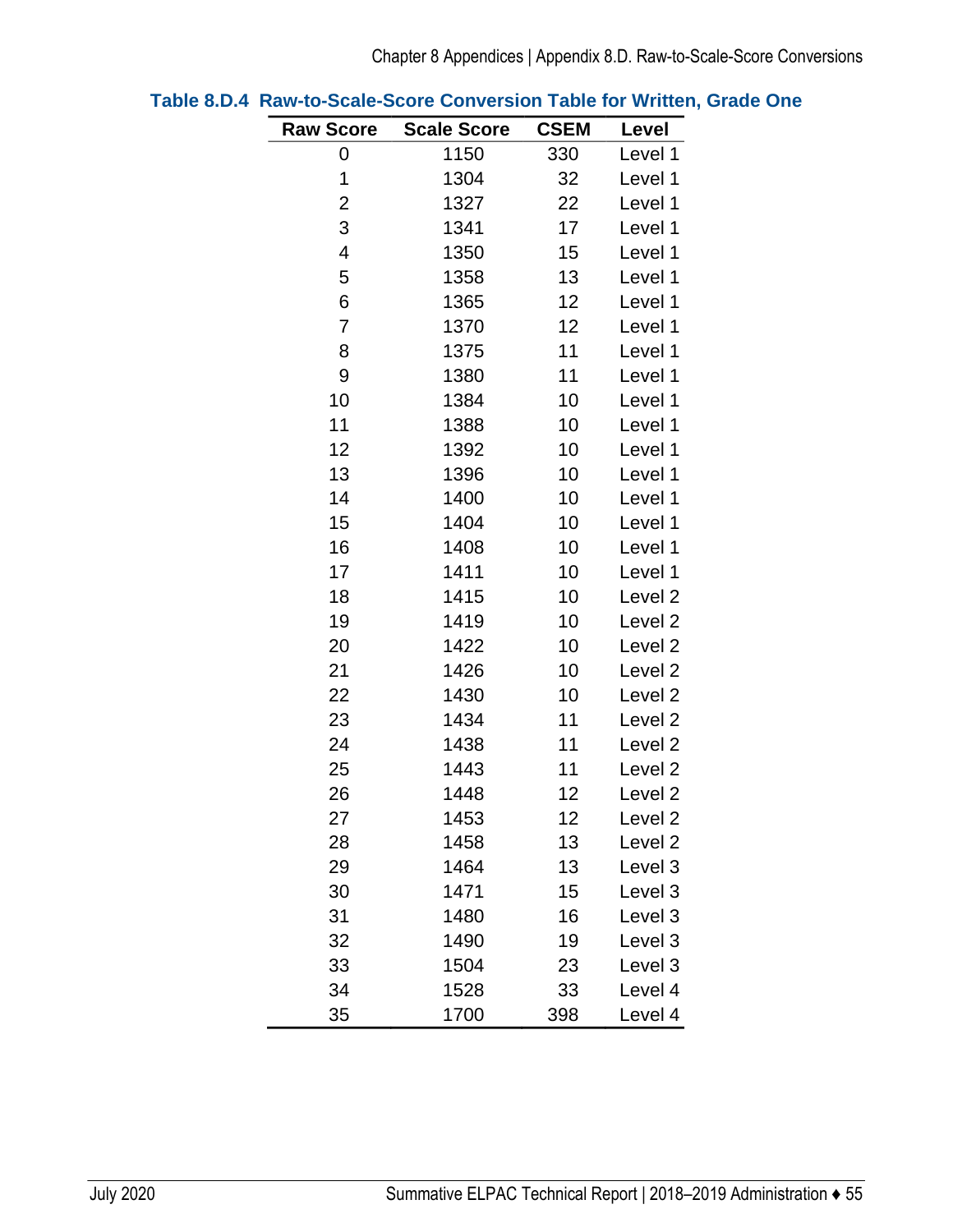| <b>Raw Score</b> | <b>Scale Score</b> | <b>CSEM</b> | Level              |
|------------------|--------------------|-------------|--------------------|
| 0                | 1150               | 112         | Level 1            |
| 1                | 1216               | 61          | Level 1            |
| $\overline{c}$   | 1262               | 37          | Level 1            |
| 3                | 1286               | 28          | Level 1            |
| 4                | 1302               | 23          | Level 1            |
| 5                | 1314               | 20          | Level 1            |
| 6                | 1324               | 18          | Level 1            |
| 7                | 1332               | 16          | Level 1            |
| 8                | 1339               | 15          | Level 1            |
| 9                | 1346               | 14          | Level 1            |
| 10               | 1351               | 14          | Level 1            |
| 11               | 1357               | 13          | Level 1            |
| 12               | 1362               | 12          | Level 1            |
| 13               | 1366               | 12          | Level 1            |
| 14               | 1370               | 12          | Level 1            |
| 15               | 1375               | 11          | Level 1            |
| 16               | 1379               | 11          | Level 1            |
| 17               | 1382               | 11          | Level 1            |
| 18               | 1386               | 11          | Level 1            |
| 19               | 1390               | 11          | Level 1            |
| 20               | 1393               | 11          | Level 1            |
| 21               | 1397               | 11          | Level 1            |
| 22               | 1400               | 11          | Level 1            |
| 23               | 1404               | 11          | Level 1            |
| 24               | 1407               | 11          | Level 1            |
| 25               | 1410               | 11          | Level 1            |
| 26               | 1414               | 11          | Level <sub>2</sub> |
| 27               | 1417               | 11          | Level <sub>2</sub> |
| 28               | 1421               | 11          | Level <sub>2</sub> |
| 29               | 1425               | 11          | Level <sub>2</sub> |
| 30               | 1428               | 11          | Level <sub>2</sub> |
| 31               | 1432               | 12          | Level <sub>2</sub> |
| 32               | 1436               | 12          | Level 2            |
| 33               | 1441               | 12          | Level <sub>2</sub> |
| 34               | 1445               | 12          | Level <sub>2</sub> |
| 35               | 1449               | 13          | Level 2            |
| 36               | 1454               | 13          | Level <sub>2</sub> |
| 37               | 1460               | 14          | Level 3            |
| 38               | 1465               | 14          | Level 3            |

## **Table 8.D.5 Raw-to-Scale-Score Conversion Table for Oral, Grade Two**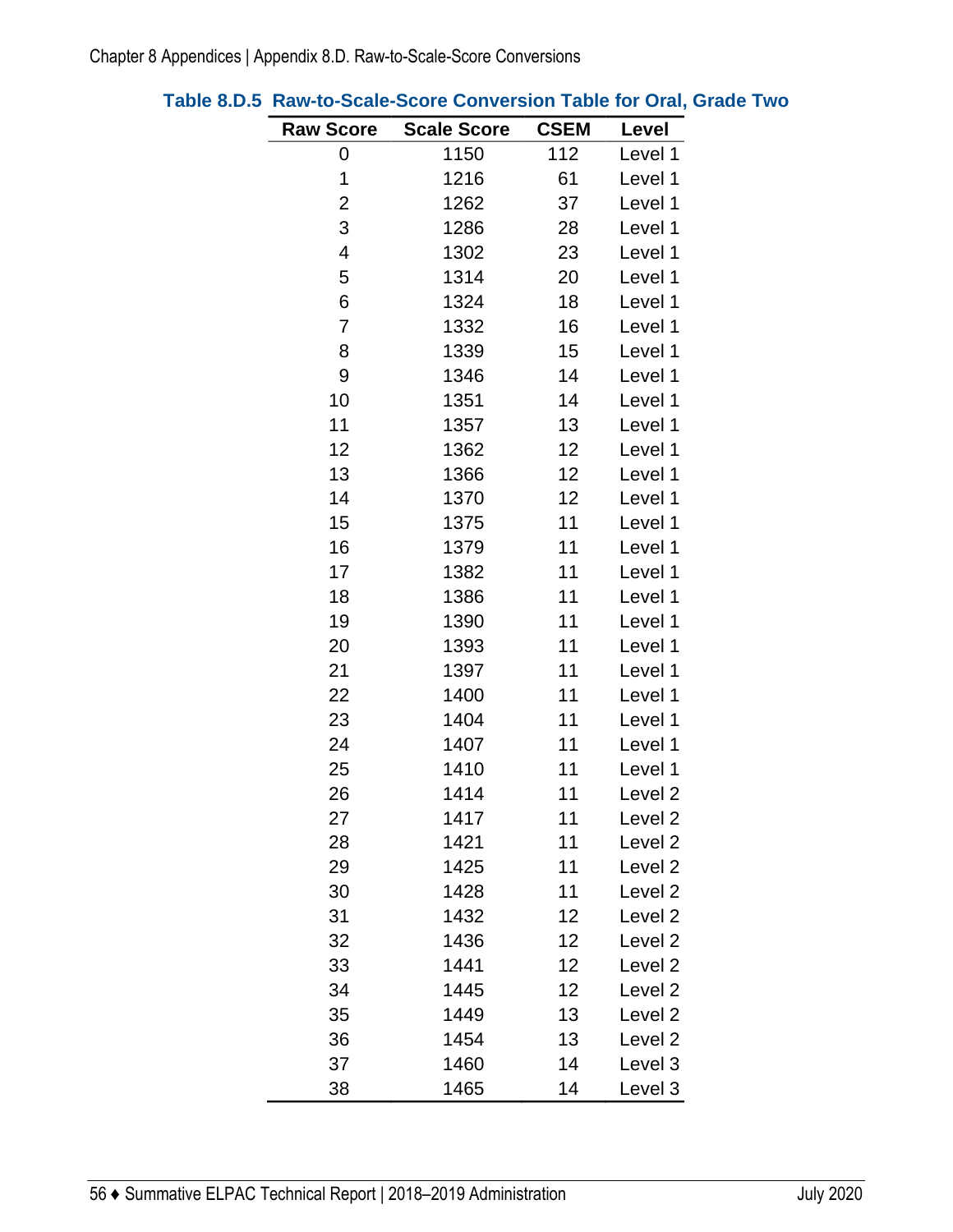| <b>Raw Score</b> | <b>Scale Score</b> | <b>CSEM</b> | Level   |
|------------------|--------------------|-------------|---------|
| 39               | 1471               | 15          | Level 3 |
| 40               | 1478               | 16          | Level 3 |
| 41               | 1485               | 17          | Level 3 |
| 42               | 1493               | 18          | Level 3 |
| 43               | 1503               | 20          | Level 3 |
| 44               | 1514               | 22          | Level 4 |
| 45               | 1528               | 25          | Level 4 |
| 46               | 1547               | 30          | Level 4 |
| 47               | 1575               | 40          | Level 4 |
| 48               | 1630               | 70          | Level 4 |
| 49               | 1700               | 124         | Level 4 |

Table 8.D.5 *(continuation)*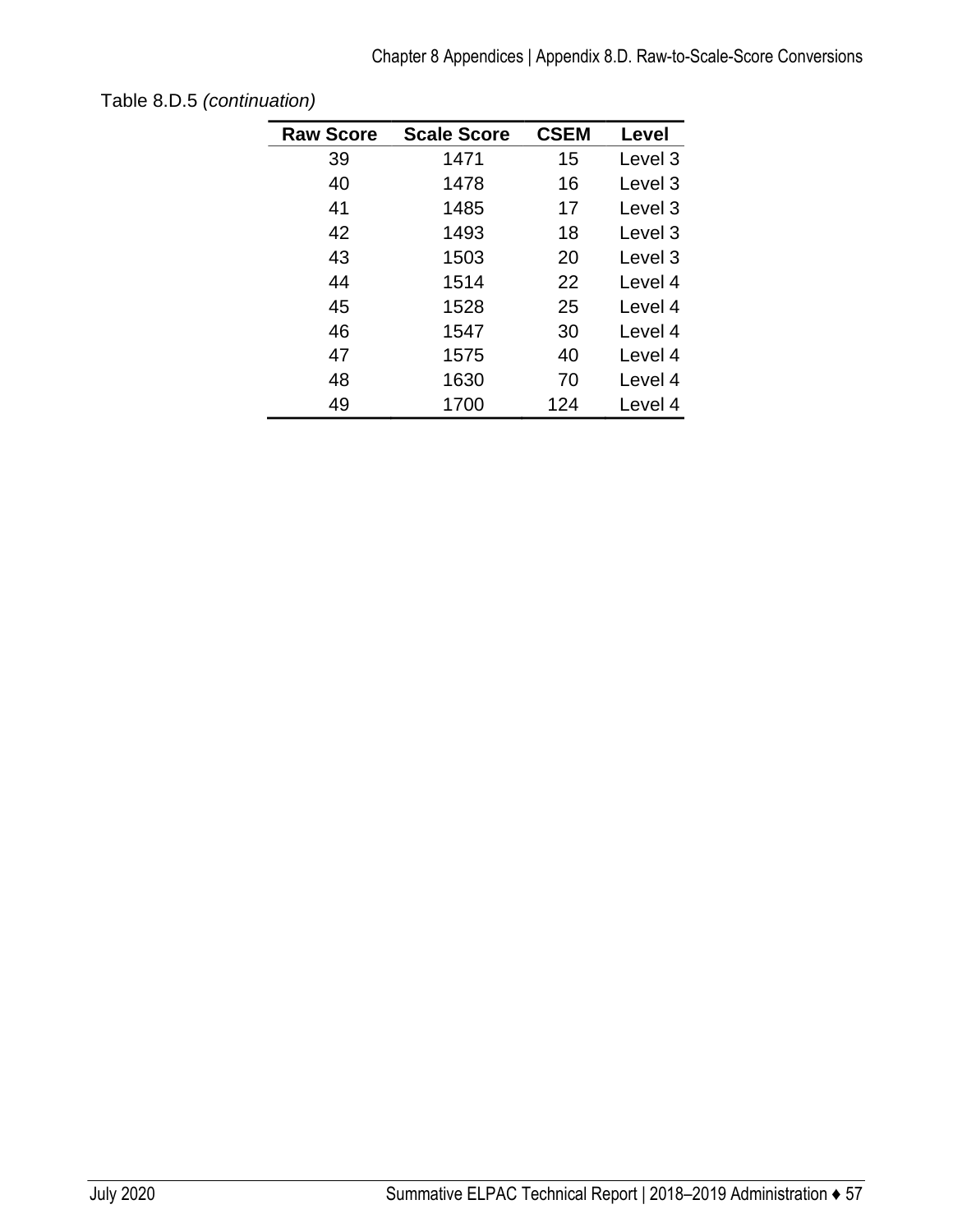| <b>Raw Score</b>        | <b>Scale Score</b> | <b>CSEM</b> | Level              |
|-------------------------|--------------------|-------------|--------------------|
| 0                       | 1150               | 269         | Level 1            |
| 1                       | 1309               | 34          | Level 1            |
| 2                       | 1334               | 23          | Level 1            |
| 3                       | 1348               | 18          | Level 1            |
| $\overline{\mathbf{4}}$ | 1358               | 15          | Level 1            |
| 5                       | 1366               | 14          | Level 1            |
| 6                       | 1372               | 13          | Level 1            |
| 7                       | 1378               | 12          | Level 1            |
| 8                       | 1383               | 11          | Level 1            |
| 9                       | 1388               | 11          | Level 1            |
| 10                      | 1392               | 10          | Level 1            |
| 11                      | 1396               | 10          | Level 1            |
| 12                      | 1400               | 10          | Level 1            |
| 13                      | 1404               | 10          | Level 1            |
| 14                      | 1408               | 10          | Level 1            |
| 15                      | 1411               | 10          | Level 1            |
| 16                      | 1415               | 10          | Level 1            |
| 17                      | 1418               | 10          | Level 1            |
| 18                      | 1422               | 10          | Level 1            |
| 19                      | 1425               | 10          | Level 1            |
| 20                      | 1429               | 10          | Level 1            |
| 21                      | 1432               | 10          | Level 1            |
| 22                      | 1436               | 10          | Level <sub>2</sub> |
| 23                      | 1439               | 10          | Level <sub>2</sub> |
| 24                      | 1443               | 10          | Level <sub>2</sub> |
| 25                      | 1446               | 10          | Level <sub>2</sub> |
| 26                      | 1450               | 10          | Level <sub>2</sub> |
| 27                      | 1454               | 10          | Level <sub>2</sub> |
| 28                      | 1458               | 11          | Level <sub>2</sub> |
| 29                      | 1462               | 11          | Level <sub>2</sub> |
| 30                      | 1466               | 11          | Level <sub>2</sub> |
| 31                      | 1471               | 12          | Level <sub>2</sub> |
| 32                      | 1476               | 12          | Level <sub>2</sub> |
| 33                      | 1481               | 12          | Level 3            |
| 34                      | 1487               | 13          | Level 3            |
| 35                      | 1494               | 14          | Level 3            |
| 36                      | 1501               | 15          | Level 3            |
| 37                      | 1510               | 17          | Level 3            |

# **Table 8.D.6 Raw-to-Scale-Score Conversion Table for Written, Grade Two**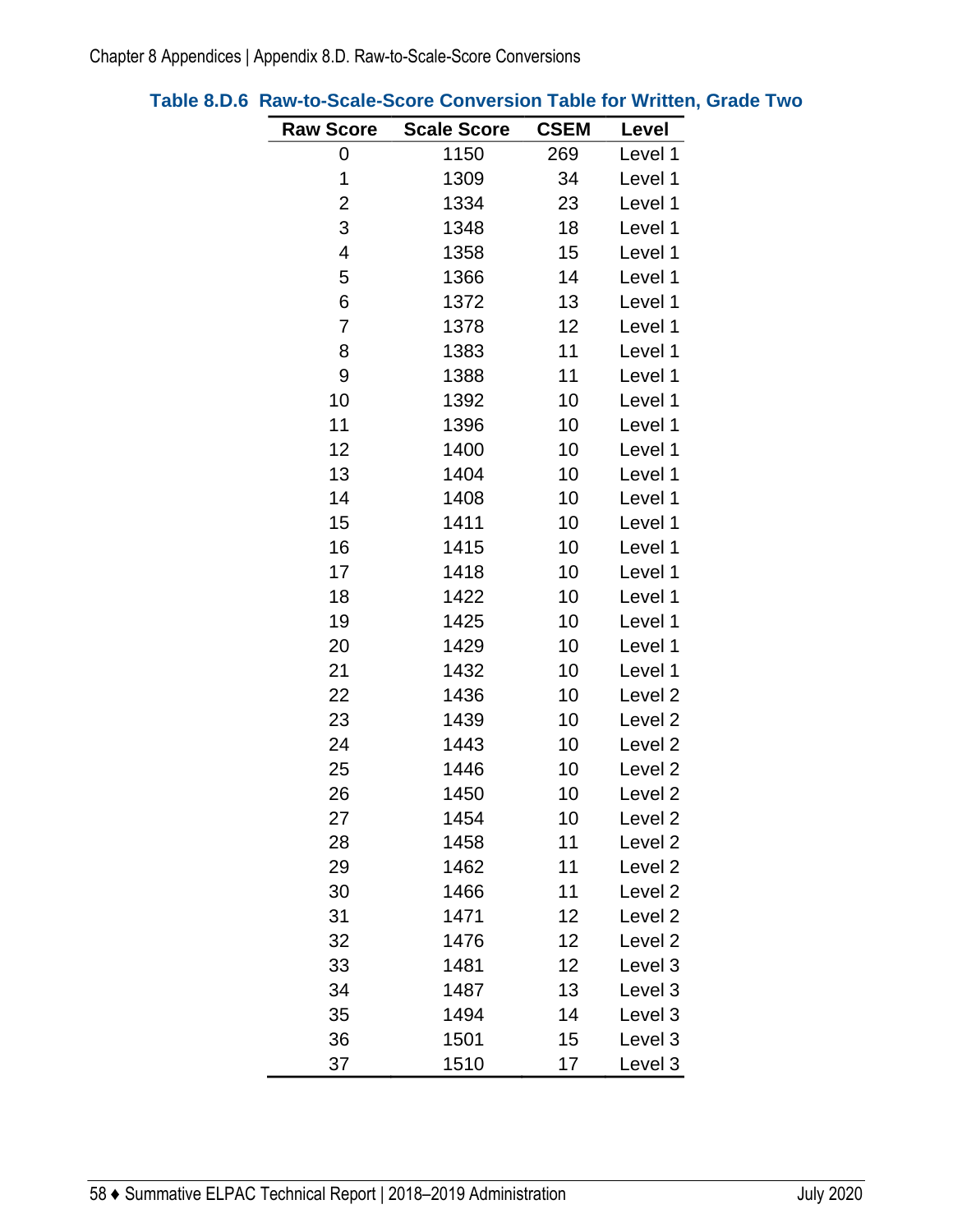| <b>Raw Score</b> | <b>Scale Score</b> | <b>CSEM</b> | Level   |
|------------------|--------------------|-------------|---------|
| 38               | 1522               | 21          | Level 3 |
| 39               | 1539               | 27          | Level 3 |
| 40               | 1570               | 42          | Level 4 |
| 41               | 1700               | 190         | Level 4 |

Table 8.D.6 *(continuation)*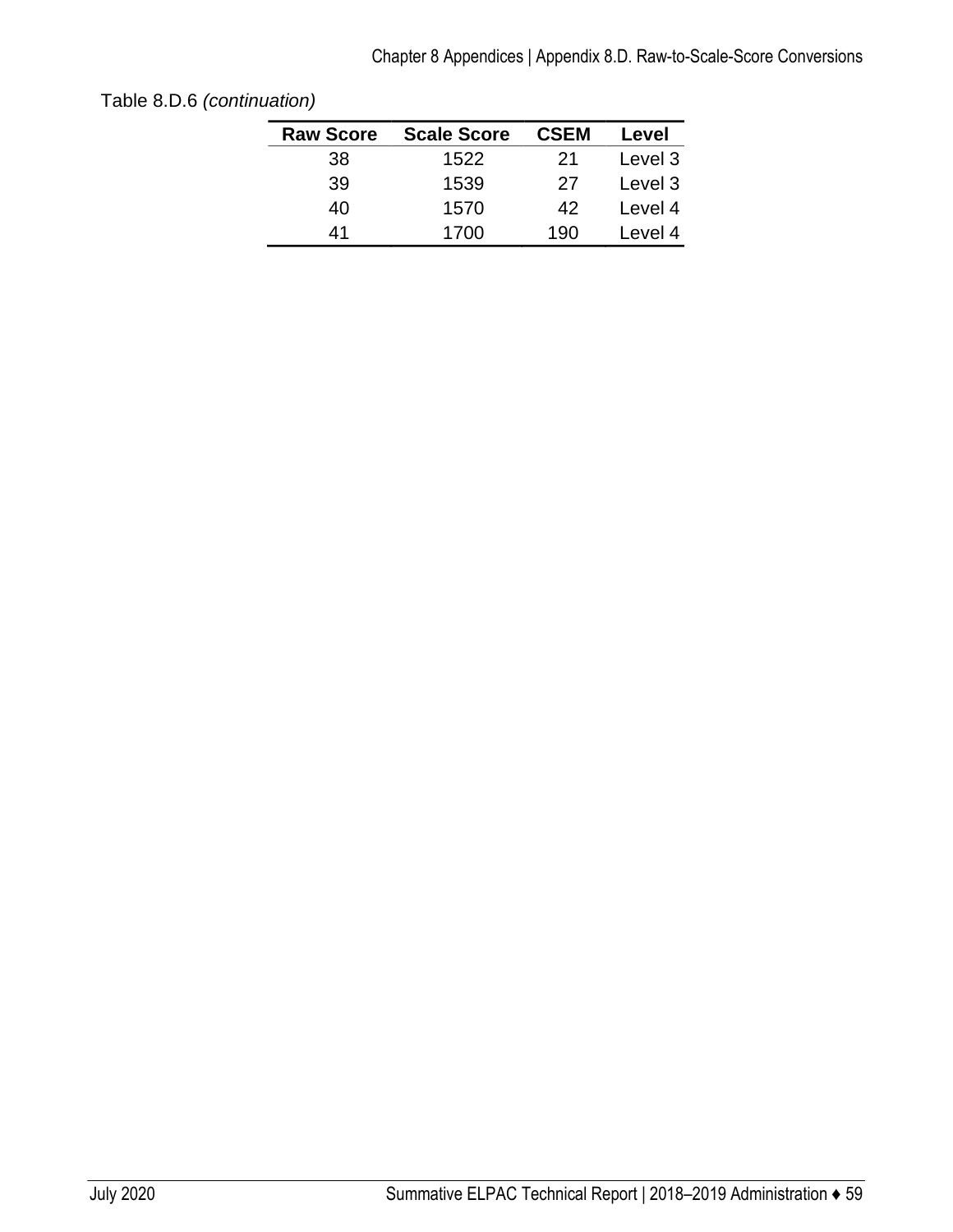| <b>Raw Score</b> | <b>Scale Score</b> | <b>CSEM</b> | Level              |
|------------------|--------------------|-------------|--------------------|
| 0                | 1150               | 105         | Level 1            |
| 1                | 1213               | 62          | Level 1            |
| $\overline{c}$   | 1258               | 41          | Level 1            |
| 3                | 1283               | 32          | Level 1            |
| 4                | 1301               | 27          | Level 1            |
| 5                | 1315               | 23          | Level 1            |
| 6                | 1326               | 21          | Level 1            |
| 7                | 1335               | 19          | Level 1            |
| 8                | 1343               | 18          | Level 1            |
| 9                | 1350               | 16          | Level 1            |
| 10               | 1356               | 16          | Level 1            |
| 11               | 1362               | 15          | Level 1            |
| 12               | 1367               | 14          | Level 1            |
| 13               | 1372               | 14          | Level 1            |
| 14               | 1377               | 13          | Level 1            |
| 15               | 1381               | 13          | Level 1            |
| 16               | 1385               | 12          | Level 1            |
| 17               | 1389               | 12          | Level 1            |
| 18               | 1393               | 12          | Level 1            |
| 19               | 1397               | 12          | Level 1            |
| 20               | 1401               | 12          | Level 1            |
| 21               | 1404               | 12          | Level 1            |
| 22               | 1408               | 12          | Level 1            |
| 23               | 1411               | 12          | Level 1            |
| 24               | 1415               | 12          | Level 1            |
| 25               | 1419               | 12          | Level 1            |
| 26               | 1423               | 12          | Level 1            |
| 27               | 1426               | 12          | Level 1            |
| 28               | 1430               | 12          | Level 1            |
| 29               | 1434               | 13          | Level 1            |
| 30               | 1438               | 13          | Level 2            |
| 31               | 1443               | 13          | Level 2            |
| 32               | 1447               | 13          | Level 2            |
| 33               | 1451               | 14          | Level <sub>2</sub> |
| 34               | 1456               | 14          | Level 2            |
| 35               | 1461               | 14          | Level 2            |
| 36               | 1466               | 15          | Level 3            |
| 37               | 1472               | 15          | Level 3            |
| 38               | 1478               | 16          | Level 3            |

| Table 8.D.7 Raw-to-Scale-Score Conversion Table for Oral, Grade Three |
|-----------------------------------------------------------------------|
|-----------------------------------------------------------------------|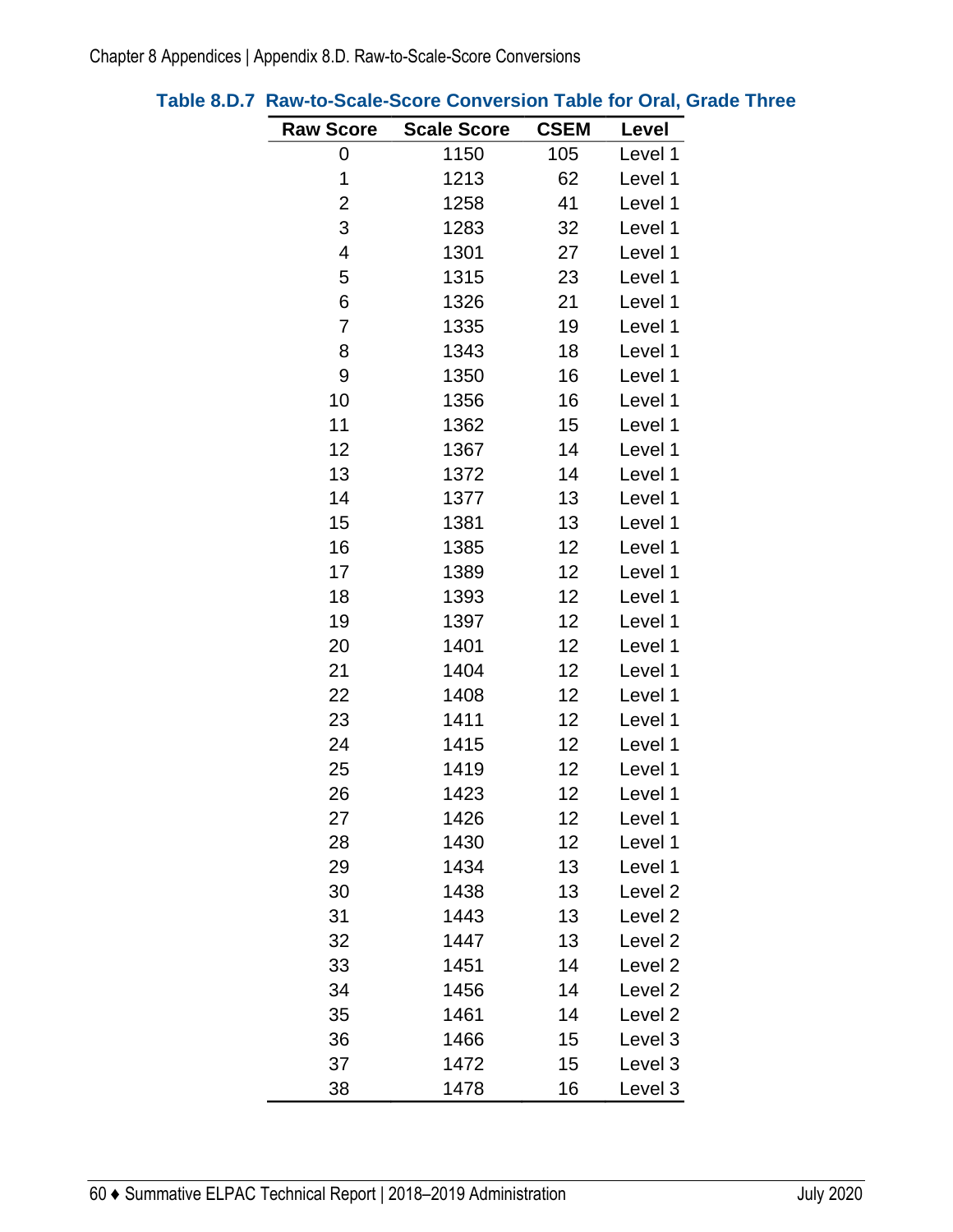| <b>Raw Score</b> | <b>Scale Score</b> | <b>CSEM</b> | Level   |
|------------------|--------------------|-------------|---------|
| 39               | 1484               | 16          | Level 3 |
| 40               | 1491               | 17          | Level 3 |
| 41               | 1498               | 18          | Level 3 |
| 42               | 1506               | 18          | Level 3 |
| 43               | 1514               | 19          | Level 4 |
| 44               | 1524               | 21          | Level 4 |
| 45               | 1535               | 22          | Level 4 |
| 46               | 1548               | 24          | Level 4 |
| 47               | 1563               | 28          | Level 4 |
| 48               | 1583               | 33          | Level 4 |
| 49               | 1612               | 43          | Level 4 |
| 50               | 1667               | 73          | Level 4 |
| 51               | 1800               | 178         | Level 4 |

Table 8.D.7 *(continuation)*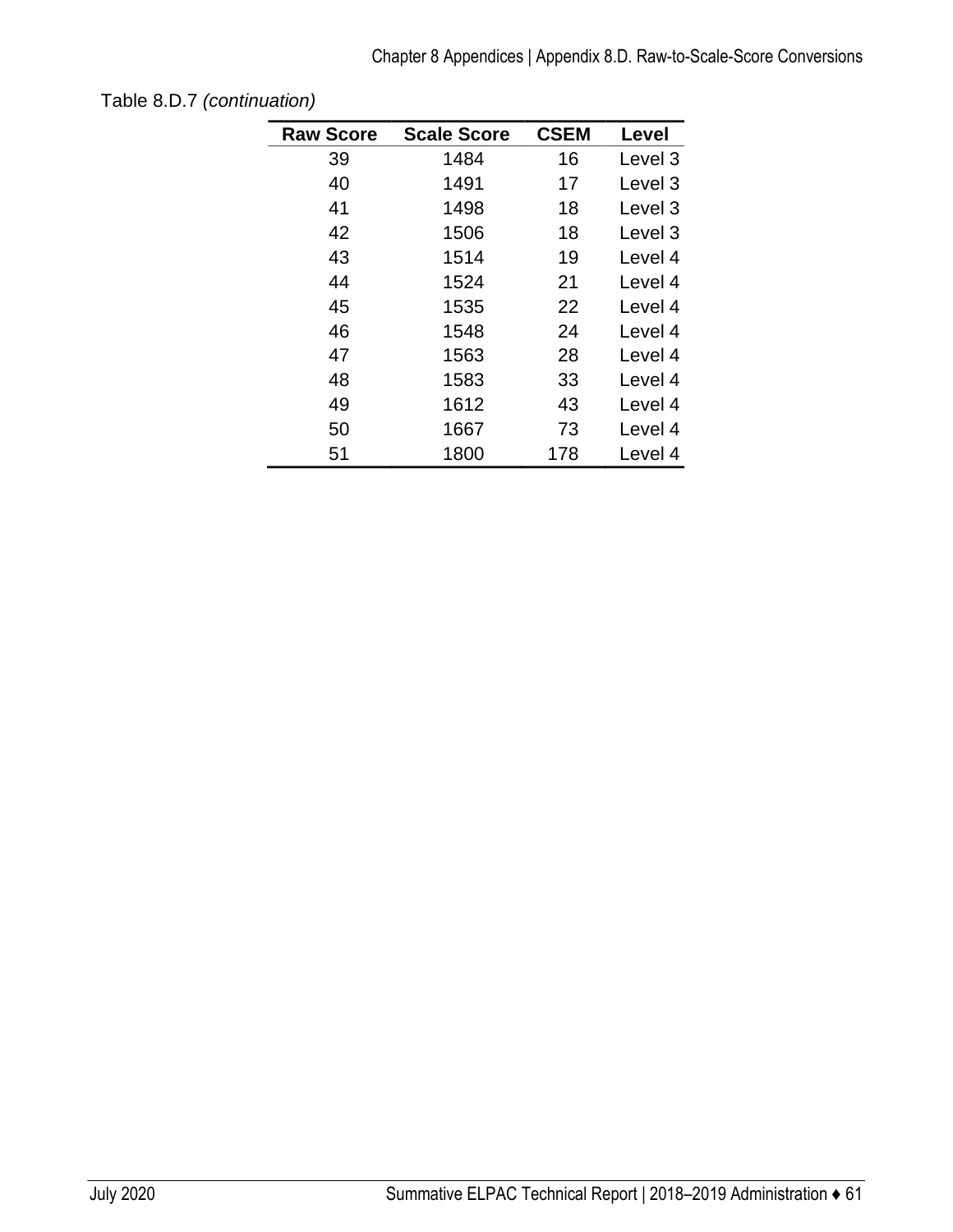| <b>Raw Score</b> | <b>Scale Score</b> | <b>CSEM</b> | Level              |
|------------------|--------------------|-------------|--------------------|
| 0                | 1150               | 202         | Level 1            |
| 1                | 1292               | 56          | Level 1            |
| $\overline{2}$   | 1335               | 37          | Level 1            |
| 3                | 1359               | 29          | Level 1            |
| 4                | 1376               | 24          | Level 1            |
| 5                | 1389               | 21          | Level 1            |
| 6                | 1399               | 19          | Level 1            |
| 7                | 1408               | 18          | Level 1            |
| 8                | 1416               | 16          | Level 1            |
| 9                | 1423               | 15          | Level 1            |
| 10               | 1429               | 15          | Level 1            |
| 11               | 1435               | 14          | Level 1            |
| 12               | 1440               | 14          | Level 1            |
| 13               | 1445               | 13          | Level 1            |
| 14               | 1450               | 13          | Level 1            |
| 15               | 1454               | 13          | Level 1            |
| 16               | 1459               | 12          | Level 1            |
| 17               | 1463               | 12          | Level <sub>2</sub> |
| 18               | 1468               | 12          | Level <sub>2</sub> |
| 19               | 1472               | 12          | Level <sub>2</sub> |
| 20               | 1476               | 12          | Level <sub>2</sub> |
| 21               | 1481               | 12          | Level <sub>2</sub> |
| 22               | 1485               | 12          | Level <sub>2</sub> |
| 23               | 1490               | 13          | Level <sub>2</sub> |
| 24               | 1494               | 13          | Level <sub>2</sub> |
| 25               | 1499               | 13          | Level <sub>2</sub> |
| 26               | 1503               | 13          | Level <sub>2</sub> |
| 27               | 1508               | 13          | Level <sub>2</sub> |
| 28               | 1513               | 14          | Level 3            |
| 29               | 1519               | 14          | Level 3            |
| 30               | 1524               | 14          | Level 3            |
| 31               | 1530               | 15          | Level 3            |
| 32               | 1536               | 15          | Level 3            |
| 33               | 1542               | 16          | Level 3            |
| 34               | 1549               | 17          | Level 3            |
| 35               | 1557               | 18          | Level 4            |
| 36               | 1565               | 19          | Level 4            |
| 37               | 1575               | 20          | Level 4            |
| 38               | 1586               | 23          | Level 4            |

# **Table 8.D.8 Raw-to-Scale-Score Conversion Table for Written, Grade Three**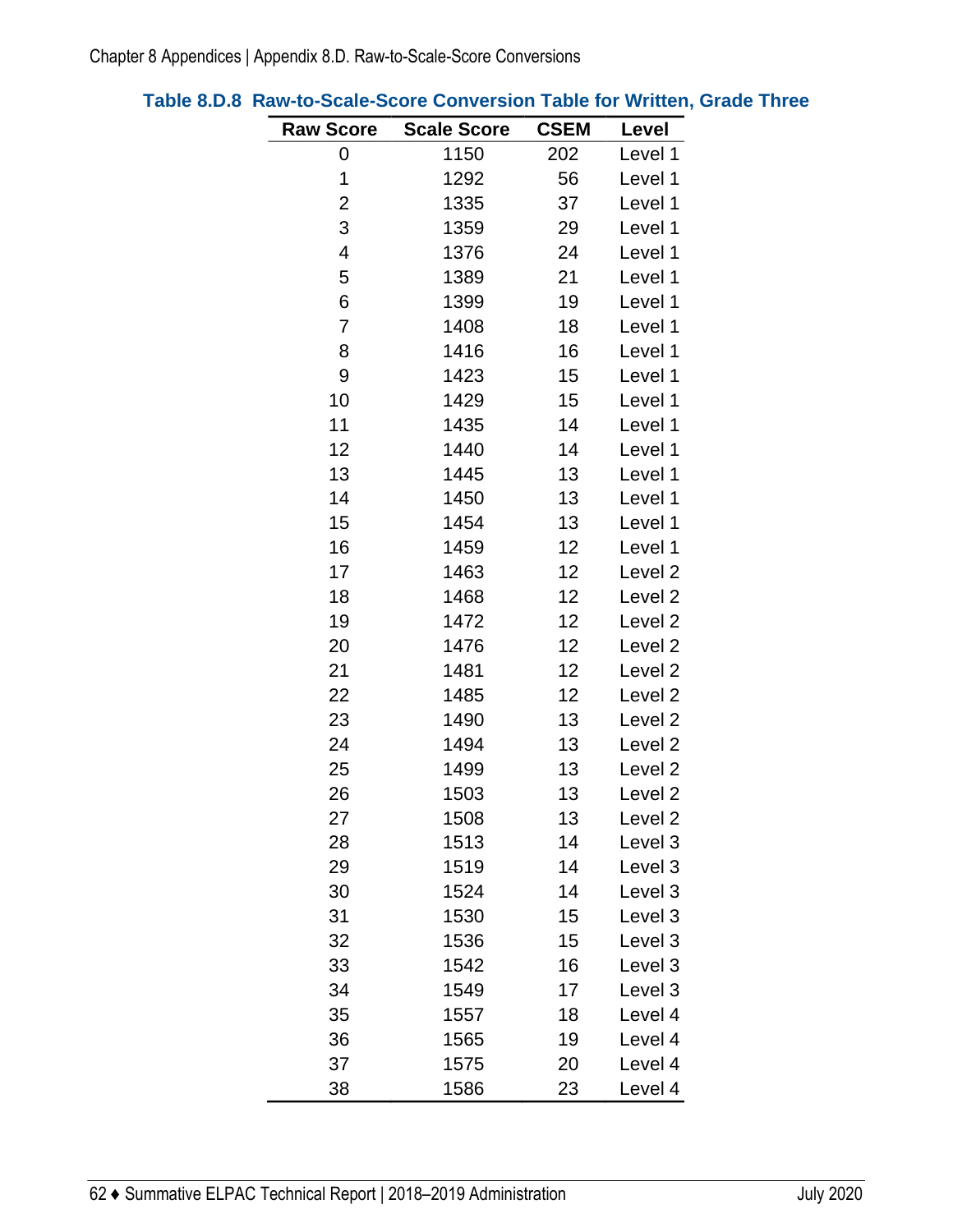| <b>Raw Score</b> | <b>Scale Score</b> | <b>CSEM</b> | Level   |
|------------------|--------------------|-------------|---------|
| 39               | 1600               | 26          | Level 4 |
| 40               | 1617               | 30          | Level 4 |
| 41               | 1642               | 39          | Level 4 |
| 42               | 1689               | 62          | Level 4 |
| 43               | 1800               | 164         | Level 4 |

Table 8.D.8 *(continuation)*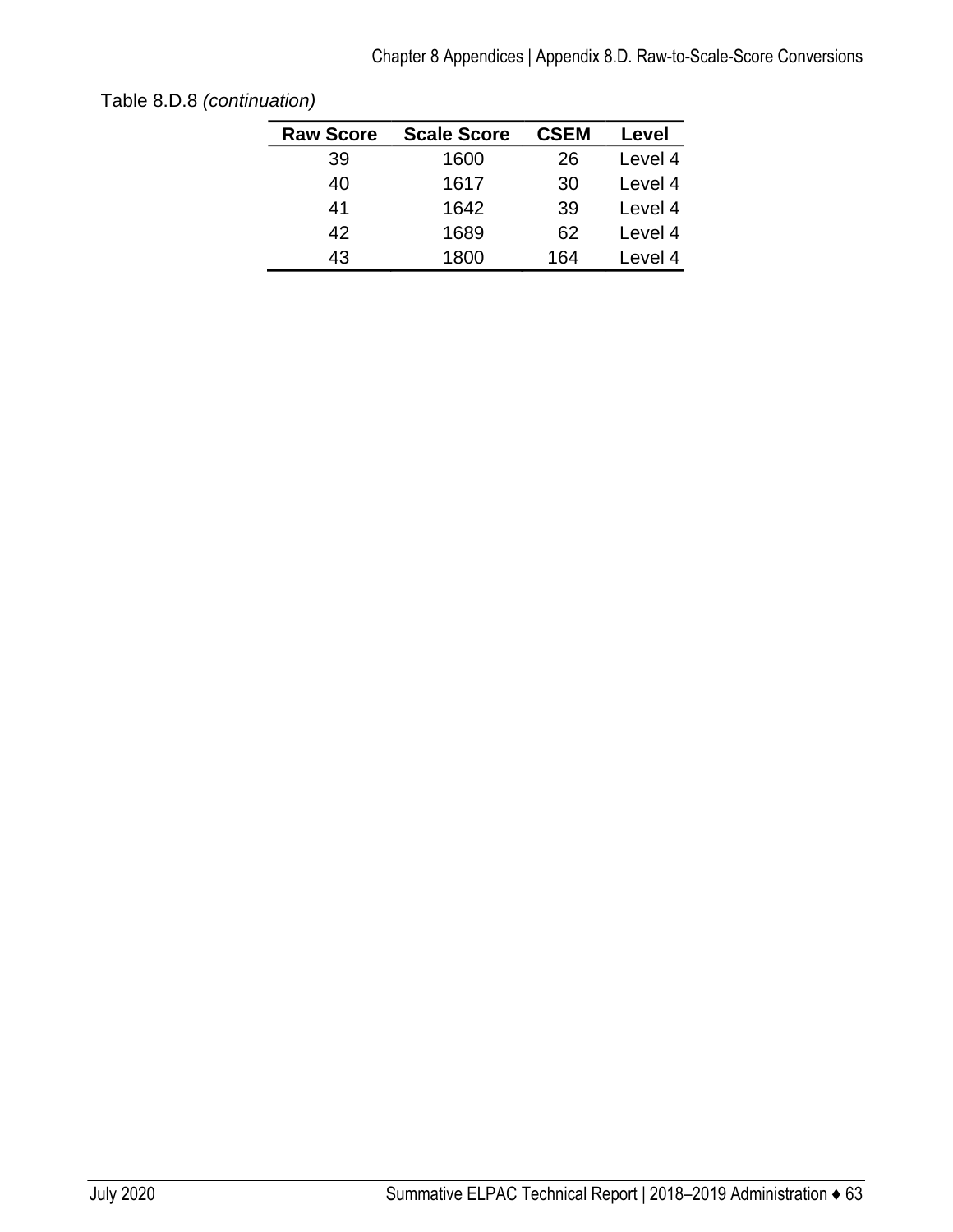| <b>Raw Score</b> | <b>Scale Score</b> | <b>CSEM</b> | Level              |
|------------------|--------------------|-------------|--------------------|
| 0                | 1150               | 105         | Level 1            |
| 1                | 1213               | 62          | Level 1            |
| 2                | 1258               | 41          | Level 1            |
| 3                | 1283               | 32          | Level 1            |
| 4                | 1301               | 27          | Level 1            |
| 5                | 1315               | 23          | Level 1            |
| 6                | 1326               | 21          | Level 1            |
| 7                | 1335               | 19          | Level 1            |
| 8                | 1343               | 18          | Level 1            |
| 9                | 1350               | 16          | Level 1            |
| 10               | 1356               | 16          | Level 1            |
| 11               | 1362               | 15          | Level 1            |
| 12               | 1367               | 14          | Level 1            |
| 13               | 1372               | 14          | Level 1            |
| 14               | 1377               | 13          | Level 1            |
| 15               | 1381               | 13          | Level 1            |
| 16               | 1385               | 12          | Level 1            |
| 17               | 1389               | 12          | Level 1            |
| 18               | 1393               | 12          | Level 1            |
| 19               | 1397               | 12          | Level 1            |
| 20               | 1401               | 12          | Level 1            |
| 21               | 1404               | 12          | Level 1            |
| 22               | 1408               | 12          | Level 1            |
| 23               | 1411               | 12          | Level 1            |
| 24               | 1415               | 12          | Level 1            |
| 25               | 1419               | 12          | Level 1            |
| 26               | 1423               | 12          | Level 1            |
| 27               | 1426               | 12          | Level 1            |
| 28               | 1430               | 12          | Level 1            |
| 29               | 1434               | 13          | Level 1            |
| 30               | 1438               | 13          | Level 1            |
| 31               | 1443               | 13          | Level <sub>2</sub> |
| 32               | 1447               | 13          | Level <sub>2</sub> |
| 33               | 1451               | 14          | Level <sub>2</sub> |
| 34               | 1456               | 14          | Level <sub>2</sub> |
| 35               | 1461               | 14          | Level <sub>2</sub> |
| 36               | 1466               | 15          | Level <sub>2</sub> |
| 37               | 1472               | 15          | Level 3            |
| 38               | 1478               | 16          | Level 3            |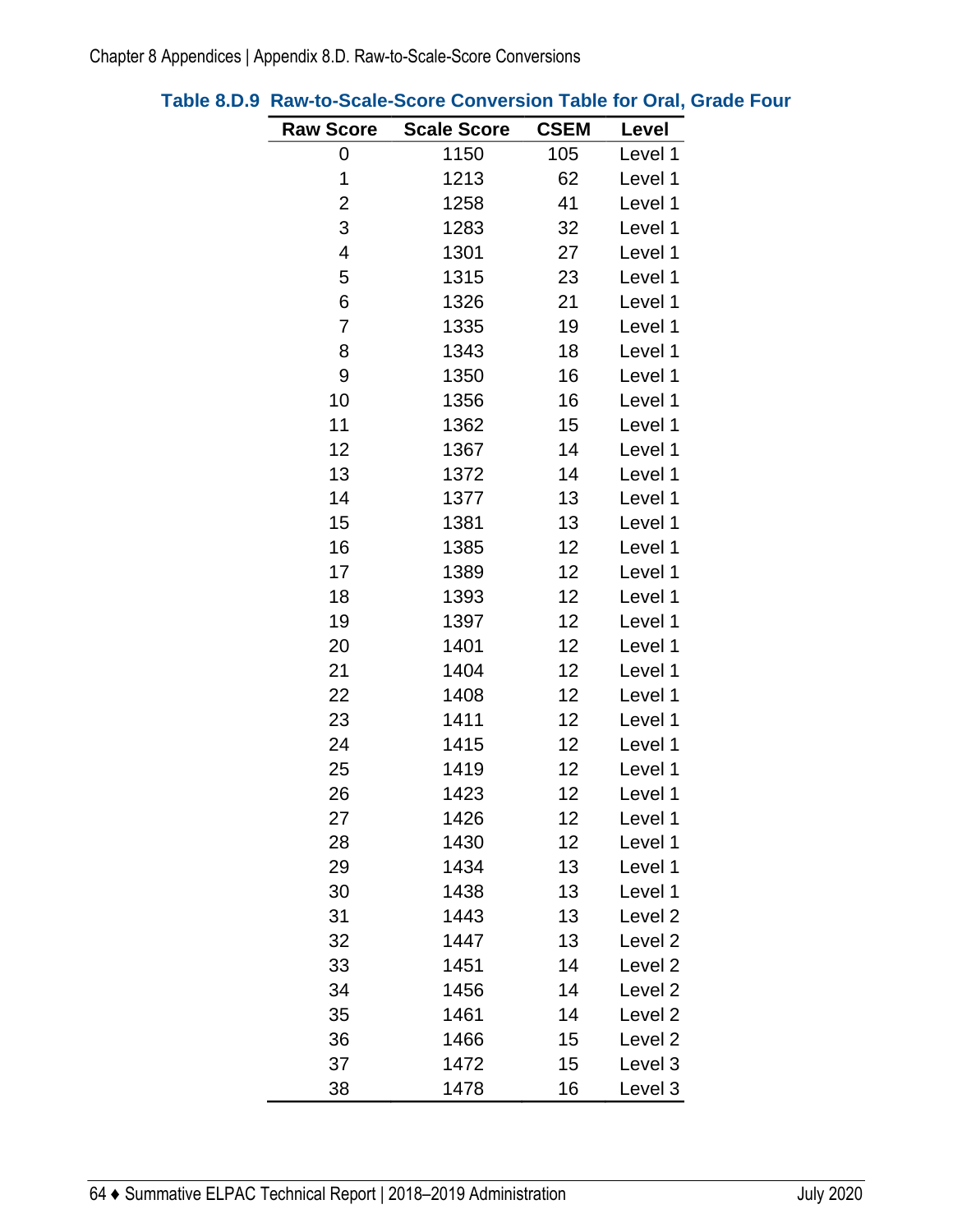| <b>Raw Score</b> | <b>Scale Score</b> | <b>CSEM</b> | Level   |
|------------------|--------------------|-------------|---------|
| 39               | 1484               | 16          | Level 3 |
| 40               | 1491               | 17          | Level 3 |
| 41               | 1498               | 18          | Level 3 |
| 42               | 1506               | 18          | Level 3 |
| 43               | 1514               | 19          | Level 3 |
| 44               | 1524               | 21          | Level 4 |
| 45               | 1535               | 22          | Level 4 |
| 46               | 1548               | 24          | Level 4 |
| 47               | 1563               | 28          | Level 4 |
| 48               | 1583               | 33          | Level 4 |
| 49               | 1612               | 43          | Level 4 |
| 50               | 1667               | 73          | Level 4 |
| 51               | 1800               | 178         | Level 4 |

Table 8.D.9 *(continuation)*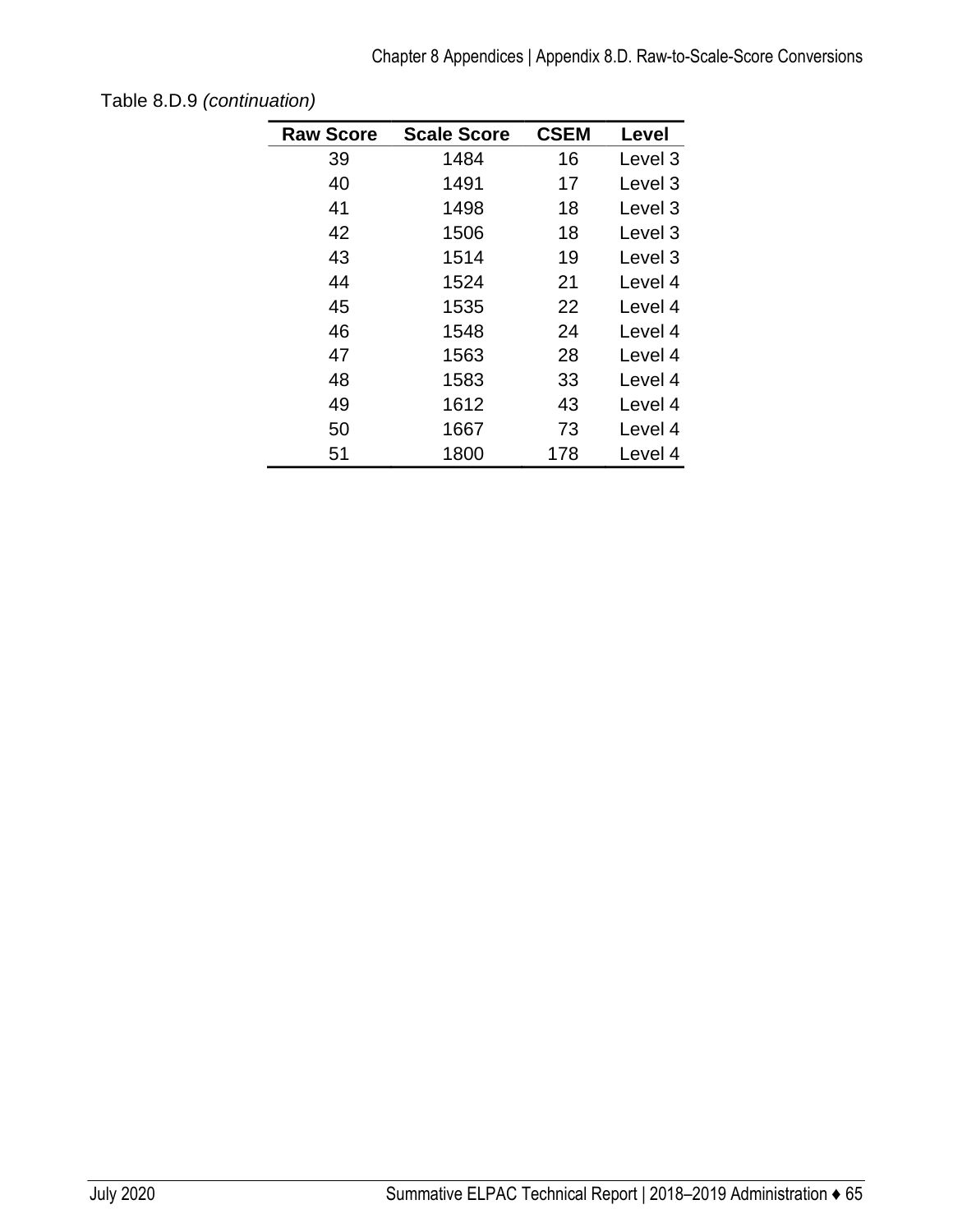| <b>Raw Score</b> | <b>Scale Score</b> | <b>CSEM</b> | Level              |
|------------------|--------------------|-------------|--------------------|
| 0                | 1150               | 202         | Level 1            |
| 1                | 1292               | 56          | Level 1            |
| $\overline{c}$   | 1335               | 37          | Level 1            |
| 3                | 1359               | 29          | Level 1            |
| 4                | 1376               | 24          | Level 1            |
| 5                | 1389               | 21          | Level 1            |
| 6                | 1399               | 19          | Level 1            |
| 7                | 1408               | 18          | Level 1            |
| 8                | 1416               | 16          | Level 1            |
| 9                | 1423               | 15          | Level 1            |
| 10               | 1429               | 15          | Level 1            |
| 11               | 1435               | 14          | Level 1            |
| 12               | 1440               | 14          | Level 1            |
| 13               | 1445               | 13          | Level 1            |
| 14               | 1450               | 13          | Level 1            |
| 15               | 1454               | 13          | Level 1            |
| 16               | 1459               | 12          | Level 1            |
| 17               | 1463               | 12          | Level 1            |
| 18               | 1468               | 12          | Level 1            |
| 19               | 1472               | 12          | Level 1            |
| 20               | 1476               | 12          | Level 1            |
| 21               | 1481               | 12          | Level <sub>2</sub> |
| 22               | 1485               | 12          | Level <sub>2</sub> |
| 23               | 1490               | 13          | Level <sub>2</sub> |
| 24               | 1494               | 13          | Level <sub>2</sub> |
| 25               | 1499               | 13          | Level <sub>2</sub> |
| 26               | 1503               | 13          | Level <sub>2</sub> |
| 27               | 1508               | 13          | Level <sub>2</sub> |
| 28               | 1513               | 14          | Level <sub>2</sub> |
| 29               | 1519               | 14          | Level <sub>2</sub> |
| 30               | 1524               | 14          | Level <sub>2</sub> |
| 31               | 1530               | 15          | Level 3            |
| 32               | 1536               | 15          | Level 3            |
| 33               | 1542               | 16          | Level 3            |
| 34               | 1549               | 17          | Level 3            |
| 35               | 1557               | 18          | Level 3            |
| 36               | 1565               | 19          | Level 3            |
| 37               | 1575               | 20          | Level 4            |
| 38               | 1586               | 23          | Level 4            |

| Table 8.D.10 Raw-to-Scale-Score Conversion Table for Written, Grade Four |  |
|--------------------------------------------------------------------------|--|
|--------------------------------------------------------------------------|--|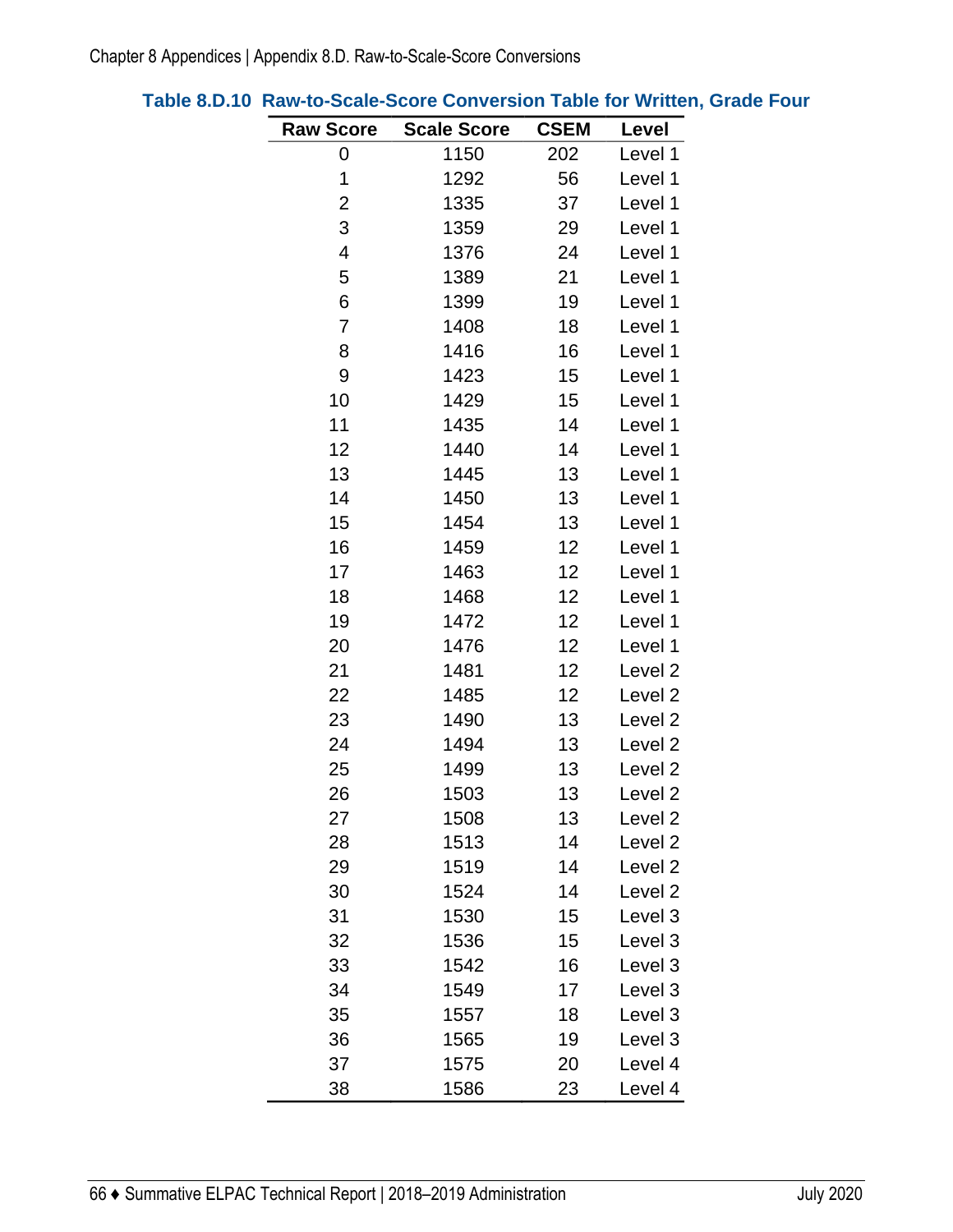| <b>Raw Score</b> | <b>Scale Score</b> | <b>CSEM</b> | Level   |
|------------------|--------------------|-------------|---------|
| 39               | 1600               | 26          | Level 4 |
| 40               | 1617               | 30          | Level 4 |
| 41               | 1642               | 39          | Level 4 |
| 42               | 1689               | 62          | Level 4 |
| 43               | 1800               | 164         | Level 4 |
|                  |                    |             |         |

Table 8.D.10 *(continuation)*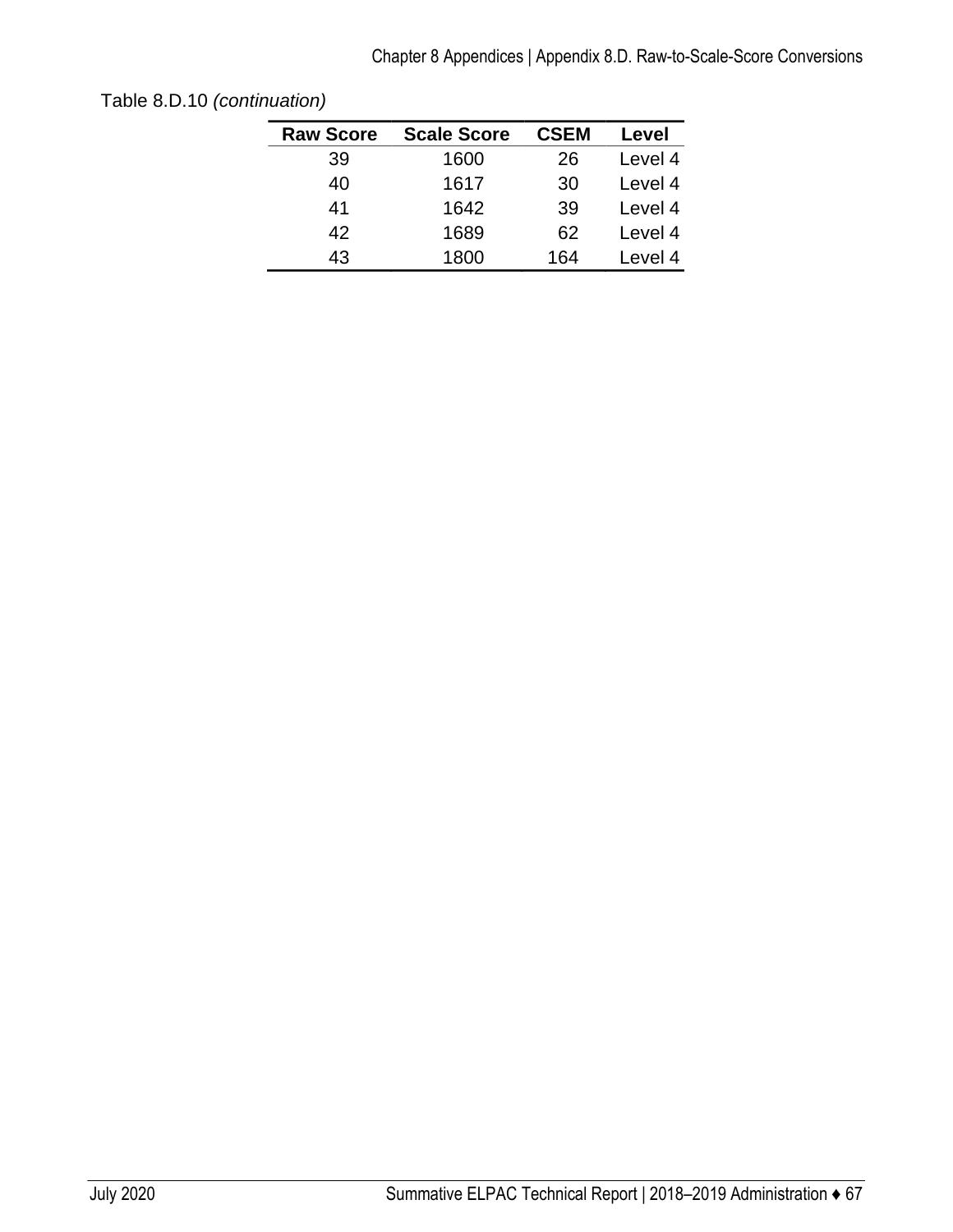| <b>Raw Score</b> | <b>Scale Score</b> | <b>CSEM</b> | Level              |
|------------------|--------------------|-------------|--------------------|
| 0                | 1150               | 105         | Level 1            |
| 1                | 1213               | 62          | Level 1            |
| $\overline{2}$   | 1258               | 41          | Level 1            |
| 3                | 1283               | 32          | Level 1            |
| $\overline{4}$   | 1301               | 27          | Level 1            |
| 5                | 1315               | 23          | Level 1            |
| 6                | 1326               | 21          | Level 1            |
| 7                | 1335               | 19          | Level 1            |
| 8                | 1343               | 18          | Level 1            |
| 9                | 1350               | 16          | Level 1            |
| 10               | 1356               | 16          | Level 1            |
| 11               | 1362               | 15          | Level 1            |
| 12               | 1367               | 14          | Level 1            |
| 13               | 1372               | 14          | Level 1            |
| 14               | 1377               | 13          | Level 1            |
| 15               | 1381               | 13          | Level 1            |
| 16               | 1385               | 12          | Level 1            |
| 17               | 1389               | 12          | Level 1            |
| 18               | 1393               | 12          | Level 1            |
| 19               | 1397               | 12          | Level 1            |
| 20               | 1401               | 12          | Level 1            |
| 21               | 1404               | 12          | Level 1            |
| 22               | 1408               | 12          | Level 1            |
| 23               | 1411               | 12          | Level 1            |
| 24               | 1415               | 12          | Level 1            |
| 25               | 1419               | 12          | Level 1            |
| 26               | 1423               | 12          | Level 1            |
| 27               | 1426               | 12          | Level 1            |
| 28               | 1430               | 12          | Level 1            |
| 29               | 1434               | 13          | Level 1            |
| 30               | 1438               | 13          | Level 1            |
| 31               | 1443               | 13          | Level 1            |
| 32               | 1447               | 13          | Level <sub>2</sub> |
| 33               | 1451               | 14          | Level <sub>2</sub> |
| 34               | 1456               | 14          | Level <sub>2</sub> |
| 35               | 1461               | 14          | Level <sub>2</sub> |
| 36               | 1466               | 15          | Level <sub>2</sub> |
| 37               | 1472               | 15          | Level <sub>2</sub> |
| 38               | 1478               | 16          | Level 3            |

# **Table 8.D.11 Raw-to-Scale-Score Conversion Table for Oral, Grade Five**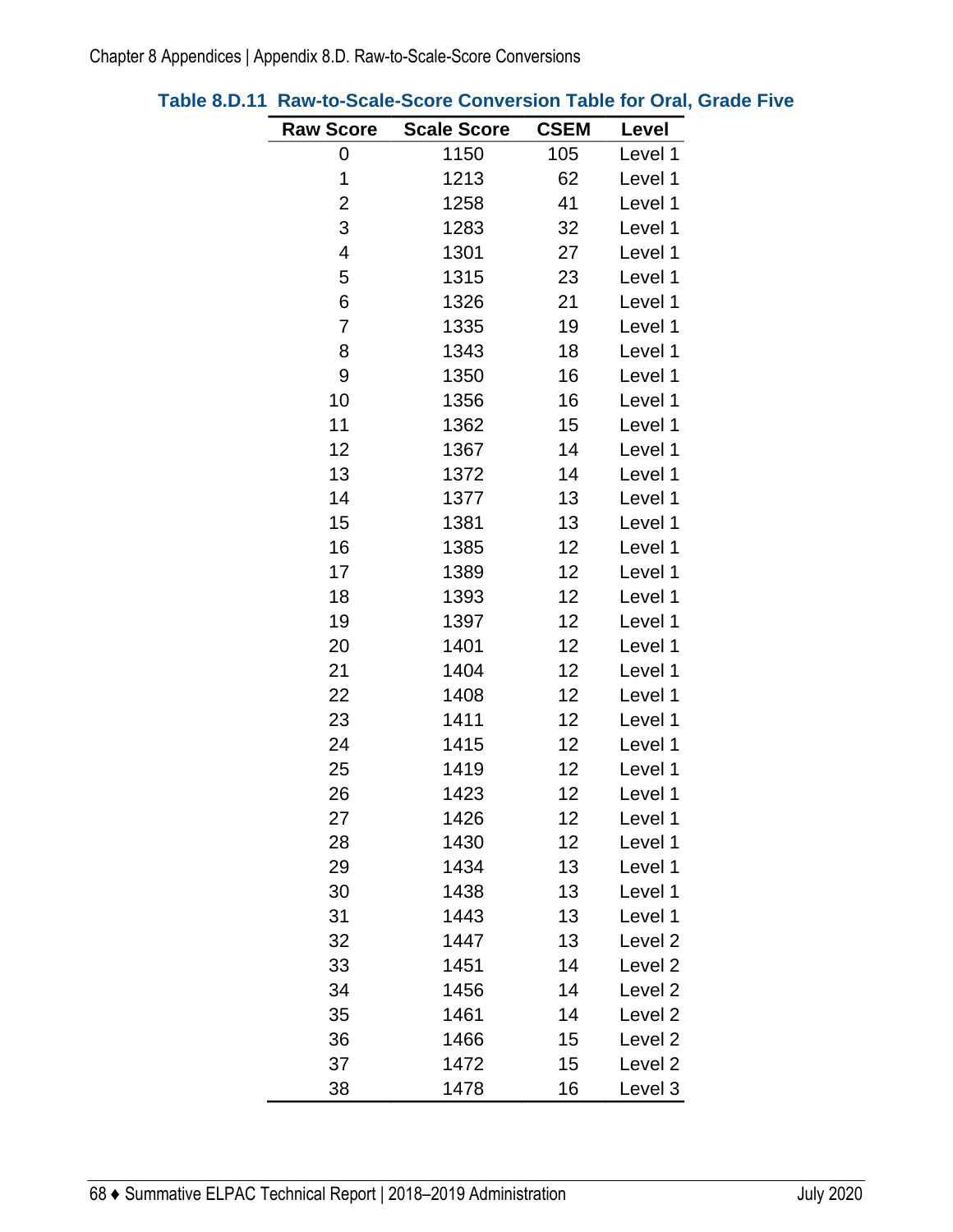| <b>Raw Score</b> | <b>Scale Score</b> | <b>CSEM</b> | Level   |
|------------------|--------------------|-------------|---------|
| 39               | 1484               | 16          | Level 3 |
| 40               | 1491               | 17          | Level 3 |
| 41               | 1498               | 18          | Level 3 |
| 42               | 1506               | 18          | Level 3 |
| 43               | 1514               | 19          | Level 3 |
| 44               | 1524               | 21          | Level 3 |
| 45               | 1535               | 22          | Level 4 |
| 46               | 1548               | 24          | Level 4 |
| 47               | 1563               | 28          | Level 4 |
| 48               | 1583               | 33          | Level 4 |
| 49               | 1612               | 43          | Level 4 |
| 50               | 1667               | 73          | Level 4 |
| 51               | 1800               | 178         | Level 4 |

Table 8.D.11 *(continuation)*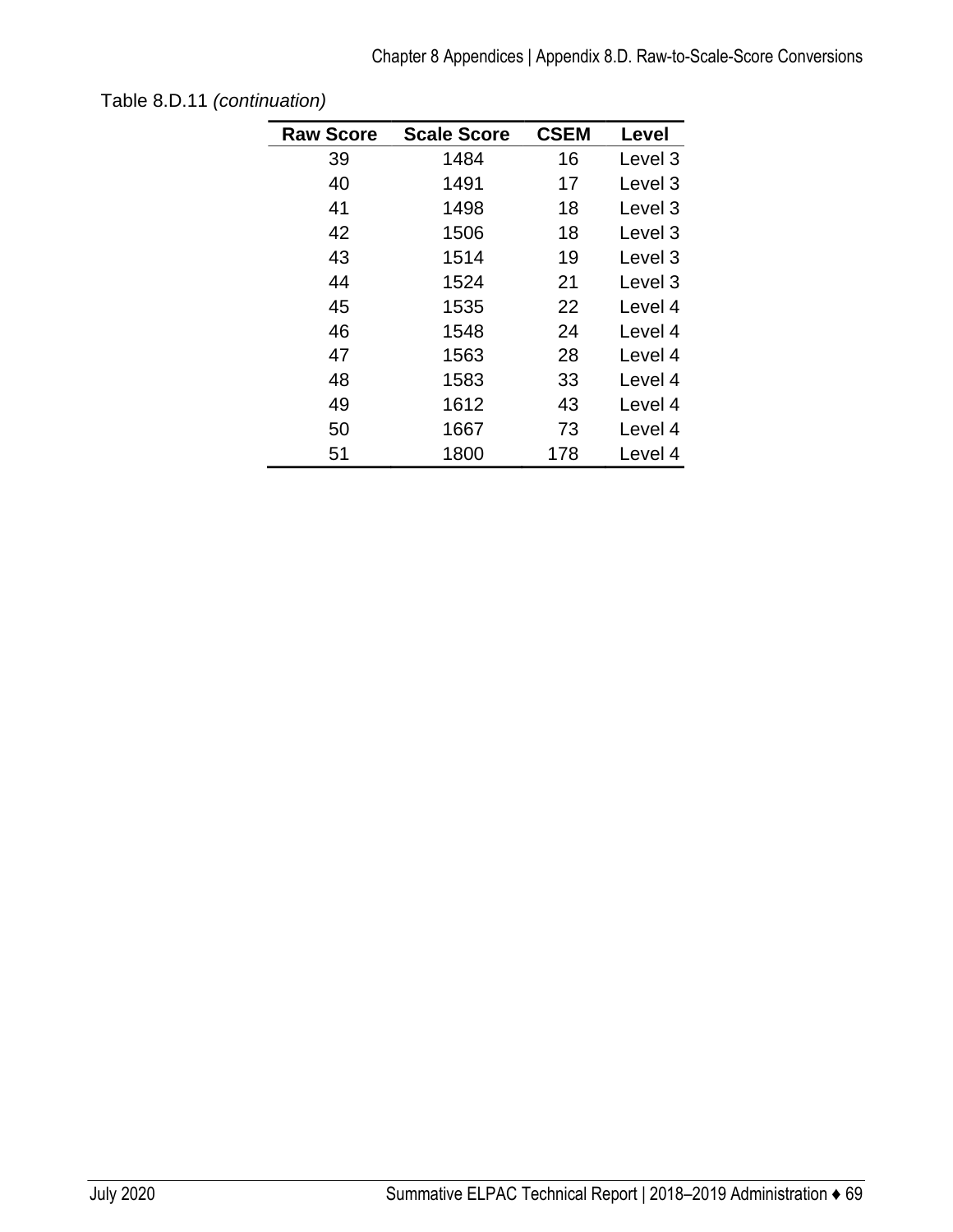| <b>Raw Score</b> | <b>Scale Score</b> | <b>CSEM</b> | Level              |
|------------------|--------------------|-------------|--------------------|
| 0                | 1150               | 202         | Level 1            |
| 1                | 1292               | 56          | Level 1            |
| $\overline{c}$   | 1335               | 37          | Level 1            |
| 3                | 1359               | 29          | Level 1            |
| 4                | 1376               | 24          | Level 1            |
| 5                | 1389               | 21          | Level 1            |
| 6                | 1399               | 19          | Level 1            |
| 7                | 1408               | 18          | Level 1            |
| 8                | 1416               | 16          | Level 1            |
| 9                | 1423               | 15          | Level 1            |
| 10               | 1429               | 15          | Level 1            |
| 11               | 1435               | 14          | Level 1            |
| 12               | 1440               | 14          | Level 1            |
| 13               | 1445               | 13          | Level 1            |
| 14               | 1450               | 13          | Level 1            |
| 15               | 1454               | 13          | Level 1            |
| 16               | 1459               | 12          | Level 1            |
| 17               | 1463               | 12          | Level 1            |
| 18               | 1468               | 12          | Level 1            |
| 19               | 1472               | 12          | Level 1            |
| 20               | 1476               | 12          | Level 1            |
| 21               | 1481               | 12          | Level 1            |
| 22               | 1485               | 12          | Level 1            |
| 23               | 1490               | 13          | Level <sub>2</sub> |
| 24               | 1494               | 13          | Level <sub>2</sub> |
| 25               | 1499               | 13          | Level <sub>2</sub> |
| 26               | 1503               | 13          | Level <sub>2</sub> |
| 27               | 1508               | 13          | Level <sub>2</sub> |
| 28               | 1513               | 14          | Level <sub>2</sub> |
| 29               | 1519               | 14          | Level 2            |
| 30               | 1524               | 14          | Level <sub>2</sub> |
| 31               | 1530               | 15          | Level <sub>2</sub> |
| 32               | 1536               | 15          | Level 2            |
| 33               | 1542               | 16          | Level <sub>2</sub> |
| 34               | 1549               | 17          | Level <sub>2</sub> |
| 35               | 1557               | 18          | Level 3            |
| 36               | 1565               | 19          | Level 3            |
| 37               | 1575               | 20          | Level 3            |
| 38               | 1586               | 23          | Level 3            |

# **Table 8.D.12 Raw-to-Scale-Score Conversion Table for Written, Grade Five**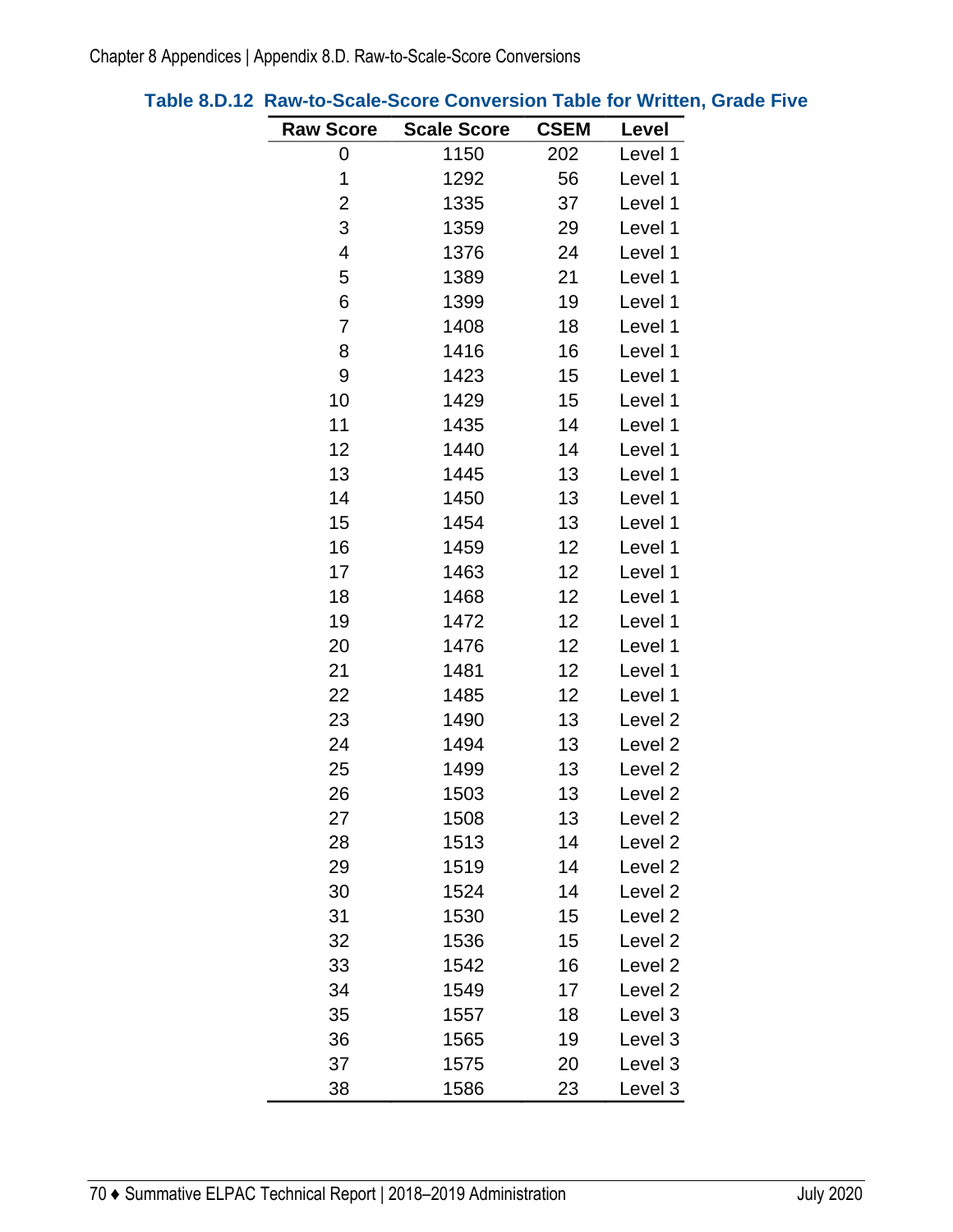| <b>Raw Score</b> | <b>Scale Score</b> | <b>CSEM</b> | Level   |
|------------------|--------------------|-------------|---------|
| 39               | 1600               | 26          | Level 4 |
| 40               | 1617               | 30          | Level 4 |
| 41               | 1642               | 39          | Level 4 |
| 42               | 1689               | 62          | Level 4 |
| 43               | 1800               | 164         | Level 4 |
|                  |                    |             |         |

Table 8.D.12 *(continuation)*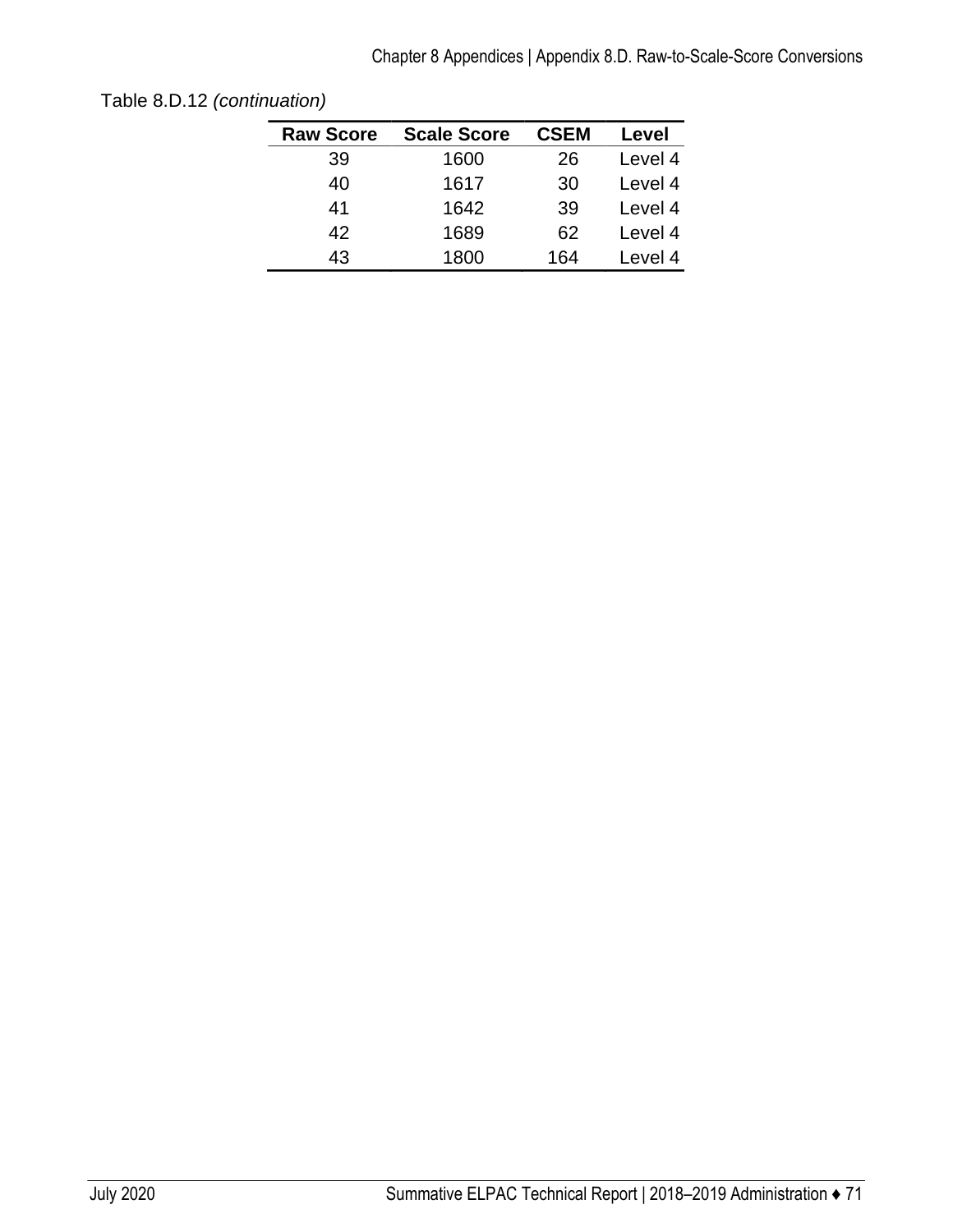| <b>Raw Score</b> | <b>Scale Score</b> | <b>CSEM</b> | Level              |
|------------------|--------------------|-------------|--------------------|
| 0                | 1150               | 83          | Level 1            |
| 1                | 1150               | 83          | Level 1            |
| 2                | 1172               | 72          | Level 1            |
| 3                | 1220               | 53          | Level 1            |
| 4                | 1252               | 43          | Level 1            |
| 5                | 1275               | 36          | Level 1            |
| 6                | 1294               | 31          | Level 1            |
| 7                | 1309               | 28          | Level 1            |
| 8                | 1321               | 25          | Level 1            |
| 9                | 1332               | 22          | Level 1            |
| 10               | 1342               | 20          | Level 1            |
| 11               | 1350               | 19          | Level 1            |
| 12               | 1358               | 17          | Level 1            |
| 13               | 1365               | 16          | Level 1            |
| 14               | 1371               | 16          | Level 1            |
| 15               | 1377               | 15          | Level 1            |
| 16               | 1382               | 14          | Level 1            |
| 17               | 1387               | 14          | Level 1            |
| 18               | 1392               | 14          | Level 1            |
| 19               | 1397               | 13          | Level 1            |
| 20               | 1401               | 13          | Level 1            |
| 21               | 1406               | 13          | Level 1            |
| 22               | 1410               | 13          | Level 1            |
| 23               | 1415               | 13          | Level 1            |
| 24               | 1419               | 13          | Level 1            |
| 25               | 1424               | 13          | Level 1            |
| 26               | 1428               | 14          | Level 1            |
| 27               | 1433               | 14          | Level 1            |
| 28               | 1437               | 14          | Level 1            |
| 29               | 1442               | 14          | Level 1            |
| 30               | 1447               | 14          | Level 1            |
| 31               | 1452               | 15          | Level <sub>2</sub> |
| 32               | 1457               | 15          | Level <sub>2</sub> |
| 33               | 1462               | 16          | Level <sub>2</sub> |
| 34               | 1468               | 16          | Level <sub>2</sub> |
| 35               | 1474               | 17          | Level 2            |
| 36               | 1480               | 17          | Level <sub>2</sub> |
| 37               | 1487               | 18          | Level 3            |
| 38               | 1495               | 19          | Level 3            |

## **Table 8.D.13 Raw-to-Scale-Score Conversion Table for Oral, Grade Six**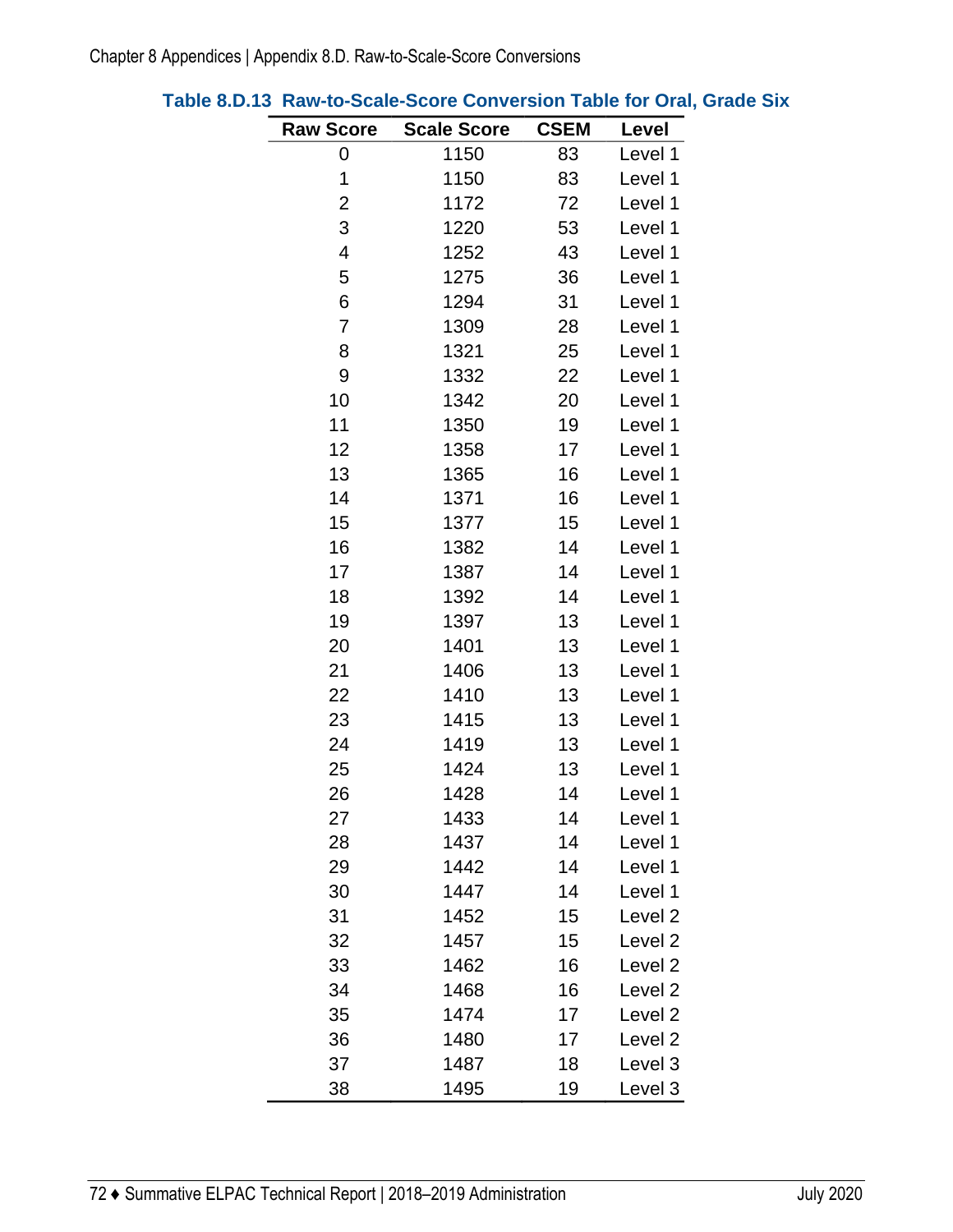| <b>Raw Score</b> | <b>Scale Score</b> | <b>CSEM</b> | Level   |
|------------------|--------------------|-------------|---------|
| 39               | 1502               | 20          | Level 3 |
| 40               | 1511               | 21          | Level 3 |
| 41               | 1520               | 22          | Level 3 |
| 42               | 1531               | 24          | Level 3 |
| 43               | 1543               | 26          | Level 4 |
| 44               | 1556               | 28          | Level 4 |
| 45               | 1572               | 31          | Level 4 |
| 46               | 1592               | 36          | Level 4 |
| 47               | 1617               | 43          | Level 4 |
| 48               | 1652               | 56          | Level 4 |
| 49               | 1714               | 88          | Level 4 |
| 50               | 1856               | 186         | Level 4 |
| 51               | 1900               | 203         | Level 4 |

Table 8.D.13 *(continuation)*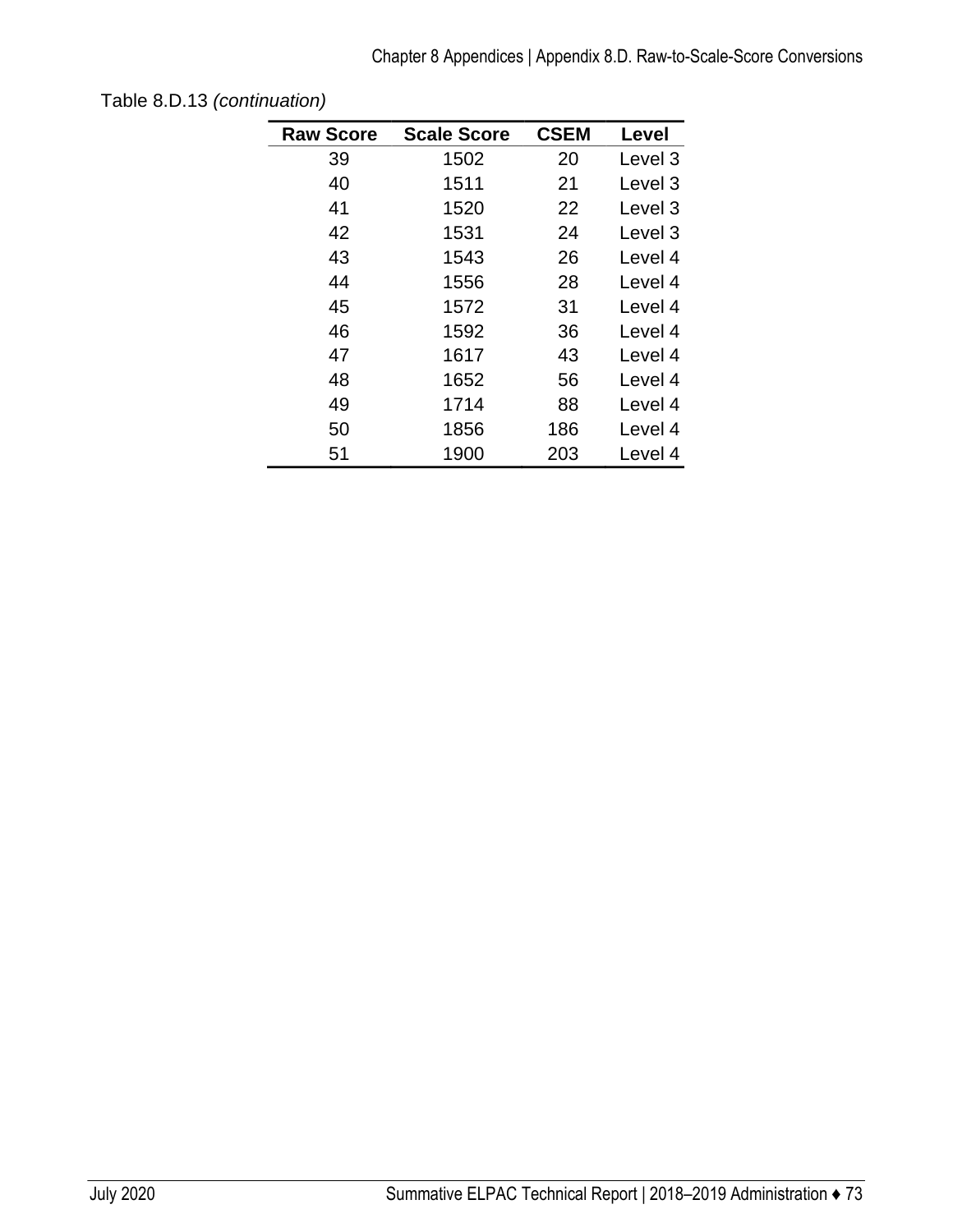| <b>Raw Score</b> | <b>Scale Score</b> | <b>CSEM</b> | Level              |
|------------------|--------------------|-------------|--------------------|
| 0                | 1150               | 208         | Level 1            |
| 1                | 1294               | 61          | Level 1            |
| $\overline{c}$   | 1341               | 42          | Level 1            |
| 3                | 1369               | 34          | Level 1            |
| 4                | 1389               | 29          | Level 1            |
| 5                | 1404               | 26          | Level 1            |
| 6                | 1417               | 23          | Level 1            |
| 7                | 1428               | 21          | Level 1            |
| 8                | 1437               | 20          | Level 1            |
| 9                | 1445               | 19          | Level 1            |
| 10               | 1453               | 18          | Level 1            |
| 11               | 1460               | 18          | Level 1            |
| 12               | 1467               | 17          | Level 1            |
| 13               | 1473               | 17          | Level 1            |
| 14               | 1480               | 17          | Level 1            |
| 15               | 1486               | 17          | Level 1            |
| 16               | 1492               | 17          | Level 1            |
| 17               | 1498               | 16          | Level 1            |
| 18               | 1504               | 16          | Level <sub>2</sub> |
| 19               | 1509               | 16          | Level <sub>2</sub> |
| 20               | 1515               | 16          | Level <sub>2</sub> |
| 21               | 1521               | 17          | Level <sub>2</sub> |
| 22               | 1527               | 17          | Level <sub>2</sub> |
| 23               | 1533               | 17          | Level <sub>2</sub> |
| 24               | 1539               | 17          | Level <sub>2</sub> |
| 25               | 1545               | 17          | Level <sub>2</sub> |
| 26               | 1551               | 17          | Level 3            |
| 27               | 1558               | 18          | Level 3            |
| 28               | 1564               | 18          | Level 3            |
| 29               | 1571               | 19          | Level 3            |
| 30               | 1578               | 19          | Level 3            |
| 31               | 1586               | 20          | Level 3            |
| 32               | 1594               | 21          | Level 4            |
| 33               | 1603               | 22          | Level 4            |
| 34               | 1612               | 23          | Level 4            |
| 35               | 1623               | 24          | Level 4            |
| 36               | 1635               | 26          | Level 4            |
| 37               | 1649               | 29          | Level 4            |
| 38               | 1665               | 33          | Level 4            |

**Table 8.D.14 Raw-to-Scale-Score Conversion Table for Written, Grade Six**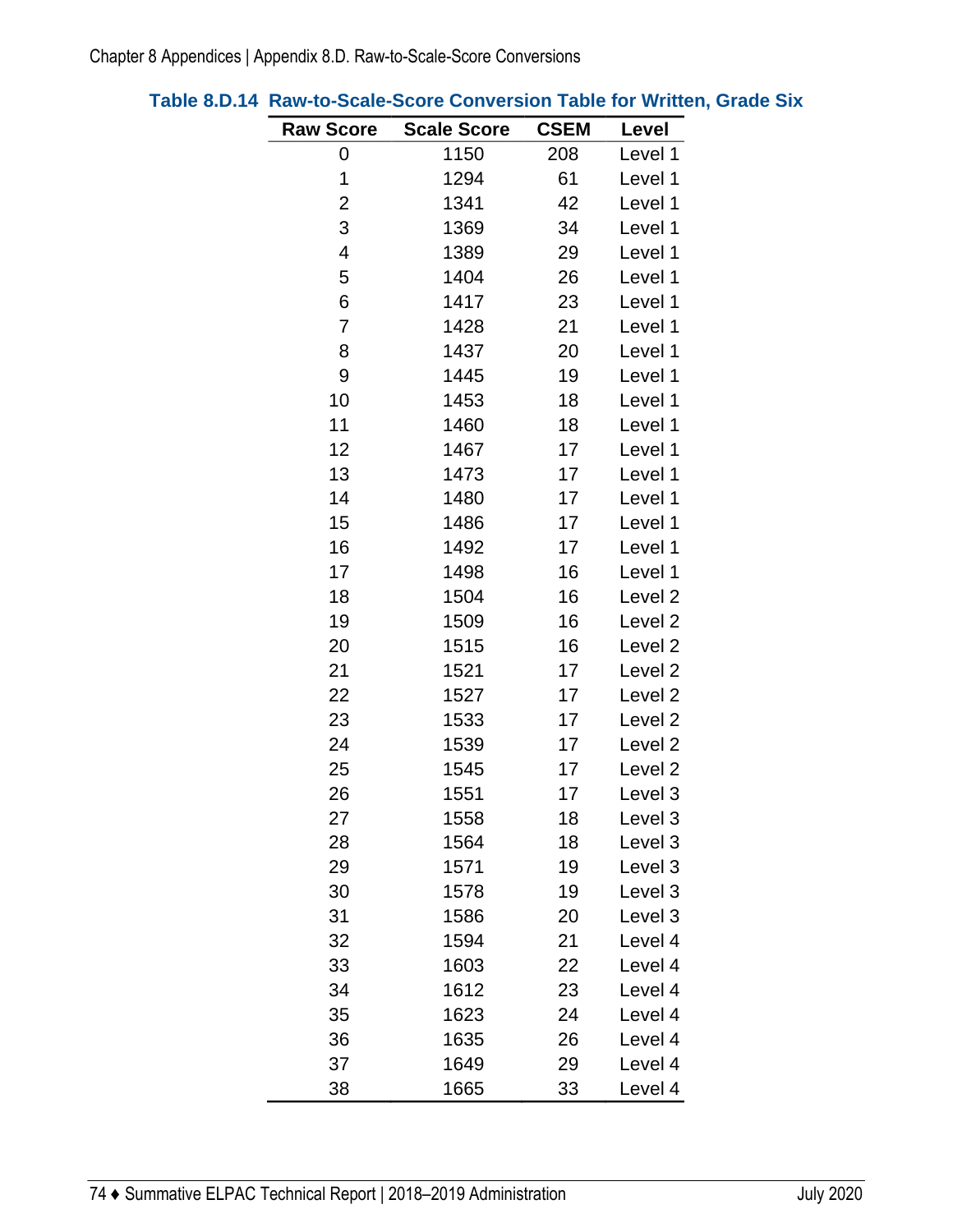| <b>Raw Score</b> | <b>Scale Score</b> | <b>CSEM</b> | Level   |
|------------------|--------------------|-------------|---------|
| 39               | 1687               | 39          | Level 4 |
| 40               | 1715               | 48          | Level 4 |
| 41               | 1759               | 65          | Level 4 |
| 42               | 1844               | 109         | Level 4 |
| 43               | 1900               | 146         | Level 4 |
|                  |                    |             |         |

Table 8.D.14 *(continuation)*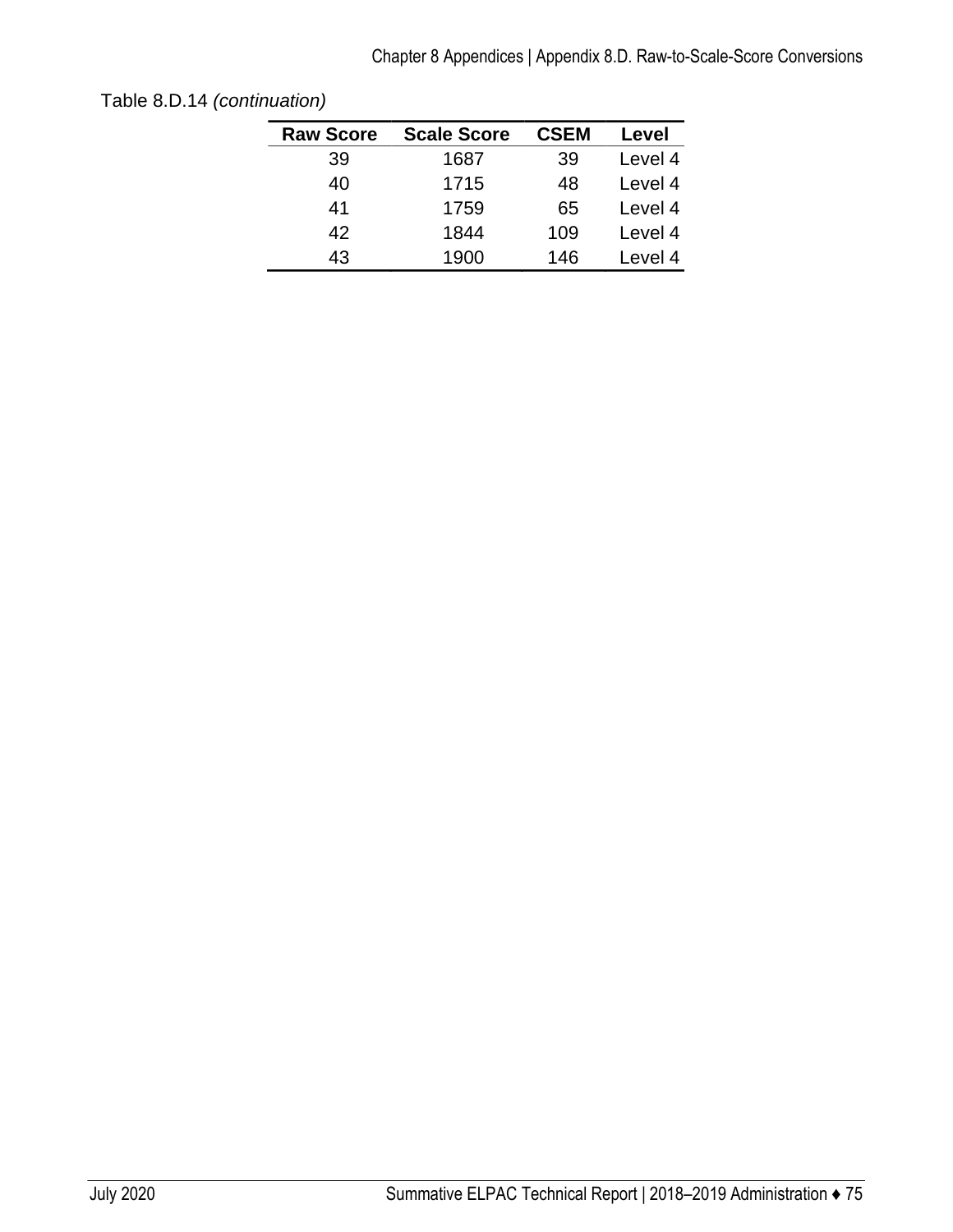| <b>Raw Score</b> | <b>Scale Score</b> | <b>CSEM</b> | Level              |
|------------------|--------------------|-------------|--------------------|
| 0                | 1150               | 83          | Level 1            |
| 1                | 1150               | 83          | Level 1            |
| 2                | 1172               | 72          | Level 1            |
| 3                | 1220               | 53          | Level 1            |
| 4                | 1252               | 43          | Level 1            |
| 5                | 1275               | 36          | Level 1            |
| 6                | 1294               | 31          | Level 1            |
| 7                | 1309               | 28          | Level 1            |
| 8                | 1321               | 25          | Level 1            |
| 9                | 1332               | 22          | Level 1            |
| 10               | 1342               | 20          | Level 1            |
| 11               | 1350               | 19          | Level 1            |
| 12               | 1358               | 17          | Level 1            |
| 13               | 1365               | 16          | Level 1            |
| 14               | 1371               | 16          | Level 1            |
| 15               | 1377               | 15          | Level 1            |
| 16               | 1382               | 14          | Level 1            |
| 17               | 1387               | 14          | Level 1            |
| 18               | 1392               | 14          | Level 1            |
| 19               | 1397               | 13          | Level 1            |
| 20               | 1401               | 13          | Level 1            |
| 21               | 1406               | 13          | Level 1            |
| 22               | 1410               | 13          | Level 1            |
| 23               | 1415               | 13          | Level 1            |
| 24               | 1419               | 13          | Level 1            |
| 25               | 1424               | 13          | Level 1            |
| 26               | 1428               | 14          | Level 1            |
| 27               | 1433               | 14          | Level 1            |
| 28               | 1437               | 14          | Level 1            |
| 29               | 1442               | 14          | Level 1            |
| 30               | 1447               | 14          | Level 1            |
| 31               | 1452               | 15          | Level 1            |
| 32               | 1457               | 15          | Level <sub>2</sub> |
| 33               | 1462               | 16          | Level <sub>2</sub> |
| 34               | 1468               | 16          | Level <sub>2</sub> |
| 35               | 1474               | 17          | Level <sub>2</sub> |
| 36               | 1480               | 17          | Level <sub>2</sub> |
| 37               | 1487               | 18          | Level <sub>2</sub> |
| 38               | 1495               | 19          | Level <sub>2</sub> |

|  | Table 8.D.15 Raw-to-Scale-Score Conversion Table for Oral, Grade Seven |
|--|------------------------------------------------------------------------|
|--|------------------------------------------------------------------------|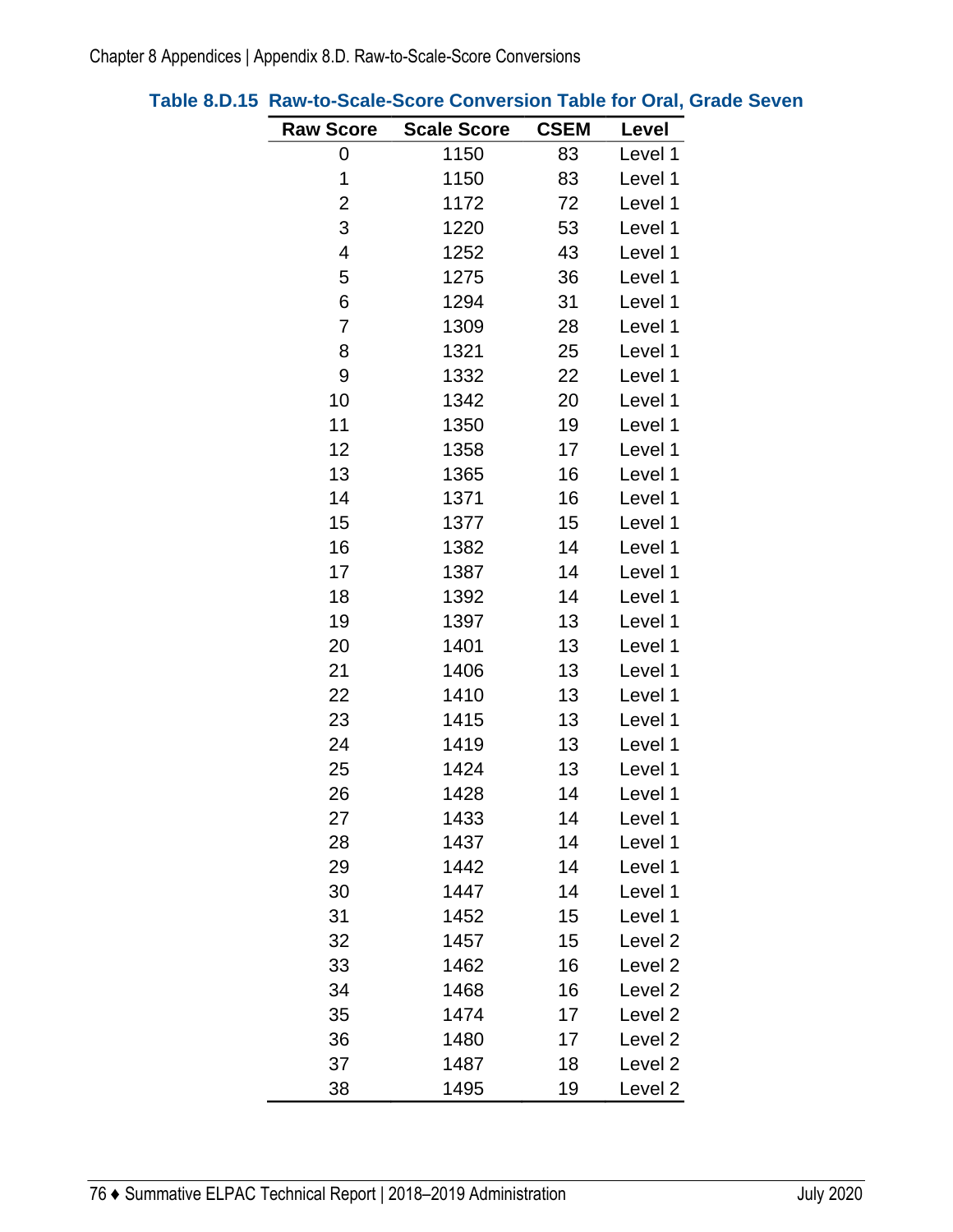| <b>Raw Score</b> | <b>Scale Score</b> | <b>CSEM</b> | Level              |
|------------------|--------------------|-------------|--------------------|
| 39               | 1502               | 20          | Level 3            |
| 40               | 1511               | 21          | Level 3            |
| 41               | 1520               | 22          | Level 3            |
| 42               | 1531               | 24          | Level 3            |
| 43               | 1543               | 26          | Level <sub>3</sub> |
| 44               | 1556               | 28          | Level 4            |
| 45               | 1572               | 31          | Level 4            |
| 46               | 1592               | 36          | Level 4            |
| 47               | 1617               | 43          | Level 4            |
| 48               | 1652               | 56          | Level 4            |
| 49               | 1714               | 88          | Level 4            |
| 50               | 1856               | 186         | Level 4            |
| 51               | 1900               | 203         | Level 4            |

Table 8.D.15 *(continuation)*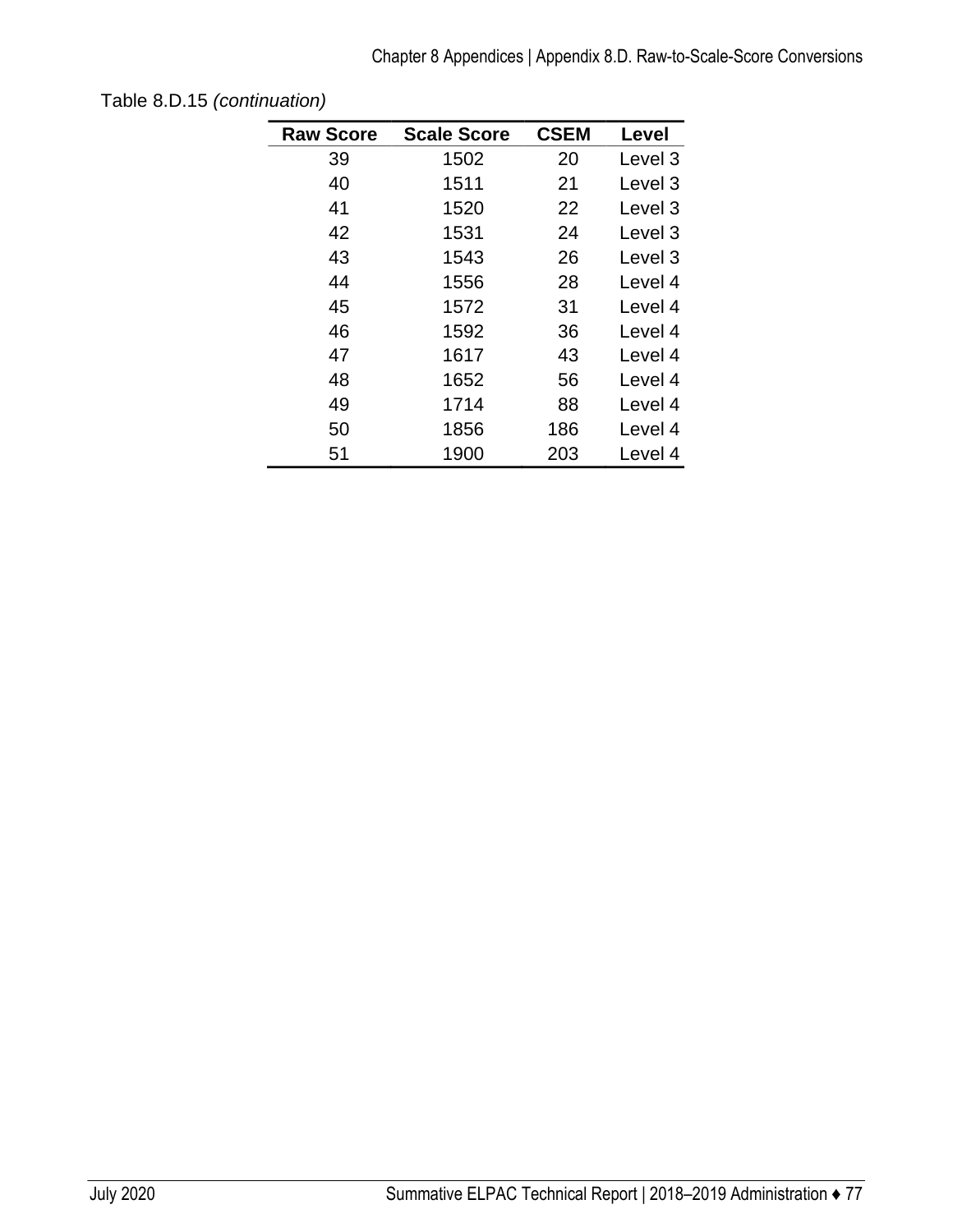| <b>Raw Score</b>         | <b>Scale Score</b> | <b>CSEM</b> | Level              |
|--------------------------|--------------------|-------------|--------------------|
| 0                        | 1150               | 208         | Level 1            |
| 1                        | 1294               | 61          | Level 1            |
| $\overline{2}$           | 1341               | 42          | Level 1            |
| 3                        | 1369               | 34          | Level 1            |
| $\overline{\mathcal{A}}$ | 1389               | 29          | Level 1            |
| 5                        | 1404               | 26          | Level 1            |
| 6                        | 1417               | 23          | Level 1            |
| 7                        | 1428               | 21          | Level 1            |
| 8                        | 1437               | 20          | Level 1            |
| 9                        | 1445               | 19          | Level 1            |
| 10                       | 1453               | 18          | Level 1            |
| 11                       | 1460               | 18          | Level 1            |
| 12                       | 1467               | 17          | Level 1            |
| 13                       | 1473               | 17          | Level 1            |
| 14                       | 1480               | 17          | Level 1            |
| 15                       | 1486               | 17          | Level 1            |
| 16                       | 1492               | 17          | Level 1            |
| 17                       | 1498               | 16          | Level 1            |
| 18                       | 1504               | 16          | Level 1            |
| 19                       | 1509               | 16          | Level <sub>2</sub> |
| 20                       | 1515               | 16          | Level <sub>2</sub> |
| 21                       | 1521               | 17          | Level <sub>2</sub> |
| 22                       | 1527               | 17          | Level <sub>2</sub> |
| 23                       | 1533               | 17          | Level <sub>2</sub> |
| 24                       | 1539               | 17          | Level <sub>2</sub> |
| 25                       | 1545               | 17          | Level <sub>2</sub> |
| 26                       | 1551               | 17          | Level <sub>2</sub> |
| 27                       | 1558               | 18          | Level 3            |
| 28                       | 1564               | 18          | Level 3            |
| 29                       | 1571               | 19          | Level 3            |
| 30                       | 1578               | 19          | Level 3            |
| 31                       | 1586               | 20          | Level 3            |
| 32                       | 1594               | 21          | Level 3            |
| 33                       | 1603               | 22          | Level 4            |
| 34                       | 1612               | 23          | Level 4            |
| 35                       | 1623               | 24          | Level 4            |
| 36                       | 1635               | 26          | Level 4            |
| 37                       | 1649               | 29          | Level 4            |
| 38                       | 1665               | 33          | Level 4            |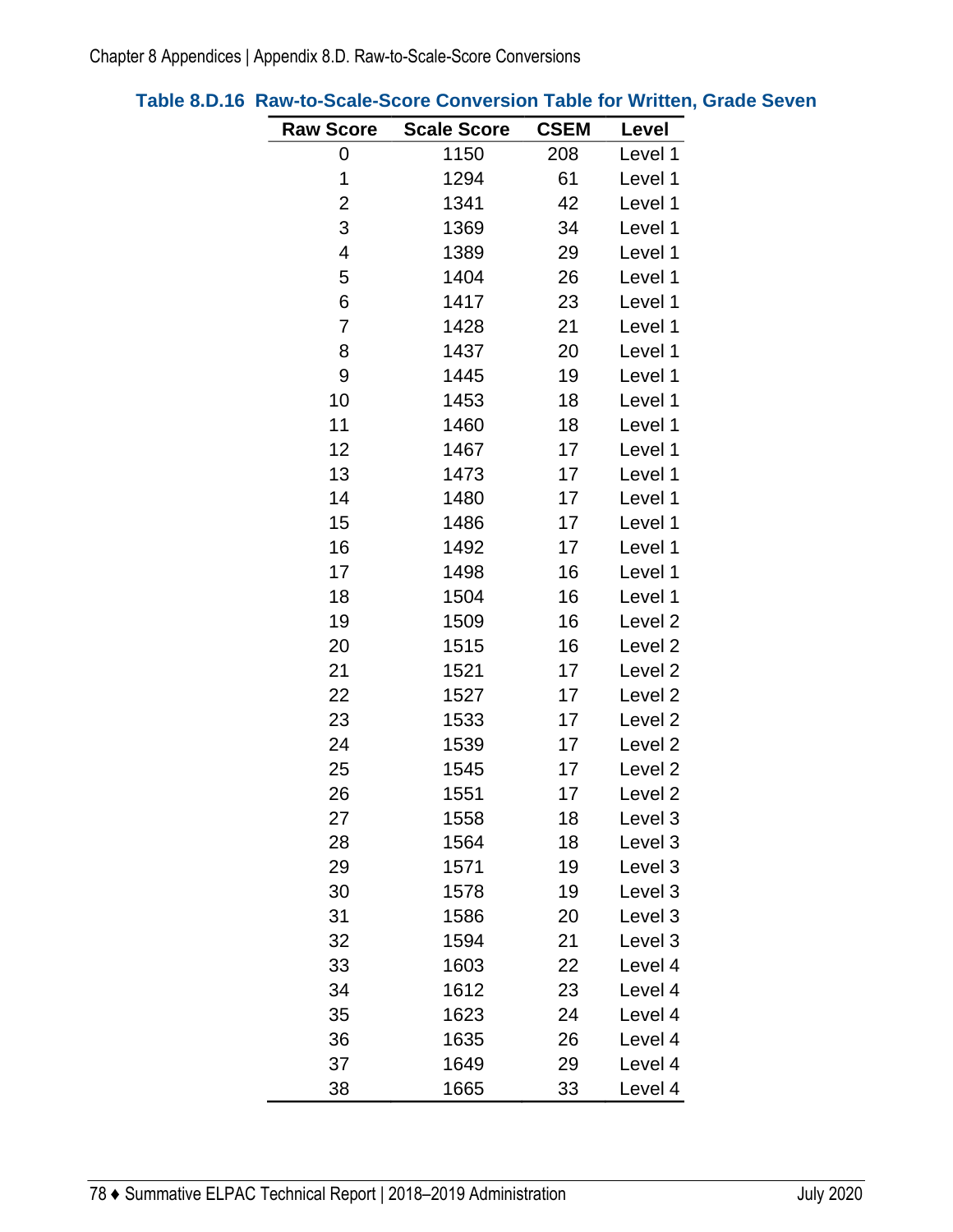| <b>Raw Score</b> | <b>Scale Score</b> | <b>CSEM</b> | Level   |
|------------------|--------------------|-------------|---------|
| 39               | 1687               | 39          | Level 4 |
| 40               | 1715               | 48          | Level 4 |
| 41               | 1759               | 65          | Level 4 |
| 42               | 1844               | 109         | Level 4 |
| 43               | 1900               | 146         | Level 4 |
|                  |                    |             |         |

Table 8.D.16 *(continuation)*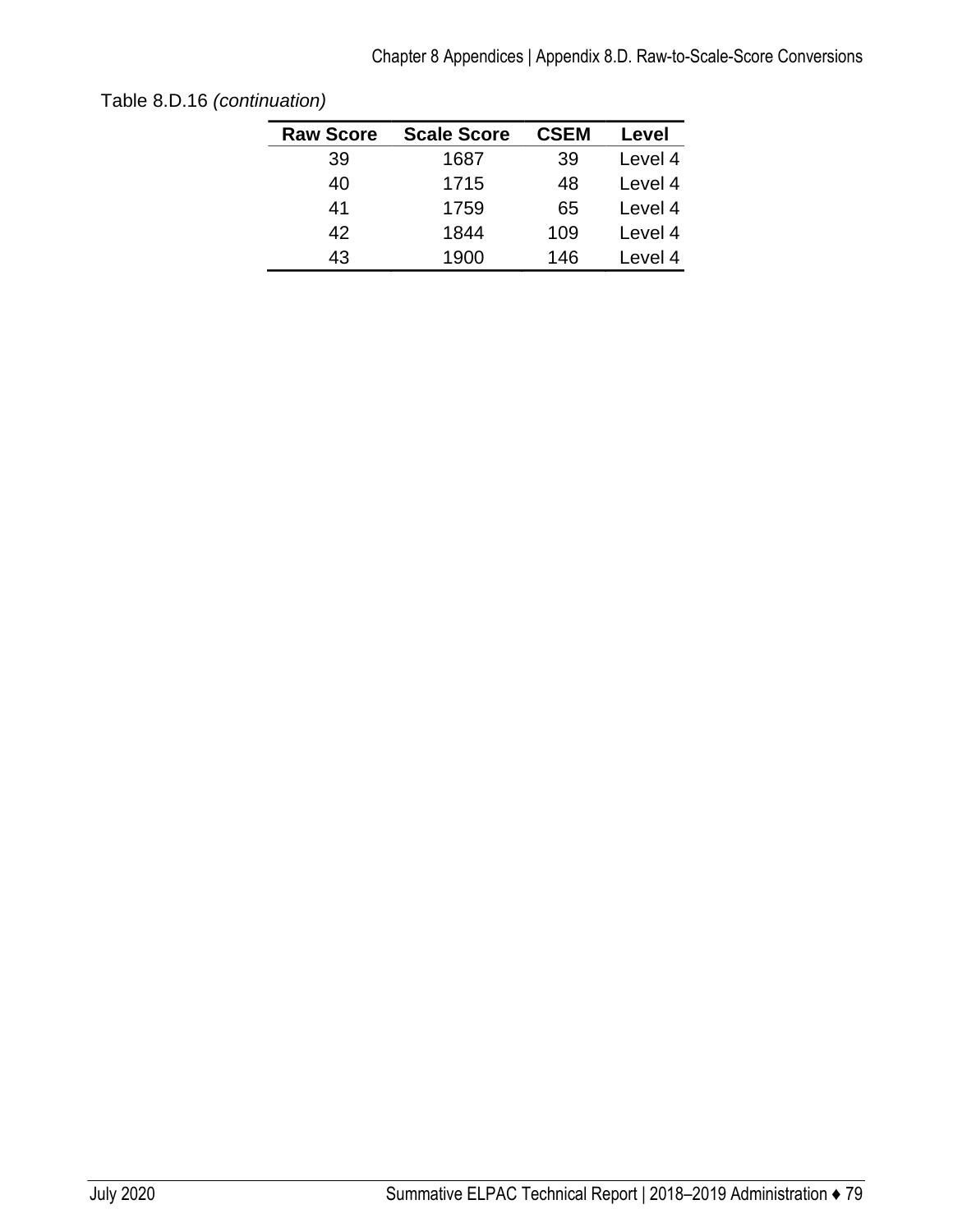| <b>Raw Score</b>        | <b>Scale Score</b> | <b>CSEM</b> | Level              |
|-------------------------|--------------------|-------------|--------------------|
| 0                       | 1150               | 83          | Level 1            |
| 1                       | 1150               | 83          | Level 1            |
| $\overline{\mathbf{c}}$ | 1172               | 72          | Level 1            |
| 3                       | 1220               | 53          | Level 1            |
| 4                       | 1252               | 43          | Level 1            |
| 5                       | 1275               | 36          | Level 1            |
| 6                       | 1294               | 31          | Level 1            |
| 7                       | 1309               | 28          | Level 1            |
| 8                       | 1321               | 25          | Level 1            |
| 9                       | 1332               | 22          | Level 1            |
| 10                      | 1342               | 20          | Level 1            |
| 11                      | 1350               | 19          | Level 1            |
| 12                      | 1358               | 17          | Level 1            |
| 13                      | 1365               | 16          | Level 1            |
| 14                      | 1371               | 16          | Level 1            |
| 15                      | 1377               | 15          | Level 1            |
| 16                      | 1382               | 14          | Level 1            |
| 17                      | 1387               | 14          | Level 1            |
| 18                      | 1392               | 14          | Level 1            |
| 19                      | 1397               | 13          | Level 1            |
| 20                      | 1401               | 13          | Level 1            |
| 21                      | 1406               | 13          | Level 1            |
| 22                      | 1410               | 13          | Level 1            |
| 23                      | 1415               | 13          | Level 1            |
| 24                      | 1419               | 13          | Level 1            |
| 25                      | 1424               | 13          | Level 1            |
| 26                      | 1428               | 14          | Level 1            |
| 27                      | 1433               | 14          | Level 1            |
| 28                      | 1437               | 14          | Level 1            |
| 29                      | 1442               | 14          | Level 1            |
| 30                      | 1447               | 14          | Level 1            |
| 31                      | 1452               | 15          | Level 1            |
| 32                      | 1457               | 15          | Level 1            |
| 33                      | 1462               | 16          | Level <sub>2</sub> |
| 34                      | 1468               | 16          | Level <sub>2</sub> |
| 35                      | 1474               | 17          | Level <sub>2</sub> |
| 36                      | 1480               | 17          | Level <sub>2</sub> |
| 37                      | 1487               | 18          | Level <sub>2</sub> |
| 38                      | 1495               | 19          | Level <sub>2</sub> |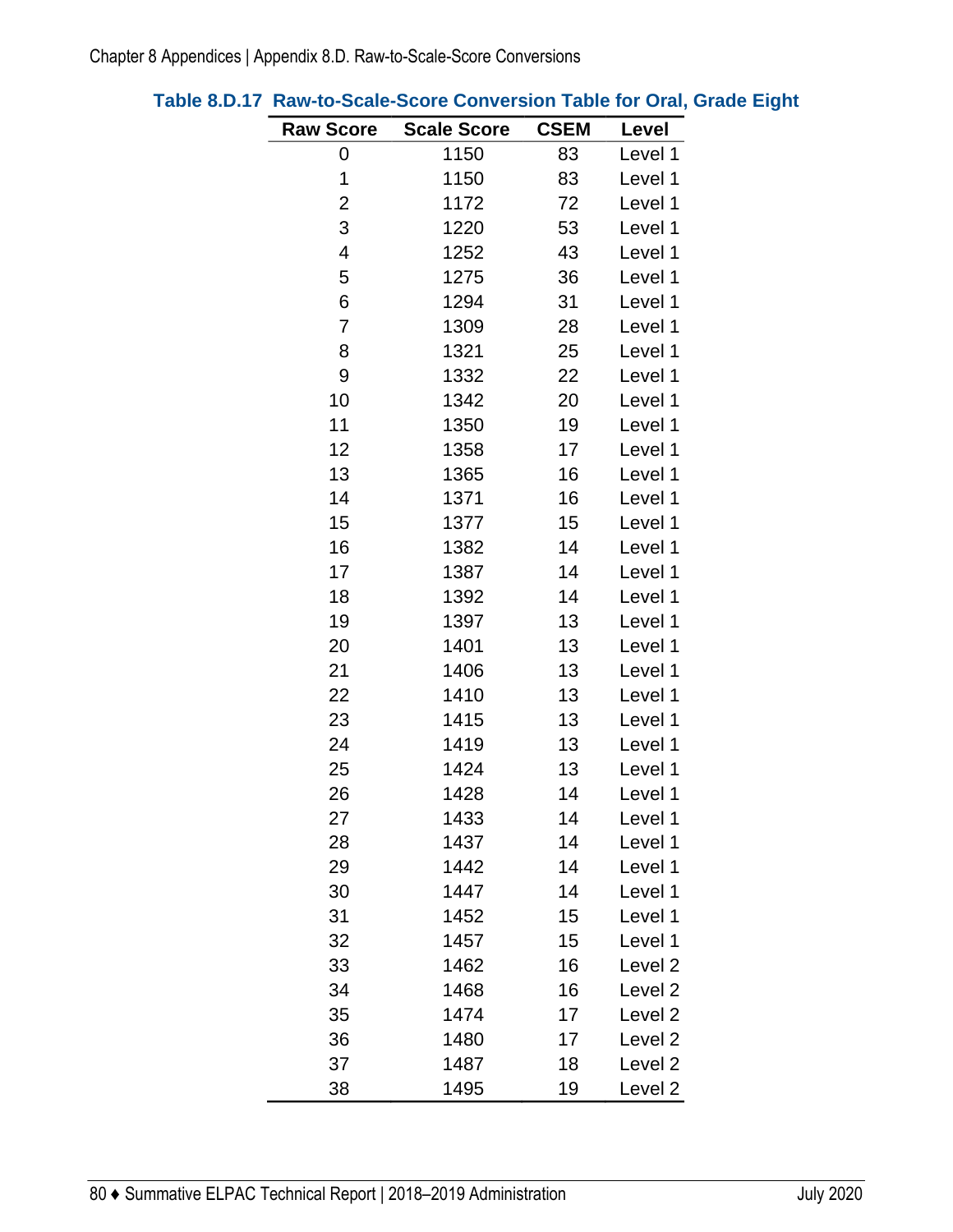| <b>Raw Score</b> | <b>Scale Score</b> | <b>CSEM</b> | Level              |
|------------------|--------------------|-------------|--------------------|
| 39               | 1502               | 20          | Level 2            |
| 40               | 1511               | 21          | Level 3            |
| 41               | 1520               | 22          | Level 3            |
| 42               | 1531               | 24          | Level 3            |
| 43               | 1543               | 26          | Level <sub>3</sub> |
| 44               | 1556               | 28          | Level 3            |
| 45               | 1572               | 31          | Level 4            |
| 46               | 1592               | 36          | Level 4            |
| 47               | 1617               | 43          | Level 4            |
| 48               | 1652               | 56          | Level 4            |
| 49               | 1714               | 88          | Level 4            |
| 50               | 1856               | 186         | Level 4            |
| 51               | 1900               | 203         | Level 4            |

Table 8.D.17 *(continuation)*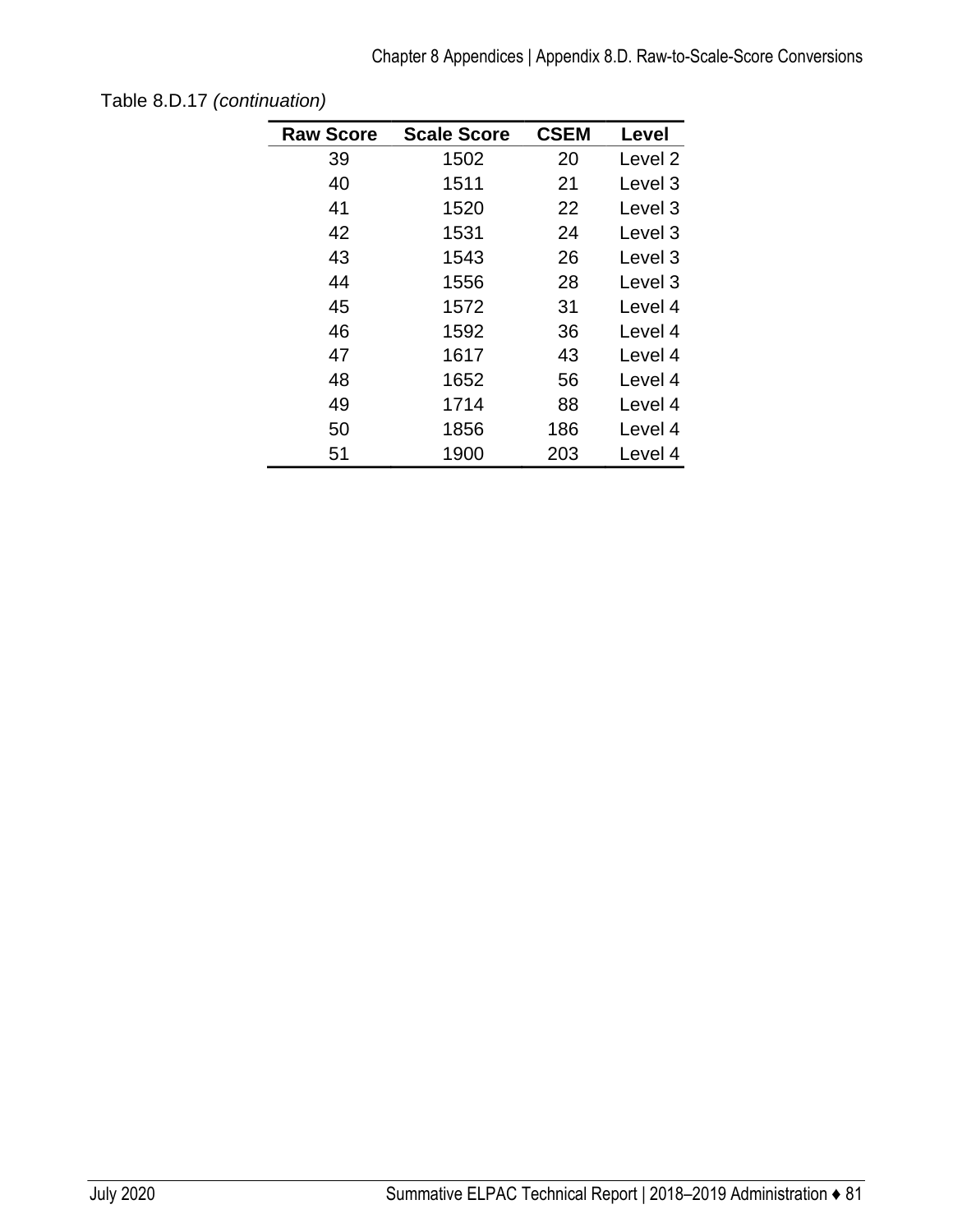| <b>Raw Score</b> | <b>Scale Score</b> | <b>CSEM</b> | Level              |
|------------------|--------------------|-------------|--------------------|
| 0                | 1150               | 208         | Level 1            |
| 1                | 1294               | 61          | Level 1            |
| $\overline{c}$   | 1341               | 42          | Level 1            |
| 3                | 1369               | 34          | Level 1            |
| 4                | 1389               | 29          | Level 1            |
| 5                | 1404               | 26          | Level 1            |
| 6                | 1417               | 23          | Level 1            |
| 7                | 1428               | 21          | Level 1            |
| 8                | 1437               | 20          | Level 1            |
| 9                | 1445               | 19          | Level 1            |
| 10               | 1453               | 18          | Level 1            |
| 11               | 1460               | 18          | Level 1            |
| 12               | 1467               | 17          | Level 1            |
| 13               | 1473               | 17          | Level 1            |
| 14               | 1480               | 17          | Level 1            |
| 15               | 1486               | 17          | Level 1            |
| 16               | 1492               | 17          | Level 1            |
| 17               | 1498               | 16          | Level 1            |
| 18               | 1504               | 16          | Level 1            |
| 19               | 1509               | 16          | Level 1            |
| 20               | 1515               | 16          | Level <sub>2</sub> |
| 21               | 1521               | 17          | Level <sub>2</sub> |
| 22               | 1527               | 17          | Level <sub>2</sub> |
| 23               | 1533               | 17          | Level <sub>2</sub> |
| 24               | 1539               | 17          | Level <sub>2</sub> |
| 25               | 1545               | 17          | Level <sub>2</sub> |
| 26               | 1551               | 17          | Level <sub>2</sub> |
| 27               | 1558               | 18          | Level <sub>2</sub> |
| 28               | 1564               | 18          | Level 3            |
| 29               | 1571               | 19          | Level 3            |
| 30               | 1578               | 19          | Level 3            |
| 31               | 1586               | 20          | Level 3            |
| 32               | 1594               | 21          | Level 3            |
| 33               | 1603               | 22          | Level 3            |
| 34               | 1612               | 23          | Level 4            |
| 35               | 1623               | 24          | Level 4            |
| 36               | 1635               | 26          | Level 4            |
| 37               | 1649               | 29          | Level 4            |
| 38               | 1665               | 33          | Level 4            |

# **Table 8.D.18 Raw-to-Scale-Score Conversion Table for Written, Grade Eight**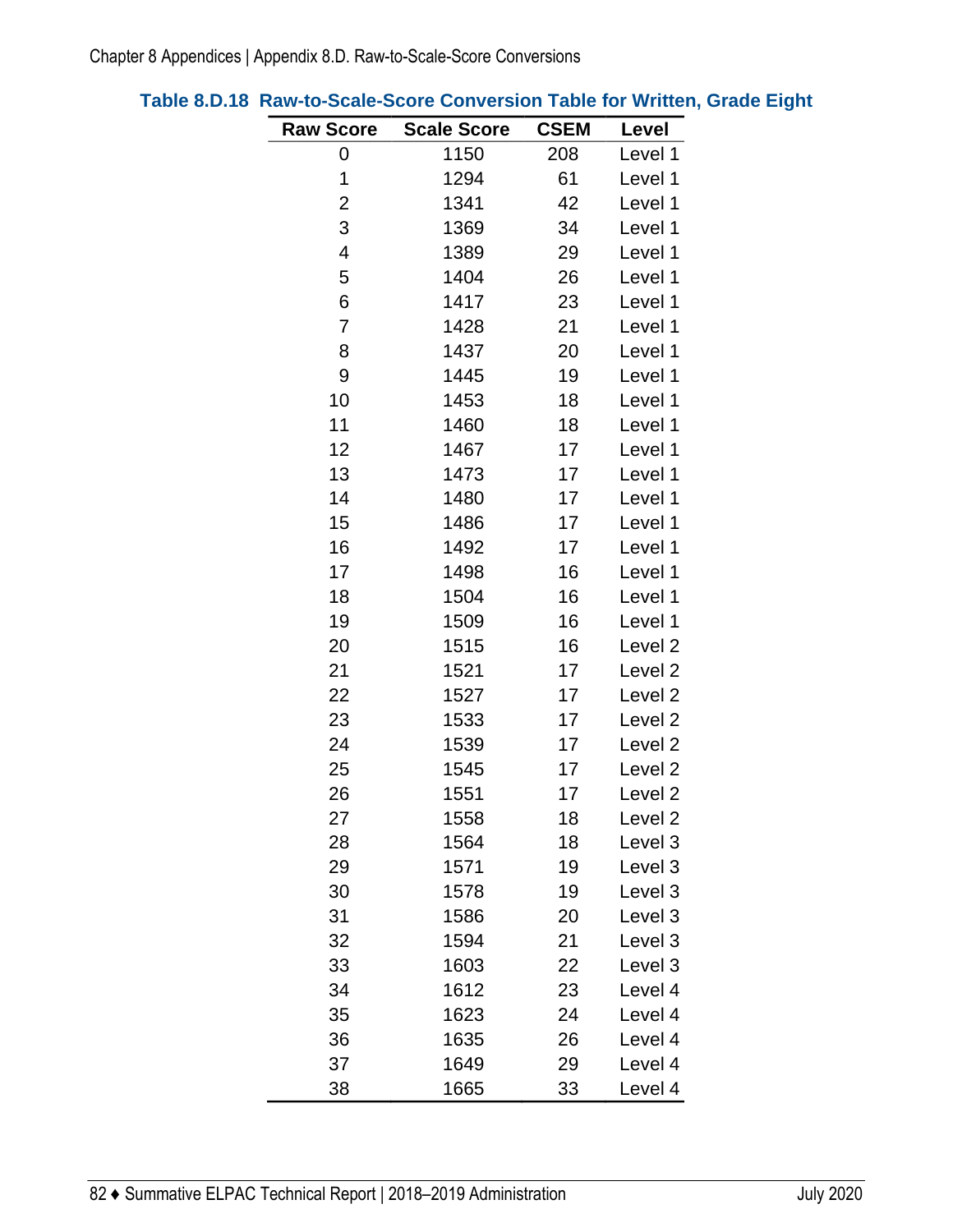| <b>Raw Score</b> | <b>Scale Score</b> | <b>CSEM</b> | Level   |
|------------------|--------------------|-------------|---------|
| 39               | 1687               | 39          | Level 4 |
| 40               | 1715               | 48          | Level 4 |
| 41               | 1759               | 65          | Level 4 |
| 42               | 1844               | 109         | Level 4 |
| 43               | 1900               | 146         | Level 4 |
|                  |                    |             |         |

Table 8.D.18 *(continuation)*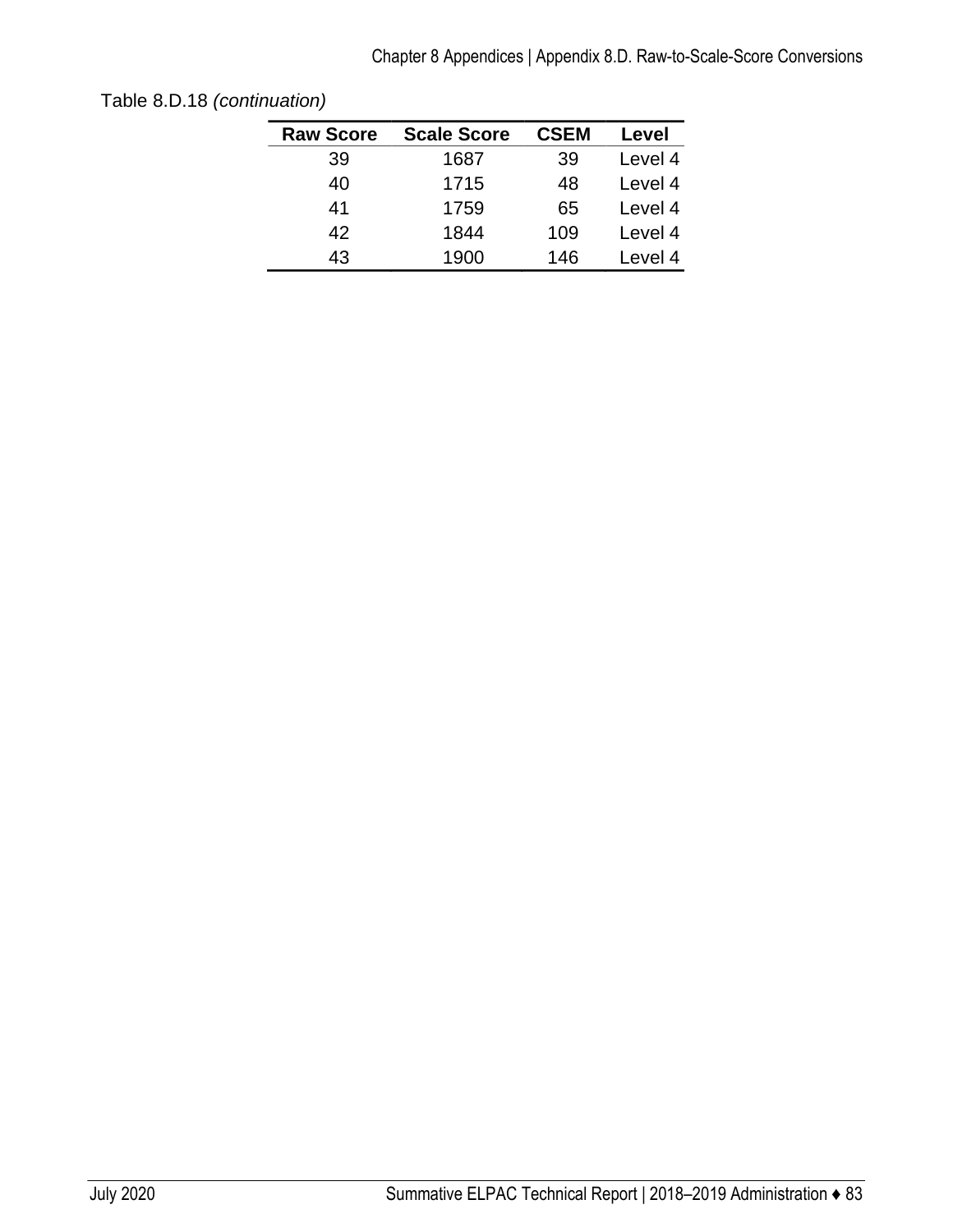| <b>Raw Score</b> | <b>Scale Score</b> | <b>CSEM</b> | Level              |
|------------------|--------------------|-------------|--------------------|
| 0                | 1150               | 84          | Level 1            |
| 1                | 1150               | 84          | Level 1            |
| 2                | 1150               | 84          | Level 1            |
| 3                | 1203               | 65          | Level 1            |
| 4                | 1241               | 53          | Level 1            |
| 5                | 1270               | 45          | Level 1            |
| 6                | 1293               | 38          | Level 1            |
| 7                | 1311               | 33          | Level 1            |
| 8                | 1327               | 29          | Level 1            |
| 9                | 1340               | 26          | Level 1            |
| 10               | 1351               | 23          | Level 1            |
| 11               | 1361               | 21          | Level 1            |
| 12               | 1370               | 20          | Level 1            |
| 13               | 1377               | 19          | Level 1            |
| 14               | 1385               | 18          | Level 1            |
| 15               | 1391               | 17          | Level 1            |
| 16               | 1397               | 16          | Level 1            |
| 17               | 1403               | 16          | Level 1            |
| 18               | 1408               | 15          | Level 1            |
| 19               | 1413               | 15          | Level 1            |
| 20               | 1418               | 15          | Level 1            |
| 21               | 1423               | 14          | Level 1            |
| 22               | 1428               | 14          | Level 1            |
| 23               | 1432               | 14          | Level 1            |
| 24               | 1436               | 14          | Level 1            |
| 25               | 1441               | 14          | Level 1            |
| 26               | 1445               | 14          | Level 1            |
| 27               | 1450               | 14          | Level 1            |
| 28               | 1454               | 14          | Level 1            |
| 29               | 1458               | 14          | Level 1            |
| 30               | 1463               | 14          | Level 1            |
| 31               | 1467               | 14          | Level <sub>2</sub> |
| 32               | 1472               | 15          | Level <sub>2</sub> |
| 33               | 1477               | 15          | Level <sub>2</sub> |
| 34               | 1482               | 16          | Level <sub>2</sub> |
| 35               | 1488               | 16          | Level <sub>2</sub> |
| 36               | 1494               | 17          | Level <sub>2</sub> |
| 37               | 1500               | 18          | Level <sub>2</sub> |
| 38               | 1507               | 19          | Level <sub>2</sub> |

## **Table 8.D.19 Raw-to-Scale-Score Conversion Table for Oral, Grades Nine and Ten**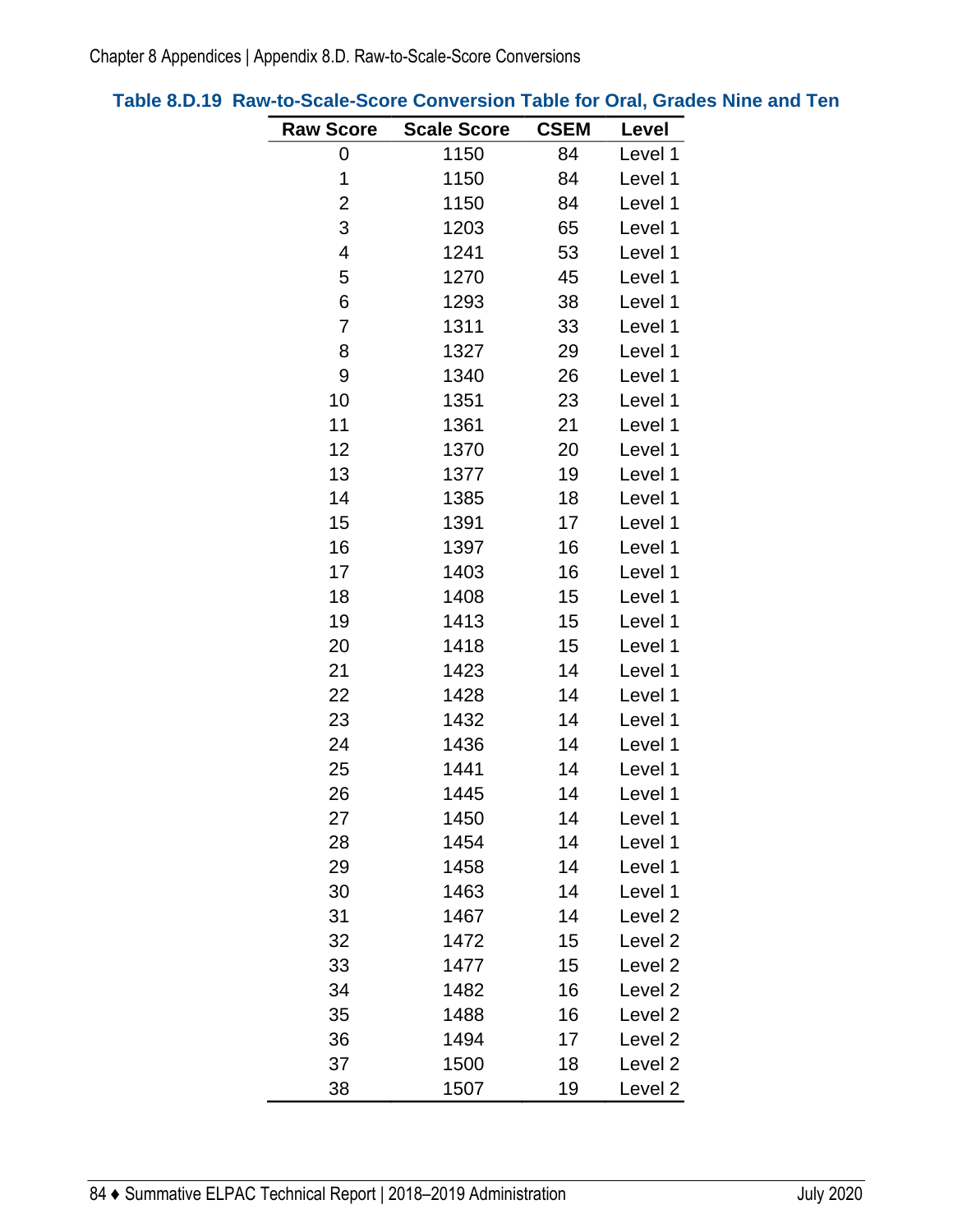| <b>Raw Score</b> | <b>Scale Score</b> | <b>CSEM</b> | Level   |
|------------------|--------------------|-------------|---------|
| 39               | 1515               | 20          | Level 3 |
| 40               | 1523               | 21          | Level 3 |
| 41               | 1532               | 23          | Level 3 |
| 42               | 1543               | 25          | Level 3 |
| 43               | 1555               | 28          | Level 3 |
| 44               | 1570               | 31          | Level 3 |
| 45               | 1587               | 36          | Level 4 |
| 46               | 1609               | 41          | Level 4 |
| 47               | 1636               | 49          | Level 4 |
| 48               | 1671               | 59          | Level 4 |
| 49               | 1722               | 78          | Level 4 |
| 50               | 1816               | 126         | Level 4 |
| 51               | 1950               | 229         | Level 4 |

Table 8.D.19 *(continuation)*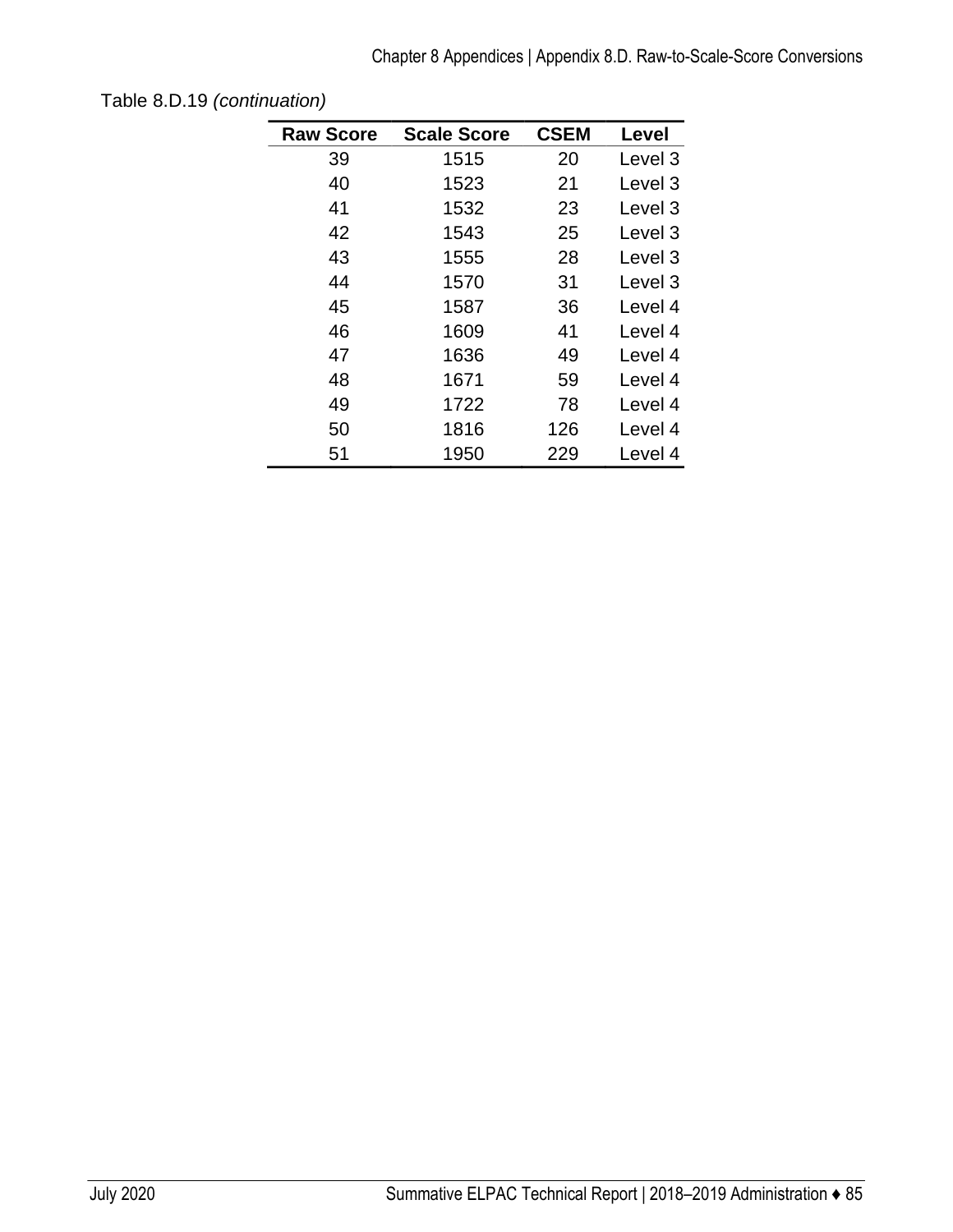| <b>Raw Score</b> | <b>Scale Score</b> | <b>CSEM</b> | Level              |
|------------------|--------------------|-------------|--------------------|
| 0                | 1150               | 142         | Level 1            |
| 1                | 1249               | 79          | Level 1            |
| $\overline{2}$   | 1314               | 54          | Level 1            |
| 3                | 1351               | 42          | Level 1            |
| 4                | 1377               | 35          | Level 1            |
| 5                | 1396               | 30          | Level 1            |
| 6                | 1411               | 26          | Level 1            |
| $\overline{7}$   | 1423               | 24          | Level 1            |
| 8                | 1433               | 22          | Level 1            |
| 9                | 1442               | 20          | Level 1            |
| 10               | 1450               | 19          | Level 1            |
| 11               | 1458               | 19          | Level 1            |
| 12               | 1465               | 18          | Level 1            |
| 13               | 1471               | 18          | Level 1            |
| 14               | 1478               | 17          | Level 1            |
| 15               | 1484               | 17          | Level 1            |
| 16               | 1490               | 17          | Level 1            |
| 17               | 1496               | 17          | Level 1            |
| 18               | 1501               | 17          | Level 1            |
| 19               | 1507               | 17          | Level 1            |
| 20               | 1513               | 17          | Level 1            |
| 21               | 1519               | 17          | Level 1            |
| 22               | 1525               | 17          | Level <sub>2</sub> |
| 23               | 1531               | 17          | Level <sub>2</sub> |
| 24               | 1537               | 17          | Level <sub>2</sub> |
| 25               | 1543               | 17          | Level <sub>2</sub> |
| 26               | 1549               | 17          | Level <sub>2</sub> |
| 27               | 1556               | 18          | Level <sub>2</sub> |
| 28               | 1562               | 18          | Level <sub>2</sub> |
| 29               | 1569               | 18          | Level <sub>2</sub> |
| 30               | 1576               | 19          | Level <sub>2</sub> |
| 31               | 1583               | 19          | Level 3            |
| 32               | 1591               | 20          | Level 3            |
| 33               | 1599               | 21          | Level 3            |
| 34               | 1608               | 22          | Level 3            |
| 35               | 1618               | 23          | Level 3            |
| 36               | 1628               | 24          | Level 3            |
| 37               | 1640               | 26          | Level 4            |
| 38               | 1654               | 28          | Level 4            |

**Table 8.D.20 Raw-to-Scale-Score Conversion Table for Written, Grades Nine and Ten**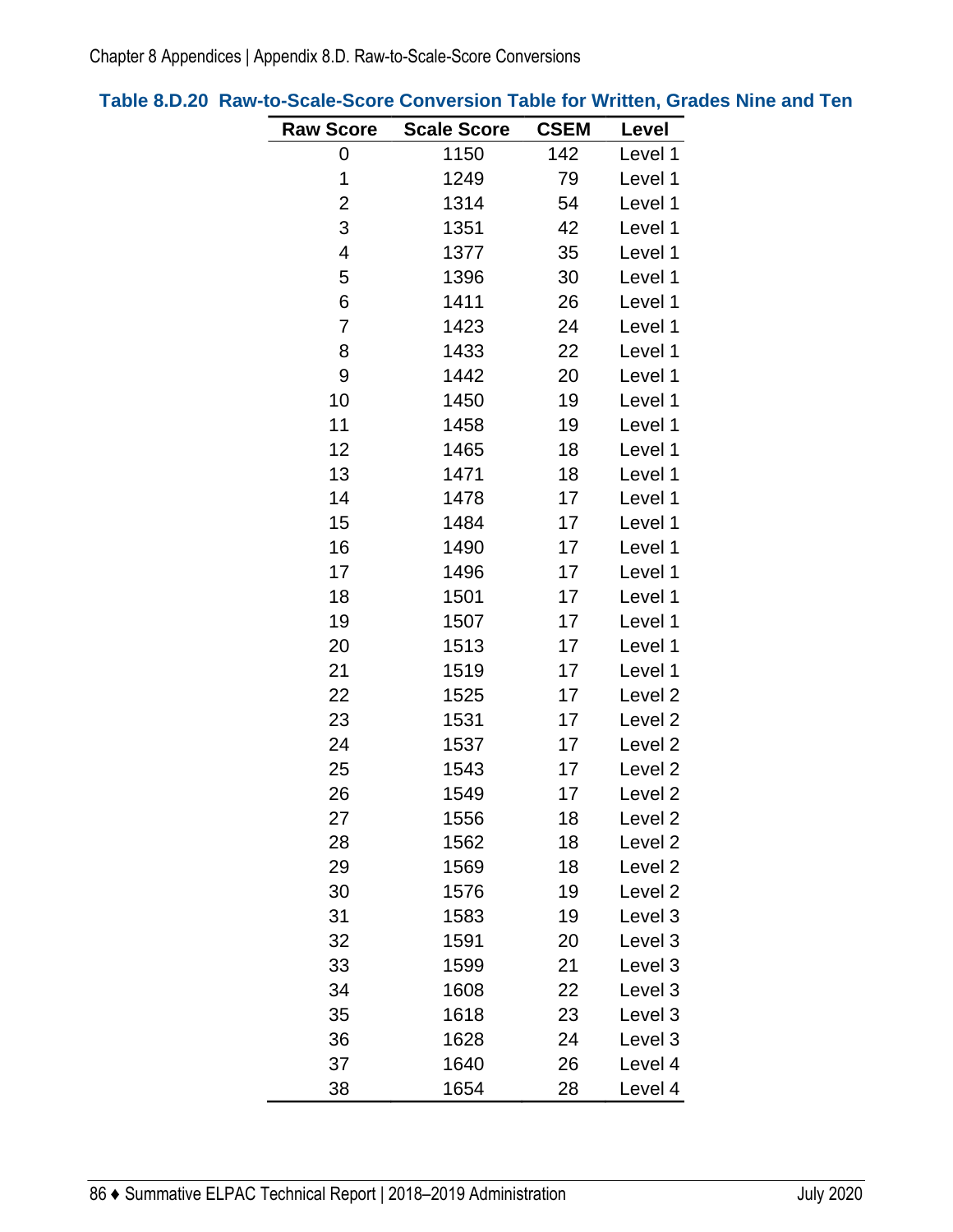| <b>Raw Score</b> | <b>Scale Score</b> | <b>CSEM</b> | Level   |
|------------------|--------------------|-------------|---------|
| 39               | 1670               | 31          | Level 4 |
| 40               | 1691               | 37          | Level 4 |
| 41               | 1721               | 46          | Level 4 |
| 42               | 1773               | 71          | Level 4 |
| 43               | 1950               | 239         | Level 4 |
|                  |                    |             |         |

Table 8.D.20 *(continuation)*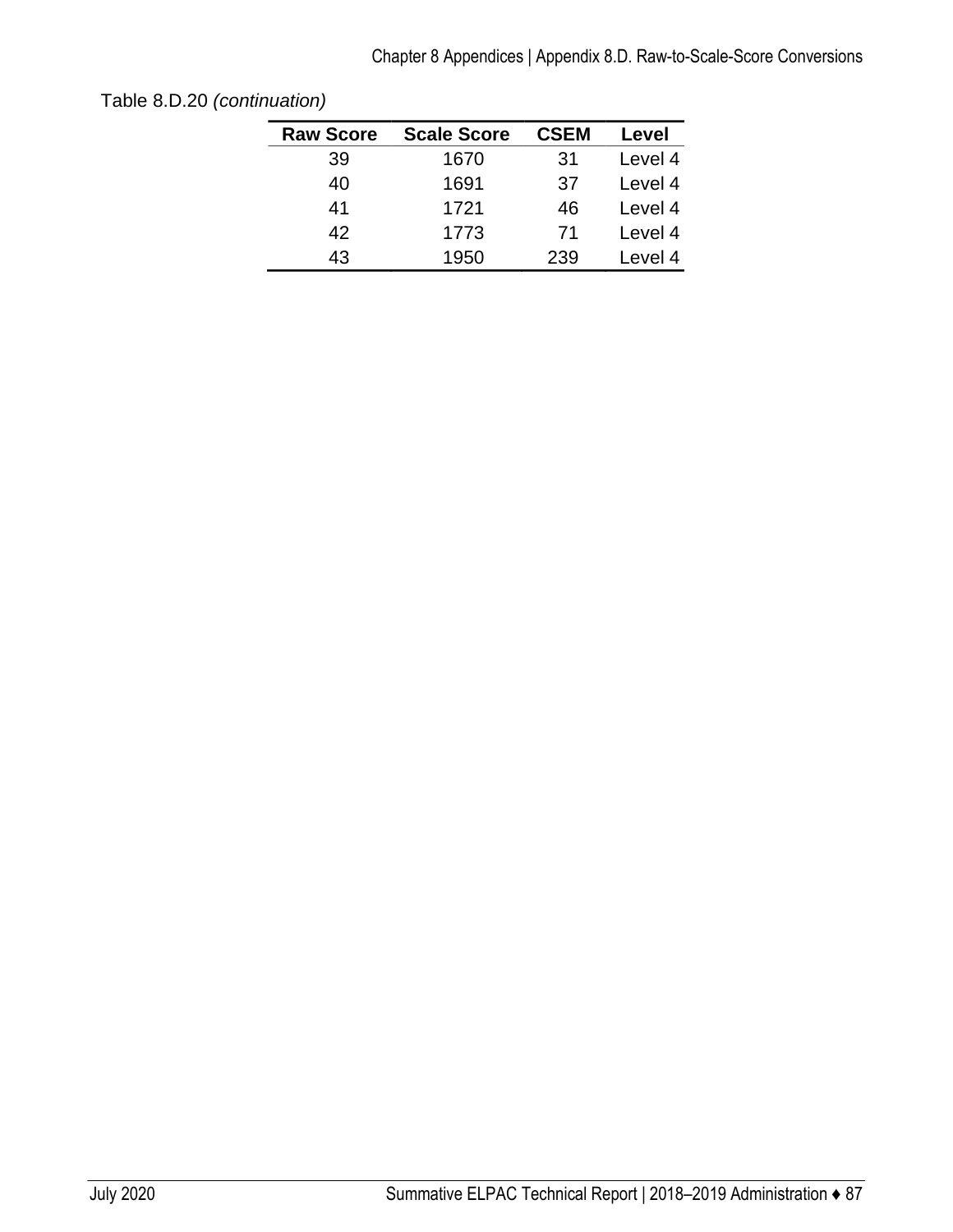|                  | <b>I</b> weive     |             |                    |
|------------------|--------------------|-------------|--------------------|
| <b>Raw Score</b> | <b>Scale Score</b> | <b>CSEM</b> | Level              |
| 0                | 1150               | 90          | Level 1            |
| 1                | 1150               | 90          | Level 1            |
| $\overline{c}$   | 1150               | 90          | Level 1            |
| 3                | 1206               | 68          | Level 1            |
| 4                | 1246               | 54          | Level 1            |
| 5                | 1275               | 44          | Level 1            |
| 6                | 1297               | 37          | Level 1            |
| $\overline{7}$   | 1314               | 32          | Level 1            |
| 8                | 1329               | 28          | Level 1            |
| 9                | 1341               | 25          | Level 1            |
| 10               | 1352               | 23          | Level 1            |
| 11               | 1361               | 21          | Level 1            |
| 12               | 1369               | 20          | Level 1            |
| 13               | 1377               | 19          | Level 1            |
| 14               | 1384               | 18          | Level 1            |
| 15               | 1390               | 17          | Level 1            |
| 16               | 1396               | 17          | Level 1            |
| 17               | 1402               | 16          | Level 1            |
| 18               | 1407               | 16          | Level 1            |
| 19               | 1412               | 16          | Level 1            |
| 20               | 1417               | 15          | Level 1            |
| 21               | 1422               | 15          | Level 1            |
| 22               | 1427               | 15          | Level 1            |
| 23               | 1432               | 15          | Level 1            |
| 24               | 1437               | 15          | Level 1            |
| 25               | 1441               | 15          | Level 1            |
| 26               | 1446               | 15          | Level 1            |
| 27               | 1451               | 15          | Level 1            |
| 28               | 1456               | 15          | Level 1            |
| 29               | 1461               | 16          | Level 1            |
| 30               | 1466               | 16          | Level 1            |
| 31               | 1471               | 16          | Level <sub>2</sub> |
| 32               | 1477               | 16          | Level <sub>2</sub> |
| 33               | 1483               | 17          | Level <sub>2</sub> |
| 34               | 1489               | 17          | Level <sub>2</sub> |
| 35               | 1495               | 18          | Level <sub>2</sub> |
| 36               | 1502               | 19          | Level 2            |
| 37               | 1509               | 19          | Level <sub>2</sub> |
| 38               | 1517               | 20          | Level 3            |

### **Table 8.D.21 Raw-to-Scale-Score Conversion Table for Oral, Grades Eleven and Twelve**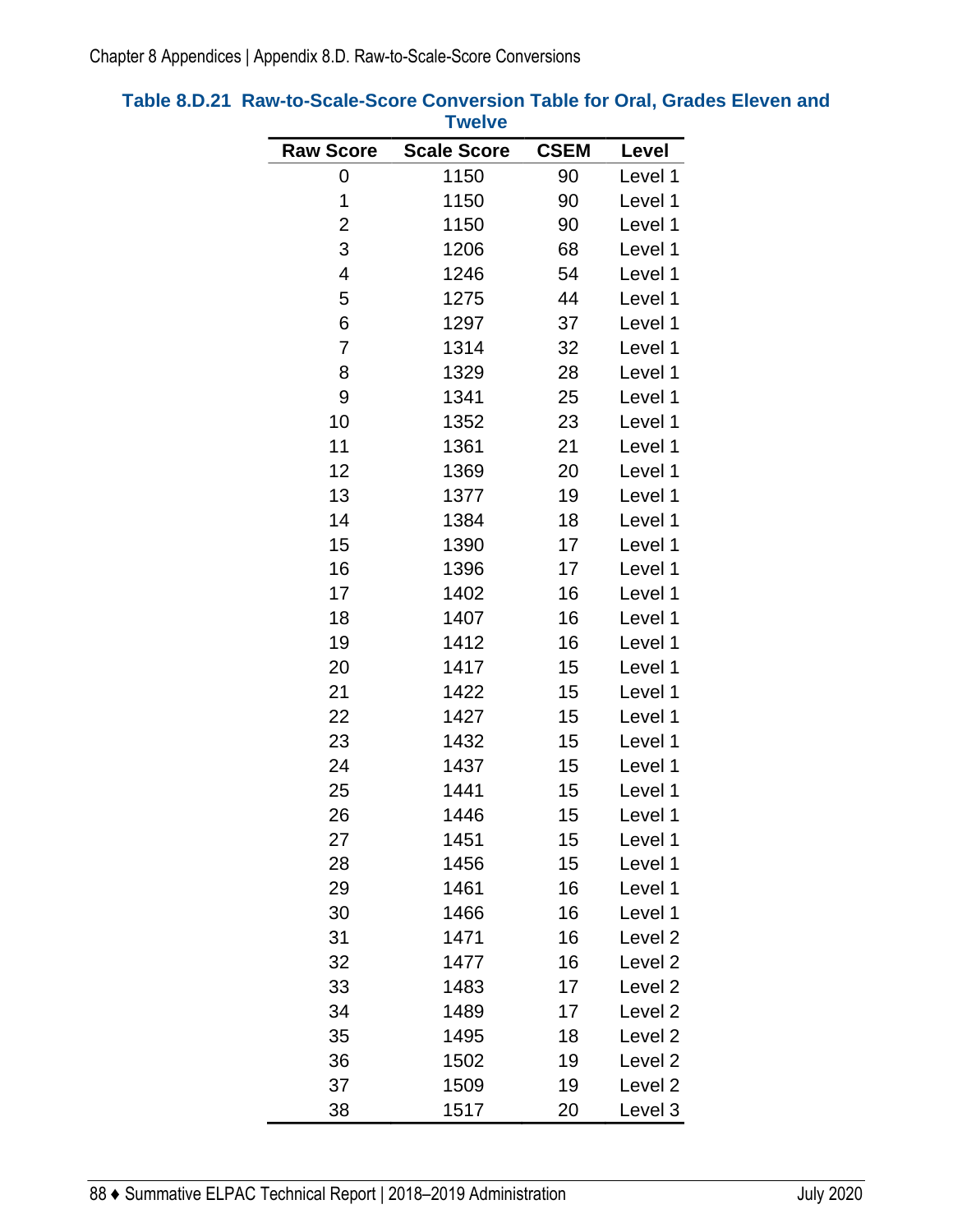| <b>Raw Score</b> | <b>Scale Score</b> | <b>CSEM</b> | Level   |
|------------------|--------------------|-------------|---------|
|                  |                    |             |         |
| 39               | 1525               | 21          | Level 3 |
| 40               | 1534               | 22          | Level 3 |
| 41               | 1544               | 24          | Level 3 |
| 42               | 1555               | 26          | Level 3 |
| 43               | 1568               | 28          | Level 3 |
| 44               | 1582               | 31          | Level 3 |
| 45               | 1600               | 35          | Level 4 |
| 46               | 1621               | 40          | Level 4 |
| 47               | 1648               | 48          | Level 4 |
| 48               | 1685               | 62          | Level 4 |
| 49               | 1744               | 90          | Level 4 |
| 50               | 1854               | 149         | Level 4 |
| 51               | 1950               | 204         | Level 4 |

Table 8.D.21 *(continuation)*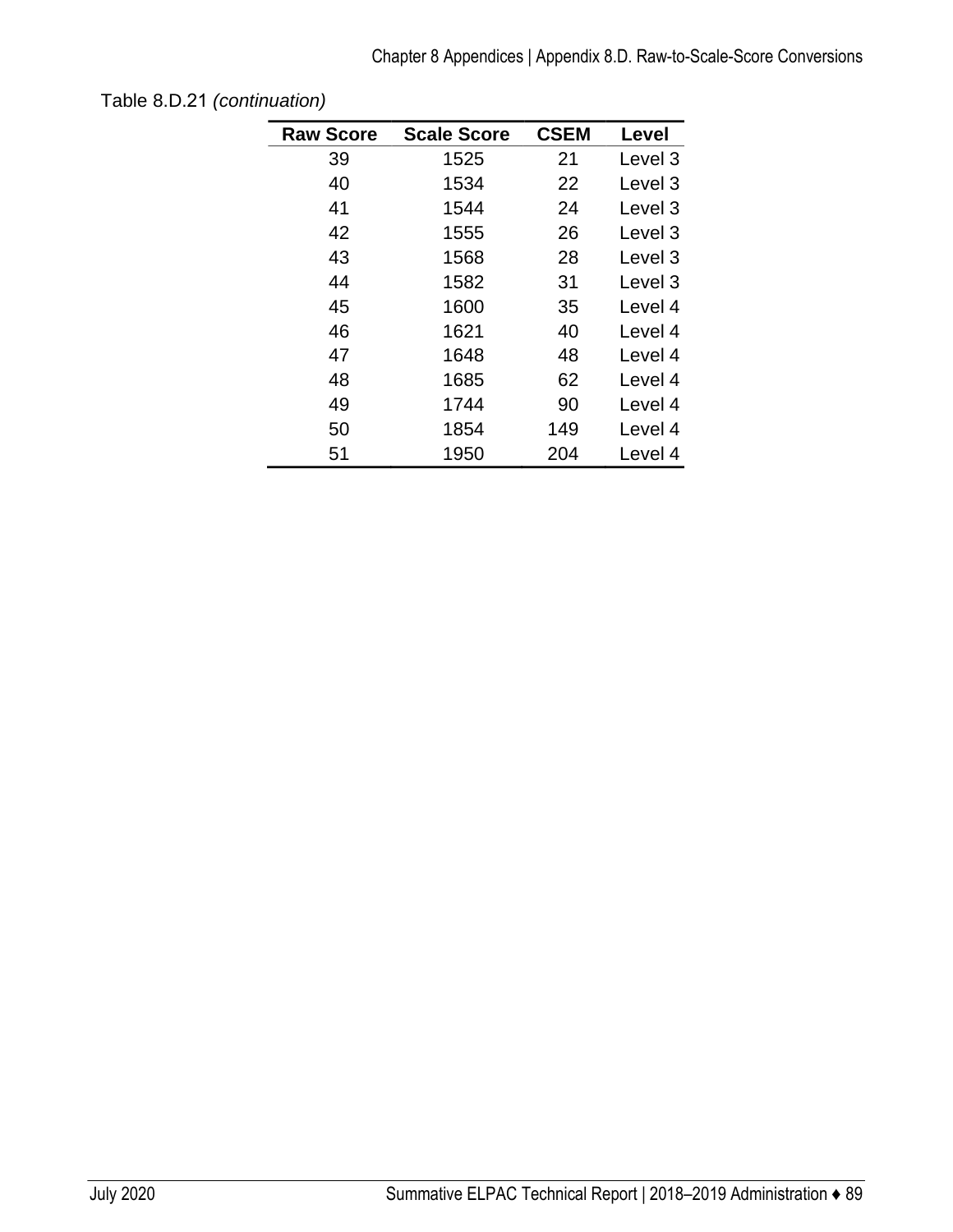|                         | <b>I</b> weive     |             |                    |
|-------------------------|--------------------|-------------|--------------------|
| <b>Raw Score</b>        | <b>Scale Score</b> | <b>CSEM</b> | Level              |
| 0                       | 1150               | 175         | Level 1            |
| 1                       | 1232               | 96          | Level 1            |
| $\overline{\mathbf{c}}$ | 1310               | 53          | Level 1            |
| 3                       | 1348               | 40          | Level 1            |
| 4                       | 1374               | 33          | Level 1            |
| 5                       | 1393               | 29          | Level 1            |
| 6                       | 1408               | 26          | Level 1            |
| $\overline{7}$          | 1421               | 24          | Level 1            |
| 8                       | 1432               | 22          | Level 1            |
| 9                       | 1442               | 21          | Level 1            |
| 10                      | 1451               | 19          | Level 1            |
| 11                      | 1459               | 19          | Level 1            |
| 12                      | 1466               | 18          | Level 1            |
| 13                      | 1474               | 18          | Level 1            |
| 14                      | 1480               | 18          | Level 1            |
| 15                      | 1487               | 17          | Level 1            |
| 16                      | 1494               | 17          | Level 1            |
| 17                      | 1500               | 17          | Level 1            |
| 18                      | 1507               | 17          | Level 1            |
| 19                      | 1513               | 17          | Level 1            |
| 20                      | 1519               | 17          | Level 1            |
| 21                      | 1526               | 17          | Level 1            |
| 22                      | 1532               | 17          | Level <sub>2</sub> |
| 23                      | 1539               | 18          | Level <sub>2</sub> |
| 24                      | 1545               | 18          | Level <sub>2</sub> |
| 25                      | 1552               | 18          | Level <sub>2</sub> |
| 26                      | 1559               | 18          | Level <sub>2</sub> |
| 27                      | 1566               | 18          | Level <sub>2</sub> |
| 28                      | 1573               | 19          | Level <sub>2</sub> |
| 29                      | 1581               | 19          | Level <sub>2</sub> |
| 30                      | 1588               | 20          | Level <sub>2</sub> |
| 31                      | 1597               | 21          | Level 3            |
| 32                      | 1606               | 21          | Level 3            |
| 33                      | 1615               | 22          | Level 3            |
| 34                      | 1626               | 24          | Level 3            |
| 35                      | 1637               | 25          | Level 3            |
| 36                      | 1651               | 27          | Level 4            |
| 37                      | 1666               | 30          | Level 4            |
| 38                      | 1685               | 35          | Level 4            |

#### **Table 8.D.22 Raw-to-Scale-Score Conversion Table for Written, Grades Eleven and Twelve**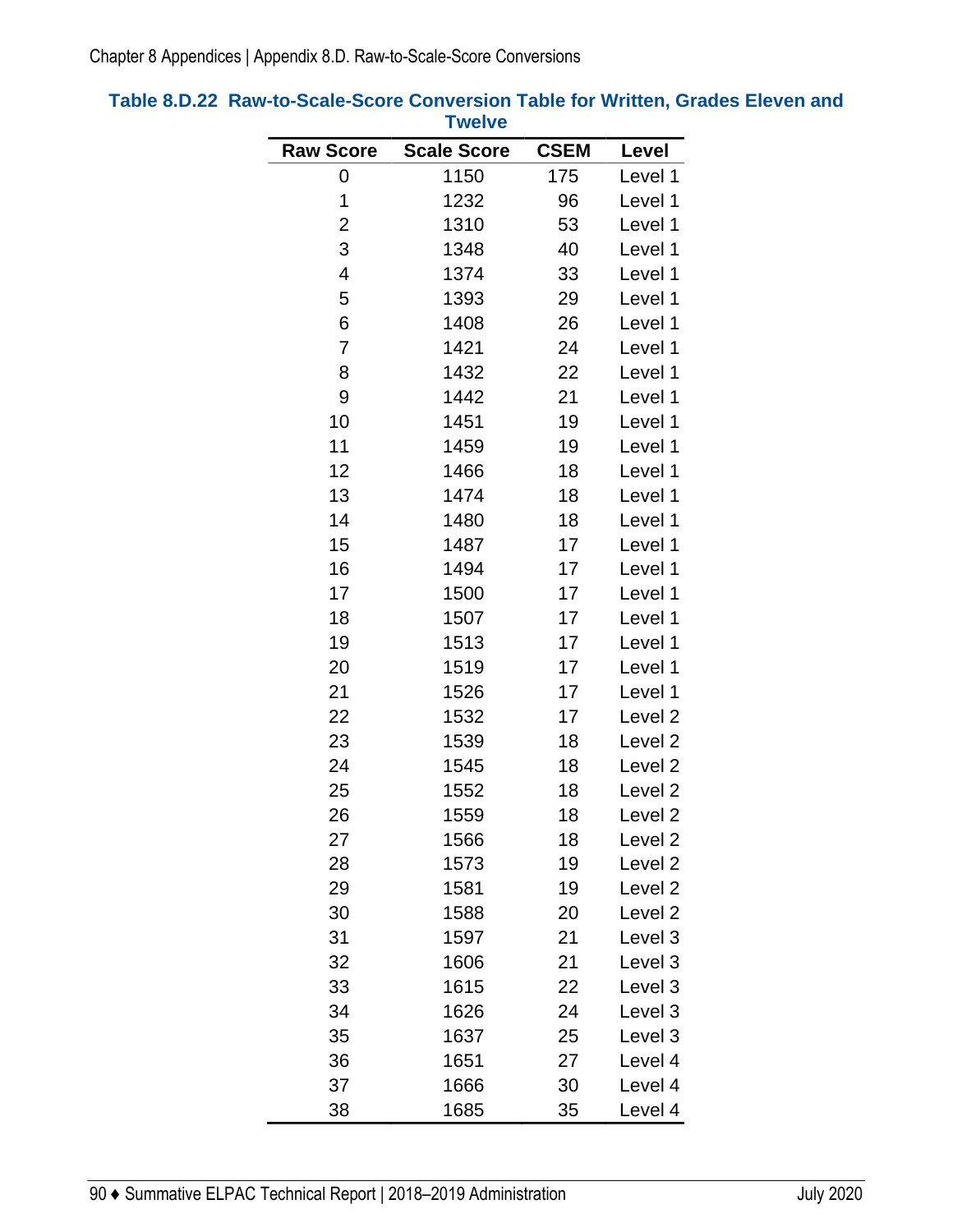| <b>Raw Score</b> | <b>Scale Score</b> | <b>CSEM</b> | Level   |
|------------------|--------------------|-------------|---------|
| 39               | 1709               | 42          | Level 4 |
| 40               | 1746               | 56          | Level 4 |
| 41               | 1812               | 91          | Level 4 |
| 42               | 1950               | 195         | Level 4 |
| 43               | 1950               | 195         | Level 4 |
|                  |                    |             |         |

Table 8.D.22 *(continuation)*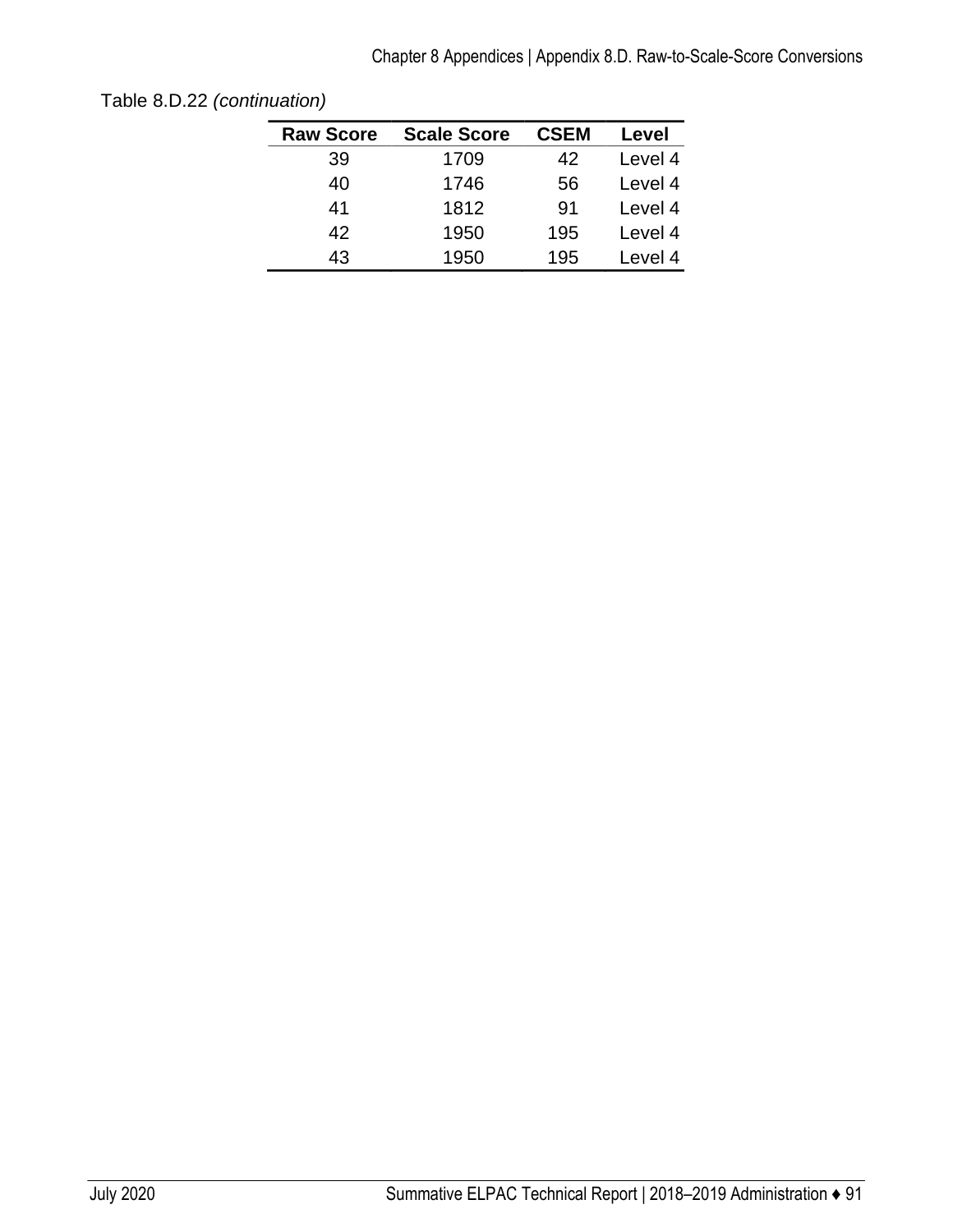# **Appendix 8.E. Interrater Agreement for Writing Items**

**Table 8.E.1 Interrater Agreement for Writing Items** 

|                       |          | <b>Double</b> |                |                 |                   |                           |
|-----------------------|----------|---------------|----------------|-----------------|-------------------|---------------------------|
| <b>Grade Level or</b> |          | Rating        | <b>Percent</b> | <b>Percent</b>  | <b>Percent</b>    |                           |
| <b>Grade Span</b>     | Item ID  | <b>Counts</b> | <b>Exact</b>   | <b>Adjacent</b> | <b>Discrepant</b> | <b>Points</b>             |
| Kindergarten          | VH574038 | 19,051        | 99.6           | 0.4             | 0.0               |                           |
| Kindergarten          | VH574059 | 19,059        | 99.6           | 0.4             | 0.0               | 1                         |
| Kindergarten          | VH574063 | 18,968        | 97.3           | 2.6             | 0.0               | $\overline{2}$            |
| Kindergarten          | VH574079 | 19,099        | 98.4           | 1.5             | 0.1               | $\mathbf{2}$              |
| Kindergarten          | VH590330 | 19,072        | 99.7           | 0.3             | 0.0               | 1                         |
| Kindergarten          | VH590343 | 19,043        | 99.0           | 1.0             | 0.0               | 1                         |
| Kindergarten          | VH590348 | 18,992        | 98.4           | 1.6             | 0.1               | $\overline{2}$            |
| Kindergarten          | VH590354 | 19,067        | 97.8           | 2.2             | 0.0               | $\overline{2}$            |
| Grade 1               | VH575294 | 15,706        | 99.3           | 0.7             | 0.0               | 1                         |
| Grade 1               | VH575317 | 15,664        | 99.3           | 0.7             | 0.0               | 1                         |
| Grade 1               | VH575322 | 15,717        | 98.4           | 1.5             | 0.1               | $\overline{c}$            |
| Grade 1               | VH575326 | 15,741        | 87.4           | 11.6            | 1.0               | $\ensuremath{\mathsf{3}}$ |
| Grade 1               | VH581453 | 15,530        | 89.4           | 10.4            | 0.1               | $\mathfrak{S}$            |
| Grade 1               | VH581478 | 15,814        | 92.8           | 7.1             | 0.0               | $\overline{2}$            |
| Grade 1               | VH581484 | 15,411        | 80.7           | 18.5            | 0.8               | 3                         |
| Grade 2               | VH573925 | 14,208        | 99.4           | 0.6             | 0.0               | 1                         |
| Grade 2               | VH573927 | 14,270        | 99.7           | 0.3             | 0.0               | 1                         |
| Grade 2               | VH573930 | 14,287        | 99.3           | 0.7             | 0.0               | $\overline{2}$            |
| Grade 2               | VH573933 | 14,368        | 86.4           | 12.9            | 0.7               | $\ensuremath{\mathsf{3}}$ |
| Grade 2               | VH581433 | 14,071        | 86.9           | 13.0            | 0.1               | $\ensuremath{\mathsf{3}}$ |
| Grade 2               | VH581499 | 14,198        | 95.1           | 4.8             | 0.0               | $\overline{2}$            |
| Grade 2               | VH581501 | 13,880        | 85.4           | 14.5            | 0.1               | 3                         |
| Grade span 3-5        | VH573816 | 37,009        | 81.1           | 18.7            | 0.3               | $\overline{4}$            |
| Grade span 3-5        | VH576052 | 36,744        | 79.0           | 20.7            | 0.3               | 4                         |
| Grade span 3-5        | VH581300 | 35,759        | 95.6           | 4.3             | 0.1               | $\overline{2}$            |
| Grade span 3-5        | VH581314 | 35,988        | 92.2           | 7.8             | 0.0               | $\overline{2}$            |
| Grade span 3-5        | VH631647 | 35,842        | 94.3           | 5.6             | 0.0               | $\mathbf{2}$              |
| Grade span 3-5        | VH631650 | 35,897        | 88.0           | 12.0            | 0.0               | $\ensuremath{\mathsf{3}}$ |
| Grade span 6-8        | VH574196 | 26,046        | 78.4           | 21.2            | 0.3               | $\overline{4}$            |
| Grade span 6-8        | VH575895 | 25,987        | 77.1           | 22.3            | 0.6               | 4                         |
| Grade span 6-8        | VH577846 | 25,343        | 95.6           | 4.4             | 0.0               | $\overline{c}$            |
| Grade span 6-8        | VH577860 | 25,105        | 86.8           | 13.1            | 0.1               | $\ensuremath{\mathsf{3}}$ |
| Grade span 6-8        | VH582350 | 25,170        | 92.7           | 7.2             | 0.1               | $\overline{2}$            |
| Grade span 6-8        | VH582455 | 25,426        | 92.5           | 7.4             | 0.1               | $\overline{2}$            |
| Grade span 9-10       | VH574247 | 13,027        | 76.0           | 23.7            | 0.3               | 4                         |
| Grade span 9-10       | VH576013 | 12,777        | 95.8           | 4.2             | 0.0               | $\overline{2}$            |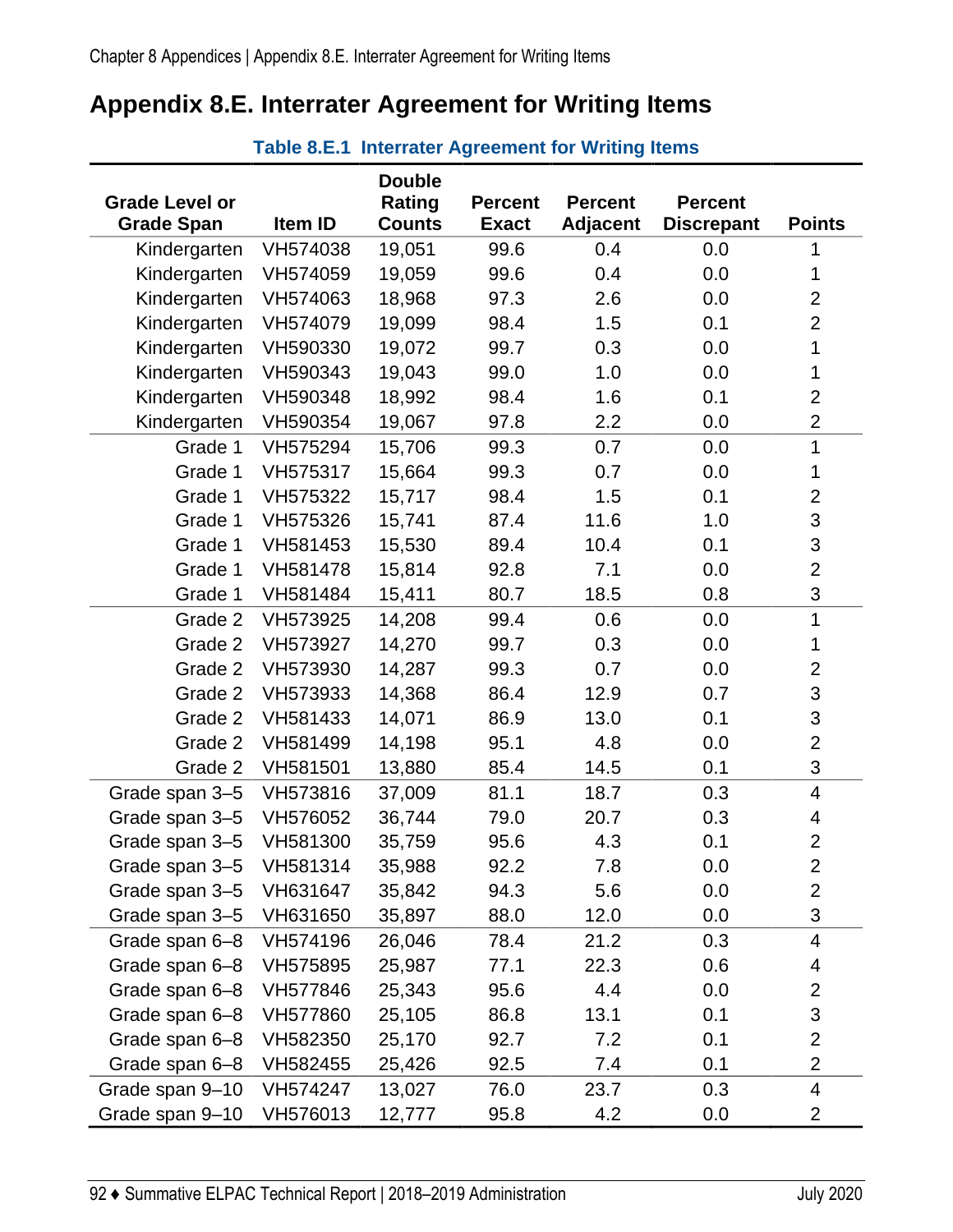| <b>Grade Level or</b><br><b>Grade Span</b> | <b>Item ID</b> | <b>Double</b><br>Rating<br><b>Counts</b> | <b>Percent</b><br><b>Exact</b> | <b>Percent</b><br><b>Adjacent</b> | <b>Percent</b><br><b>Discrepant</b> | <b>Points</b>  |
|--------------------------------------------|----------------|------------------------------------------|--------------------------------|-----------------------------------|-------------------------------------|----------------|
| Grade span 9-10                            | VH576020       | 12,710                                   | 90.3                           | 9.5                               | 0.2                                 | 3              |
| Grade span 9-10                            | VH576280       | 13,156                                   | 75.4                           | 23.8                              | 0.8                                 | 4              |
| Grade span 9-10                            | VH583467       | 12,621                                   | 96.3                           | 3.7                               | 0.0                                 | $\overline{2}$ |
| Grade span 9-10                            | VH583476       | 12,737                                   | 92.3                           | 7.7                               | 0.0                                 | 2              |
| Grade span 11-12                           | VH574271       | 9,722                                    | 79.4                           | 20.3                              | 0.3                                 | $\overline{4}$ |
| Grade span 11-12                           | VH574580       | 9,521                                    | 95.2                           | 4.8                               | 0.0                                 | $\overline{2}$ |
| Grade span 11-12                           | VH574583       | 9,606                                    | 87.4                           | 12.3                              | 0.3                                 | 3              |
| Grade span 11-12                           | VH575258       | 9,904                                    | 81.2                           | 18.5                              | 0.3                                 | 4              |
| Grade span 11-12                           | VH582602       | 9,478                                    | 96.5                           | 3.5                               | 0.0                                 | 2              |
| Grade span 11-12                           | VH582607       | 9,525                                    | 92.6                           | 7.3                               | 0.1                                 | 2              |

Table 8.E.1 *(continuation)* 

**Note:** Discrepant ratings can occur on one-point items when one rater assigns a condition code as blank.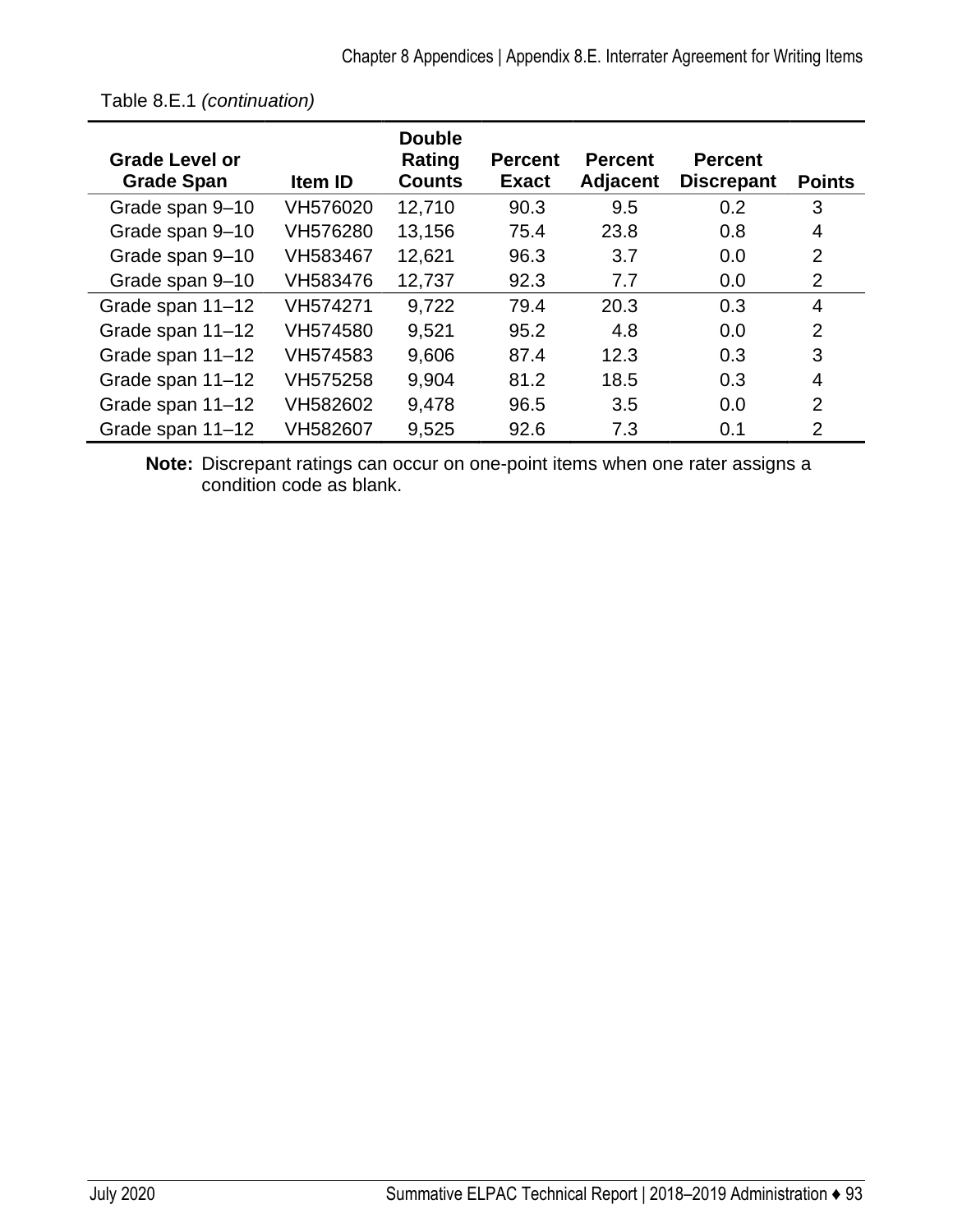# **Appendix 8.F. Classification Consistency and Accuracy**

|                                            | Language Skill                              |                                                                     |                                          |  |
|--------------------------------------------|---------------------------------------------|---------------------------------------------------------------------|------------------------------------------|--|
| <b>Grade Level or</b><br><b>Grade Span</b> | Cut Between Level 1<br>and Level 2<br>Level | $\boldsymbol{\mathsf{N}}$<br>Cut Between Level<br>S<br>Level<br>and | Cut Between Level 3<br>4<br>Level<br>and |  |
| Kindergarten                               | 0.95                                        | 0.88                                                                | 0.92                                     |  |
| Grade 1                                    | 0.96                                        | 0.88                                                                | 0.91                                     |  |
| Grade 2                                    | 0.97                                        | 0.89                                                                | 0.90                                     |  |
| Grade 3                                    | 0.94                                        | 0.87                                                                | 0.91                                     |  |
| Grade 4                                    | 0.95                                        | 0.90                                                                | 0.90                                     |  |
| Grade 5                                    | 0.94                                        | 0.90                                                                | 0.90                                     |  |
| Grade 6                                    | 0.93                                        | 0.88                                                                | 0.90                                     |  |
| Grade 7                                    | 0.92                                        | 0.87                                                                | 0.91                                     |  |
| Grade 8                                    | 0.92                                        | 0.87                                                                | 0.91                                     |  |
| Grade 9                                    | 0.92                                        | 0.88                                                                | 0.93                                     |  |
| Grade 10                                   | 0.94                                        | 0.89                                                                | 0.92                                     |  |
| Grade 11                                   | 0.92                                        | 0.87                                                                | 0.93                                     |  |
| Grade 12                                   | 0.90                                        | 0.88                                                                | 0.91                                     |  |

**Table 8.F.1 Classification Accuracy at Each Proficiency Threshold Score, Oral Language Skill**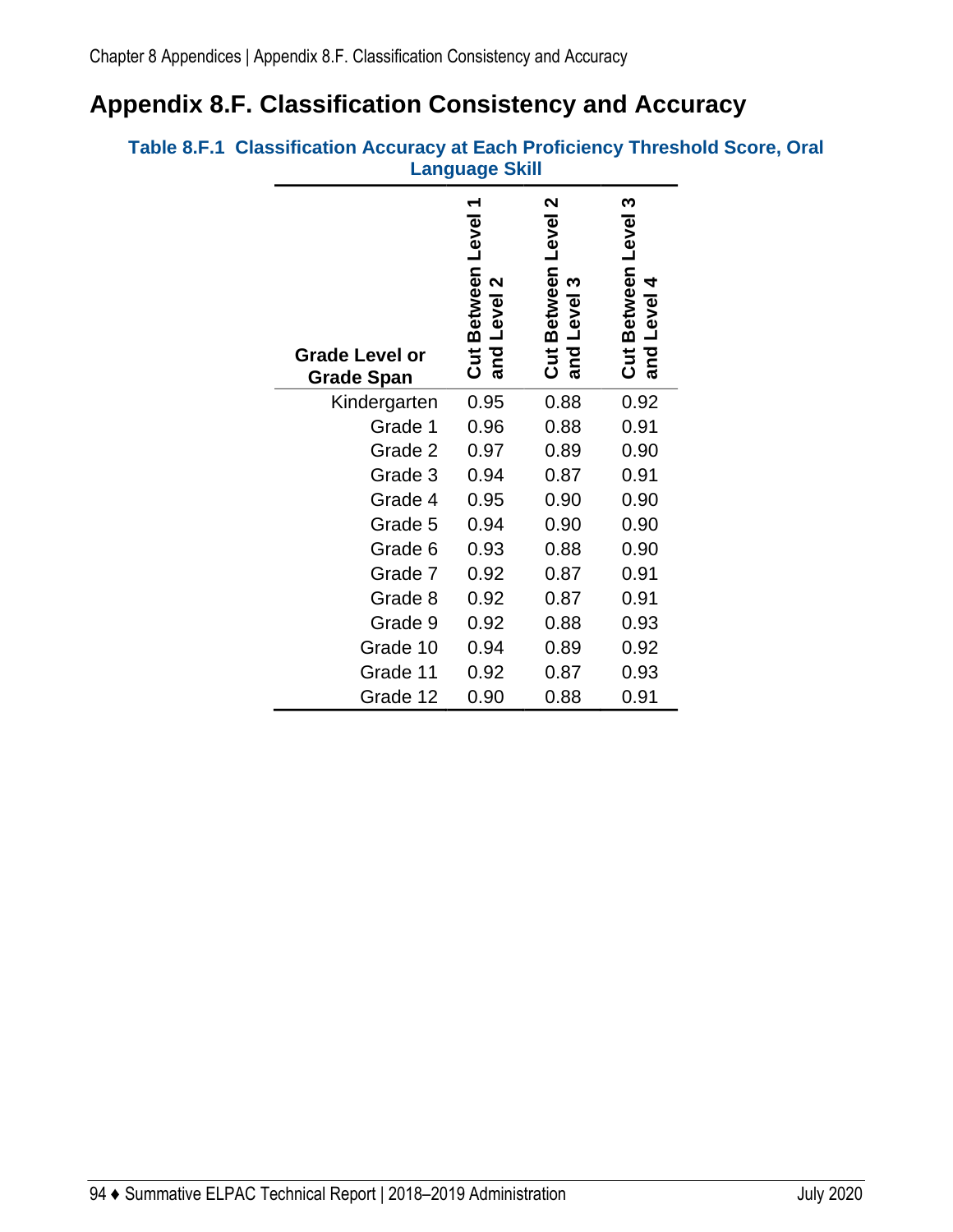| <b>Grade Level or</b><br><b>Grade Span</b> | Level<br>Between<br>2<br>Level<br><b>Öut</b><br>and | N<br>Between Level<br>Level <sub>3</sub><br><b>SE</b><br>Sepa | ო<br>Between Level<br>Level 4<br><b>SE</b><br>Sepa |
|--------------------------------------------|-----------------------------------------------------|---------------------------------------------------------------|----------------------------------------------------|
| Kindergarten                               | 0.95                                                | 0.89                                                          | 0.93                                               |
| Grade 1                                    | 0.94                                                | 0.90                                                          | 0.95                                               |
| Grade 2                                    | 0.94                                                | 0.90                                                          | 0.95                                               |
| Grade 3                                    | 0.93                                                | 0.89                                                          | 0.93                                               |
| Grade 4                                    | 0.93                                                | 0.88                                                          | 0.94                                               |
| Grade 5                                    | 0.93                                                | 0.88                                                          | 0.95                                               |
| Grade 6                                    | 0.90                                                | 0.87                                                          | 0.93                                               |
| Grade 7                                    | 0.91                                                | 0.87                                                          | 0.92                                               |
| Grade 8                                    | 0.90                                                | 0.88                                                          | 0.94                                               |
| Grade 9                                    | 0.90                                                | 0.90                                                          | 0.97                                               |
| Grade 10                                   | 0.91                                                | 0.89                                                          | 0.96                                               |
| Grade 11                                   | 0.90                                                | 0.89                                                          | 0.96                                               |
| Grade 12                                   | 0.92                                                | 0.89                                                          | 0.96                                               |

### **Table 8.F.2 Classification Accuracy at Each Proficiency Threshold Score, Written Language Skill**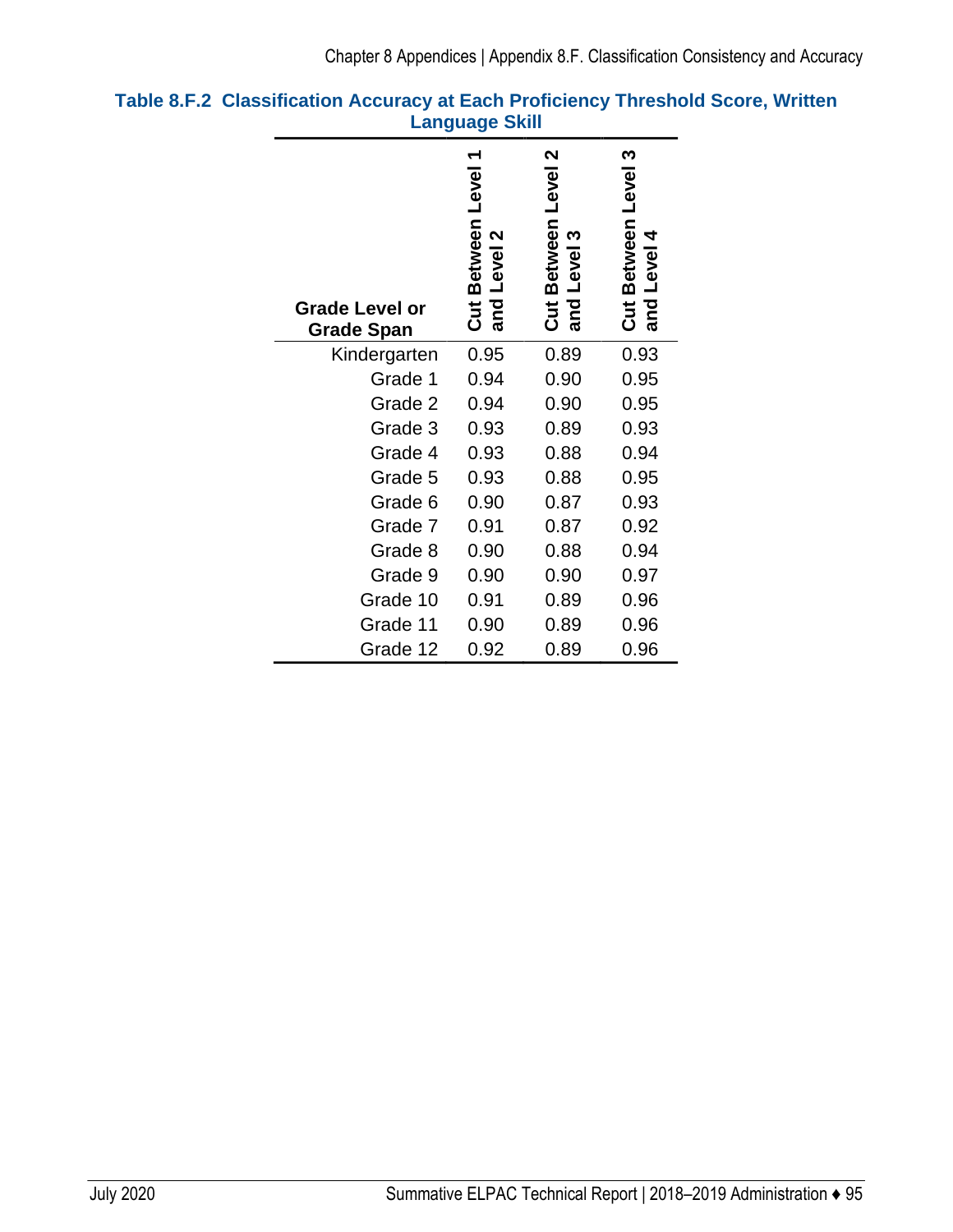## **Table 8.F.3 Classification Accuracy at Each Proficiency Threshold Score, Overall**

| <b>Grade Level or</b><br><b>Grade Span</b> | Between Level<br>2<br>Level<br><u>ដ</u><br>and | 2<br>Level<br>Between<br>ო<br>Level<br><b>Jid</b><br>and | ო<br>Level<br><b>Between</b><br>Level<br>Cut<br>and |
|--------------------------------------------|------------------------------------------------|----------------------------------------------------------|-----------------------------------------------------|
| Kindergarten                               | 0.91                                           | 0.86                                                     | 0.88                                                |
| Grade 1                                    | 0.89                                           | 0.87                                                     | 0.91                                                |
| Grade 2                                    | 0.92                                           | 0.89                                                     | 0.93                                                |
| Grade 3                                    | 0.89                                           | 0.87                                                     | 0.93                                                |
| Grade 4                                    | 0.91                                           | 0.87                                                     | 0.94                                                |
| Grade 5                                    | 0.91                                           | 0.88                                                     | 0.94                                                |
| Grade 6                                    | 0.88                                           | 0.86                                                     | 0.92                                                |
| Grade 7                                    | 0.89                                           | 0.86                                                     | 0.92                                                |
| Grade 8                                    | 0.89                                           | 0.87                                                     | 0.93                                                |
| Grade 9                                    | 0.89                                           | 0.88                                                     | 0.94                                                |
| Grade 10                                   | 0.91                                           | 0.89                                                     | 0.95                                                |
| Grade 11                                   | 0.89                                           | 0.88                                                     | 0.93                                                |
| Grade 12                                   | 0.83                                           | 0.87                                                     | 0.91                                                |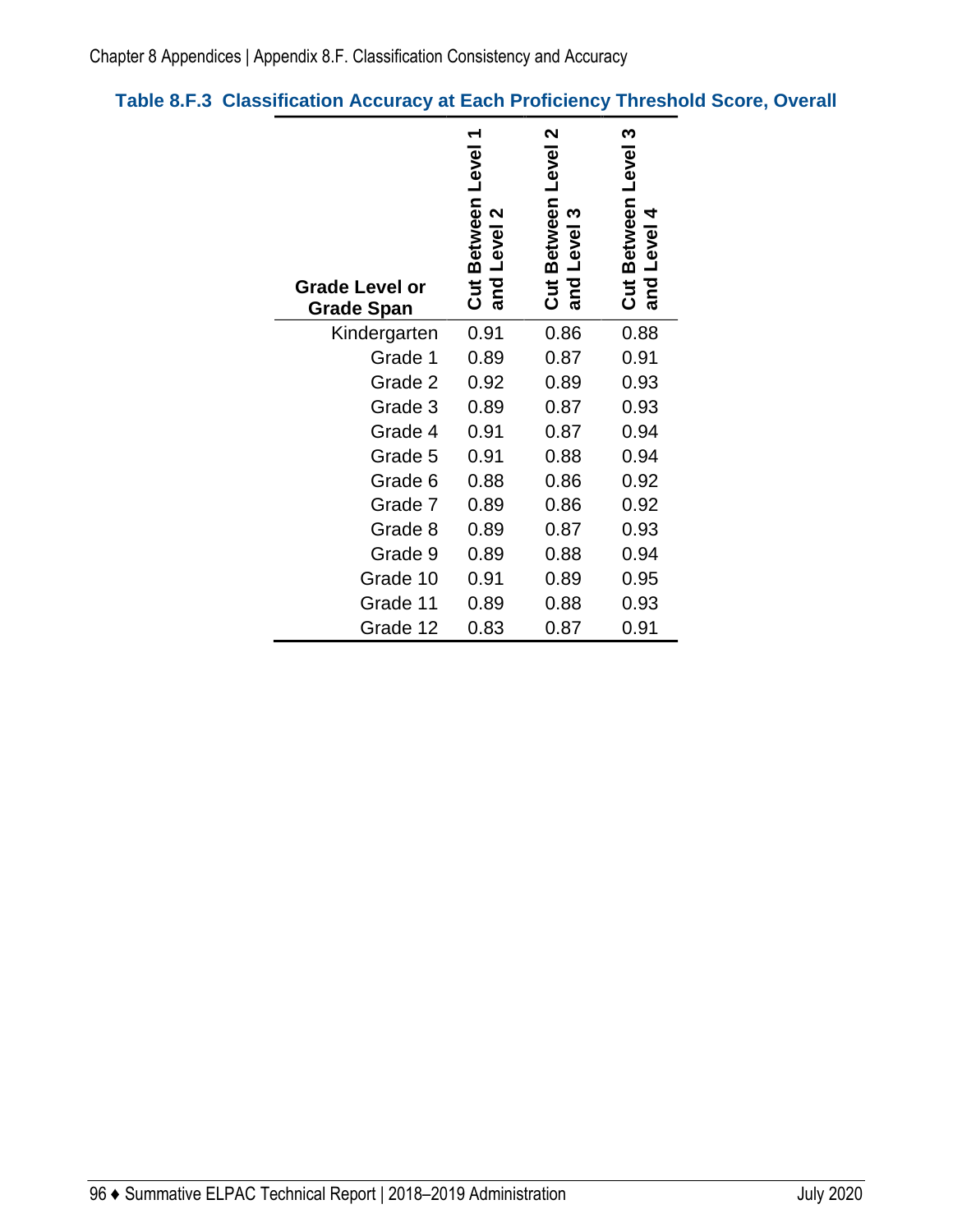| <b>Grade Level or</b><br><b>Grade Span</b> | Level<br>Between<br>2<br>Level<br><b>SE</b><br>and | N<br><b>Level</b><br>Between<br>Level 3<br><b>ភ្នាំ</b> | <u>က</u><br>Between Level<br>Level 4<br>and<br><u>ភ្ន</u> |
|--------------------------------------------|----------------------------------------------------|---------------------------------------------------------|-----------------------------------------------------------|
| Kindergarten                               | 0.93                                               | 0.85                                                    | 0.89                                                      |
| Grade 1                                    | 0.94                                               | 0.84                                                    | 0.88                                                      |
| Grade 2                                    | 0.96                                               | 0.86                                                    | 0.87                                                      |
| Grade 3                                    | 0.92                                               | 0.85                                                    | 0.87                                                      |
| Grade 4                                    | 0.94                                               | 0.87                                                    | 0.86                                                      |
| Grade 5                                    | 0.93                                               | 0.87                                                    | 0.86                                                      |
| Grade 6                                    | 0.92                                               | 0.85                                                    | 0.86                                                      |
| Grade 7                                    | 0.91                                               | 0.85                                                    | 0.88                                                      |
| Grade 8                                    | 0.91                                               | 0.85                                                    | 0.89                                                      |
| Grade 9                                    | 0.92                                               | 0.86                                                    | 0.90                                                      |
| Grade 10                                   | 0.93                                               | 0.87                                                    | 0.90                                                      |
| Grade 11                                   | 0.91                                               | 0.84                                                    | 0.90                                                      |
| Grade 12                                   | 0.90                                               | 0.85                                                    | 0.90                                                      |

### **Table 8.F.4 Classification Consistency at Each Proficiency Threshold Score, Oral Language Skill**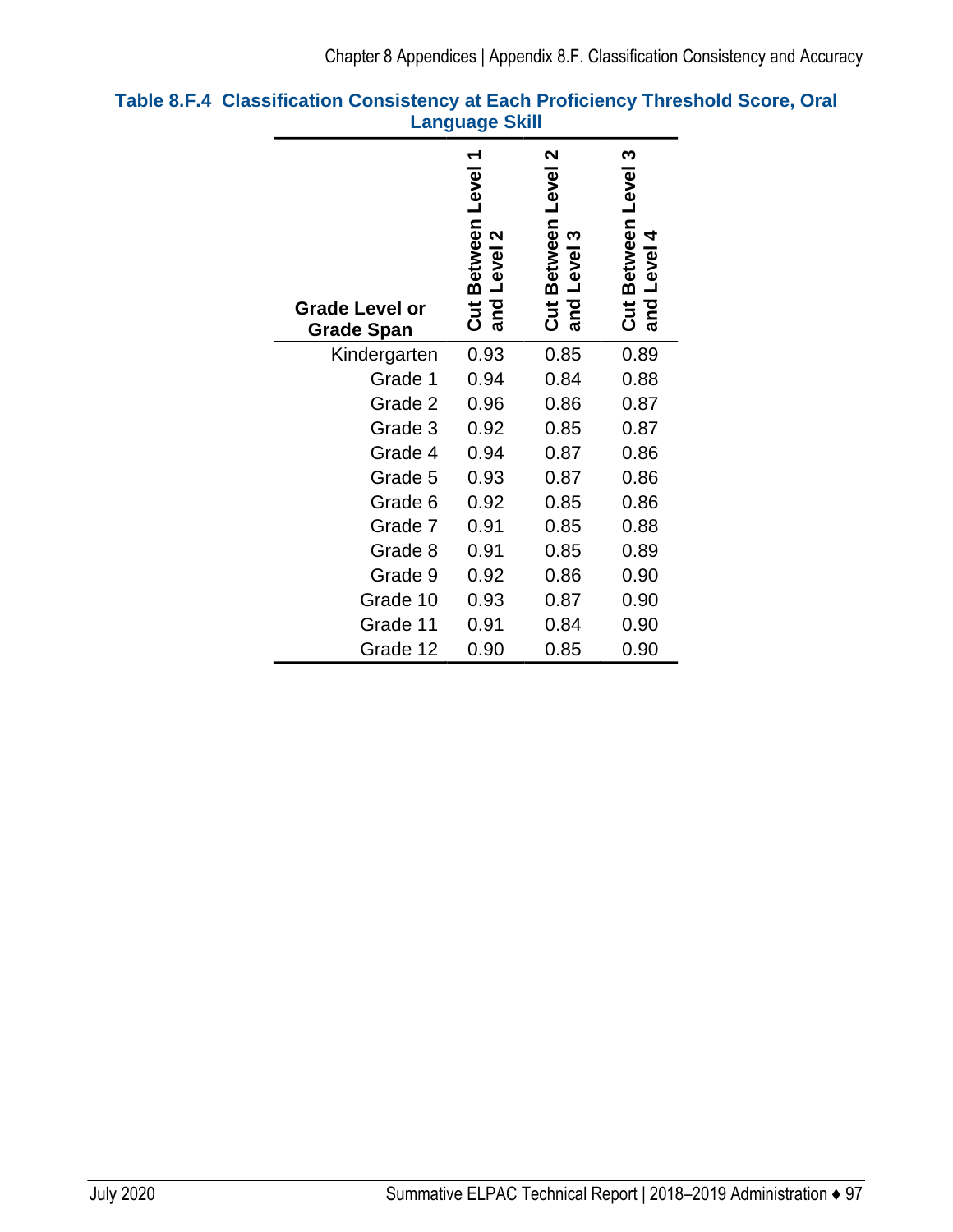| <b>Grade Level or</b><br><b>Grade Span</b> | Between Level<br>Level <sub>2</sub><br>$\frac{1}{\text{cm}}$ | N<br>Level<br>Between<br><b>Level</b><br><b>Ju</b><br>and | ო<br>Between Level<br>Level 4<br><b>SE</b><br>Sepa |
|--------------------------------------------|--------------------------------------------------------------|-----------------------------------------------------------|----------------------------------------------------|
| Kindergarten                               | 0.93                                                         | 0.86                                                      | 0.91                                               |
| Grade 1                                    | 0.91                                                         | 0.87                                                      | 0.93                                               |
| Grade 2                                    | 0.92                                                         | 0.87                                                      | 0.92                                               |
| Grade 3                                    | 0.90                                                         | 0.84                                                      | 0.91                                               |
| Grade 4                                    | 0.90                                                         | 0.84                                                      | 0.92                                               |
| Grade 5                                    | 0.90                                                         | 0.84                                                      | 0.93                                               |
| Grade 6                                    | 0.87                                                         | 0.81                                                      | 0.91                                               |
| Grade 7                                    | 0.88                                                         | 0.82                                                      | 0.89                                               |
| Grade 8                                    | 0.86                                                         | 0.84                                                      | 0.92                                               |
| Grade 9                                    | 0.86                                                         | 0.87                                                      | 0.95                                               |
| Grade 10                                   | 0.87                                                         | 0.86                                                      | 0.94                                               |
| Grade 11                                   | 0.86                                                         | 0.86                                                      | 0.94                                               |
| Grade 12                                   | 0.88                                                         | 0.87                                                      | 0.95                                               |

### **Table 8.F.5 Classification Consistency at Each Proficiency Threshold Score, Written Language Skill**